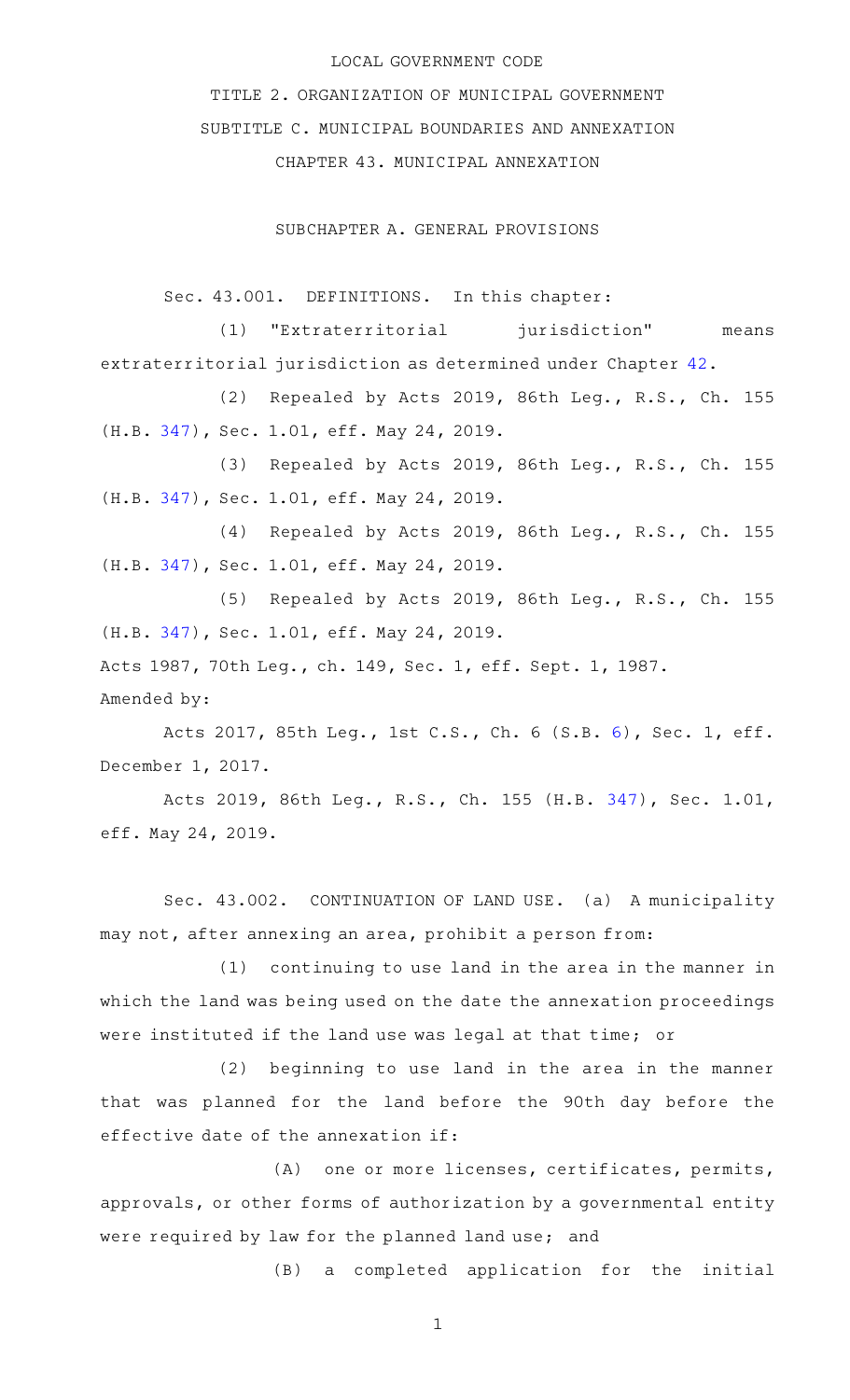authorization was filed with the governmental entity before the date the annexation proceedings were instituted.

(b) For purposes of this section, a completed application is filed if the application includes all documents and other information designated as required by the governmental entity in a written notice to the applicant.

(c) This section does not prohibit a municipality from imposing:

(1) a regulation relating to the location of sexually oriented businesses, as that term is defined by Section [243.002;](http://www.statutes.legis.state.tx.us/GetStatute.aspx?Code=LG&Value=243.002)

 $(2)$  a municipal ordinance, regulation, or other requirement affecting colonias, as that term is defined by Section [2306.581](http://www.statutes.legis.state.tx.us/GetStatute.aspx?Code=GV&Value=2306.581), Government Code;

(3) a regulation relating to preventing imminent destruction of property or injury to persons;

 $(4)$  a regulation relating to public nuisances;

 $(5)$  a regulation relating to flood control;

(6) a regulation relating to the storage and use of hazardous substances; or

(7) a regulation relating to the sale and use of fireworks.

(d) A regulation relating to the discharge of firearms or other weapons is subject to the restrictions in Section [229.002.](http://www.statutes.legis.state.tx.us/GetStatute.aspx?Code=LG&Value=229.002)

(e) Notwithstanding Subsection (c) and until the 20th anniversary of the date of the annexation of an area that includes a permanent retail structure, a municipality may not prohibit a person from continuing to use the structure for the indoor seasonal sale of retail goods if the structure:

 $(1)$  is more than 5,000 square feet; and

(2) was authorized under the laws of this state to be used for the indoor seasonal sale of retail goods on the effective date of the annexation.

Added by Acts 1999, 76th Leg., ch. 1167, Sec. 2, eff. Sept. 1, 1999. Amended by:

Acts 2005, 79th Leg., Ch. 18 (S.B. [734](http://www.legis.state.tx.us/tlodocs/79R/billtext/html/SB00734F.HTM)), Sec. 3, eff. May 3, 2005.

Acts 2017, 85th Leg., 1st C.S., Ch. 6 (S.B. [6\)](http://www.legis.state.tx.us/tlodocs/851/billtext/html/SB00006F.HTM), Sec. 2, eff.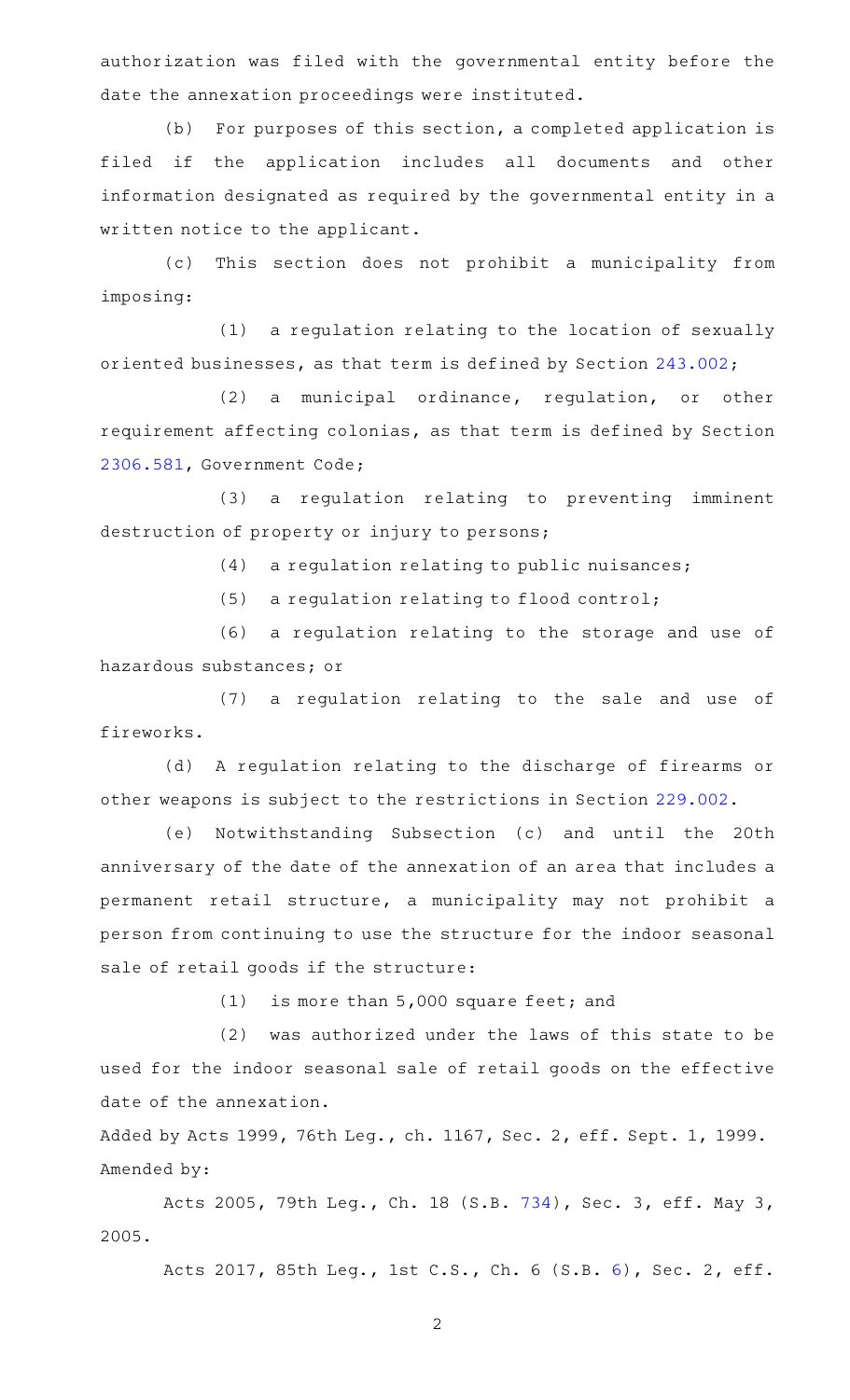December 1, 2017.

Sec. 43.003. AUTHORITY OF HOME-RULE MUNICIPALITY TO ANNEX AREA AND TAKE OTHER ACTIONS REGARDING BOUNDARIES. A home-rule municipality may take the following actions according to rules as may be provided by the charter of the municipality and not inconsistent with the requirements prescribed by this chapter:

(1)  $fix$  the boundaries of the municipality;

(2) extend the boundaries of the municipality and annex area adjacent to the municipality; and

(3) exchange area with other municipalities. Acts 1987, 70th Leg., ch. 149, Sec. 1, eff. Sept. 1, 1987. Transferred, redesignated and amended from Local Government Code, Section 43.021 by Acts 2017, 85th Leg., 1st C.S., Ch. 6 (S.B. [6\)](http://www.legis.state.tx.us/tlodocs/851/billtext/html/SB00006F.HTM), Sec. 3, eff. December 1, 2017.

Text of section as added by Acts 2021, 87th Leg., R.S., Ch. 103 (S.B. [1338\)](http://www.legis.state.tx.us/tlodocs/87R/billtext/html/SB01338F.HTM), Sec. 1

For text of section as added by Acts 2021, 87th Leg., R.S., Ch. 199 (H.B. [1900](http://www.legis.state.tx.us/tlodocs/87R/billtext/html/HB01900F.HTM)), Sec. 2.01, see other Sec. 43.004.

Sec. 43.004. REQUIRED DISCLOSURE BEFORE ANNEXATION AGREEMENT. (a) At the time a municipality makes an offer to a landowner to enter into an agreement in which the landowner consents to annexation, the municipality must provide the landowner with the written disclosure described by Section [212.172](http://www.statutes.legis.state.tx.us/GetStatute.aspx?Code=LG&Value=212.172)(b-1).

(b) An annexation agreement for which a disclosure is not provided in accordance with Subsection (a) is void. Added by Acts 2021, 87th Leg., R.S., Ch. 103 (S.B. [1338](http://www.legis.state.tx.us/tlodocs/87R/billtext/html/SB01338F.HTM)), Sec. 1, eff. September 1, 2021.

Text of section as added by Acts 2021, 87th Leg., R.S., Ch. 199 (H.B. [1900\)](http://www.legis.state.tx.us/tlodocs/87R/billtext/html/HB01900F.HTM), Sec. 2.01

For text of section as added by Acts 2021, 87th Leg., R.S., Ch. 103 (S.B. [1338](http://www.legis.state.tx.us/tlodocs/87R/billtext/html/SB01338F.HTM)), Sec. 1, see other Sec. 43.004.

Sec. 43.004. ANNEXATION BY DEFUNDING MUNICIPALITY PROHIBITED; EXCEPTION. (a) In this section, "defunding municipality" means a home-rule municipality that is considered to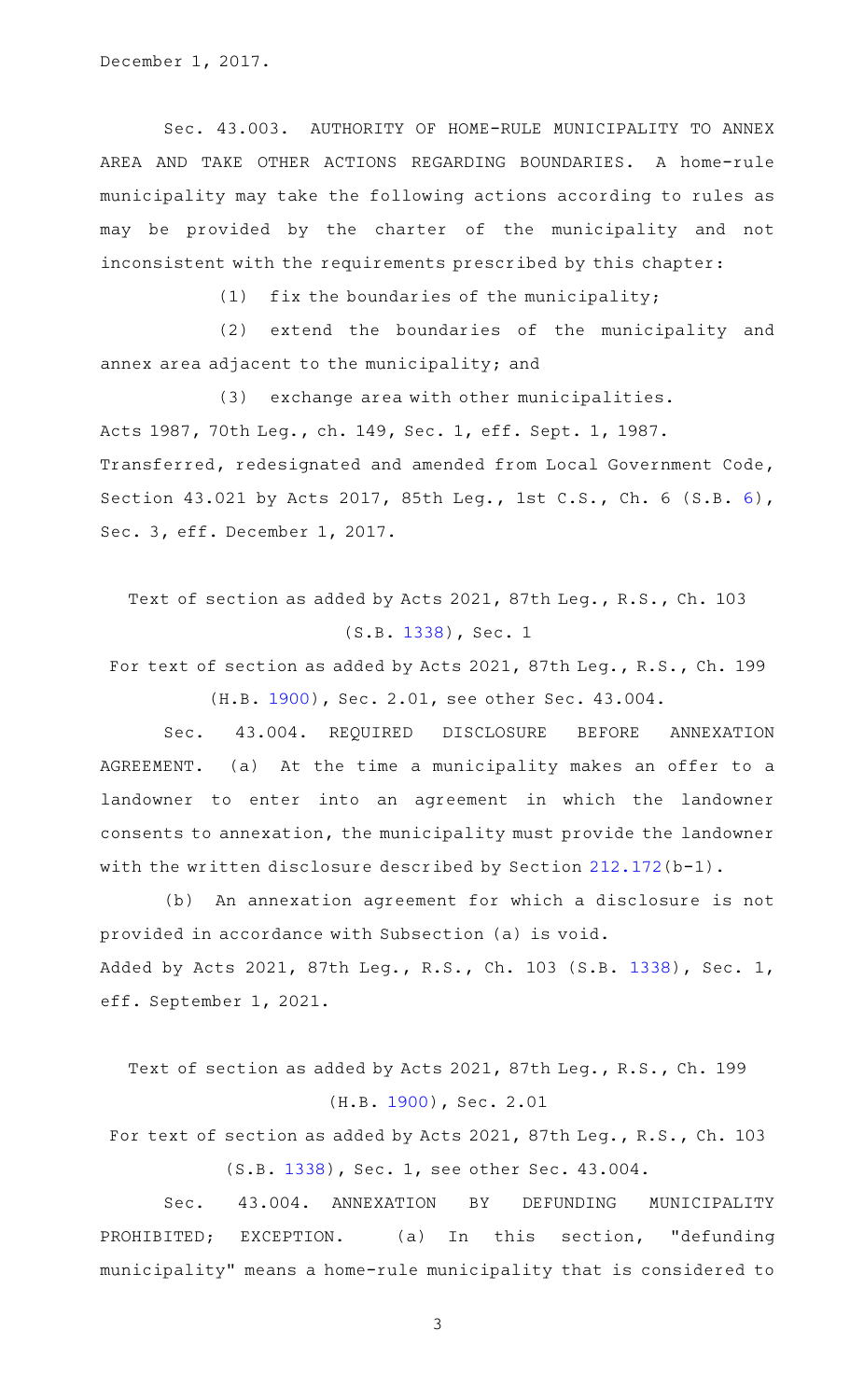be a defunding municipality under Chapter [109.](http://www.statutes.legis.state.tx.us/GetStatute.aspx?Code=LG&Value=109)

(b) Except as provided by Subsection (c), a defunding municipality may not annex an area during the period beginning on the date that the criminal justice division of the governor 's office issues the written determination that the municipality is a defunding municipality and ending on the 10th anniversary of the date on which the criminal justice division of the governor 's office issues a written determination in accordance with Section [109.005](http://www.statutes.legis.state.tx.us/GetStatute.aspx?Code=LG&Value=109.005) finding that the defunding municipality has reversed the reduction described by Section [109.003\(](http://www.statutes.legis.state.tx.us/GetStatute.aspx?Code=LG&Value=109.003)1).

(c) This section does not apply to a defunding municipality annexing all or part of an area under Section [43.0116](http://www.statutes.legis.state.tx.us/GetStatute.aspx?Code=LG&Value=43.0116) that was designated an industrial district under Section [42.044\(](http://www.statutes.legis.state.tx.us/GetStatute.aspx?Code=LG&Value=42.044)b) or the subject of an agreement under Section [42.044\(](http://www.statutes.legis.state.tx.us/GetStatute.aspx?Code=LG&Value=42.044)c) as of January 1, 2021.

Added by Acts 2021, 87th Leg., R.S., Ch. 199 (H.B. [1900](http://www.legis.state.tx.us/tlodocs/87R/billtext/html/HB01900F.HTM)), Sec. 2.01, eff. September 1, 2021.

### SUBCHAPTER A-1. GENERAL AUTHORITY TO ANNEX

Sec. 43.0115. AUTHORITY OF CERTAIN MUNICIPALITIES TO ANNEX ENCLAVES. (a) This section applies only to a municipality that:

(1) is wholly or partly located in a county in which a majority of the population of two or more municipalities, each with a population of 300,000 or more, are located; and

 $(2)$  proposes to annex an area that:

(A) is wholly surrounded by a municipality and within the municipality 's extraterritorial jurisdiction; and

(B) has fewer than 100 dwelling units.

(b) Notwithstanding any other law, the governing body of a municipality by ordinance may annex an area without the consent of any of the residents of, voters of, or owners of land in the area under the procedures prescribed by Subchapter C-1.

Added by Acts 2017, 85th Leg., 1st C.S., Ch. 6 (S.B. [6](http://www.legis.state.tx.us/tlodocs/851/billtext/html/SB00006F.HTM)), Sec. 4, eff. December 1, 2017.

Sec. 43.0116. AUTHORITY OF MUNICIPALITY TO ANNEX INDUSTRIAL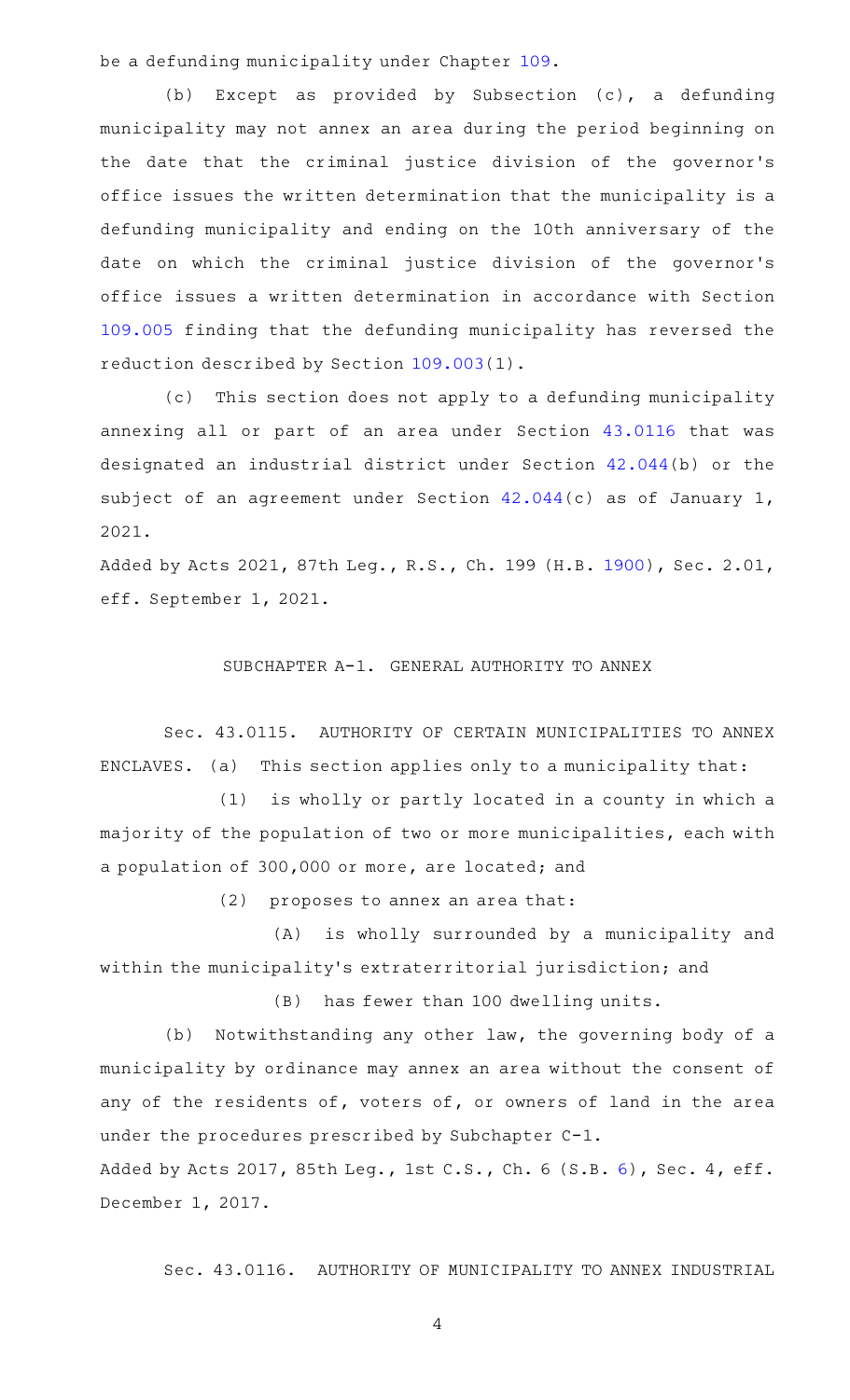DISTRICTS. (a) Notwithstanding any other law and subject to Subsection (b), a municipality may annex all or part of the area located in an industrial district designated by the governing body of the municipality under Section [42.044](http://www.statutes.legis.state.tx.us/GetStatute.aspx?Code=LG&Value=42.044) under the procedures prescribed by Subchapter C-1.

(b) A municipality that proposes to annex an area located in an industrial district subject to a contract described by Section [42.044](http://www.statutes.legis.state.tx.us/GetStatute.aspx?Code=LG&Value=42.044)(c) may initiate the annexation only:

(1) on or after the date the contract expires, including any period renewing or extending the contract; or

 $(2)$  as provided by the contract.

Added by Acts 2017, 85th Leg., 1st C.S., Ch. [6](http://www.legis.state.tx.us/tlodocs/851/billtext/html/SB00006F.HTM) (S.B. 6), Sec. 4, eff. December 1, 2017.

### Amended by:

Acts 2019, 86th Leg., R.S., Ch. 155 (H.B. [347](http://www.legis.state.tx.us/tlodocs/86R/billtext/html/HB00347F.HTM)), Sec. 2.02, eff. May 24, 2019.

Sec. 43.0117. AUTHORITY OF MUNICIPALITY TO ANNEX AREA NEAR MILITARY BASE. (a) In this section, "military base" means a presently functioning federally owned or operated military installation or facility.

(b) A municipality may annex for full or limited purposes, under the annexation provisions applicable to that municipality under this chapter, any part of the area located within five miles of the boundary of a military base in which an active training program is conducted. The annexation proposition shall be stated to allow the voters of the area to be annexed to choose between either annexation or providing the municipality with the authority to adopt and enforce an ordinance regulating the land use in the area in the manner recommended by the most recent joint land use study.

Added by Acts 2017, 85th Leg., 1st C.S., Ch. [6](http://www.legis.state.tx.us/tlodocs/851/billtext/html/SB00006F.HTM) (S.B. 6), Sec. 4, eff. December 1, 2017.

Sec. 43.012. AUTHORITY OF TYPE A GENERAL-LAW MUNICIPALITY TO ANNEX AREA IT OWNS. The governing body of a Type A general-law municipality by ordinance may annex area that the municipality owns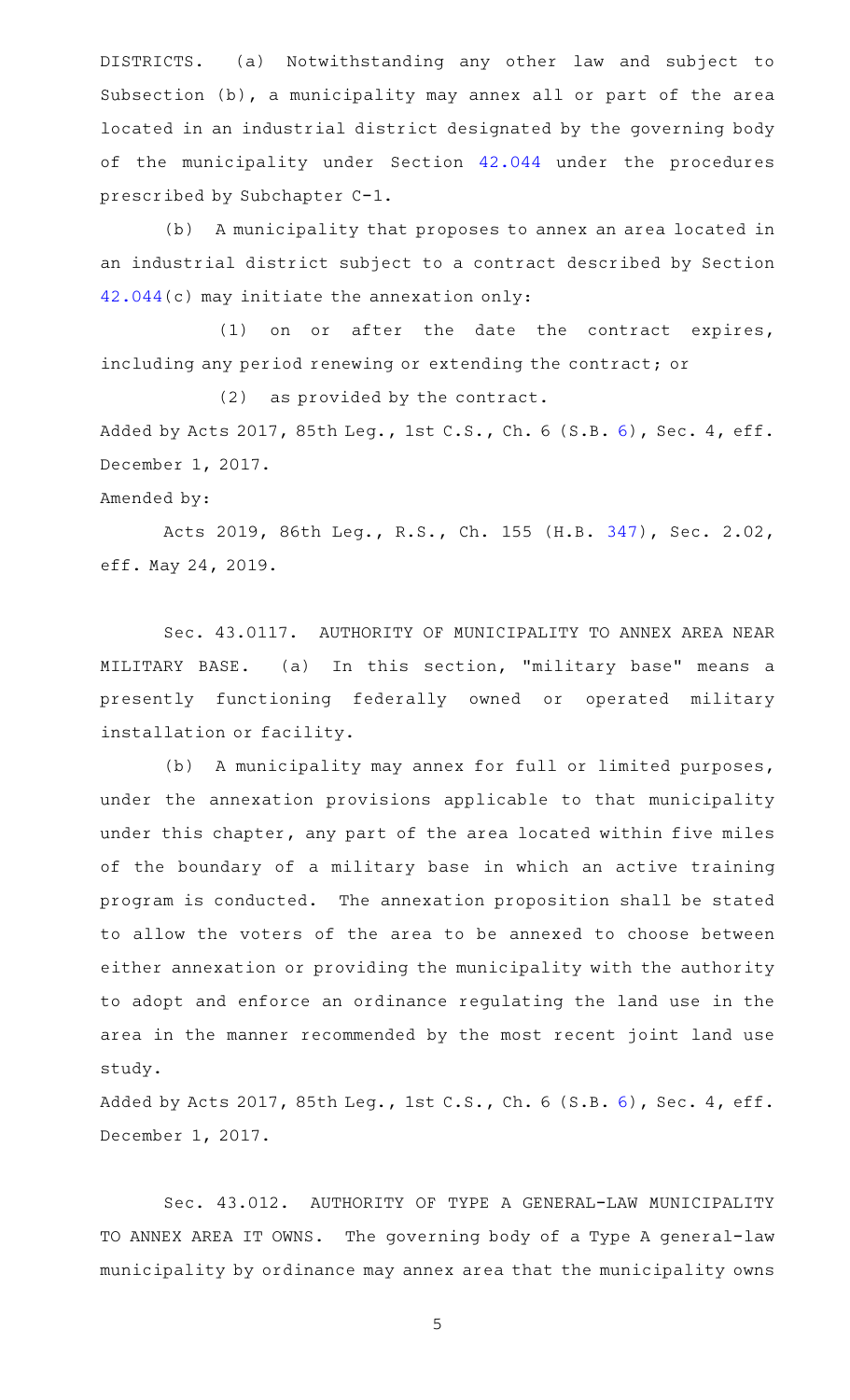under the procedures prescribed by Subchapter  $C-1$ . The ordinance must describe the area by metes and bounds and must be entered in the minutes of the governing body.

Acts 1987, 70th Leg., ch. 149, Sec. 1, eff. Sept. 1, 1987. Transferred, redesignated and amended from Local Government Code, Section 43.026 by Acts 2017, 85th Leg., 1st C.S., Ch. 6 (S.B. [6\)](http://www.legis.state.tx.us/tlodocs/851/billtext/html/SB00006F.HTM), Sec. 5, eff. December 1, 2017.

Sec. 43.013. AUTHORITY OF MUNICIPALITY TO ANNEX NAVIGABLE STREAM. The governing body of a municipality by ordinance may annex any navigable stream adjacent to the municipality and within the municipality's extraterritorial jurisdiction under the procedures prescribed by Subchapter C-1.

Acts 1987, 70th Leg., ch. 149, Sec. 1, eff. Sept. 1, 1987.

Transferred, redesignated and amended from Local Government Code, Section 43.027 by Acts 2017, 85th Leg., 1st C.S., Ch. 6 (S.B. [6\)](http://www.legis.state.tx.us/tlodocs/851/billtext/html/SB00006F.HTM), Sec. 6, eff. December 1, 2017.

Sec. 43.014. AUTHORITY TO ANNEX LIMITED TO EXTRATERRITORIAL JURISDICTION. A municipality may annex area only in its extraterritorial jurisdiction unless the municipality owns the area.

Acts 1987, 70th Leg., ch. 149, Sec. 1, eff. Sept. 1, 1987. Transferred and redesignated from Local Government Code, Section 43.051 by Acts 2017, 85th Leg., 1st C.S., Ch. 6 (S.B. [6](http://www.legis.state.tx.us/tlodocs/851/billtext/html/SB00006F.HTM)), Sec. 7, eff. December 1, 2017.

Sec. 43.015. AUTHORITY OF ADJACENT MUNICIPALITIES TO CHANGE BOUNDARIES BY AGREEMENT. Adjacent municipalities may make mutually agreeable changes in their boundaries of areas that are less than 1,000 feet in width.

Acts 1987, 70th Leg., ch. 149, Sec. 1, eff. Sept. 1, 1987. Amended by Acts 1989, 71st Leg., ch. 1, Sec. 3(c), eff. Aug. 28, 1989. Transferred and redesignated from Local Government Code, Section 43.031 by Acts 2017, 85th Leg., 1st C.S., Ch. 6 (S.B. [6](http://www.legis.state.tx.us/tlodocs/851/billtext/html/SB00006F.HTM)), Sec. 8, eff. December 1, 2017.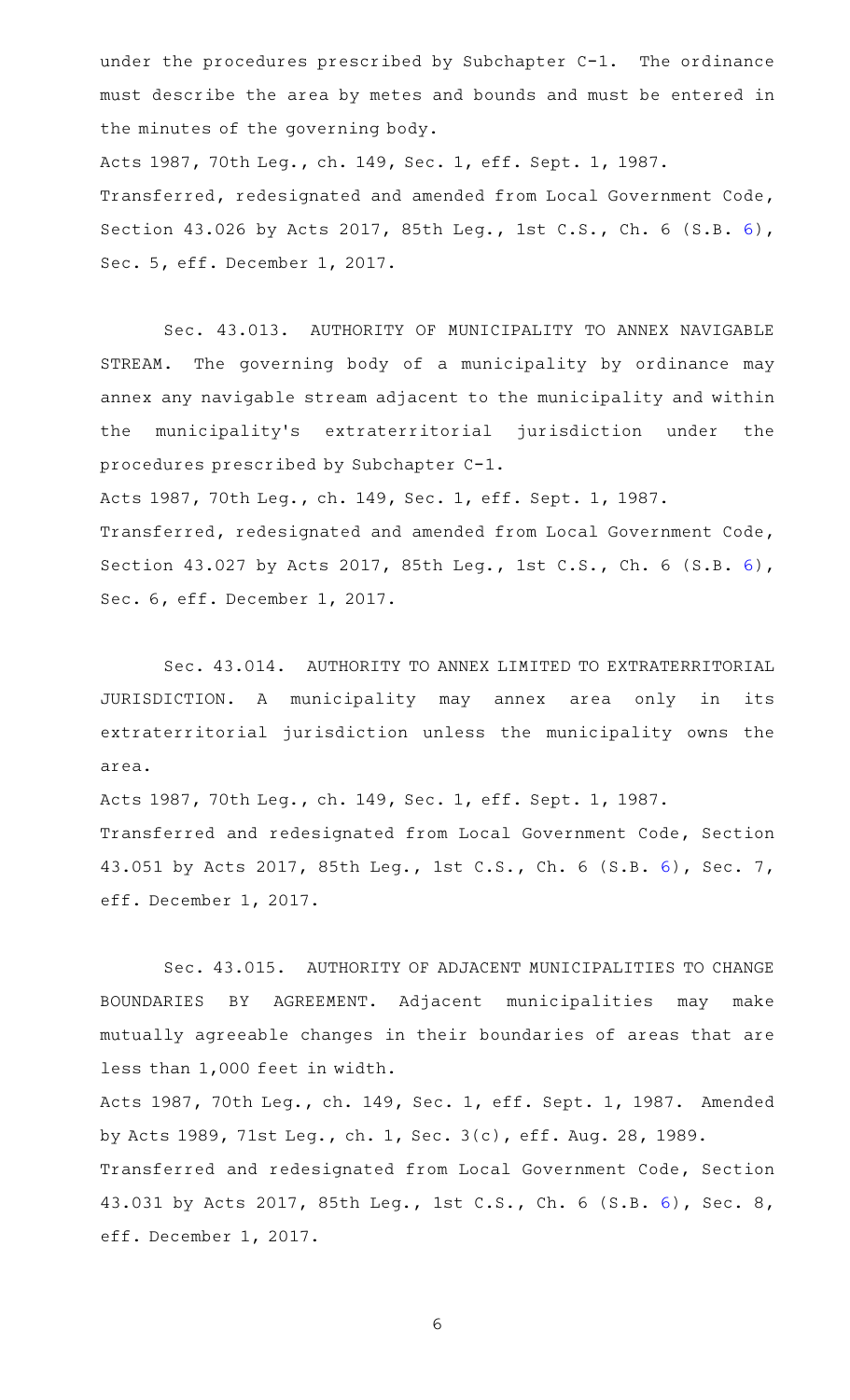Sec. 43.016. AUTHORITY OF MUNICIPALITY TO ANNEX AREA QUALIFIED FOR AGRICULTURAL OR WILDLIFE MANAGEMENT USE OR AS TIMBER LAND. (a) This section applies only to an area:

 $(1)$  eligible to be the subject of a development agreement under Subchapter [G,](http://www.statutes.legis.state.tx.us/GetStatute.aspx?Code=LG&Value=212.171) Chapter [212;](http://www.statutes.legis.state.tx.us/GetStatute.aspx?Code=LG&Value=212) and

(2) appraised for ad valorem tax purposes as land for agricultural or wildlife management use under Subchapter [C](http://www.statutes.legis.state.tx.us/GetStatute.aspx?Code=TX&Value=23.41) or D, Chapter [23](http://www.statutes.legis.state.tx.us/GetStatute.aspx?Code=TX&Value=23), Tax Code, or as timber land under Subchapter E of that chapter.

(b) A municipality may not annex an area to which this section applies unless:

(1) the municipality offers to make a development agreement with the landowner under Section [212.172](http://www.statutes.legis.state.tx.us/GetStatute.aspx?Code=LG&Value=212.172) that would:

(A) guarantee the continuation of the extraterritorial status of the area; and

(B) authorize the enforcement of all regulations and planning authority of the municipality that do not interfere with the use of the area for agriculture, wildlife management, or timber; and

(2) the landowner declines to make the agreement described by Subdivision (1).

(c) For purposes of Section  $43.003(2)$  $43.003(2)$  or another law, including a municipal charter or ordinance, relating to municipal authority to annex an area adjacent to the municipality, an area adjacent or contiguous to an area that is the subject of a development agreement described by Subsection (b)(1) is considered adjacent or contiguous to the municipality.

(d) A provision of a development agreement described by Subsection (b)(1) that restricts or otherwise limits the annexation of all or part of the area that is the subject of the agreement is void if the landowner files any type of subdivision plat or related development document for the area with a governmental entity that has jurisdiction over the area, regardless of how the area is appraised for ad valorem tax purposes.

(e)AAA development agreement described by Subsection (b)(1) is not a permit for purposes of Chapter [245](http://www.statutes.legis.state.tx.us/GetStatute.aspx?Code=LG&Value=245). Added by Acts 2007, 80th Leg., R.S., Ch. 225 (H.B. [1472](http://www.legis.state.tx.us/tlodocs/80R/billtext/html/HB01472F.HTM)), Sec. 1,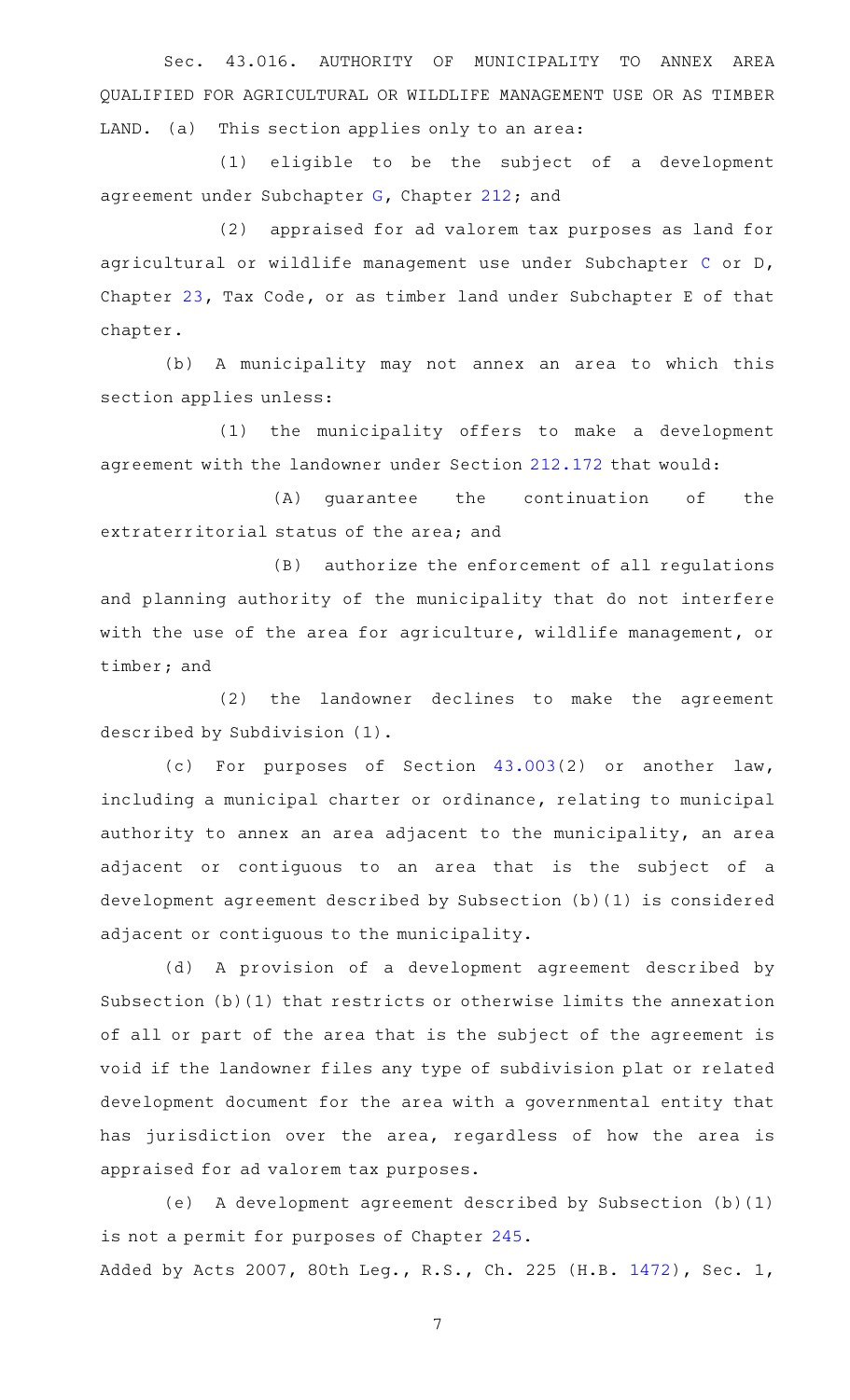eff. May 25, 2007.

Transferred, redesignated and amended from Local Government Code, Section 43.035 by Acts 2017, 85th Leg., 1st C.S., Ch. 6 (S.B. [6\)](http://www.legis.state.tx.us/tlodocs/851/billtext/html/SB00006F.HTM), Sec. 9, eff. December 1, 2017.

Sec. 43.017. PROHIBITION AGAINST ANNEXATION TO SURROUND MUNICIPALITY IN CERTAIN COUNTIES. A municipality with a population of more than 175,000 located in a county that contains an international border and borders the Gulf of Mexico may not annex an area that would cause another municipality to be entirely surrounded by the corporate limits or extraterritorial jurisdiction of the annexing municipality.

Added by Acts 2015, 84th Leg., R.S., Ch. 941 (H.B. [4059](http://www.legis.state.tx.us/tlodocs/84R/billtext/html/HB04059F.HTM)), Sec. 3, eff. June 18, 2015.

Transferred and redesignated from Local Government Code, Section 43.037 by Acts 2017, 85th Leg., 1st C.S., Ch. 6 (S.B. [6\)](http://www.legis.state.tx.us/tlodocs/851/billtext/html/SB00006F.HTM), Sec. 10, eff. December 1, 2017.

## SUBCHAPTER C. LIMITATIONS AND REQUIREMENTS REGARDING ANNEXATIONS EXEMPTED FROM CONSENT ANNEXATION PROCEDURES

Sec. 43.0505. APPLICABILITY. (a) This subchapter applies only to an annexation under Subchapter C-1.

(b) Repealed by Acts 2019, 86th Leg., R.S., Ch. 155 (H.B. [347\)](http://www.legis.state.tx.us/tlodocs/86R/billtext/html/HB00347F.HTM), Sec. 1.01(4), eff. May 24, 2019.

Added by Acts 2017, 85th Leg., 1st C.S., Ch. 6 (S.B. [6\)](http://www.legis.state.tx.us/tlodocs/851/billtext/html/SB00006F.HTM), Sec. 14, eff. December 1, 2017.

Amended by:

Acts 2019, 86th Leg., R.S., Ch. 155 (H.B. [347](http://www.legis.state.tx.us/tlodocs/86R/billtext/html/HB00347F.HTM)), Sec. 1.01, eff. May 24, 2019.

Acts 2019, 86th Leg., R.S., Ch. 155 (H.B. [347](http://www.legis.state.tx.us/tlodocs/86R/billtext/html/HB00347F.HTM)), Sec. 2.04, eff. May 24, 2019.

Without reference to the amendment of this section, this section was repealed by Acts 2019, 86th Leg., R.S., Ch. 155 (H.B. [347](http://www.legis.state.tx.us/tlodocs/86R/billtext/html/HB00347F.HTM)), Sec. 1.01, eff. May 24, 2019.

Sec. 43.052. MUNICIPAL ANNEXATION PLAN REQUIRED.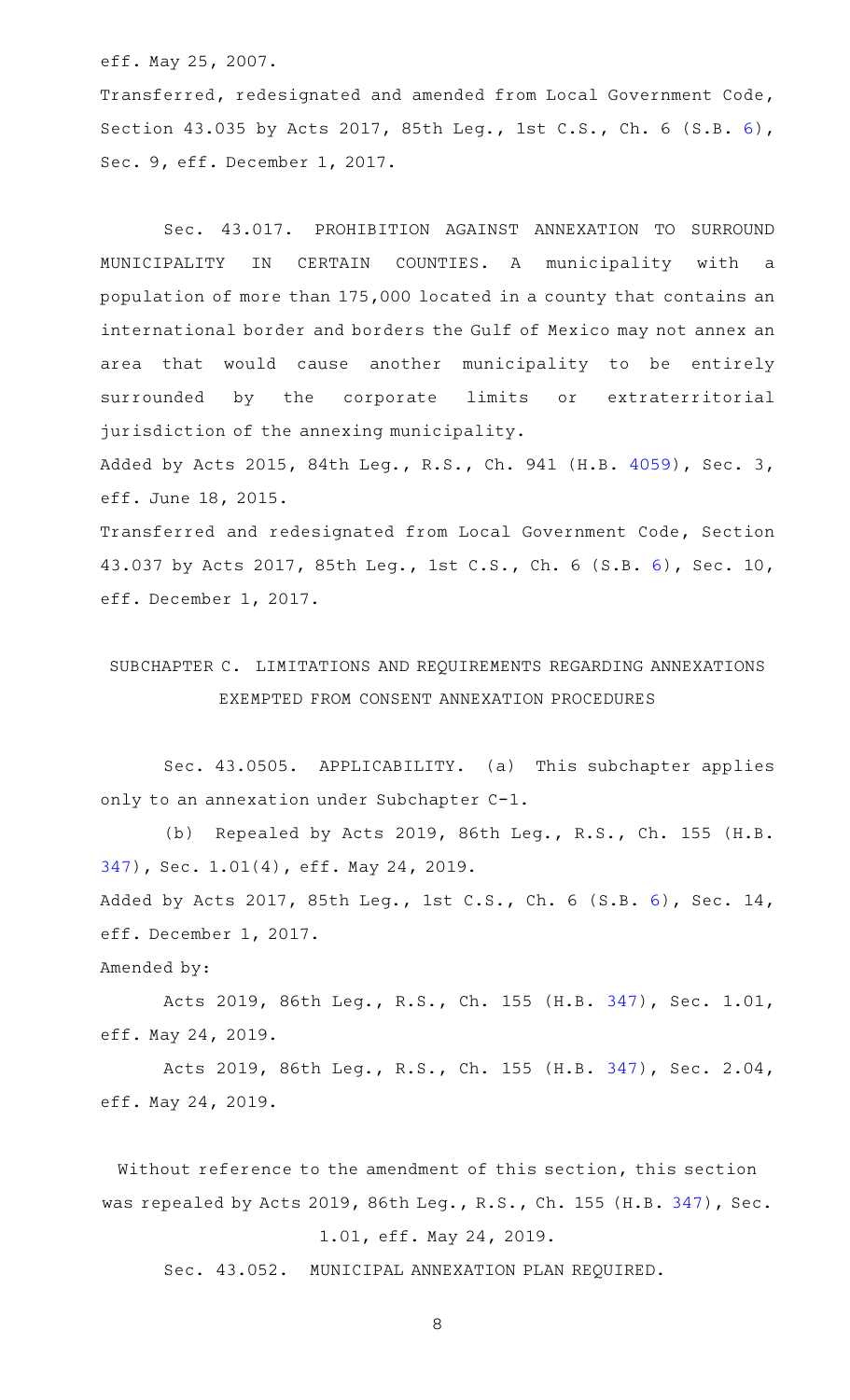(f-1) In addition to the notice provided under Subsection (f), a home-rule municipality, before the 90th day after the date the municipality adopts or amends an annexation plan under this section, shall give written notice as provided by this subsection to each property owner in any area that would be newly included in the municipality 's extraterritorial jurisdiction as a result of the proposed annexation. For purposes of this subsection, a property owner is the owner as indicated by the appraisal records furnished by the appraisal district for each county in which the area that would be newly included in the municipality 's extraterritorial jurisdiction is located. The notice must include:

(1) a description of the area that has been included in the municipality 's annexation plan;

(2) a statement that the completed annexation of that area will expand the municipality 's extraterritorial jurisdiction to include all or part of the property owner 's property;

(3) a statement of the purpose of extraterritorial jurisdiction designation as provided by Section [42.001](http://www.statutes.legis.state.tx.us/GetStatute.aspx?Code=LG&Value=42.001); and

(4) a brief description of each municipal ordinance that would be applicable, as authorized by Section [212.003](http://www.statutes.legis.state.tx.us/GetStatute.aspx?Code=LG&Value=212.003), in the area that would be newly included in the municipality's extraterritorial jurisdiction.

 $(f-2)$  In addition to the notice requirements under Subsection (f), a home-rule municipality, before the 90th day after the date the municipality adopts or amends an annexation plan under this section, shall create, or contract for the creation of, and make publicly available a digital map that identifies the area proposed for annexation and any area that would be newly included in the municipality 's extraterritorial jurisdiction as a result of the proposed annexation. A digital map required under this subsection must be made available without charge and in a format widely used by common geographic information system software or in any other widely used electronic format if the municipality does not have common geographic information system software. If the municipality maintains an Internet website, the municipality shall make the digital map available on the municipality 's website.

Acts 1987, 70th Leg., ch. 149, Sec. 1, eff. Sept. 1, 1987. Amended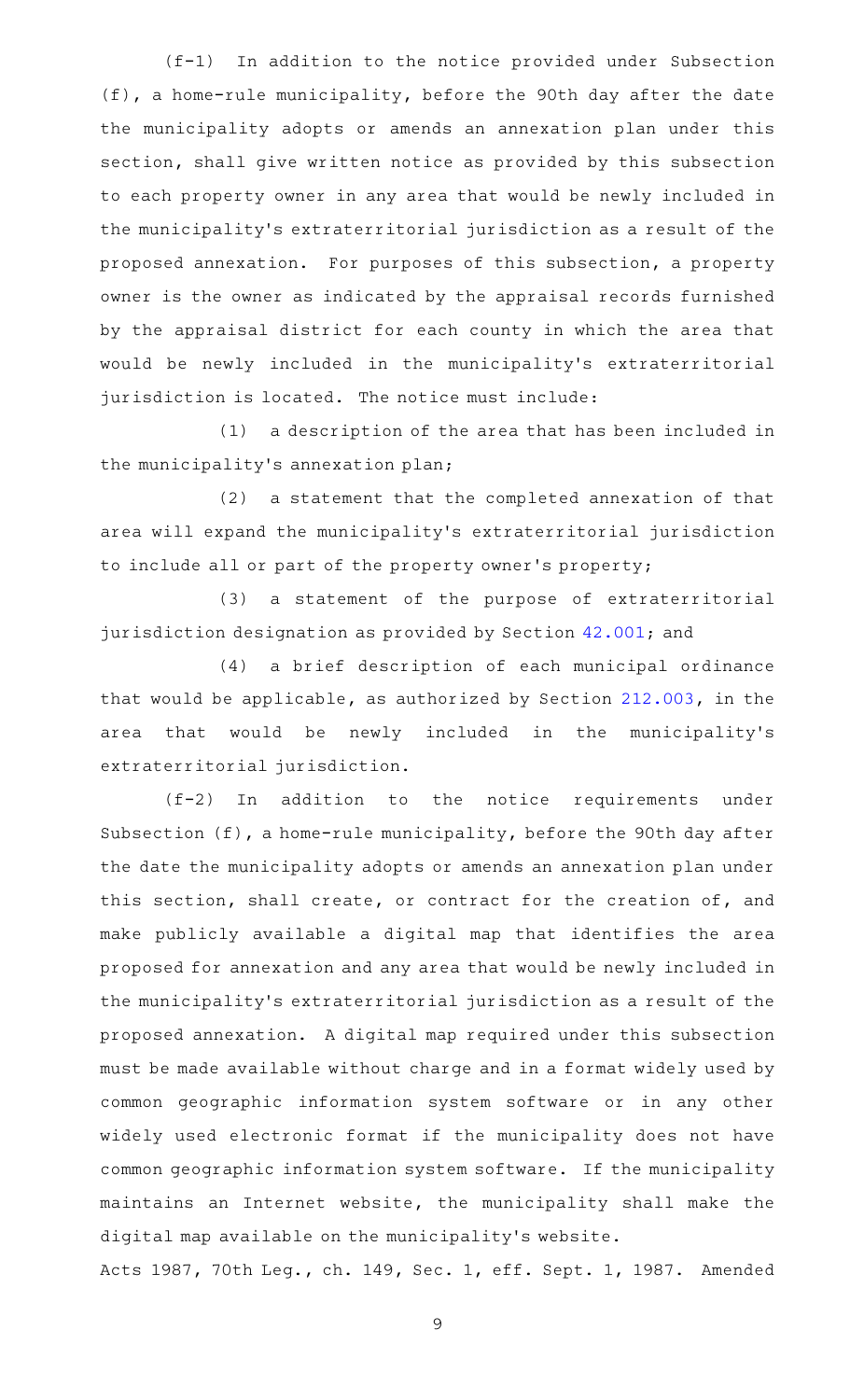by Acts 1999, 76th Leg., ch. 1167, Sec. 4, eff. Sept. 1, 1999. Amended by:

Acts 2007, 80th Leg., R.S., Ch. 1185 (H.B. [610](http://www.legis.state.tx.us/tlodocs/80R/billtext/html/HB00610F.HTM)), Sec. 1, eff. June 15, 2007.

Acts 2017, 85th Leg., 1st C.S., Ch. 6 (S.B. [6](http://www.legis.state.tx.us/tlodocs/851/billtext/html/SB00006F.HTM)), Sec. 15, eff. December 1, 2017.

Acts 2019, 86th Leg., R.S., Ch. 1217 (S.B. [1303](http://www.legis.state.tx.us/tlodocs/86R/billtext/html/SB01303F.HTM)), Sec. 2, eff. September 1, 2019.

Sec. 43.054. WIDTH REQUIREMENTS. (a) A municipality may not annex a publicly or privately owned area, including a strip of area following the course of a road, highway, river, stream, or creek, unless the width of the area at its narrowest point is at least 1,000 feet.

(b) The prohibition established by Subsection (a) does not apply if:

(1) the boundaries of the municipality are contiguous to the area on at least two sides;

 $(2)$  the annexation is initiated on the written petition of the owners or of a majority of the qualified voters of the area; or

(3) the area abuts or is contiguous to another jurisdictional boundary.

(c) Notwithstanding Subsection (a), a municipality with a population of 21,000 or more located in a county with a population of 100,000 or more may annex a publicly owned strip or similar area following the course of a road or highway for the purpose of annexing territory contiguous to the strip or area if the territory contiguous to the strip or area was formerly used or was to be used in connection with or by a superconducting super collider high-energy research facility.

Acts 1987, 70th Leg., ch. 149, Sec. 1, eff. Sept. 1, 1987. Amended by Acts 1989, 71st Leg., ch. 1, Sec. 3(d), eff. Aug. 28, 1989; Acts 1999, 76th Leg., ch. 1167, Sec. 5, eff. Sept. 1, 1999; Acts 2003, 78th Leg., ch. 768, Sec. 1, eff. June 20, 2003. Amended by:

Acts 2017, 85th Leg., 1st C.S., Ch. 6 (S.B. [6](http://www.legis.state.tx.us/tlodocs/851/billtext/html/SB00006F.HTM)), Sec. 16, eff.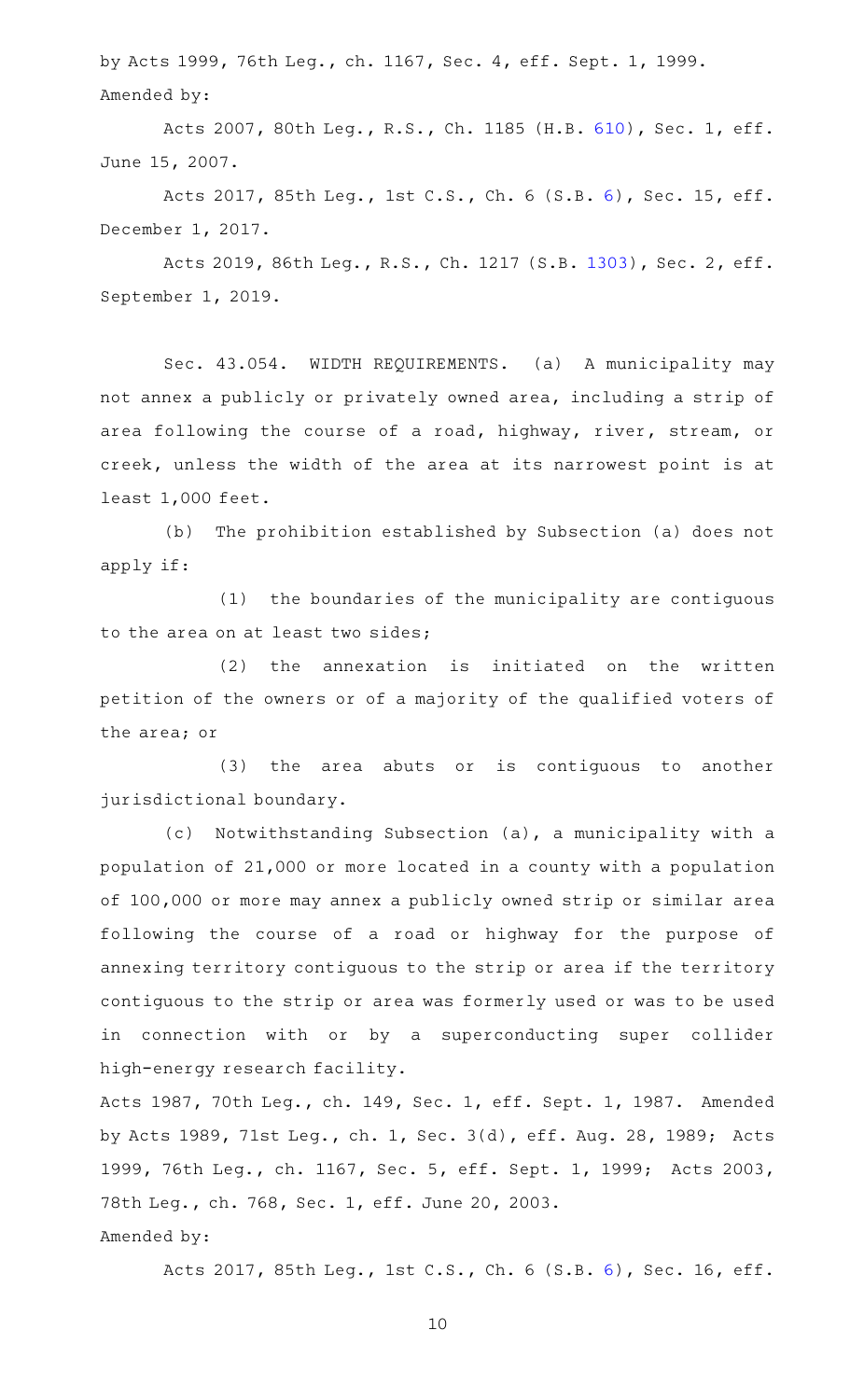December 1, 2017.

Sec. 43.0545. ANNEXATION OF CERTAIN ADJACENT AREAS. (a) A municipality may not annex an area that is located in the extraterritorial jurisdiction of the municipality only because the area is contiguous to municipal territory that is less than 1,000 feet in width at its narrowest point.

(b) A municipality may not annex an area that is located in the extraterritorial jurisdiction of the municipality only because the area is contiguous to municipal territory that:

(1) was annexed before September 1, 1999; and

(2) was in the extraterritorial jurisdiction of the municipality at the time of annexation only because the territory was contiguous to municipal territory that was less than 1,000 feet in width at its narrowest point.

(c) Subsections (a) and (b) do not apply to an area:

(1) completely surrounded by incorporated territory of one or more municipalities;

(2) for which the owners of the area have requested annexation by the municipality;

(3) that is owned by the municipality; or

(4) that is the subject of an industrial district contract under Section [42.044](http://www.statutes.legis.state.tx.us/GetStatute.aspx?Code=LG&Value=42.044).

(d) Subsection (b) does not apply if the minimum width of the narrow territory described by Subsection (b)(2), following subsequent annexation, is no longer less than 1,000 feet in width at its narrowest point.

(e) For purposes of this section, roads, highways, rivers, lakes, or other bodies of water are not included in computing the 1,000-foot distance unless the area being annexed includes land in addition to a road, highway, river, lake, or other body of water. Added by Acts 1999, 76th Leg., ch. 1167, Sec. 6, eff. Sept. 1, 1999.

Sec. 43.055. MAXIMUM AMOUNT OF ANNEXATION EACH YEAR. (a) In a calendar year, a municipality may not annex a total area greater than 10 percent of the incorporated area of the municipality as of January 1 of that year, plus any amount of area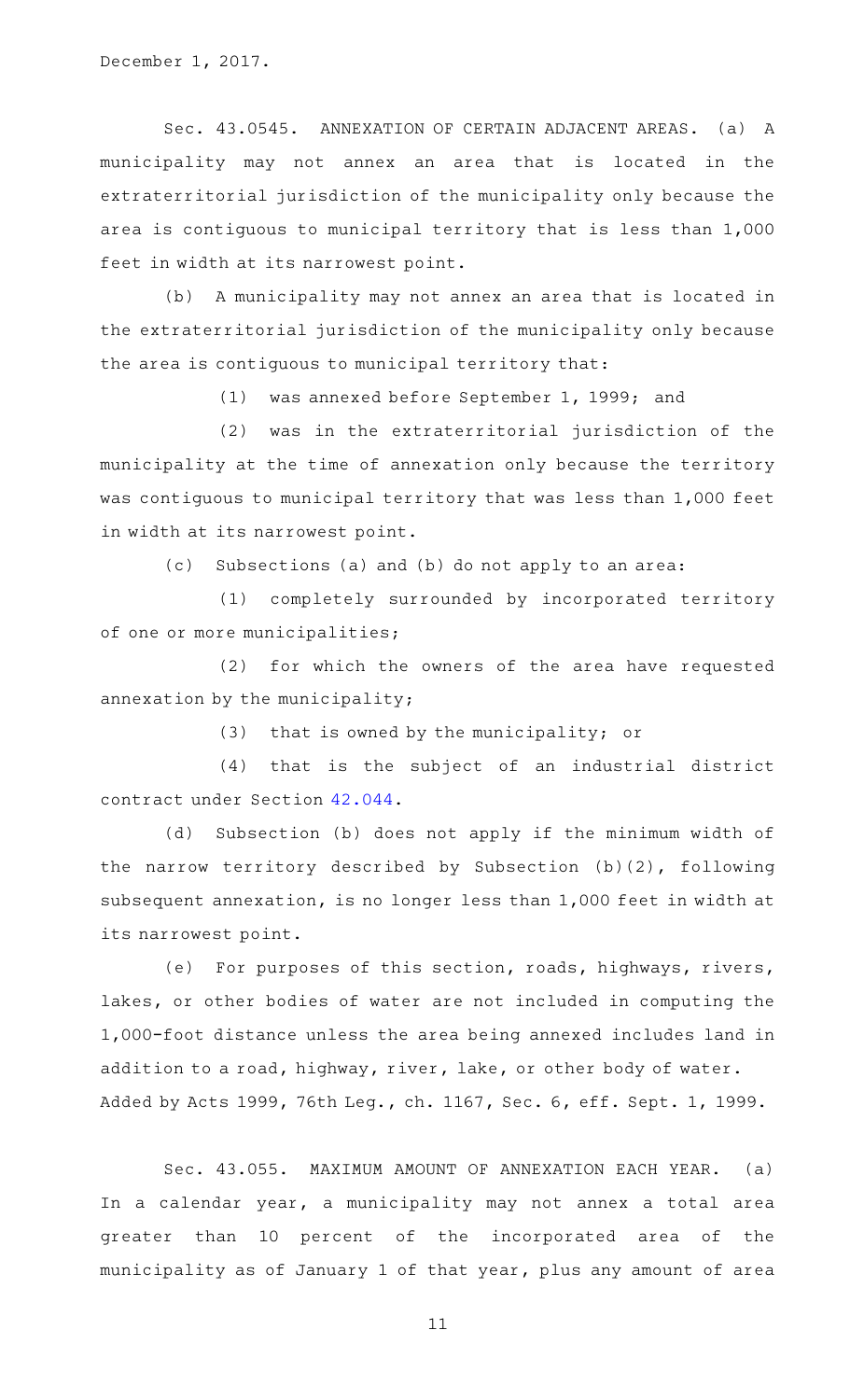carried over to that year under Subsection (b). In determining the total area annexed in a calendar year, an area annexed for limited purposes is included, but an annexed area is not included if it is:

(1) annexed at the request of a majority of the qualified voters of the area and the owners of at least 50 percent of the land in the area;

(2) owned by the municipality, a county, the state, or the federal government and used for a public purpose;

(3) annexed at the request of at least a majority of the qualified voters of the area; or

 $(4)$  annexed at the request of the owners of the area.

(b) If a municipality fails to annex in a calendar year the entire 10 percent amount permitted under Subsection (a), the municipality may carry over the unused allocation for use in subsequent calendar years.

(c) A municipality carrying over an allocation may not annex in a calendar year a total area greater than 30 percent of the incorporated area of the municipality as of January 1 of that year. Acts 1987, 70th Leg., ch. 149, Sec. 1, eff. Sept. 1, 1987. Amended by Acts 1989, 71st Leg., ch. 1, Sec. 3(e), eff. Aug. 28, 1989.

Sec. 43.056. PROVISION OF SERVICES TO ANNEXED AREA. (a) This section applies to a service plan under Section [43.065](http://www.statutes.legis.state.tx.us/GetStatute.aspx?Code=LG&Value=43.065).

(b) The service plan, which must be completed before the annexation, must include a program under which the municipality will provide full municipal services in the annexed area no later than 2-1/2 years after the effective date of the annexation, in accordance with Subsection (e), unless certain services cannot reasonably be provided within that period and the municipality proposes a schedule for providing those services, and must include a list of all services required by this section to be provided under the plan. If the municipality proposes a schedule to extend the period for providing certain services, the schedule must provide for the provision of full municipal services no later than 4-1/2 years after the effective date of the annexation. However, under the program if the municipality provides any of the following services within the corporate boundaries of the municipality before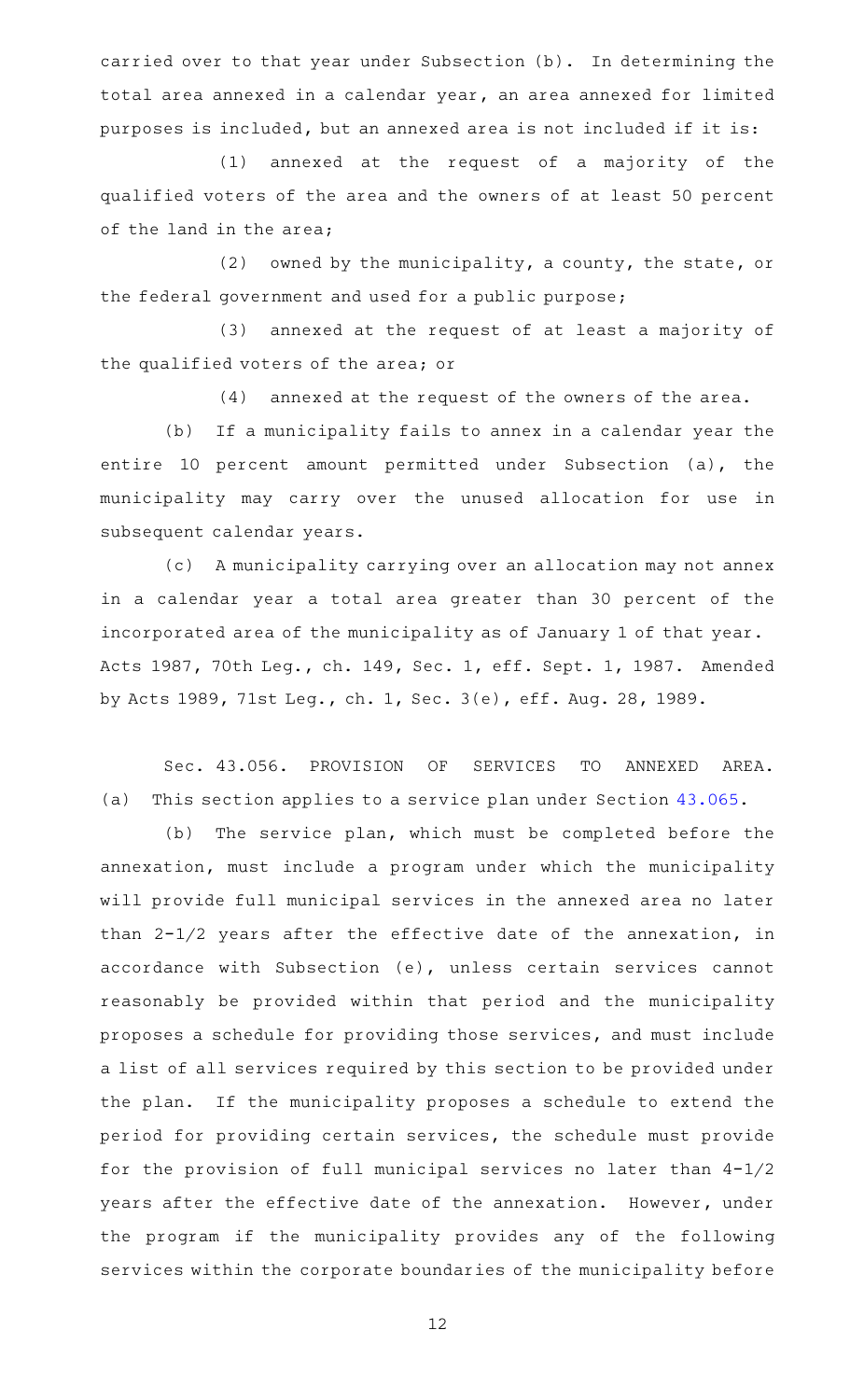annexation, the municipality must provide those services in the area proposed for annexation on the effective date of the annexation of the area:

(1) police protection;

(2) fire protection;

(3) emergency medical services;

(4) solid waste collection, except as provided by Subsection (o);

(5) operation and maintenance of water and wastewater facilities in the annexed area that are not within the service area of another water or wastewater utility;

(6) operation and maintenance of roads and streets, including road and street lighting;

(7) operation and maintenance of parks, playgrounds, and swimming pools; and

(8) operation and maintenance of any other publicly owned facility, building, or service.

(c) For purposes of this section, "full municipal services" means services provided by the annexing municipality within its full-purpose boundaries, including water and wastewater services and excluding gas or electrical service.

(d) Repealed by Acts 2017, 85th Leg., 1st C.S., Ch. 6 (S.B. [6\)](http://www.legis.state.tx.us/tlodocs/851/billtext/html/SB00006F.HTM), Sec. 55(a), eff. December 1, 2017.

(e) The service plan must also include a program under which the municipality will initiate after the effective date of the annexation the acquisition or construction of capital improvements necessary for providing municipal services adequate to serve the area. The construction shall be substantially completed within the period provided in the service plan. The service plan may be amended to extend the period for construction if the construction is proceeding with all deliberate speed. The acquisition or construction of the facilities shall be accomplished by purchase, lease, or other contract or by the municipality succeeding to the powers, duties, assets, and obligations of a conservation and reclamation district as authorized or required by law. The construction of the facilities shall be accomplished in a continuous process and shall be completed as soon as reasonably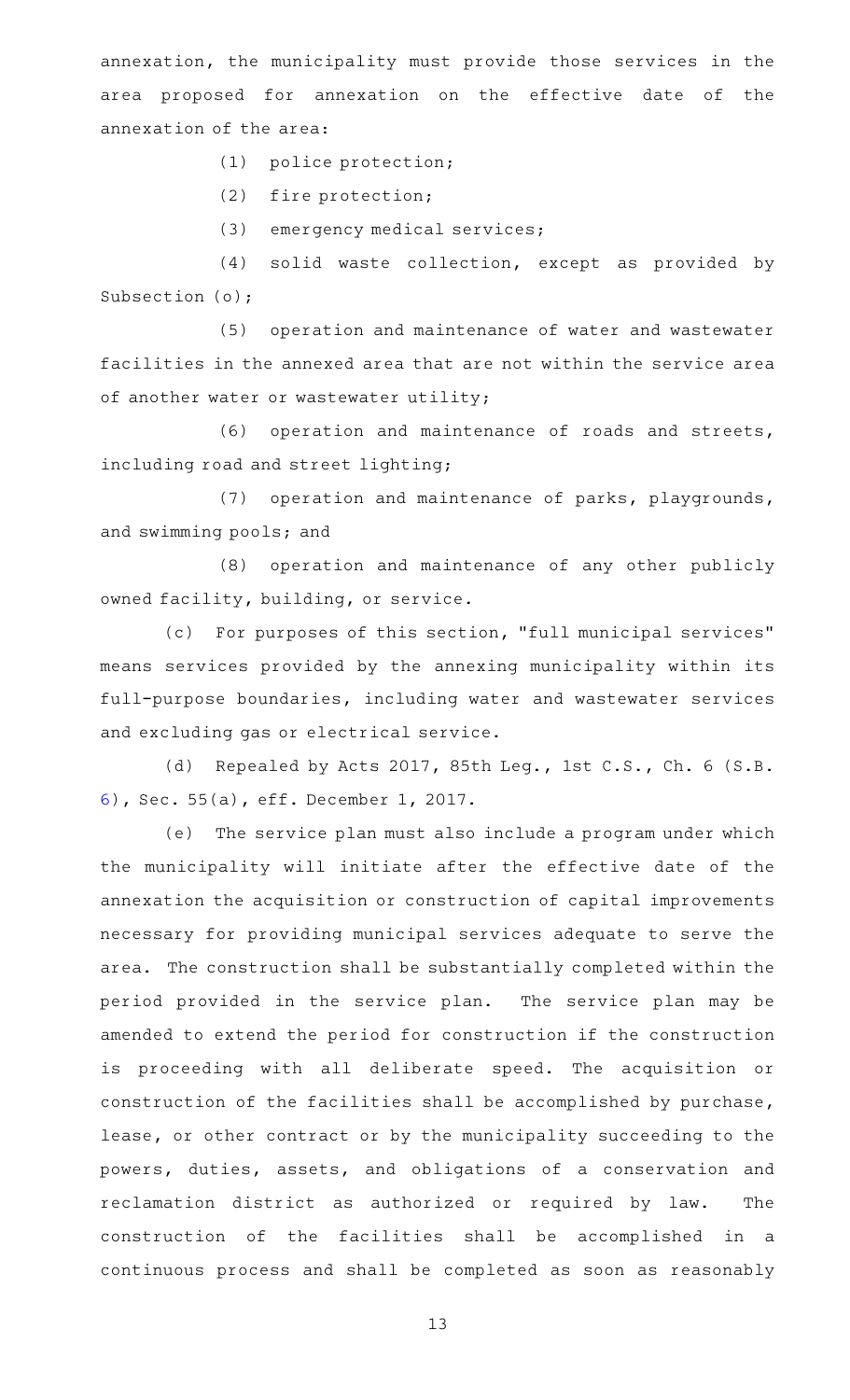possible, consistent with generally accepted local engineering and architectural standards and practices. However, the municipality does not violate this subsection if the construction process is interrupted for any reason by circumstances beyond the direct control of the municipality. The requirement that construction of capital improvements must be substantially completed within the period provided in the service plan does not apply to a development project or proposed development project within an annexed area if the annexation of the area was initiated by petition or request of the owners of land in the annexed area and the municipality and the landowners have subsequently agreed in writing that the development project within that area, because of its size or projected manner of development by the developer, is not reasonably expected to be completed within that period.

 $(f)$  A service plan may not:

(1) require the creation of another political subdivision;

(2) require a landowner in the area to fund the capital improvements necessary to provide municipal services in a manner inconsistent with Chapter [395](http://www.statutes.legis.state.tx.us/GetStatute.aspx?Code=LG&Value=395) unless otherwise agreed to by the landowner;

(3) provide services in the area in a manner that would have the effect of reducing by more than a negligible amount the level of fire and police protection and emergency medical services provided within the corporate boundaries of the municipality before annexation;

(4) provide services in the area in a manner that would have the effect of reducing by more than a negligible amount the level of fire and police protection and emergency medical services provided within the area before annexation; or

(5) cause a reduction in fire and police protection and emergency medical services within the area to be annexed below that of areas within the corporate boundaries of the municipality with similar topography, land use, and population density.

(g) If the annexed area had a lower level of services, infrastructure, and infrastructure maintenance than the level of services, infrastructure, and infrastructure maintenance provided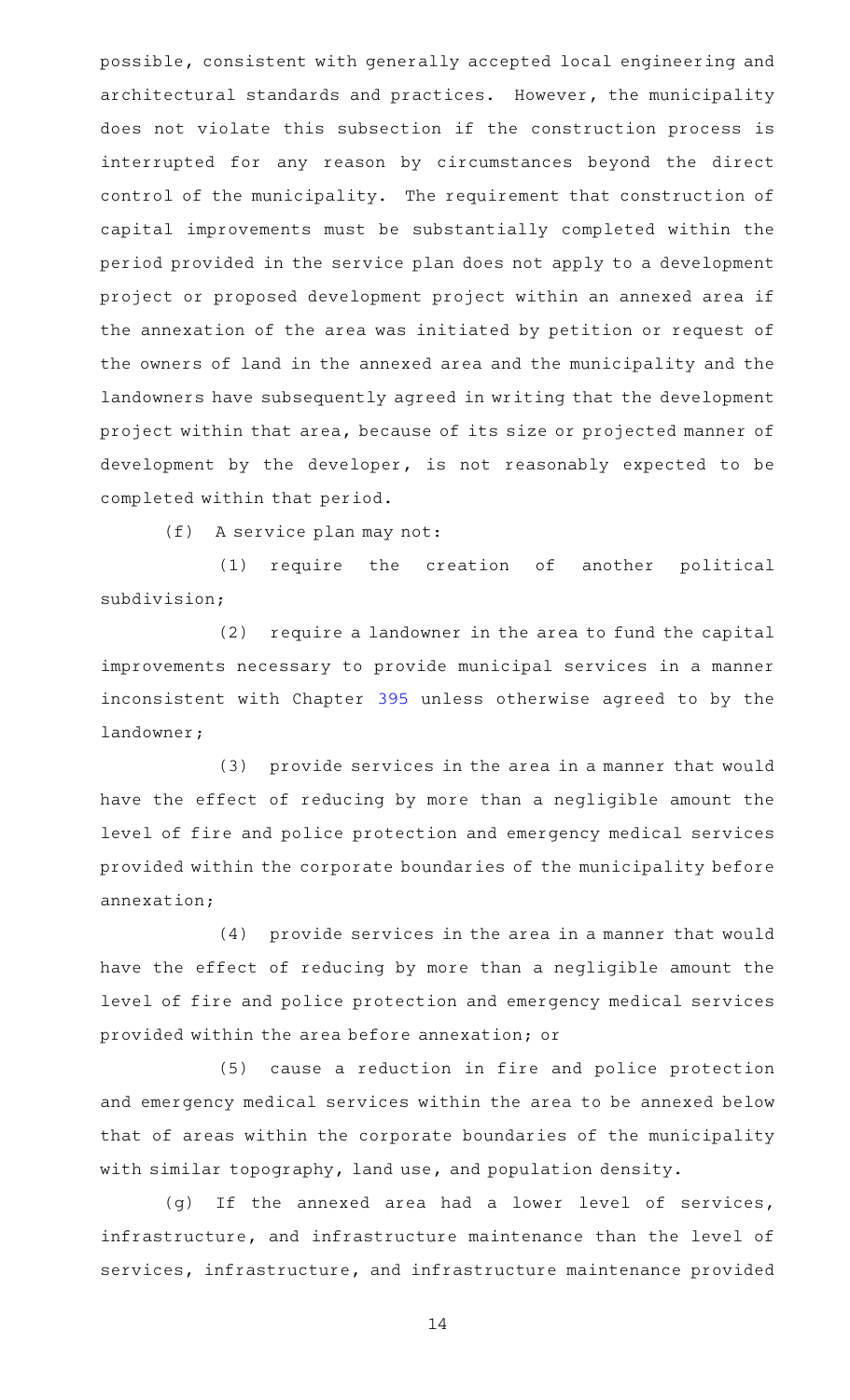within the corporate boundaries of the municipality before annexation, a service plan must provide the annexed area with a level of services, infrastructure, and infrastructure maintenance that is comparable to the level of services, infrastructure, and infrastructure maintenance available in other parts of the municipality with topography, land use, and population density similar to those reasonably contemplated or projected in the area. If the annexed area had a level of services, infrastructure, and infrastructure maintenance equal to the level of services, infrastructure, and infrastructure maintenance provided within the corporate boundaries of the municipality before annexation, a service plan must maintain that same level of services, infrastructure, and infrastructure maintenance. Except as provided by this subsection, if the annexed area had a level of services superior to the level of services provided within the corporate boundaries of the municipality before annexation, a service plan must provide the annexed area with a level of services that is comparable to the level of services available in other parts of the municipality with topography, land use, and population density similar to those reasonably contemplated or projected in the area. If the annexed area had a level of services for operating and maintaining the infrastructure of the area, including the facilities described by Subsections  $(b)(5)-(8)$ , superior to the level of services provided within the corporate boundaries of the municipality before annexation, a service plan must provide for the operation and maintenance of the infrastructure of the annexed area at a level of services that is equal or superior to that level of services.

(h) Repealed by Acts 2017, 85th Leg., 1st C.S., Ch. 6 (S.B. [6\)](http://www.legis.state.tx.us/tlodocs/851/billtext/html/SB00006F.HTM), Sec. 55(a), eff. December 1, 2017.

(i) If only a part of the area to be annexed is actually annexed, the governing body shall direct the department to prepare a revised service plan for that part.

(j) The proposed service plan must be made available for public inspection and explained to the inhabitants of the area at the public hearings held under Section [43.063.](http://www.statutes.legis.state.tx.us/GetStatute.aspx?Code=LG&Value=43.063) The plan may be amended through negotiation at the hearings, but the provision of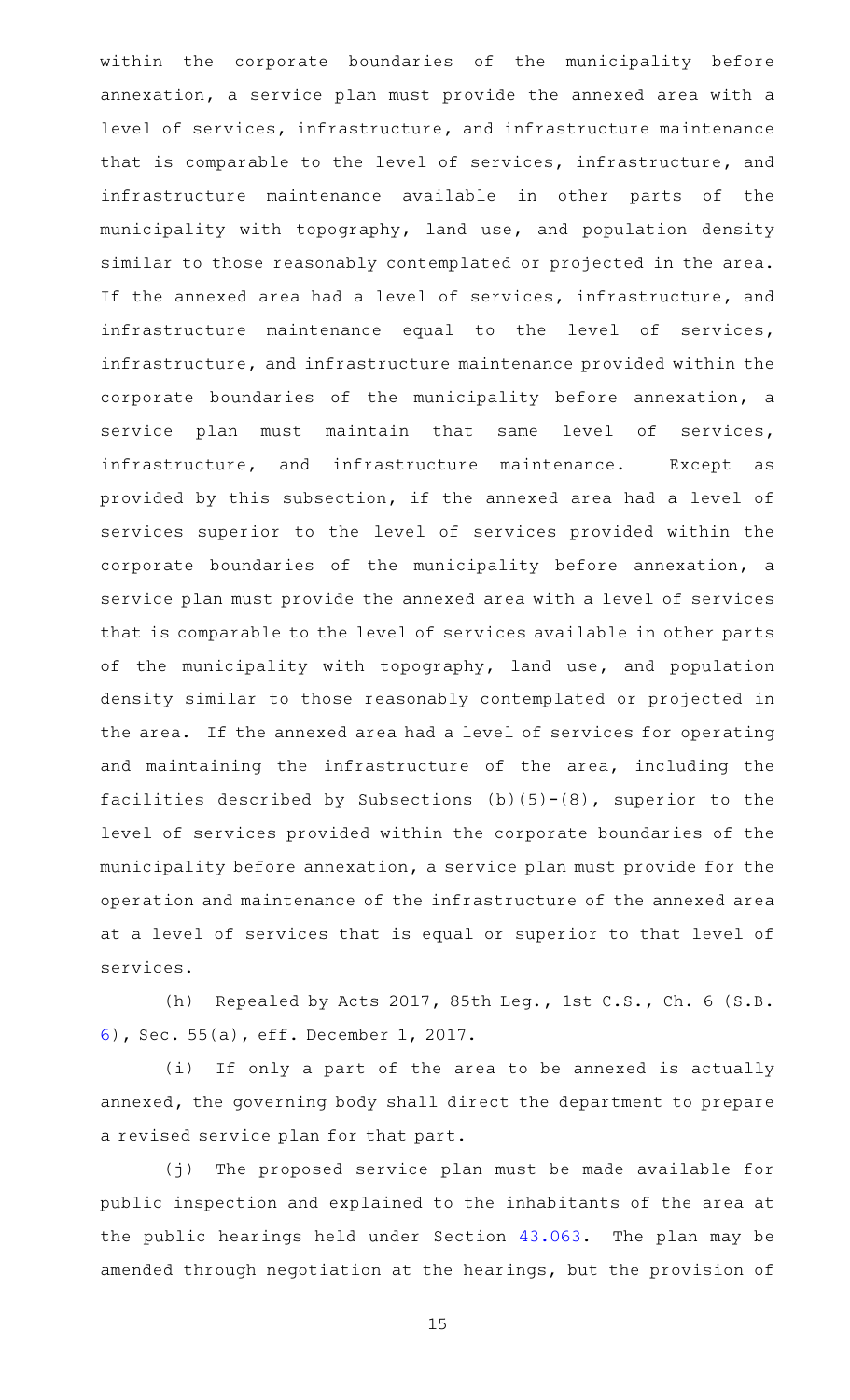any service may not be deleted. On completion of the public hearings, the service plan shall be attached to the ordinance annexing the area and approved as part of the ordinance.

 $(k)$  On approval by the governing body, the service plan is a contractual obligation that is not subject to amendment or repeal except that if the governing body determines at the public hearings required by this subsection that changed conditions or subsequent occurrences make the service plan unworkable or obsolete, the governing body may amend the service plan to conform to the changed conditions or subsequent occurrences. An amended service plan must provide for services that are comparable to or better than those established in the service plan before amendment. Before any amendment is adopted, the governing body must provide an opportunity for interested persons to be heard at public hearings called and held in the manner provided by Section [43.063](http://www.statutes.legis.state.tx.us/GetStatute.aspx?Code=LG&Value=43.063).

(1) A service plan is valid for 10 years. Renewal of the service plan is at the discretion of the municipality. A person residing or owning land in an annexed area may enforce a service plan by applying for a writ of mandamus not later than the second anniversary of the date the person knew or should have known that the municipality was not complying with the service plan. If a writ of mandamus is applied for, the municipality has the burden of proving that the services have been provided in accordance with the service plan in question. If a court issues a writ under this subsection, the court:

(1) must provide the municipality the option of disannexing the area within a reasonable period specified by the court;

(2) may require the municipality to comply with the service plan in question before a reasonable date specified by the court if the municipality does not disannex the area within the period prescribed by the court under Subdivision (1);

(3) may require the municipality to refund to the landowners of the annexed area money collected by the municipality from those landowners for services to the area that were not provided;

(4) may assess a civil penalty against the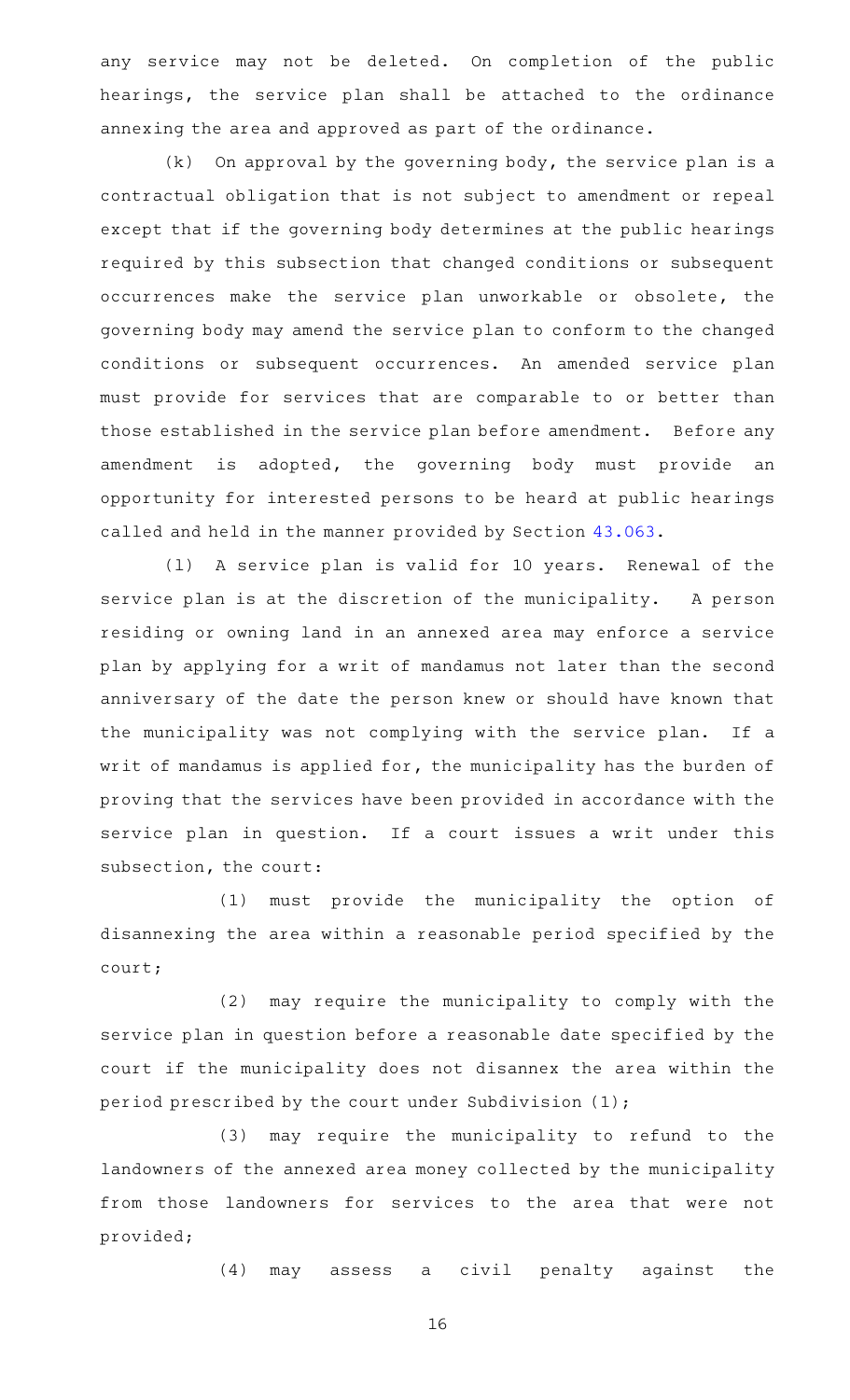municipality, to be paid to the state in an amount as justice may require, for the period in which the municipality is not in compliance with the service plan;

(5) may require the parties to participate in mediation; and

(6) may require the municipality to pay the person's costs and reasonable attorney 's fees in bringing the action for the writ.

(m) This section does not require that a uniform level of full municipal services be provided to each area of the municipality if different characteristics of topography, land use, and population density constitute a sufficient basis for providing different levels of service. Any disputes regarding the level of services provided under this subsection are resolved in the same manner provided by Subsection (l). Nothing in this subsection modifies the requirement under Subsection (g) for a service plan to provide a level of services in an annexed area that is equal or superior to the level of services provided within the corporate boundaries of the municipality before annexation. To the extent of any conflict between this subsection and Subsection (g), Subsection (g) prevails.

(n) Before the second anniversary of the date an area is included within the corporate boundaries of a municipality by annexation, the municipality may not:

(1) prohibit the collection of solid waste in the area by a privately owned solid waste management service provider; or

(2) offer solid waste management services in the area unless a privately owned solid waste management service provider is unavailable.

(o) A municipality is not required to provide solid waste collection services under Subsection (b) to a person who continues to use the services of a privately owned solid waste management service provider as provided by Subsection (n).

(p) Repealed by Acts 2017, 85th Leg., 1st C.S., Ch. 6 (S.B. [6\)](http://www.legis.state.tx.us/tlodocs/851/billtext/html/SB00006F.HTM), Sec. 55(b), eff. December 1, 2017.

(q) Repealed by Acts 2019, 86th Leg., R.S., Ch. 155 (H.B. [347\)](http://www.legis.state.tx.us/tlodocs/86R/billtext/html/HB00347F.HTM), Sec. 1.01, eff. May 24, 2019.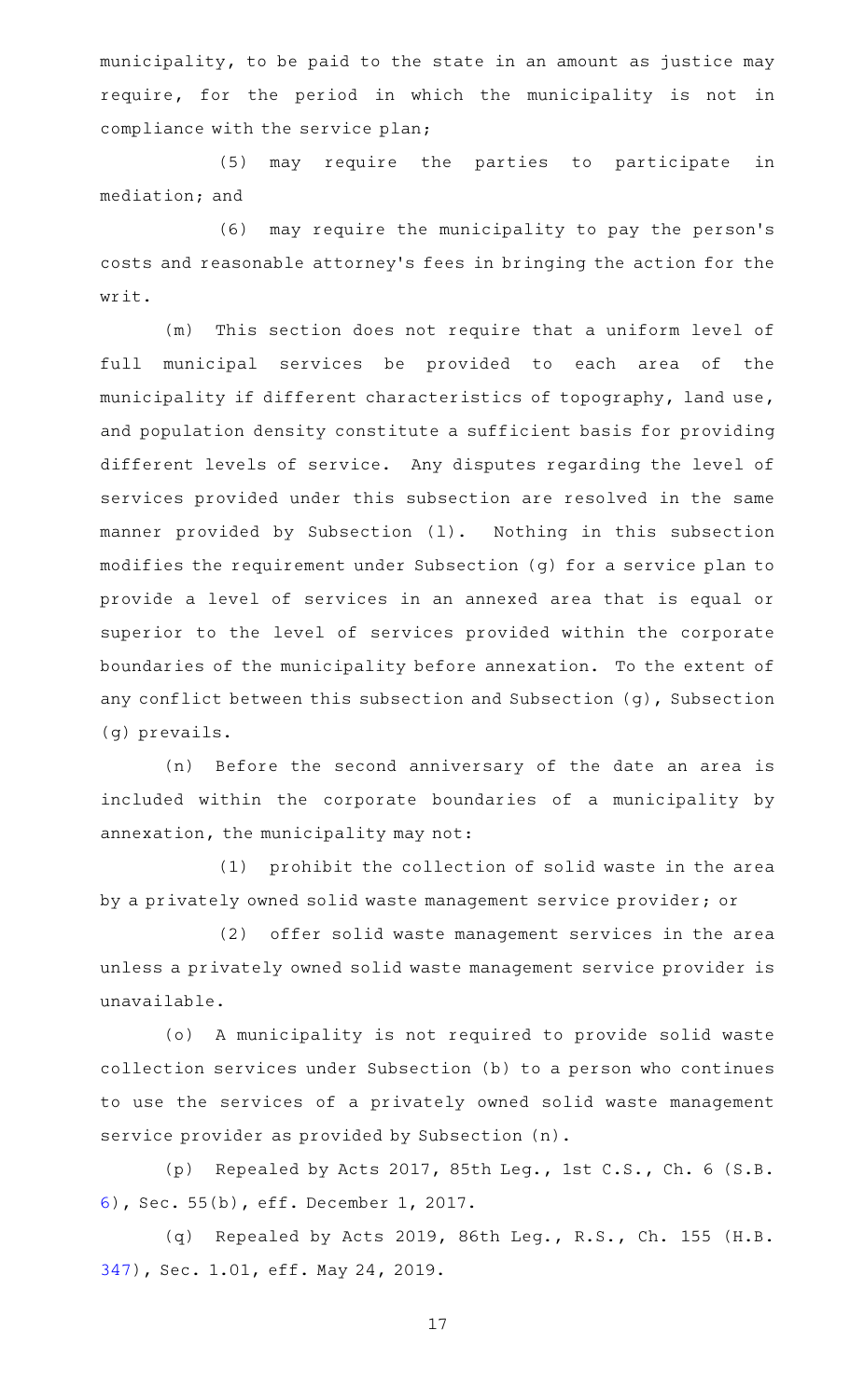Acts 1987, 70th Leg., ch. 149, Sec. 1, eff. Sept. 1, 1987. Amended by Acts 1989, 71st Leg., ch. 1, Sec. 3(f), eff. Aug. 28, 1989; Acts 1989, 71st Leg., ch. 822, Sec. 1, eff. Sept. 1, 1989; Acts 1991, 72nd Leg., 1st C.S., ch. 3, Sec. 4.011, eff. Sept. 1, 1991; Acts 1993, 73rd Leg., ch. 969, Sec. 2, eff. Sept. 1, 1993; Acts 1995, 74th Leg., ch. 1062, Sec. 1, eff. June 17, 1995; Acts 1999, 76th Leg., ch. 1167, Sec. 7, eff. Sept. 1, 1999.

Amended by:

Acts 2007, 80th Leg., R.S., Ch. 1185 (H.B. [610](http://www.legis.state.tx.us/tlodocs/80R/billtext/html/HB00610F.HTM)), Sec. 2, eff. June 15, 2007.

Acts 2013, 83rd Leg., R.S., Ch. 1363 (S.B. [1596](http://www.legis.state.tx.us/tlodocs/83R/billtext/html/SB01596F.HTM)), Sec. 3, eff. September 1, 2013.

Acts 2017, 85th Leg., R.S., Ch. 952 (S.B. [1878](http://www.legis.state.tx.us/tlodocs/85R/billtext/html/SB01878F.HTM)), Sec. 1, eff. September 1, 2017.

Acts 2017, 85th Leg., 1st C.S., Ch. 6 (S.B. [6](http://www.legis.state.tx.us/tlodocs/851/billtext/html/SB00006F.HTM)), Sec. 17, eff. December 1, 2017.

Acts 2017, 85th Leg., 1st C.S., Ch. 6 (S.B. [6](http://www.legis.state.tx.us/tlodocs/851/billtext/html/SB00006F.HTM)), Sec. 55(a), eff. December 1, 2017.

Acts 2017, 85th Leg., 1st C.S., Ch. 6 (S.B. [6](http://www.legis.state.tx.us/tlodocs/851/billtext/html/SB00006F.HTM)), Sec. 55(b), eff. December 1, 2017.

Acts 2019, 86th Leg., R.S., Ch. 155 (H.B. [347](http://www.legis.state.tx.us/tlodocs/86R/billtext/html/HB00347F.HTM)), Sec. 1.01(7), eff. May 24, 2019.

Acts 2019, 86th Leg., R.S., Ch. 155 (H.B. [347](http://www.legis.state.tx.us/tlodocs/86R/billtext/html/HB00347F.HTM)), Sec. 2.05, eff. May 24, 2019.

Without reference to the amendment of this section, this section was repealed by Acts 2019, 86th Leg., R.S., Ch. 155 (H.B. [347](http://www.legis.state.tx.us/tlodocs/86R/billtext/html/HB00347F.HTM)), Sec.

### 1.01, eff. May 24, 2019.

Sec. 43.0561. ANNEXATION HEARING REQUIREMENTS.

 $(c)$  The municipality must:

 $(1)$  post notice of the hearings on the municipality's Internet website if the municipality has an Internet website; and

(2) publish notice of the hearings in a newspaper of general circulation:

- $(A)$  in the municipality;
- (B) in the area proposed for annexation; and

(C) if the municipality is a home-rule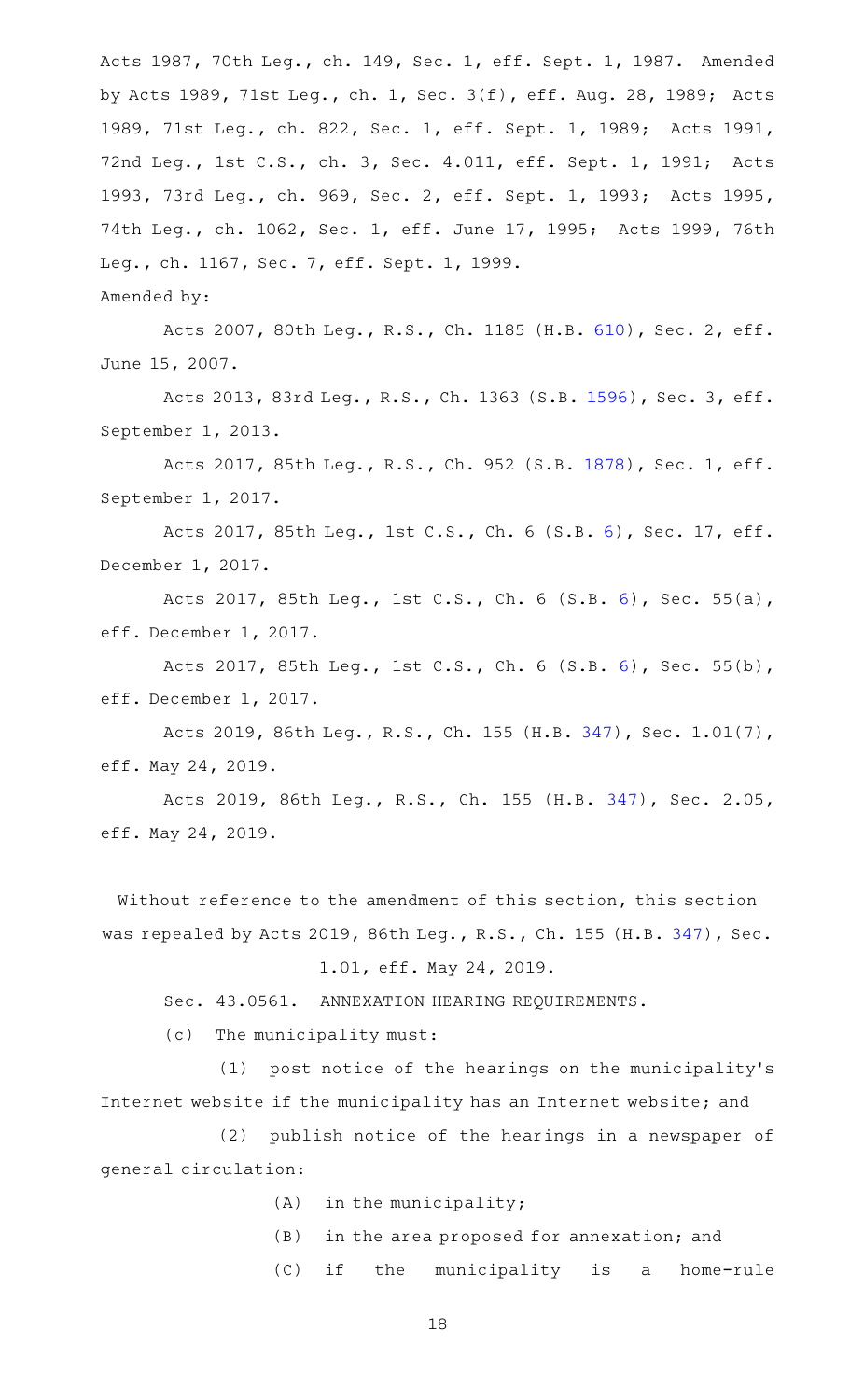municipality, in any area that would be newly included in the municipality 's extraterritorial jurisdiction by the expansion of the municipality 's extraterritorial jurisdiction resulting from the proposed annexation.

(d) The notice for each hearing must be published at least once on or after the 20th day but before the 10th day before the date of the hearing. The notice for each hearing must be posted on the municipality 's Internet website on or after the 20th day but before the 10th day before the date of the hearing and must remain posted until the date of the hearing.

(e) This subsection applies only to a home-rule municipality. If applicable, the notice for each hearing must include:

(1) a statement that the completed annexation of the area will expand the municipality 's extraterritorial jurisdiction;

 $(2)$  a description of the area that would be newly included in the municipality 's extraterritorial jurisdiction;

(3) a statement of the purpose of extraterritorial jurisdiction designation as provided by Section [42.001](http://www.statutes.legis.state.tx.us/GetStatute.aspx?Code=LG&Value=42.001); and

(4) a brief description of each municipal ordinance that would be applicable, as authorized by Section [212.003](http://www.statutes.legis.state.tx.us/GetStatute.aspx?Code=LG&Value=212.003), in the area that would be newly included in the municipality's extraterritorial jurisdiction.

(f) In addition to the notice required by Subsection (c), the municipality must give notice by certified mail to:

(1) each public entity, as defined by Section  $43.053$ , and utility service provider that provides services in the area proposed for annexation; and

(2) each railroad company that serves the municipality and is on the municipality's tax roll if the company's right-of-way is in the area proposed for annexation.

Added by Acts 1999, 76th Leg., ch. 1167, Sec. 8, eff. Sept. 1, 1999. Amended by:

Acts 2019, 86th Leg., R.S., Ch. 1217 (S.B. [1303](http://www.legis.state.tx.us/tlodocs/86R/billtext/html/SB01303F.HTM)), Sec. 3, eff. September 1, 2019.

Sec. 43.0565. ACCESS TO SERVICES BY CERTAIN MUNICIPALITIES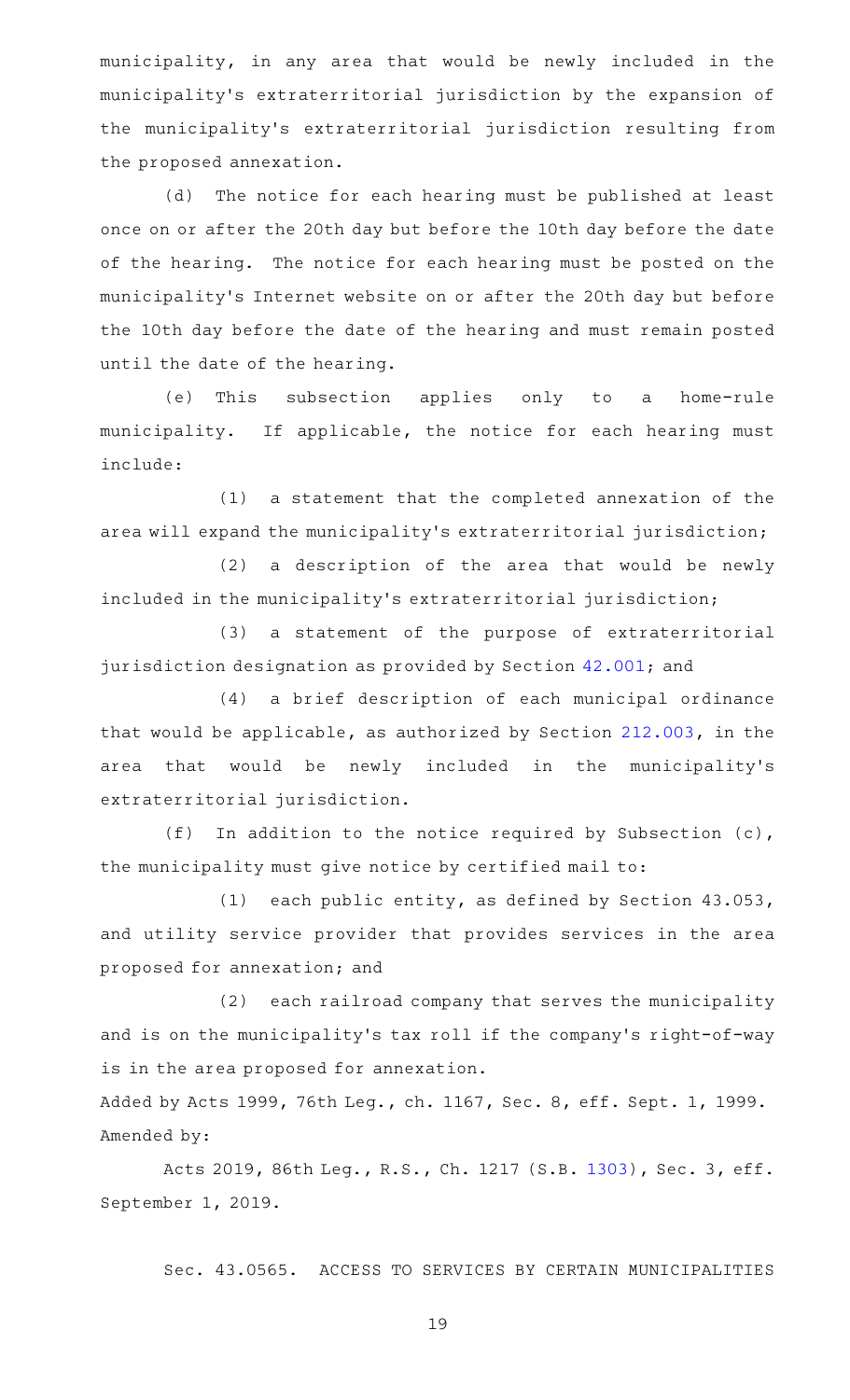IN ANNEXED AREA. (a) A municipality with a population of 350,000 or less shall provide access to services provided to an annexed area under a service plan described by Section [43.056](http://www.statutes.legis.state.tx.us/GetStatute.aspx?Code=LG&Value=43.056) that is identical or substantially similar to access to those services in the municipality.

(b) A person residing in an annexed area subject to a service plan may apply for a writ of mandamus against a municipality that fails to provide access to services in accordance with Subsection  $(a)$ . In the action for the writ:

(1) the court may order the parties to participate in mediation;

(2) the municipality has the burden of proving that the municipality complied with Subsection (a);

(3) the person may provide evidence that the costs for the person to access the services are disproportionate to the costs incurred by a municipal resident to access those services; and

 $(4)$  if the person prevails:

 $(A)$  the municipality shall:

(i) disannex the property that is the subject of the suit within a reasonable period specified by the court; or

(ii) comply with Subsection (a); and

(B) the court shall award the person's attorney's fees and costs incurred in bringing the action for the writ.

(c) A municipality's governmental immunity to suit and from liability is waived and abolished to the extent of liability created under this section.

Added by Acts 2019, 86th Leg., R.S., Ch. 429 (S.B. [1024](http://www.legis.state.tx.us/tlodocs/86R/billtext/html/SB01024F.HTM)), Sec. 1, eff. September 1, 2019.

Sec. 43.057. ANNEXATION THAT SURROUNDS AREA: FINDINGS REQUIRED. If a proposed annexation would cause an area to be entirely surrounded by the annexing municipality but would not include the area within the municipality, the governing body of the municipality must find, before completing the annexation, that surrounding the area is in the public interest.

Acts 1987, 70th Leg., ch. 149, Sec. 1, eff. Sept. 1, 1987.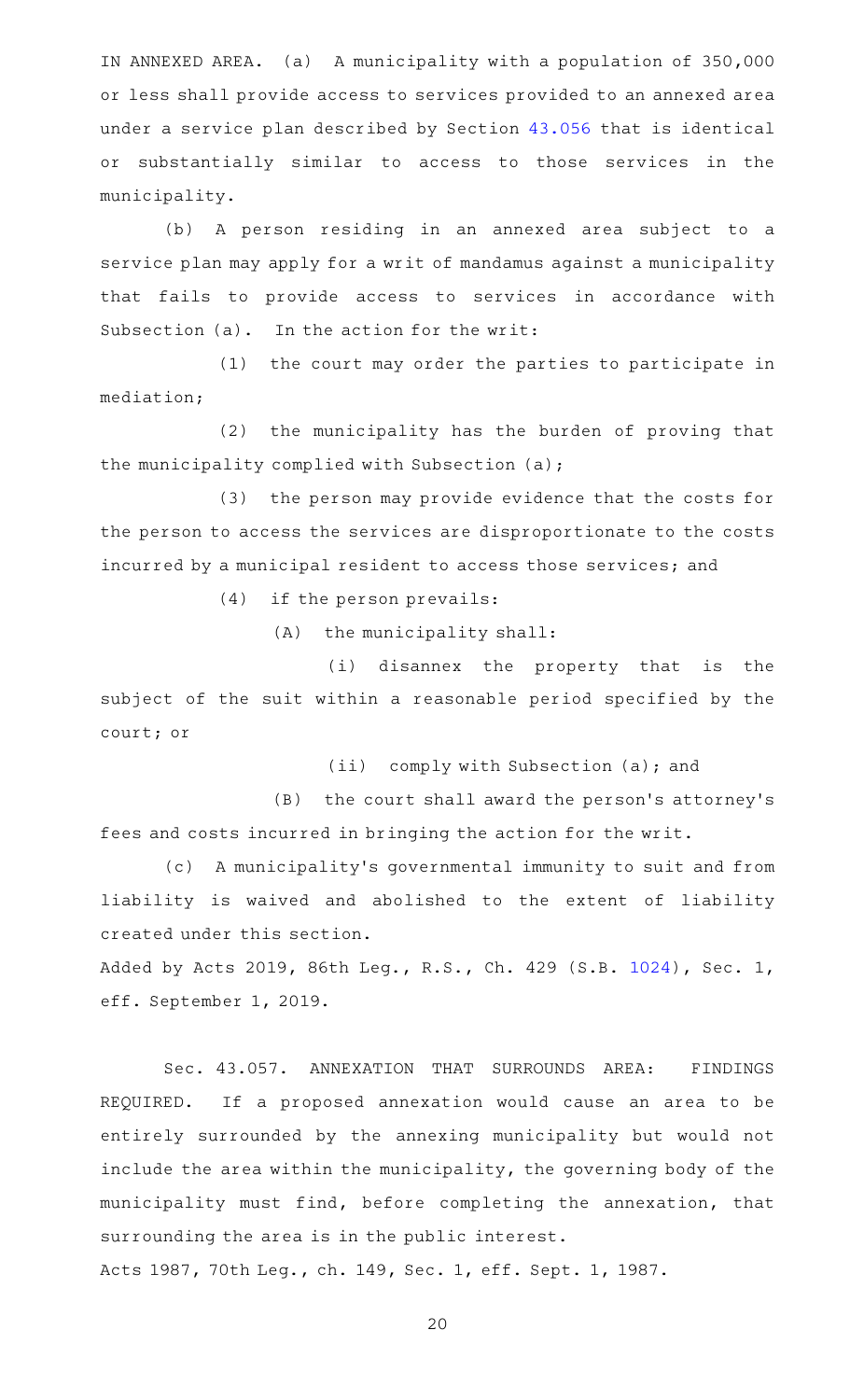### SUBCHAPTER C-1. ANNEXATION PROCEDURE FOR AREAS EXEMPTED FROM CONSENT ANNEXATION PROCEDURES

Sec. 43.061. APPLICABILITY. (a) Unless otherwise specifically provided by this chapter or another law, this subchapter applies only to an annexation under:

 $(1)$  Section [43.0115](http://www.statutes.legis.state.tx.us/GetStatute.aspx?Code=LG&Value=43.0115) (Enclave);

(2) Section  $43.0116$  (Industrial District);

(3) Section [43.012](http://www.statutes.legis.state.tx.us/GetStatute.aspx?Code=LG&Value=43.012) (Area Owned by Type-A Municipality);

(4) Section [43.013](http://www.statutes.legis.state.tx.us/GetStatute.aspx?Code=LG&Value=43.013) (Navigable Stream);

(5) Section [43.0751\(](http://www.statutes.legis.state.tx.us/GetStatute.aspx?Code=LG&Value=43.0751)h) (Strategic Partnership);

(6) Section [43.101](http://www.statutes.legis.state.tx.us/GetStatute.aspx?Code=LG&Value=43.101) (Municipally Owned Reservoir);

(7) Section [43.102](http://www.statutes.legis.state.tx.us/GetStatute.aspx?Code=LG&Value=43.102) (Municipally Owned Airport); and

(8) Section [43.1055](http://www.statutes.legis.state.tx.us/GetStatute.aspx?Code=LG&Value=43.1055) (Road and Right-of-Way).

(b) Repealed by Acts 2019, 86th Leg., R.S., Ch. 155 (H.B. [347\)](http://www.legis.state.tx.us/tlodocs/86R/billtext/html/HB00347F.HTM), Sec. 1.01(12), eff. May 24, 2019.

Added by Acts 1999, 76th Leg., ch. 1167, Sec. 9, eff. Sept. 1, 1999. Amended by:

Acts 2017, 85th Leg., 1st C.S., Ch. 6 (S.B. [6](http://www.legis.state.tx.us/tlodocs/851/billtext/html/SB00006F.HTM)), Sec. 21, eff. December 1, 2017.

Acts 2019, 86th Leg., R.S., Ch. 155 (H.B. [347\)](http://www.legis.state.tx.us/tlodocs/86R/billtext/html/HB00347F.HTM), Sec. 1.01(12), eff. May 24, 2019.

Acts 2019, 86th Leg., R.S., Ch. 155 (H.B. [347](http://www.legis.state.tx.us/tlodocs/86R/billtext/html/HB00347F.HTM)), Sec. 2.07, eff. May 24, 2019.

Sec. 43.062. PROCEDURES APPLICABLE. (a) Sections [43.054](http://www.statutes.legis.state.tx.us/GetStatute.aspx?Code=LG&Value=43.054), [43.0545,](http://www.statutes.legis.state.tx.us/GetStatute.aspx?Code=LG&Value=43.0545) [43.055,](http://www.statutes.legis.state.tx.us/GetStatute.aspx?Code=LG&Value=43.055) and [43.057](http://www.statutes.legis.state.tx.us/GetStatute.aspx?Code=LG&Value=43.057) apply to the annexation of an area to which this subchapter applies.

(b) This subsection applies only to an area that contains fewer than 100 separate tracts of land on which one or more residential dwellings are located on each tract. Before the 30th day before the date of the first hearing required under Section [43.063](http://www.statutes.legis.state.tx.us/GetStatute.aspx?Code=LG&Value=43.063), a municipality shall give written notice of its intent to annex the area to:

(1) each property owner in an area proposed for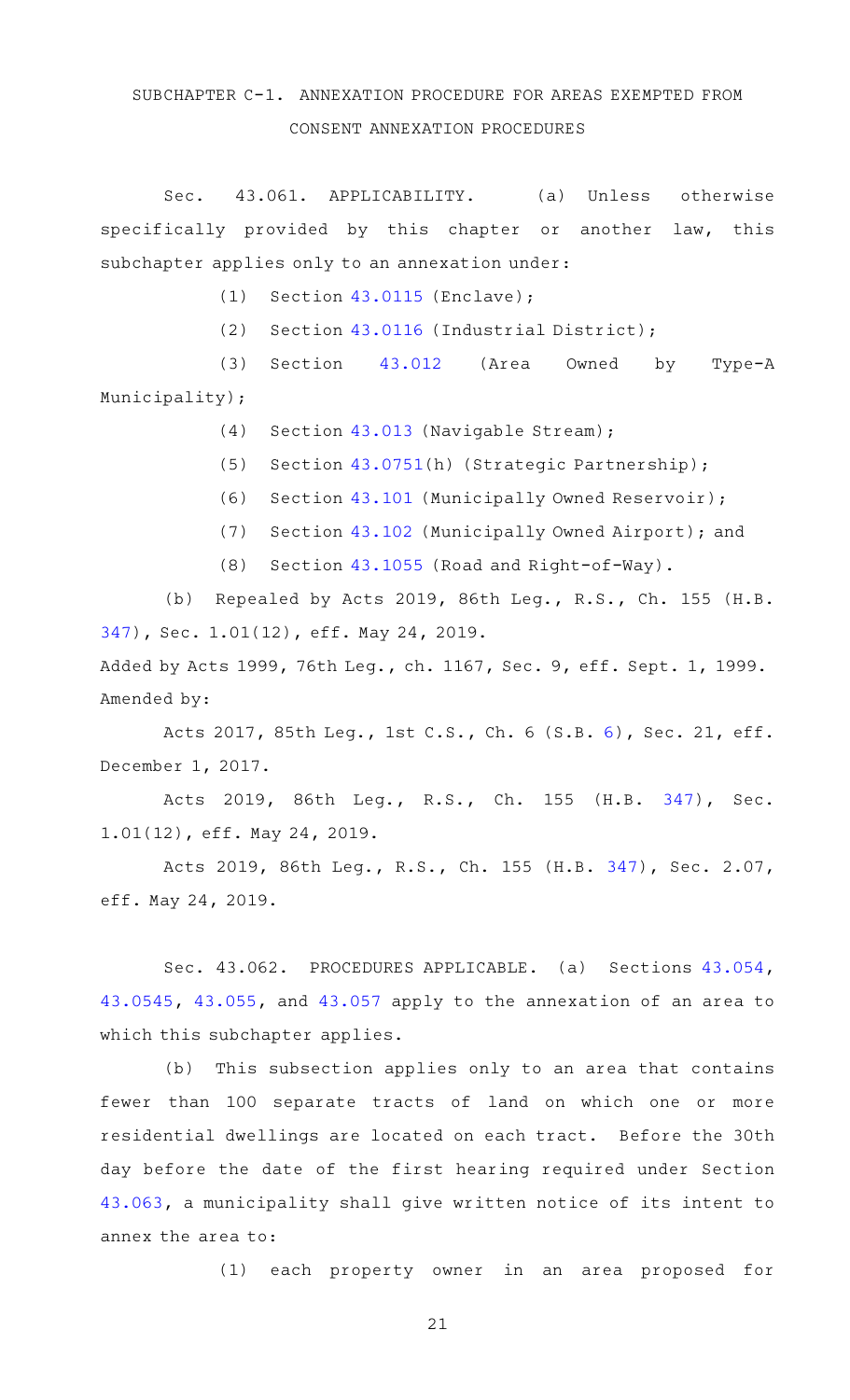annexation, as indicated by the appraisal records furnished by the appraisal district for each county in which the area is located;

(2) each public entity or private entity that provides services in the area proposed for annexation, including each:

 $(A)$  municipality, county, fire protection service provider, including a volunteer fire department, and emergency medical services provider, including a volunteer emergency medical services provider; and

(B) municipal utility district, water control and improvement district, or other district created under Section [52](http://www.statutes.legis.state.tx.us/GetStatute.aspx?Code=CN&Value=3.52), Article III, or Section [59](http://www.statutes.legis.state.tx.us/GetStatute.aspx?Code=CN&Value=16.59), Article XVI, Texas Constitution; and

(3) each railroad company that serves the municipality and is on the municipality 's tax roll if the company 's right-of-way is in the area proposed for annexation.

Added by Acts 1999, 76th Leg., ch. 1167, Sec. 9, eff. Sept. 1, 1999. Amended by:

Acts 2017, 85th Leg., 1st C.S., Ch. 6 (S.B. [6](http://www.legis.state.tx.us/tlodocs/851/billtext/html/SB00006F.HTM)), Sec. 22, eff. December 1, 2017.

Acts 2019, 86th Leg., R.S., Ch. 155 (H.B. [347](http://www.legis.state.tx.us/tlodocs/86R/billtext/html/HB00347F.HTM)), Sec. 2.08, eff. May 24, 2019.

Sec. 43.063. ANNEXATION HEARING REQUIREMENTS. (a) Before a municipality may institute annexation proceedings, the governing body of the municipality must conduct two public hearings at which persons interested in the annexation are given the opportunity to be heard. The hearings must be conducted on or after the 40th day but before the 20th day before the date of the institution of the proceedings.

(b) At least one of the hearings must be held in the area proposed for annexation if a suitable site is reasonably available and more than 10 percent of the adults who are permanent residents of the area file a written protest of the annexation with the secretary of the municipality within 10 days after the date of the publication of the notice required by this section. The protest must state the name, address, and age of each protester who signs.

(c) The municipality must: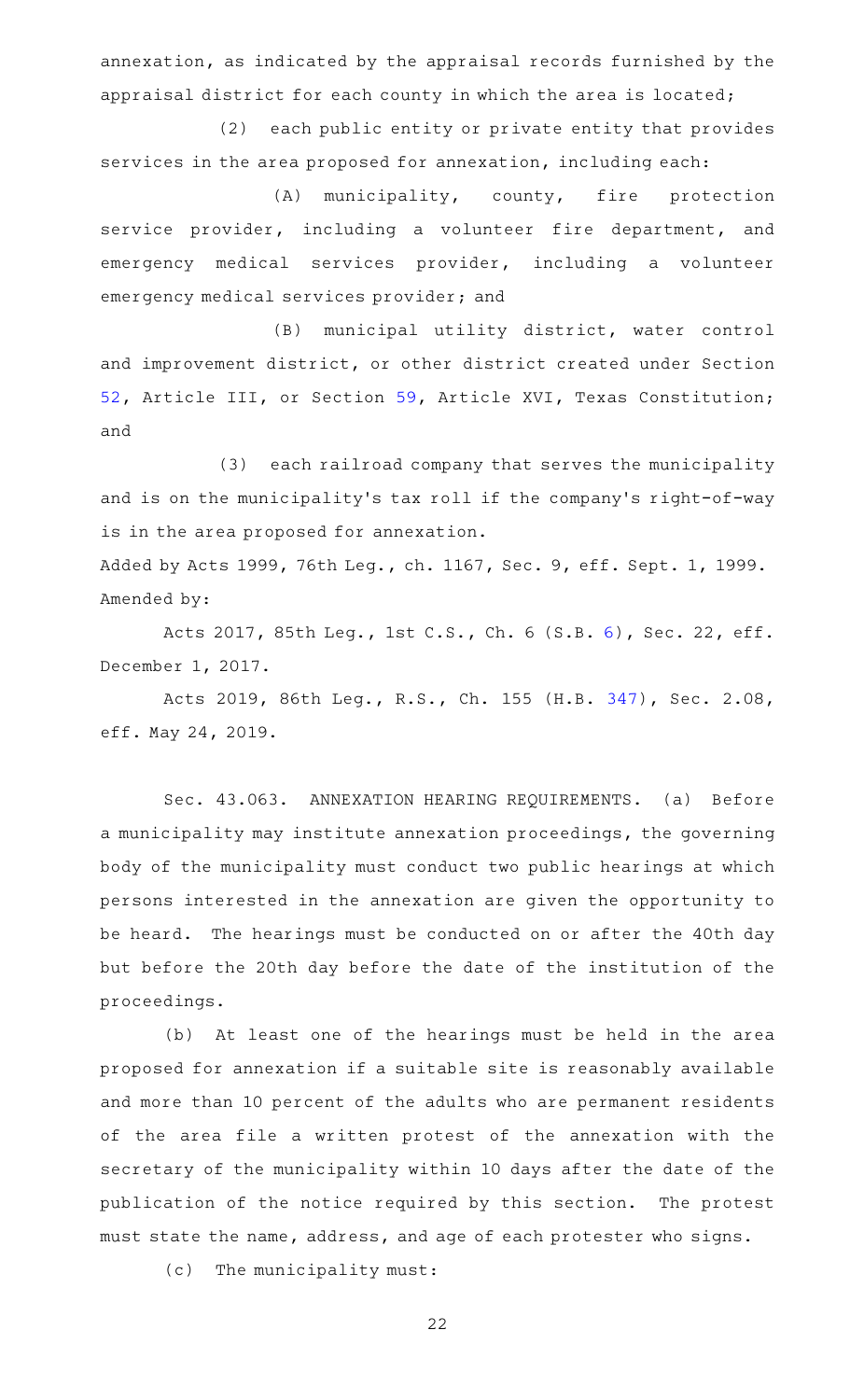(1) post notice of the hearings on the municipality's Internet website if the municipality has an Internet website; and

(2) publish notice of the hearings in a newspaper of general circulation:

 $(A)$  in the municipality;

 $(B)$  in the area proposed for annexation; and

(C) if the municipality is a home-rule municipality, in any area that would be newly included in the municipality 's extraterritorial jurisdiction by the expansion of the municipality 's extraterritorial jurisdiction resulting from the proposed annexation.

(d) The notice for each hearing must be published at least once on or after the 20th day but before the 10th day before the date of the hearing. The notice for each hearing must be posted on the municipality 's Internet website on or after the 20th day but before the 10th day before the date of the hearing and must remain posted until the date of the hearing.

(e) This subsection applies only to a home-rule municipality. If applicable, the notice for each hearing must include:

(1) a statement that the completed annexation of the area will expand the municipality 's extraterritorial jurisdiction;

(2) a description of the area that would be newly included in the municipality 's extraterritorial jurisdiction;

(3) a statement of the purpose of extraterritorial jurisdiction designation as provided by Section [42.001](http://www.statutes.legis.state.tx.us/GetStatute.aspx?Code=LG&Value=42.001); and

(4) a brief description of each municipal ordinance that would be applicable, as authorized by Section [212.003](http://www.statutes.legis.state.tx.us/GetStatute.aspx?Code=LG&Value=212.003), in the area that would be newly included in the municipality's extraterritorial jurisdiction.

(f) In addition to the notice required by Subsection  $(c)$ , the municipality must give notice by certified mail to each railroad company that serves the municipality and is on the municipality 's tax roll if the company 's right-of-way is in the area proposed for annexation.

Added by Acts 1999, 76th Leg., ch. 1167, Sec. 9, eff. Sept. 1, 1999. Amended by: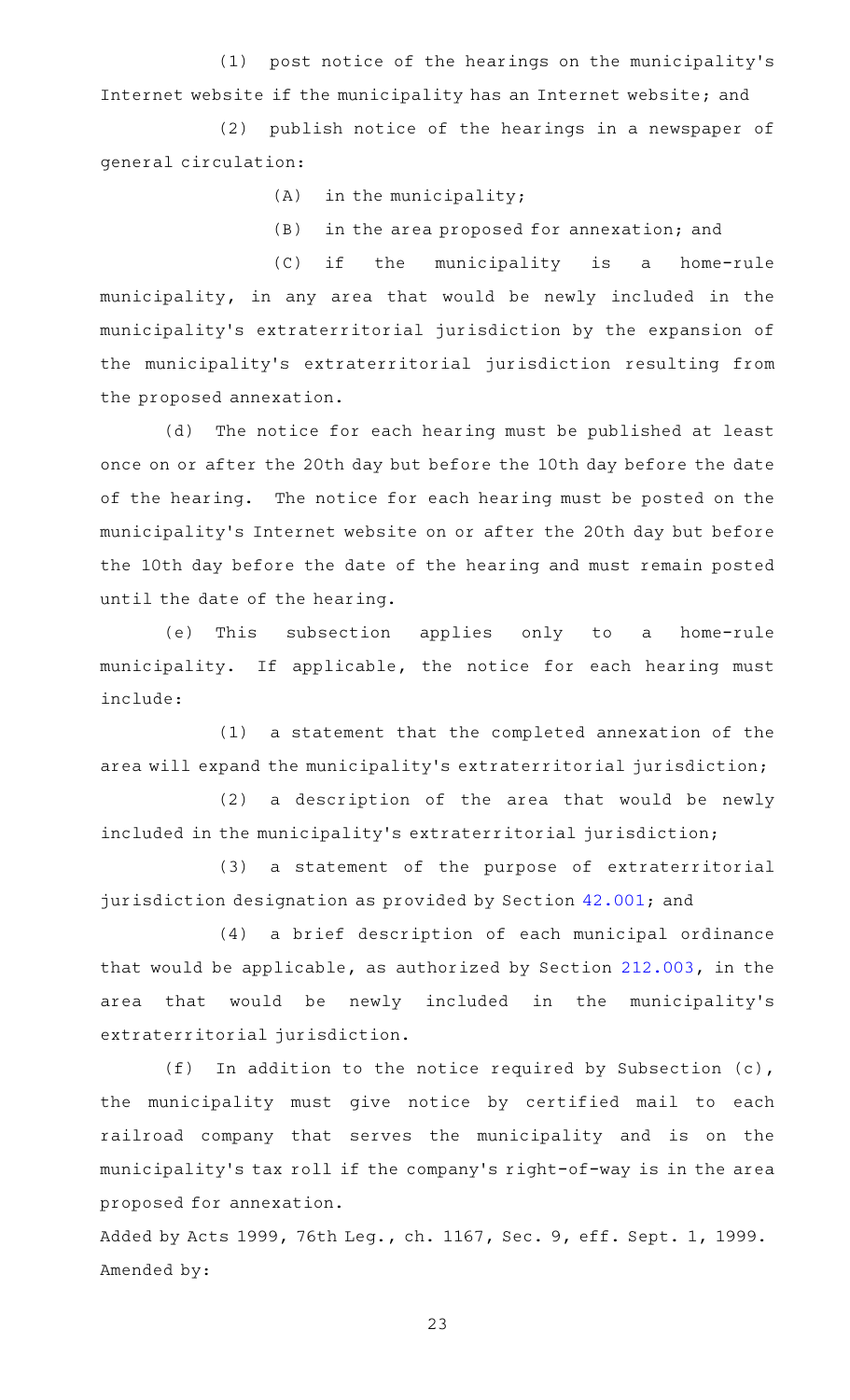Acts 2019, 86th Leg., R.S., Ch. 1217 (S.B. [1303](http://www.legis.state.tx.us/tlodocs/86R/billtext/html/SB01303F.HTM)), Sec. 4, eff. September 1, 2019.

Sec. 43.0635. MAP REQUIREMENT FOR PROPOSED ANNEXATION. In addition to the notice requirements under Section [43.063](http://www.statutes.legis.state.tx.us/GetStatute.aspx?Code=LG&Value=43.063), a home-rule municipality, before the municipality may institute annexation proceedings, shall create, or contract for the creation of, and make publicly available a digital map that identifies the area proposed for annexation and any area that would be newly included in the municipality 's extraterritorial jurisdiction as a result of the proposed annexation. A digital map required under this section must be made available without charge and in a format widely used by common geographic information system software or in any other widely used electronic format if the municipality does not have common geographic information system software. If the municipality maintains an Internet website, the municipality shall make the digital map available on the municipality 's website. Added by Acts 2019, 86th Leg., R.S., Ch. 1217 (S.B. [1303\)](http://www.legis.state.tx.us/tlodocs/86R/billtext/html/SB01303F.HTM), Sec. 5, eff. September 1, 2019.

Sec. 43.064. PERIOD FOR COMPLETION OF ANNEXATION. The annexation of an area must be completed within 90 days after the date the governing body institutes the annexation proceedings or those proceedings are void. Any period during which the municipality is restrained or enjoined by a court from annexing the area is not included in computing the 90-day period. Added by Acts 1999, 76th Leg., ch. 1167, Sec. 9, eff. Sept. 1, 1999. Amended by:

Acts 2017, 85th Leg., 1st C.S., Ch. 6 (S.B. [6](http://www.legis.state.tx.us/tlodocs/851/billtext/html/SB00006F.HTM)), Sec. 23, eff. December 1, 2017.

Sec. 43.065. PROVISION OF SERVICES TO ANNEXED AREA. (a) Before the publication of the notice of the first hearing required under Section [43.063](http://www.statutes.legis.state.tx.us/GetStatute.aspx?Code=LG&Value=43.063), the governing body of the municipality proposing the annexation shall direct its planning department or other appropriate municipal department to prepare a service plan that provides for the extension of full municipal services to the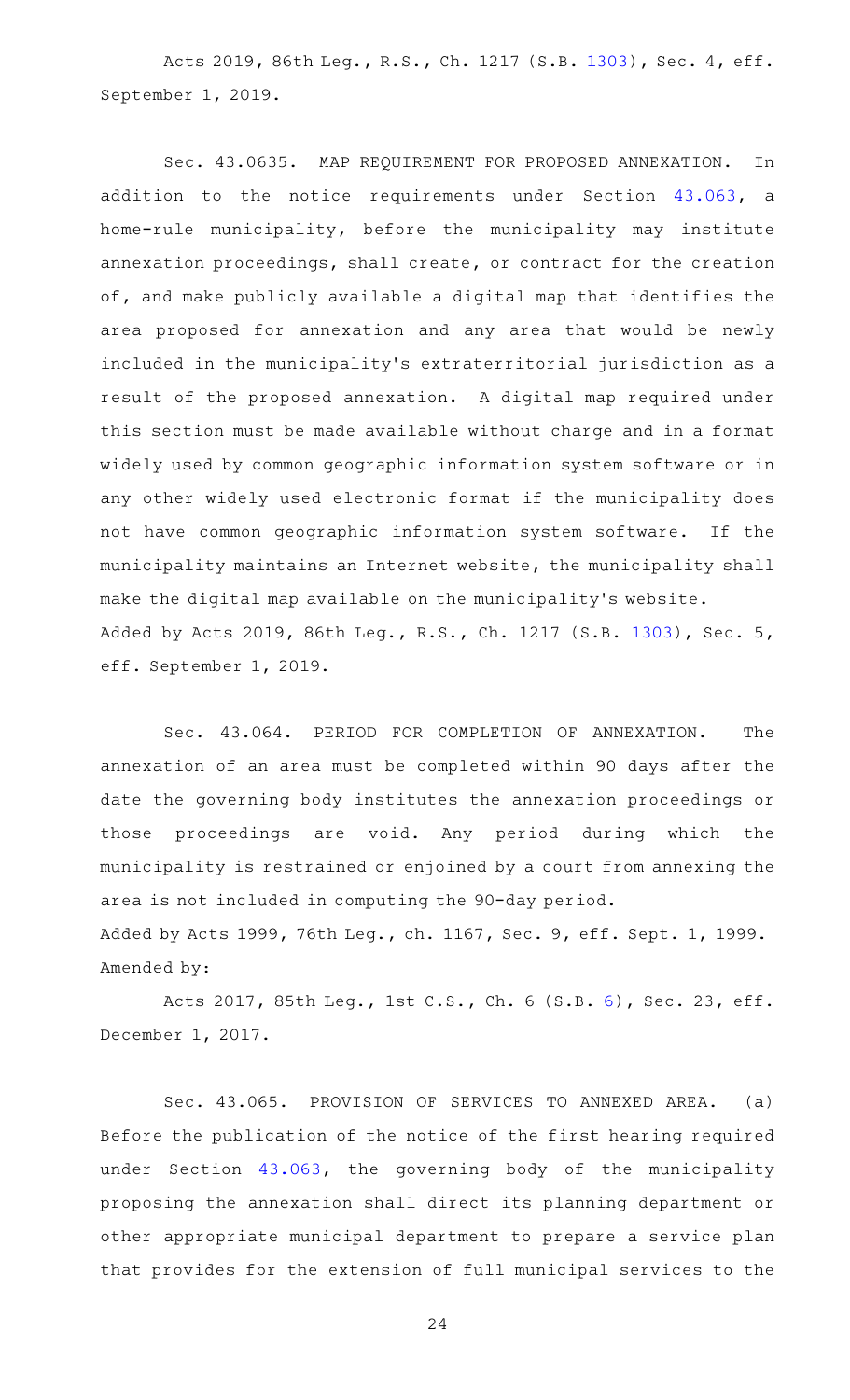area to be annexed. The municipality shall provide the services by any of the methods by which it extends the services to any other area of the municipality.

(b) Sections  $43.056(b)-(o)$  $43.056(b)-(o)$  apply to the annexation of an area to which this subchapter applies.

Added by Acts 1999, 76th Leg., ch. 1167, Sec. 9, eff. Sept. 1, 1999.

## SUBCHAPTER C-2. GENERAL ANNEXATION AUTHORITY AND PROCEDURES REGARDING CONSENT ANNEXATIONS

Sec. 43.0661. PROVISION OF CERTAIN SERVICES TO ANNEXED AREA. (a) This section applies only to a municipality that includes solid waste collection services in the list of services that will be provided in the area proposed for annexation on or before the second anniversary of the effective date of the annexation of the area under a written agreement under Section [43.0672](http://www.statutes.legis.state.tx.us/GetStatute.aspx?Code=LG&Value=43.0672) or a resolution under Section [43.0682](http://www.statutes.legis.state.tx.us/GetStatute.aspx?Code=LG&Value=43.0682) or [43.0692.](http://www.statutes.legis.state.tx.us/GetStatute.aspx?Code=LG&Value=43.0692)

(b) A municipality is not required to provide solid waste collection services to a person who continues to use the services of a privately owned solid waste management service provider as provided by Subsection (c).

(c) Before the second anniversary of the effective date of the annexation of an area, a municipality may not:

(1) prohibit the collection of solid waste in the area by a privately owned solid waste management service provider; or

(2) offer solid waste management services in the area unless a privately owned solid waste management service provider is unavailable.

Added by Acts 2017, 85th Leg., 1st C.S., Ch. 6 (S.B. [6\)](http://www.legis.state.tx.us/tlodocs/851/billtext/html/SB00006F.HTM), Sec. 24, eff. December 1, 2017.

Sec. 43.0662. AUTHORITY OF MUNICIPALITY WITH POPULATION OF 74,000 TO 99,700 IN URBAN COUNTY TO ANNEX SMALL, SURROUNDED GENERAL-LAW MUNICIPALITY. (a) Notwithstanding Subchapter C-4 or C-5, a municipality that has a population of 74,000 to 99,700, that is located wholly or partly in a county with a population of more than 1.8 million, and that completely surrounds and is contiguous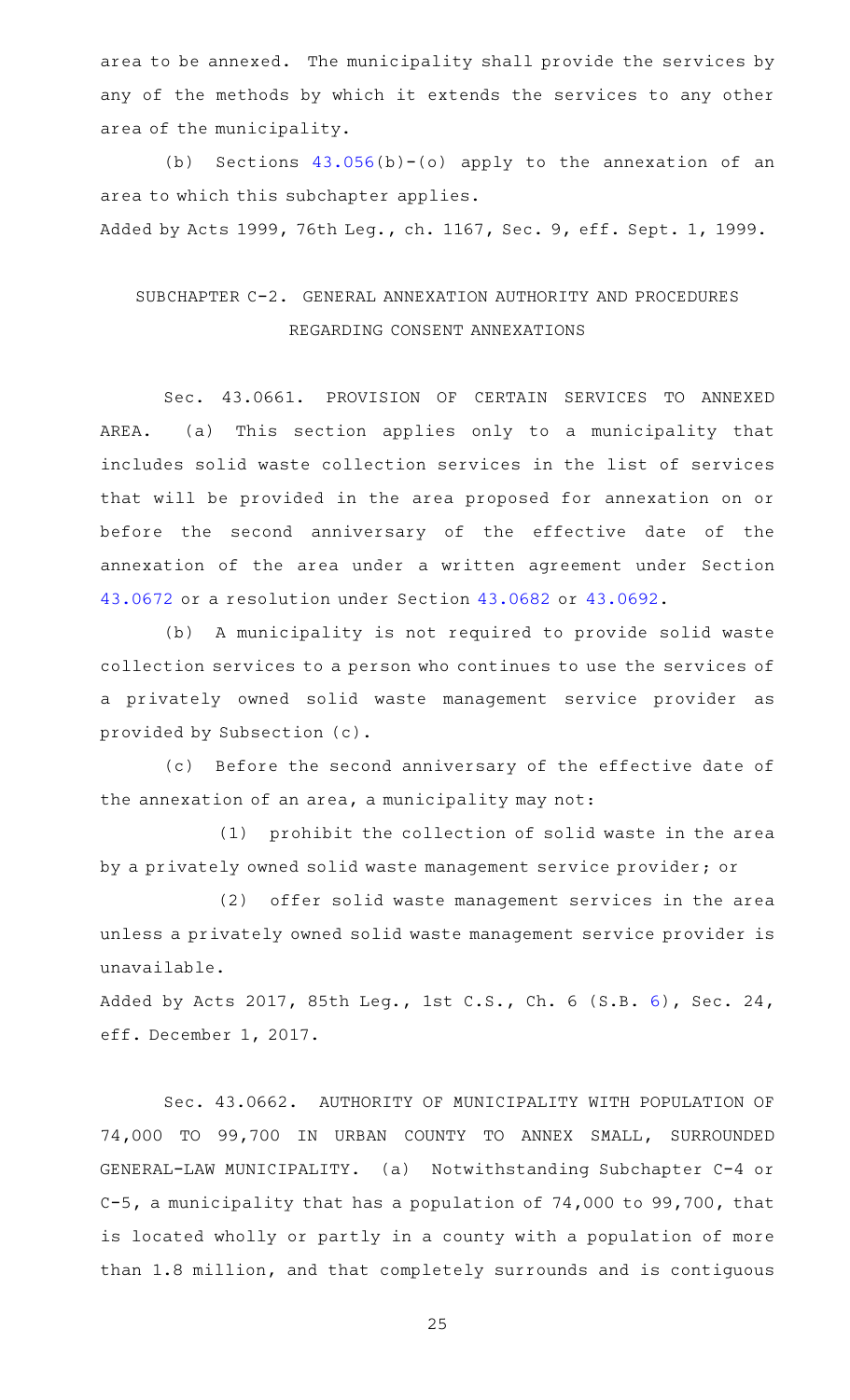to a general-law municipality with a population of less than 600, may annex the general-law municipality as provided by this section.

(b) The governing body of the smaller municipality may adopt an ordinance ordering an election on the question of consenting to the annexation of the smaller municipality by the larger municipality. The governing body of the smaller municipality shall adopt the ordinance if it receives a petition to do so signed by a number of qualified voters of the municipality equal to at least 10 percent of the number of voters of the municipality who voted in the most recent general election. If the ordinance ordering the election is to be adopted as a result of a petition, the ordinance shall be adopted within 30 days after the date the petition is received.

(c) The ordinance ordering the election must provide for the submission of the question at an election to be held on the first uniform election date prescribed by Chapter [41](http://www.statutes.legis.state.tx.us/GetStatute.aspx?Code=EL&Value=41), Election Code, that occurs after the 30th day after the date the ordinance is adopted and that affords enough time to hold the election in the manner required by law.

(d) Within 10 days after the date on which the election is held, the governing body of the smaller municipality shall canvass the election returns and by resolution shall declare the results of the election. If a majority of the votes received is in favor of the annexation, the secretary of the smaller municipality or other appropriate municipal official shall forward by certified mail to the secretary of the larger municipality a certified copy of the resolution.

(e) The larger municipality, within 90 days after the date the resolution is received, must complete the annexation by ordinance in accordance with its municipal charter or the general laws of the state. If the annexation is not completed within the 90-day period, any annexation proceeding is void and the larger municipality may not annex the smaller municipality under this section. However, the failure to complete the annexation as provided by this subsection does not prevent the smaller municipality from holding a new election on the question to enable the larger municipality to annex the smaller municipality as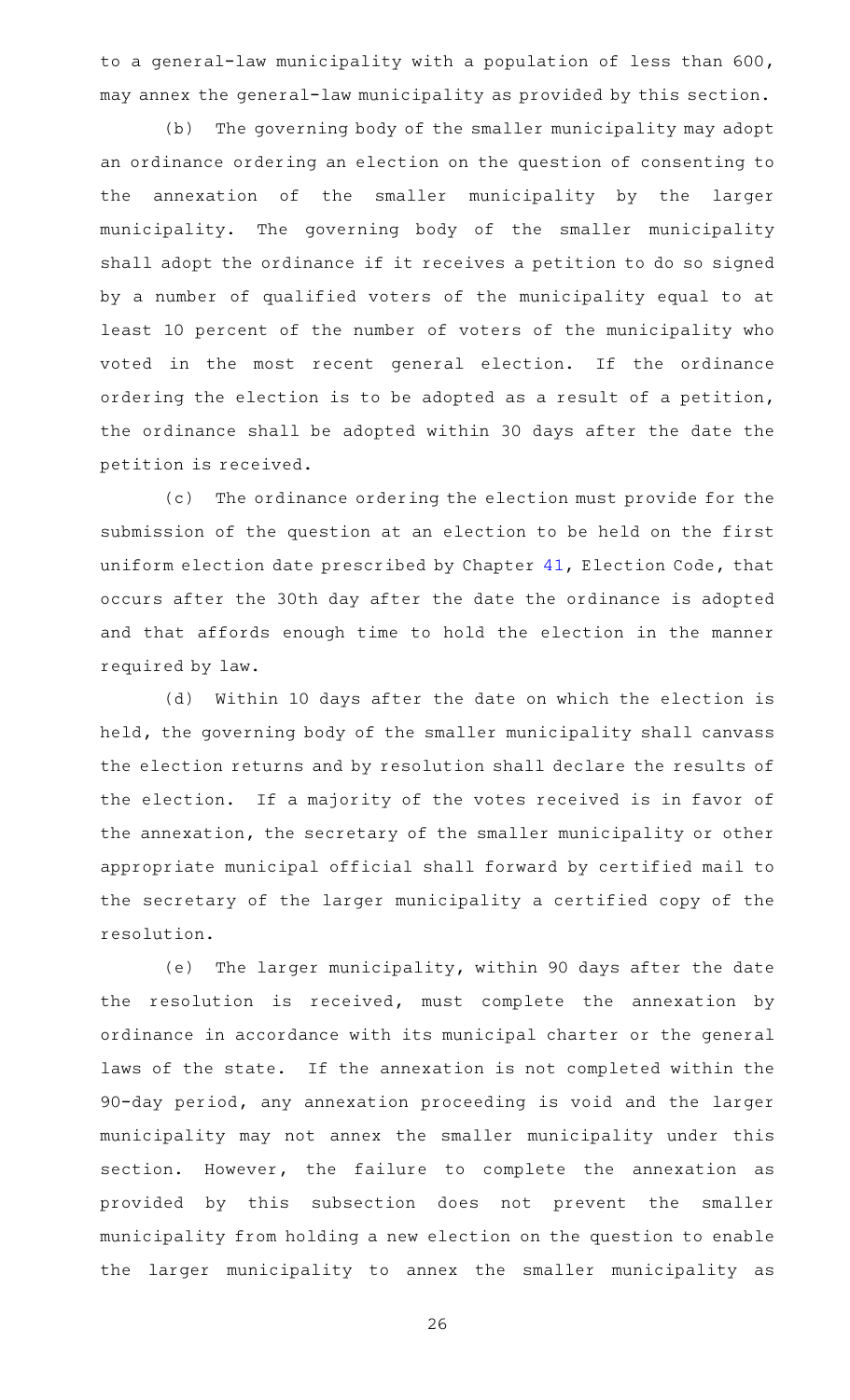provided by this section.

(f) If the larger municipality completes the annexation within the prescribed period, the incorporation of the smaller municipality is abolished. The records, public property, public buildings, money on hand, credit accounts, and other assets of the smaller municipality become the property of the larger municipality and shall be turned over to the officers of that municipality. The offices in the smaller municipality are abolished and the persons holding those offices are not entitled to further remuneration or compensation. All outstanding liabilities of the smaller municipality are assumed by the larger municipality.

(g) In the annexation ordinance, the larger municipality shall adopt, for application in the area zoned by the smaller municipality, the identical comprehensive zoning ordinance that the smaller municipality applied to the area at the time of the election. Any attempted annexation of the smaller municipality that does not include the adoption of that comprehensive zoning ordinance is void. That comprehensive zoning ordinance may not be repealed or amended for a period of 10 years unless the written consent of the landowners who own at least two-thirds of the surface land of the annexed smaller municipality is obtained.

(h) If the annexed smaller municipality has on hand any bond funds for public improvements that are not appropriated or contracted for, the funds shall be kept in a separate special fund to be used only for public improvements in the area for which the bonds were voted.

(i) On the annexation, all claims, fines, debts, or taxes due and payable to the smaller municipality become due and payable to the larger municipality and shall be collected by it. If taxes for the year in which the annexation occurs have been assessed in the smaller municipality before the annexation, the amounts assessed remain as the amounts due and payable from the inhabitants of the smaller municipality for that year.

(j) This section does not affect a charter provision of a home-rule municipality. This section grants additional power to the municipality and is cumulative of the municipal charter. Acts 1987, 70th Leg., ch. 149, Sec. 1, eff. Sept. 1, 1987. Amended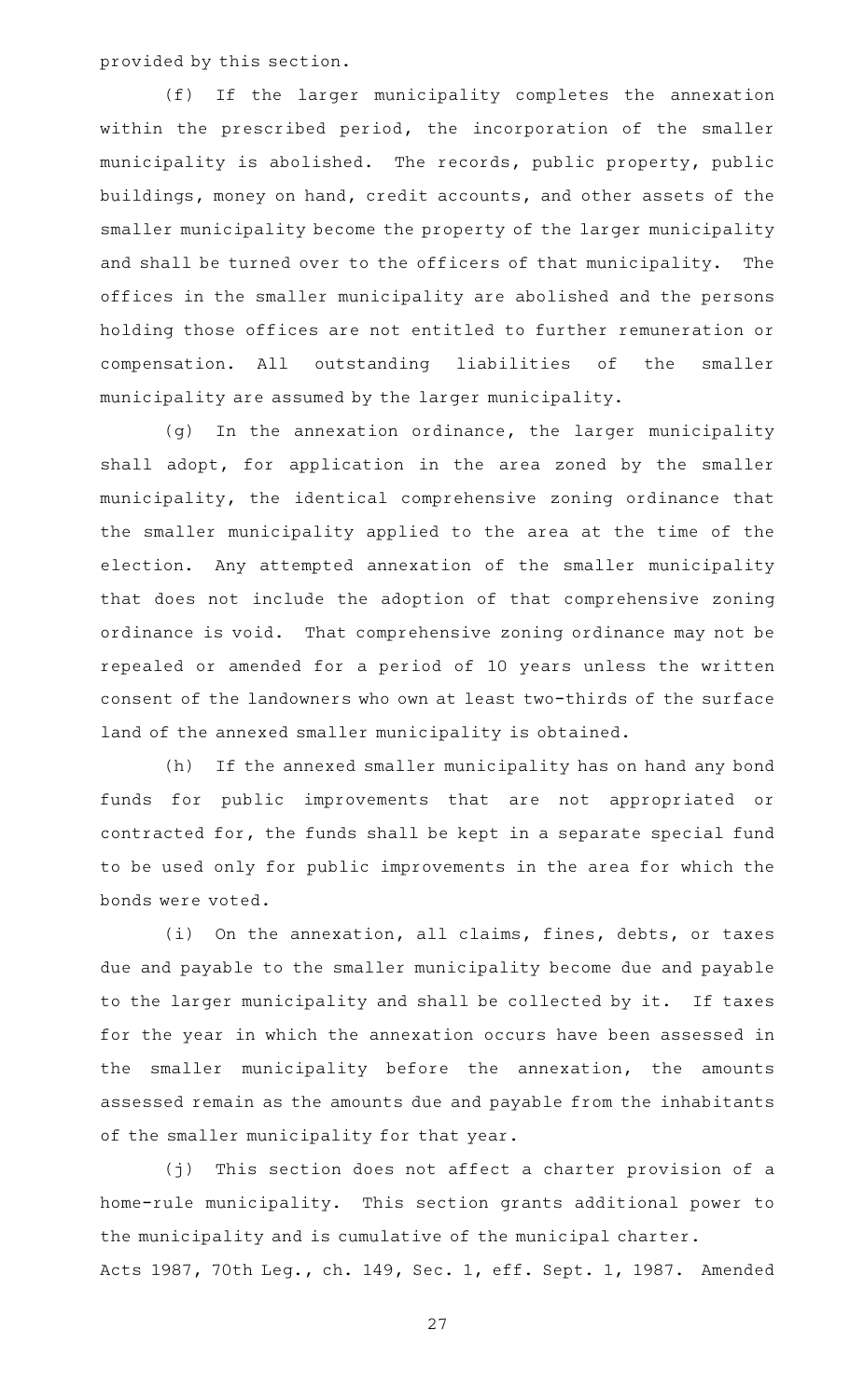by Acts 1991, 72nd Leg., ch. 597, Sec. 80, eff. Sept. 1, 1991. Transferred, redesignated and amended from Local Government Code, Section 43.030 by Acts 2017, 85th Leg., 1st C.S., Ch. 6 (S.B. [6\)](http://www.legis.state.tx.us/tlodocs/851/billtext/html/SB00006F.HTM), Sec. 25, eff. December 1, 2017.

Sec. 43.0663. EFFECT ON OTHER LAW. Subchapters C-3 through C-5 do not affect the procedures described by Section [397.005](http://www.statutes.legis.state.tx.us/GetStatute.aspx?Code=LG&Value=397.005) or [397.006](http://www.statutes.legis.state.tx.us/GetStatute.aspx?Code=LG&Value=397.006) applicable to a defense community as defined by Section [397.001.](http://www.statutes.legis.state.tx.us/GetStatute.aspx?Code=LG&Value=397.001)

Added by Acts 2017, 85th Leg., 1st C.S., Ch. 6 (S.B. [6\)](http://www.legis.state.tx.us/tlodocs/851/billtext/html/SB00006F.HTM), Sec. 24, eff. December 1, 2017.

#### SUBCHAPTER C-3. ANNEXATION OF AREA ON REQUEST OF OWNERS

Sec. 43.0671. AUTHORITY TO ANNEX AREA ON REQUEST OF OWNERS. Notwithstanding Subchapter  $C-4$  or  $C-5$ , a municipality may annex an area if each owner of land in the area requests the annexation.

Added by Acts 2017, 85th Leg., 1st C.S., Ch. 6 (S.B. [6\)](http://www.legis.state.tx.us/tlodocs/851/billtext/html/SB00006F.HTM), Sec. 26, eff. December 1, 2017.

Sec. 43.0672. WRITTEN AGREEMENT REGARDING SERVICES. (a) The governing body of the municipality that elects to annex an area under this subchapter must first negotiate and enter into a written agreement with the owners of land in the area for the provision of services in the area.

(b) The agreement must include:

(1) a list of each service the municipality will provide on the effective date of the annexation; and

(2) a schedule that includes the period within which the municipality will provide each service that is not provided on the effective date of the annexation.

(c) The municipality is not required to provide a service that is not included in the agreement. Added by Acts 2017, 85th Leg., 1st C.S., Ch. 6 (S.B. [6\)](http://www.legis.state.tx.us/tlodocs/851/billtext/html/SB00006F.HTM), Sec. 26, eff. December 1, 2017.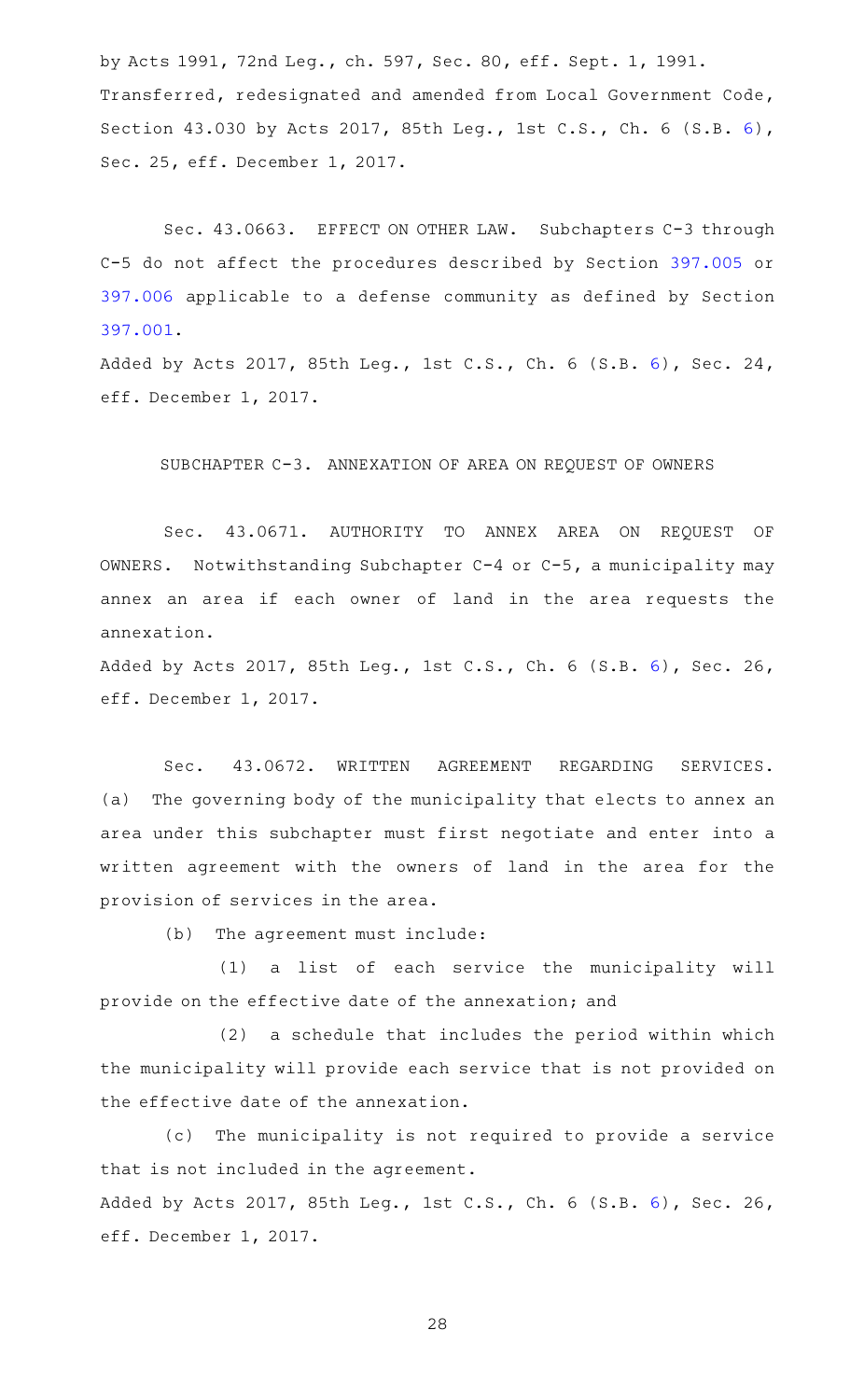Sec. 43.0673. PUBLIC HEARING. (a) Before a municipality may adopt an ordinance annexing an area under this subchapter, the governing body of the municipality must conduct one public hearing.

(c) During the public hearing, the governing body:

(1) must provide persons interested in the annexation the opportunity to be heard; and

 $(2)$  may adopt an ordinance annexing the area.

(d) The municipality must post notice of the hearing on the municipality 's Internet website if the municipality has an Internet website and publish notice of the hearing in a newspaper of general circulation in the municipality and in the area proposed for annexation. The notice for the hearing must be:

(1) published at least once on or after the 20th day but before the 10th day before the date of the hearing; and

(2) posted on the municipality's Internet website on or after the 20th day but before the 10th day before the date of the hearing and must remain posted until the date of the hearing. Added by Acts 2017, 85th Leg., 1st C.S., Ch. 6 (S.B. [6\)](http://www.legis.state.tx.us/tlodocs/851/billtext/html/SB00006F.HTM), Sec. 26, eff. December 1, 2017.

Amended by:

Acts 2019, 86th Leg., R.S., Ch. 155 (H.B. [347](http://www.legis.state.tx.us/tlodocs/86R/billtext/html/HB00347F.HTM)), Sec. 3.01, eff. May 24, 2019.

# SUBCHAPTER C-4. ANNEXATION OF AREAS WITH POPULATION OF LESS THAN 200 BY PETITION

Sec. 43.0681. AUTHORITY TO ANNEX. A municipality may annex an area with a population of less than 200 only if the following conditions are met, as applicable:

(1) the municipality obtains consent to annex the area through a petition signed by more than 50 percent of the registered voters of the area; and

(2) if the registered voters of the area do not own more than 50 percent of the land in the area, the petition described by Subdivision (1) is signed by more than 50 percent of the owners of land in the area.

Added by Acts 2017, 85th Leg., 1st C.S., Ch. 6 (S.B. [6\)](http://www.legis.state.tx.us/tlodocs/851/billtext/html/SB00006F.HTM), Sec. 26,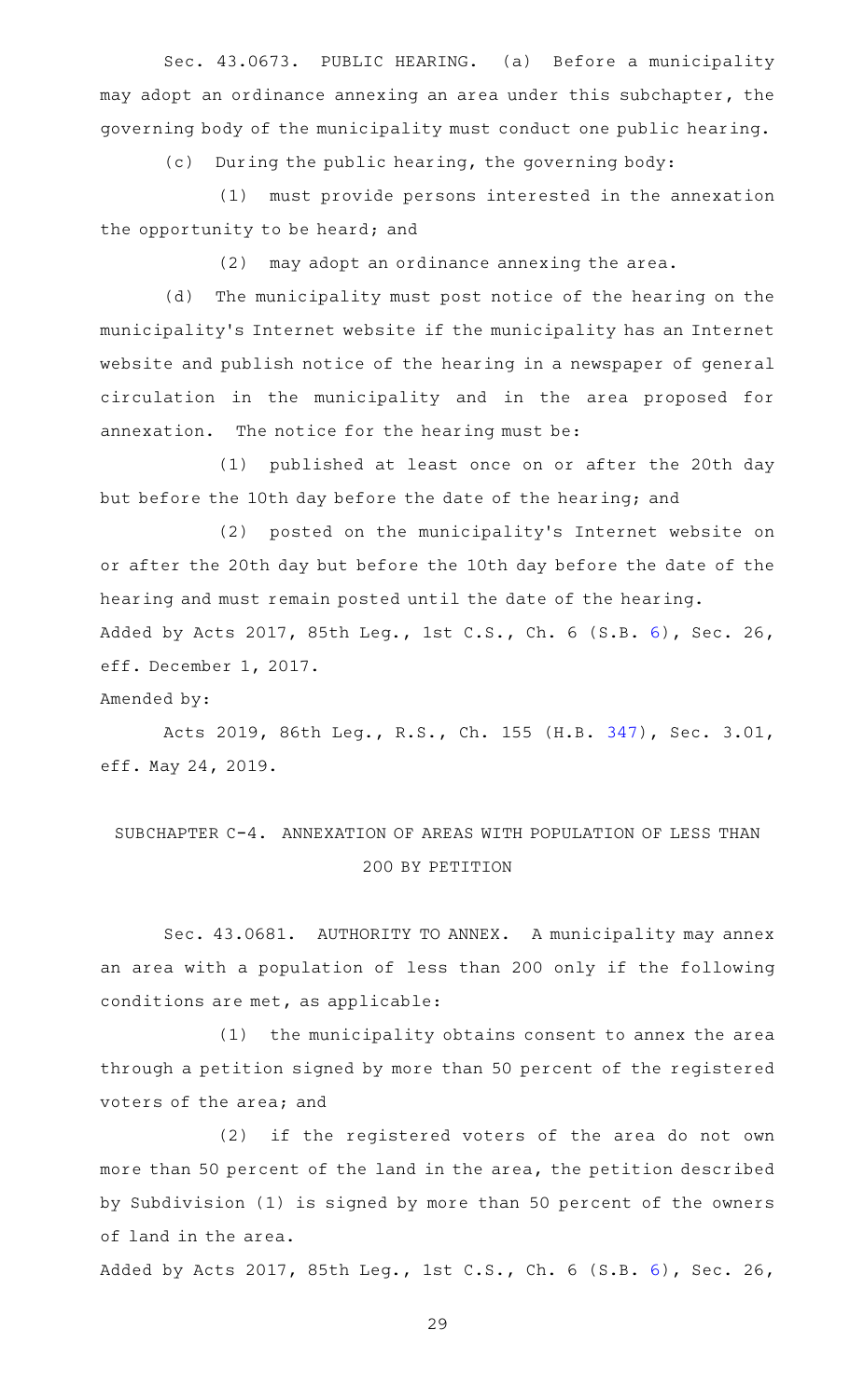Sec. 43.0682. RESOLUTION. The governing body of the municipality that proposes to annex an area under this subchapter must adopt a resolution that includes:

(1) a statement of the municipality's intent to annex the area;

 $(2)$  a detailed description and map of the area;

 $(3)$  a description of each service to be provided by the municipality in the area on or after the effective date of the annexation, including, as applicable:

(A) police protection;

 $(B)$  fire protection;

(C) emergency medical services;

(D) solid waste collection;

(E) operation and maintenance of water and wastewater facilities in the annexed area;

(F) operation and maintenance of roads and streets, including road and street lighting;

(G) operation and maintenance of parks, playgrounds, and swimming pools; and

(H) operation and maintenance of any other publicly owned facility, building, or service;

(4) a list of each service the municipality will provide on the effective date of the annexation; and

(5) a schedule that includes the period within which the municipality will provide each service that is not provided on the effective date of the annexation.

Added by Acts 2017, 85th Leg., 1st C.S., Ch. 6 (S.B. [6\)](http://www.legis.state.tx.us/tlodocs/851/billtext/html/SB00006F.HTM), Sec. 26, eff. December 1, 2017.

Sec. 43.0683. NOTICE OF PROPOSED ANNEXATION. Not later than the seventh day after the date the governing body of the municipality adopts the resolution under Section [43.0682,](http://www.statutes.legis.state.tx.us/GetStatute.aspx?Code=LG&Value=43.0682) the municipality must mail to each resident and property owner in the area proposed to be annexed notification of the proposed annexation that includes: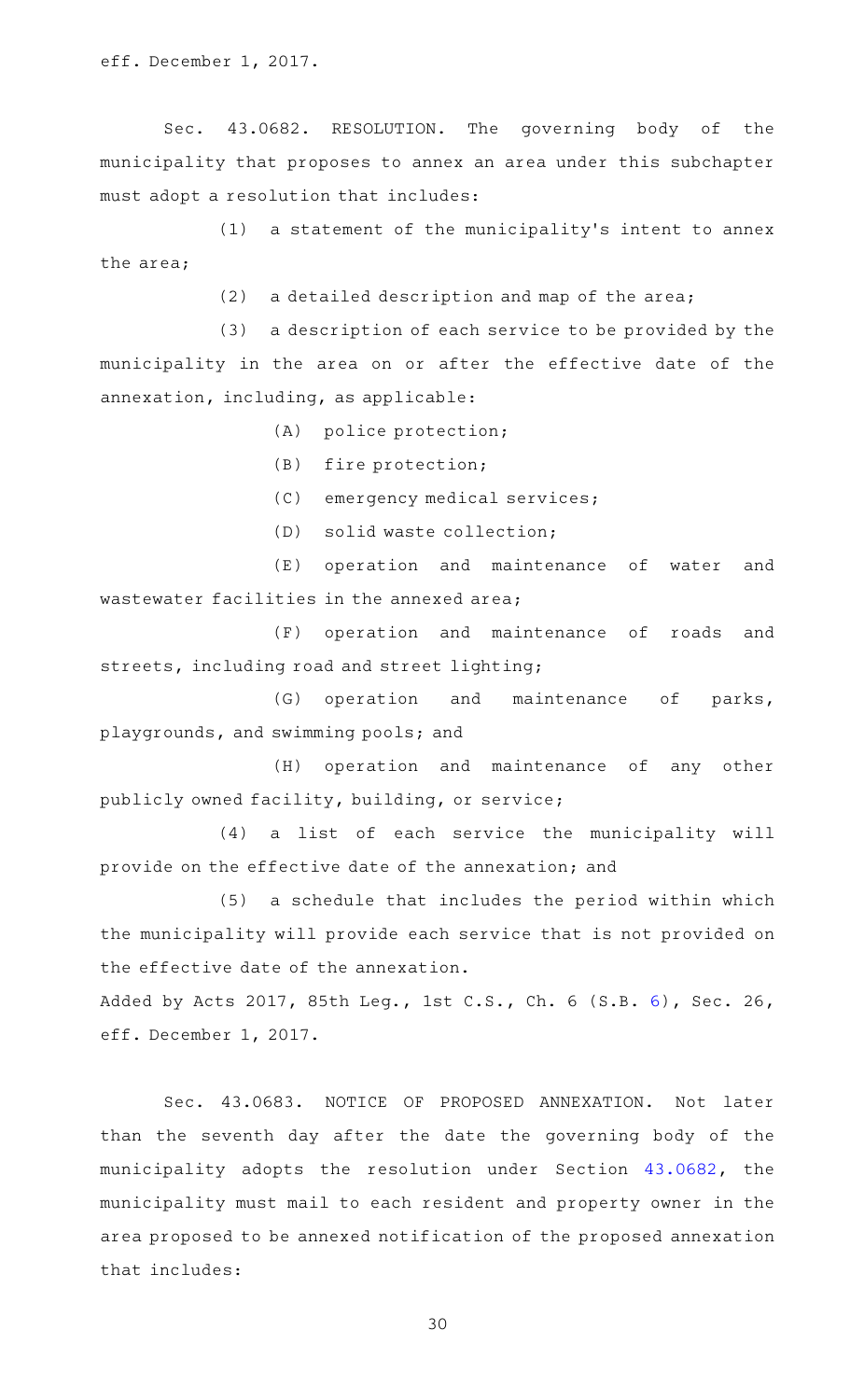(1) notice of the public hearing required by Section [43.0684;](http://www.statutes.legis.state.tx.us/GetStatute.aspx?Code=LG&Value=43.0684)

(2) an explanation of the 180-day petition period described by Section [43.0685;](http://www.statutes.legis.state.tx.us/GetStatute.aspx?Code=LG&Value=43.0685) and

(3) a description, list, and schedule of services to be provided by the municipality in the area on or after annexation as provided by Section [43.0682](http://www.statutes.legis.state.tx.us/GetStatute.aspx?Code=LG&Value=43.0682).

Added by Acts 2017, 85th Leg., 1st C.S., Ch. 6 (S.B. [6\)](http://www.legis.state.tx.us/tlodocs/851/billtext/html/SB00006F.HTM), Sec. 26, eff. December 1, 2017.

Sec. 43.0684. PUBLIC HEARING. The governing body of a municipality must conduct at least one public hearing not earlier than the 21st day and not later than the 30th day after the date the governing body adopts the resolution under Section [43.0682](http://www.statutes.legis.state.tx.us/GetStatute.aspx?Code=LG&Value=43.0682). Added by Acts 2017, 85th Leg., 1st C.S., Ch. 6 (S.B. [6\)](http://www.legis.state.tx.us/tlodocs/851/billtext/html/SB00006F.HTM), Sec. 26, eff. December 1, 2017.

Sec. 43.0685. PETITION. (a) Except as provided by Subsection (a-1), the petition required by Section [43.0681](http://www.statutes.legis.state.tx.us/GetStatute.aspx?Code=LG&Value=43.0681) may be signed only by a registered voter of the area proposed to be annexed.

 $(a-1)$  If the registered voters of the area proposed to be annexed do not own more than 50 percent of the land in the area, the petition required by Section [43.0681](http://www.statutes.legis.state.tx.us/GetStatute.aspx?Code=LG&Value=43.0681) may also be signed by the owners of land in the area that are not registered voters. Notwithstanding Subsection (e), the municipality may provide for an owner of land in the area that is not a resident of the area to sign the petition electronically.

 $(a-2)$  The petition must clearly indicate that the person is signing as a registered voter of the area, an owner of land in the area, or both.

(b) The municipality may collect signatures on the petition only during the period beginning on the 31st day after the date the governing body of the municipality adopts the resolution under Section [43.0682](http://www.statutes.legis.state.tx.us/GetStatute.aspx?Code=LG&Value=43.0682) and ending on the 180th day after the date the resolution is adopted.

(c) The petition must clearly state that a person signing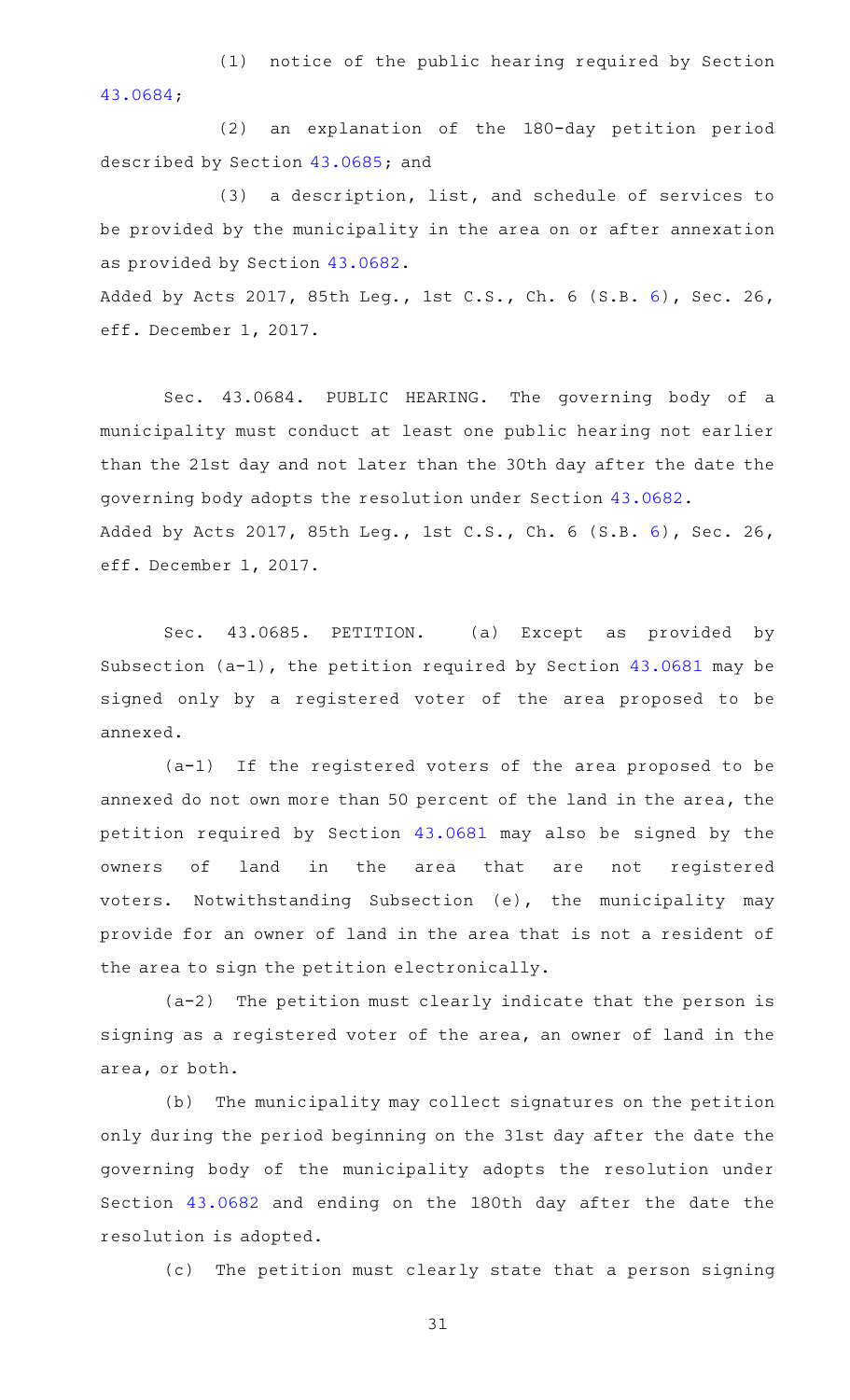the petition is consenting to the proposed annexation.

(d) The petition must include a map of and describe the area proposed to be annexed.

(e) Signatures collected on the petition must be in writing.

(f) Chapter  $277$ , Election Code, applies to a petition under this section.

Added by Acts 2017, 85th Leg., 1st C.S., Ch. 6 (S.B. [6\)](http://www.legis.state.tx.us/tlodocs/851/billtext/html/SB00006F.HTM), Sec. 26, eff. December 1, 2017.

Sec. 43.0686. RESULTS OF PETITION. (a) When the petition period prescribed by Section [43.0685](http://www.statutes.legis.state.tx.us/GetStatute.aspx?Code=LG&Value=43.0685) ends, the petition shall be verified by the municipal secretary or other person responsible for verifying signatures. The municipality must notify the residents and property owners of the area proposed to be annexed of the results of the petition.

(b) If the municipality does not obtain the number of signatures on the petition required to annex the area, the municipality may not annex the area and may not adopt another resolution under Section [43.0682](http://www.statutes.legis.state.tx.us/GetStatute.aspx?Code=LG&Value=43.0682) to annex the area until the first anniversary of the date the petition period ended.

(c) If the municipality obtains the number of signatures on the petition required to annex the area, the municipality may annex the area after:

(1) providing notice under Subsection (a);

(2) holding a public hearing at which members of the public are given an opportunity to be heard; and

(3) holding a final public hearing not earlier than the 10th day after the date of the public hearing under Subdivision (2) at which the ordinance annexing the area may be adopted. Added by Acts 2017, 85th Leg., 1st C.S., Ch. 6 (S.B. [6\)](http://www.legis.state.tx.us/tlodocs/851/billtext/html/SB00006F.HTM), Sec. 26, eff. December 1, 2017.

Sec. 43.0687. VOTER APPROVAL BY MUNICIPAL RESIDENTS ON PETITION. If a petition protesting the annexation of an area under this subchapter is signed by a number of registered voters of the municipality proposing the annexation equal to at least 50 percent of the number of voters who voted in the most recent municipal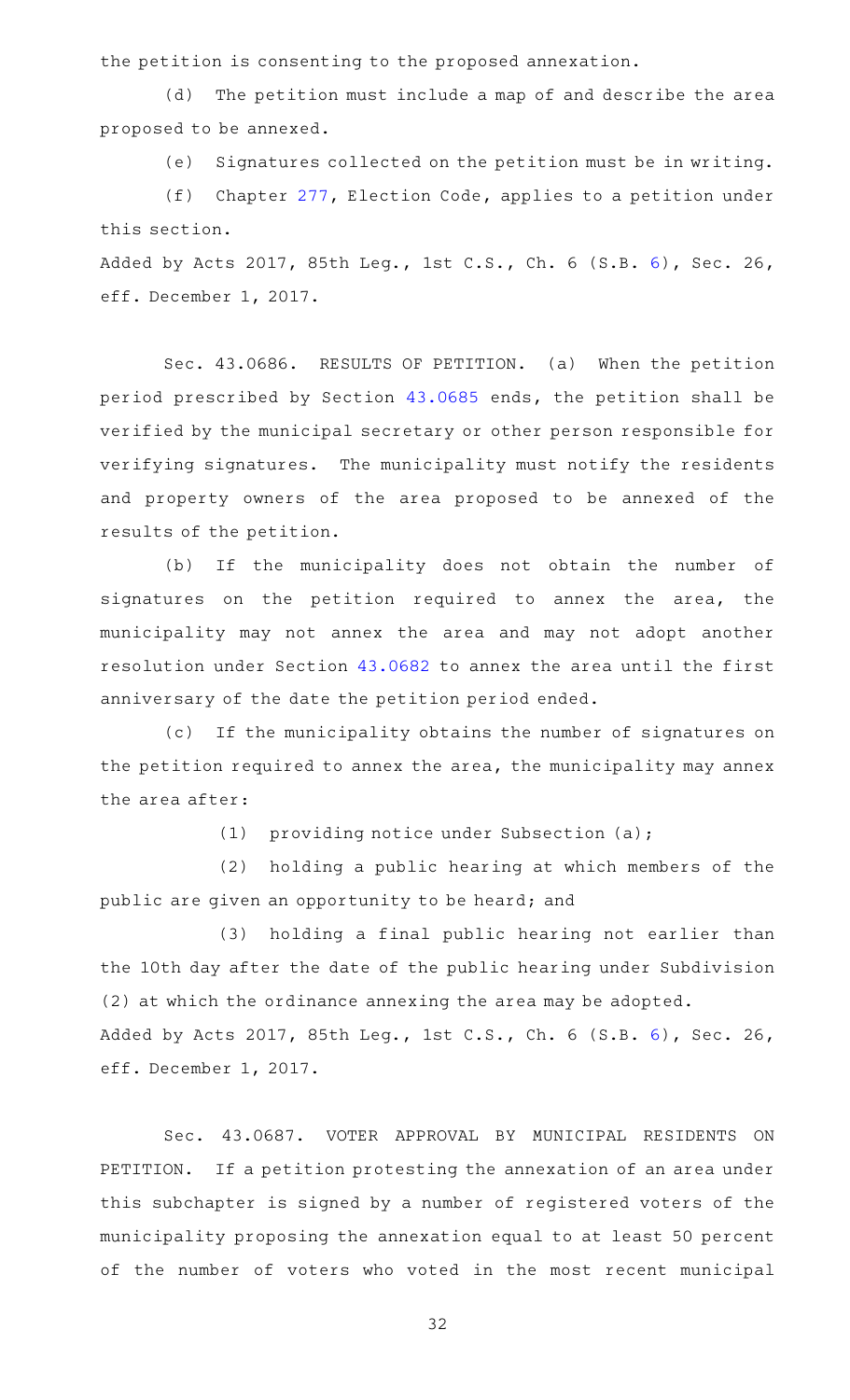election and is received by the secretary of the municipality before the date the petition period prescribed by Section [43.0685](http://www.statutes.legis.state.tx.us/GetStatute.aspx?Code=LG&Value=43.0685) ends, the municipality may not complete the annexation of the area without approval of a majority of the voters of the municipality voting at an election called and held for that purpose. Added by Acts 2017, 85th Leg., 1st C.S., Ch. 6 (S.B. [6\)](http://www.legis.state.tx.us/tlodocs/851/billtext/html/SB00006F.HTM), Sec. 26, eff. December 1, 2017.

Sec. 43.0688. RETALIATION FOR ANNEXATION DISAPPROVAL PROHIBITED. (a) The disapproval of the proposed annexation of an area under this subchapter does not affect any existing legal obligation of the municipality proposing the annexation to continue to provide governmental services in the area, including water or wastewater services, regardless of whether the municipality holds a certificate of convenience and necessity to serve the area.

(b) The municipality may not initiate a rate proceeding solely because of the disapproval of a proposed annexation of an area under this subchapter.

(c) A municipality that makes a wholesale sale of water to a special district operating under Chapter [36](http://www.statutes.legis.state.tx.us/GetStatute.aspx?Code=WA&Value=36) or Title 4, Water Code, may not charge rates for the water that are higher than rates charged in other similarly situated areas solely because the district is wholly or partly located in an area that disapproved of a proposed annexation under this subchapter.

Added by Acts 2017, 85th Leg., 1st C.S., Ch. 6 (S.B. [6\)](http://www.legis.state.tx.us/tlodocs/851/billtext/html/SB00006F.HTM), Sec. 26, eff. December 1, 2017.

Amended by:

Acts 2019, 86th Leg., R.S., Ch. 922 (H.B. [4257](http://www.legis.state.tx.us/tlodocs/86R/billtext/html/HB04257F.HTM)), Sec. 1, eff. June 10, 2019.

## SUBCHAPTER C-5. ANNEXATION OF AREAS WITH POPULATION OF AT LEAST 200 BY ELECTION

Sec. 43.0691. AUTHORITY TO ANNEX. A municipality may annex an area with a population of 200 or more only if the following conditions are met, as applicable:

(1) the municipality holds an election in the area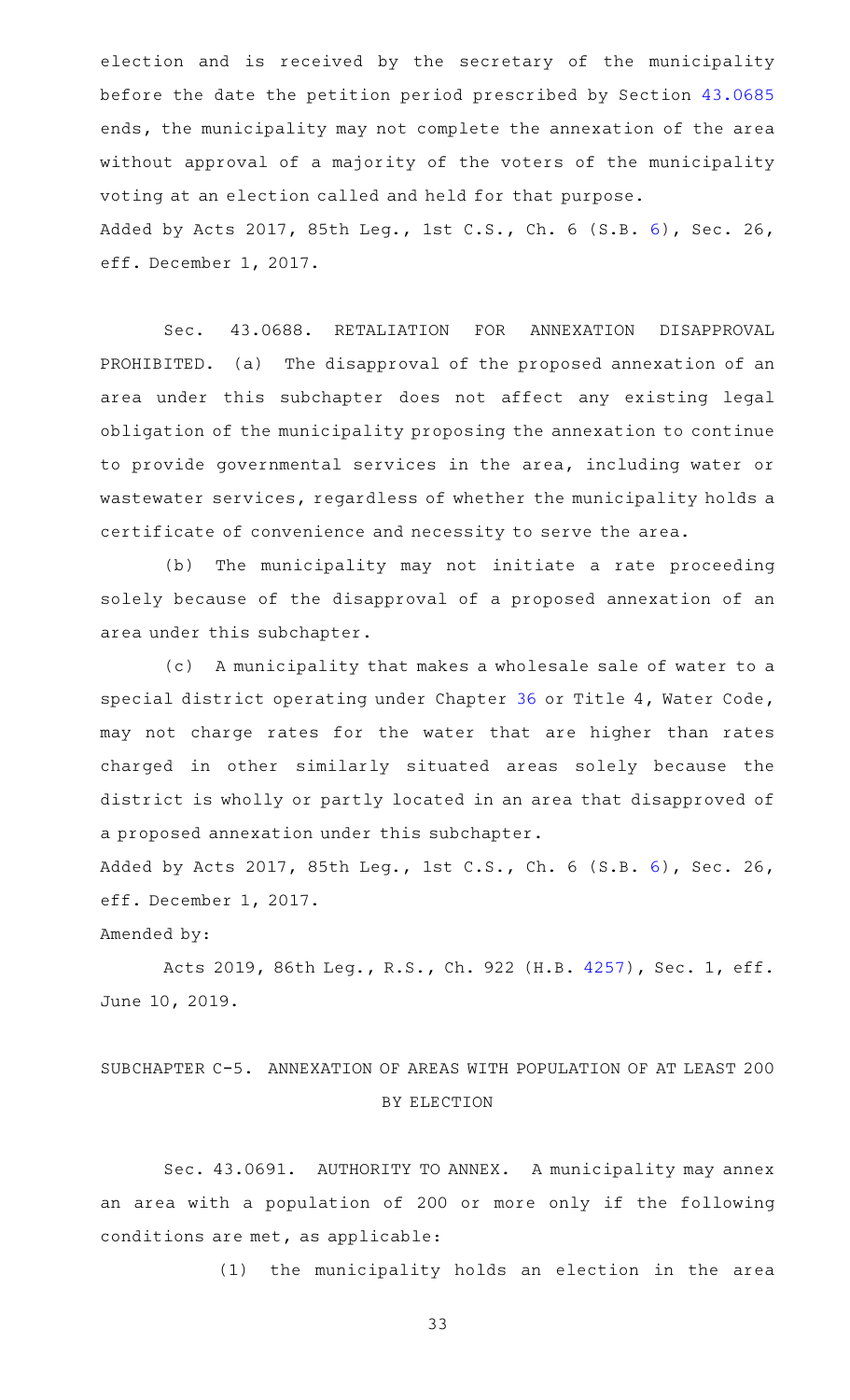proposed to be annexed at which the qualified voters of the area may vote on the question of the annexation and a majority of the votes received at the election approve the annexation; and

(2) if the registered voters of the area do not own more than 50 percent of the land in the area, the municipality obtains consent to annex the area through a petition signed by more than 50 percent of the owners of land in the area.

Added by Acts 2017, 85th Leg., 1st C.S., Ch. 6 (S.B. [6\)](http://www.legis.state.tx.us/tlodocs/851/billtext/html/SB00006F.HTM), Sec. 26, eff. December 1, 2017.

Sec. 43.0692. RESOLUTION. The governing body of the municipality that proposes to annex an area under this subchapter must adopt a resolution that includes:

(1) a statement of the municipality's intent to annex the area;

 $(2)$  a detailed description and map of the area;

(3) a description of each service to be provided by the municipality in the area on or after the effective date of the annexation, including, as applicable:

(A) police protection;

- (B) fire protection;
- (C) emergency medical services;
- (D) solid waste collection;

(E) operation and maintenance of water and wastewater facilities in the annexed area;

(F) operation and maintenance of roads and streets, including road and street lighting;

(G) operation and maintenance of parks, playgrounds, and swimming pools; and

(H) operation and maintenance of any other publicly owned facility, building, or service;

(4) a list of each service the municipality will provide on the effective date of the annexation; and

(5) a schedule that includes the period within which the municipality will provide each service that is not provided on the effective date of the annexation.

Added by Acts 2017, 85th Leg., 1st C.S., Ch. 6 (S.B. [6\)](http://www.legis.state.tx.us/tlodocs/851/billtext/html/SB00006F.HTM), Sec. 26,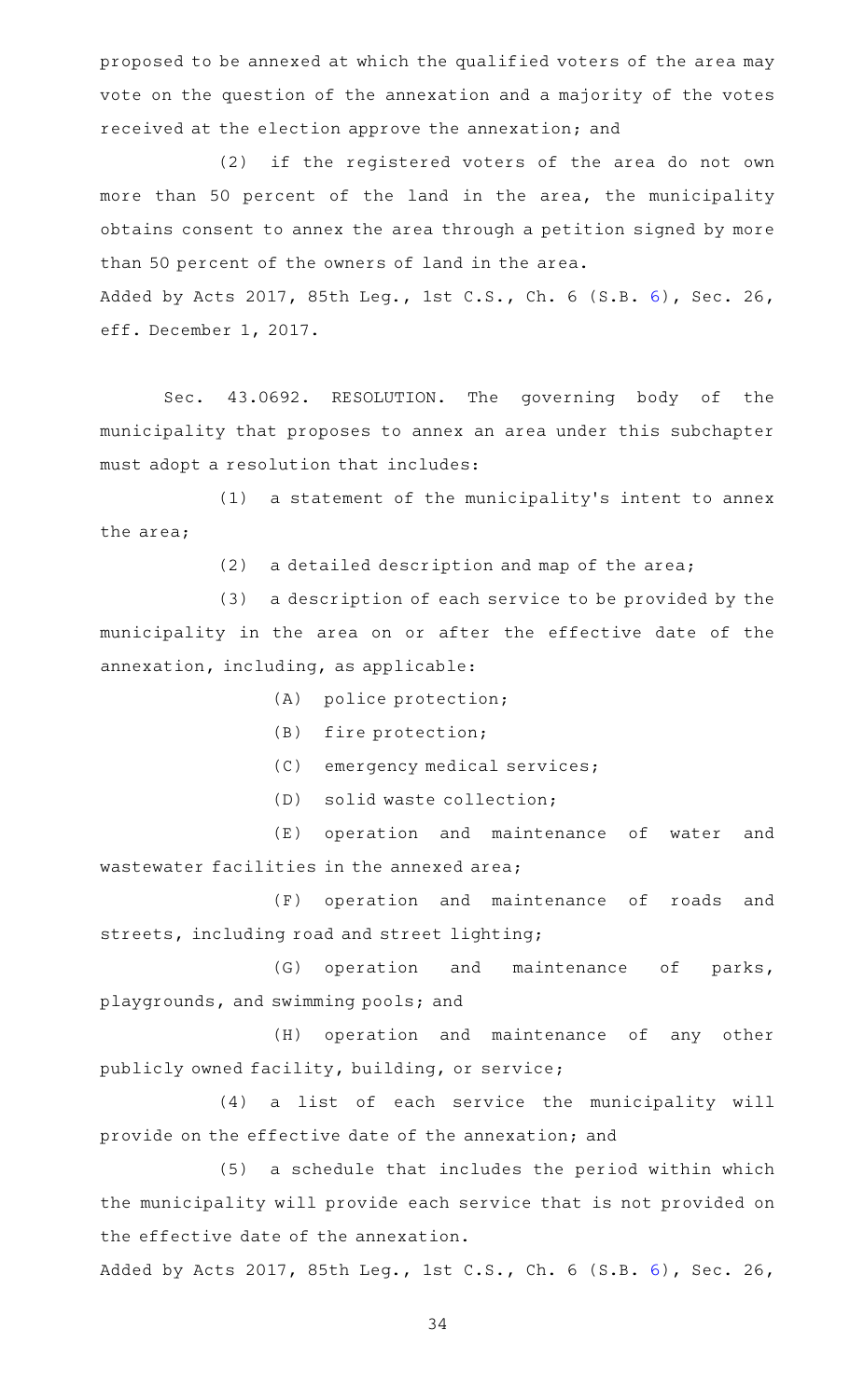eff. December 1, 2017.

Sec. 43.0693. NOTICE OF PROPOSED ANNEXATION. Not later than the seventh day after the date the governing body of the municipality adopts the resolution under Section [43.0692,](http://www.statutes.legis.state.tx.us/GetStatute.aspx?Code=LG&Value=43.0692) the municipality must mail to each property owner in the area proposed to be annexed notification of the proposed annexation that includes:

(1) notice of the public hearings required by Section [43.0694;](http://www.statutes.legis.state.tx.us/GetStatute.aspx?Code=LG&Value=43.0694)

(2) notice that an election on the question of annexing the area will be held; and

(3) a description, list, and schedule of services to be provided by the municipality in the area on or after annexation as provided by Section [43.0692](http://www.statutes.legis.state.tx.us/GetStatute.aspx?Code=LG&Value=43.0692).

Added by Acts 2017, 85th Leg., 1st C.S., Ch. 6 (S.B. [6\)](http://www.legis.state.tx.us/tlodocs/851/billtext/html/SB00006F.HTM), Sec. 26, eff. December 1, 2017.

Sec. 43.0694. PUBLIC HEARINGS. (a) The governing body of a municipality must conduct an initial public hearing not earlier than the 21st day and not later than the 30th day after the date the governing body adopts the resolution under Section [43.0692](http://www.statutes.legis.state.tx.us/GetStatute.aspx?Code=LG&Value=43.0692).

(b) The governing body must conduct at least one additional public hearing not earlier than the 31st day and not later than the 90th day after the date the governing body adopts a resolution under Section [43.0692.](http://www.statutes.legis.state.tx.us/GetStatute.aspx?Code=LG&Value=43.0692)

Added by Acts 2017, 85th Leg., 1st C.S., Ch. 6 (S.B. [6\)](http://www.legis.state.tx.us/tlodocs/851/billtext/html/SB00006F.HTM), Sec. 26, eff. December 1, 2017.

Sec. 43.0695. PROPERTY OWNER CONSENT REQUIRED FOR CERTAIN AREAS. (a) If the registered voters in the area proposed to be annexed do not own more than 50 percent of the land in the area, the municipality must obtain consent to the annexation through a petition signed by more than 50 percent of the owners of land in the area in addition to the election required by this subchapter.

(b) The municipality must obtain the consent required by this section through the petition process prescribed by Sections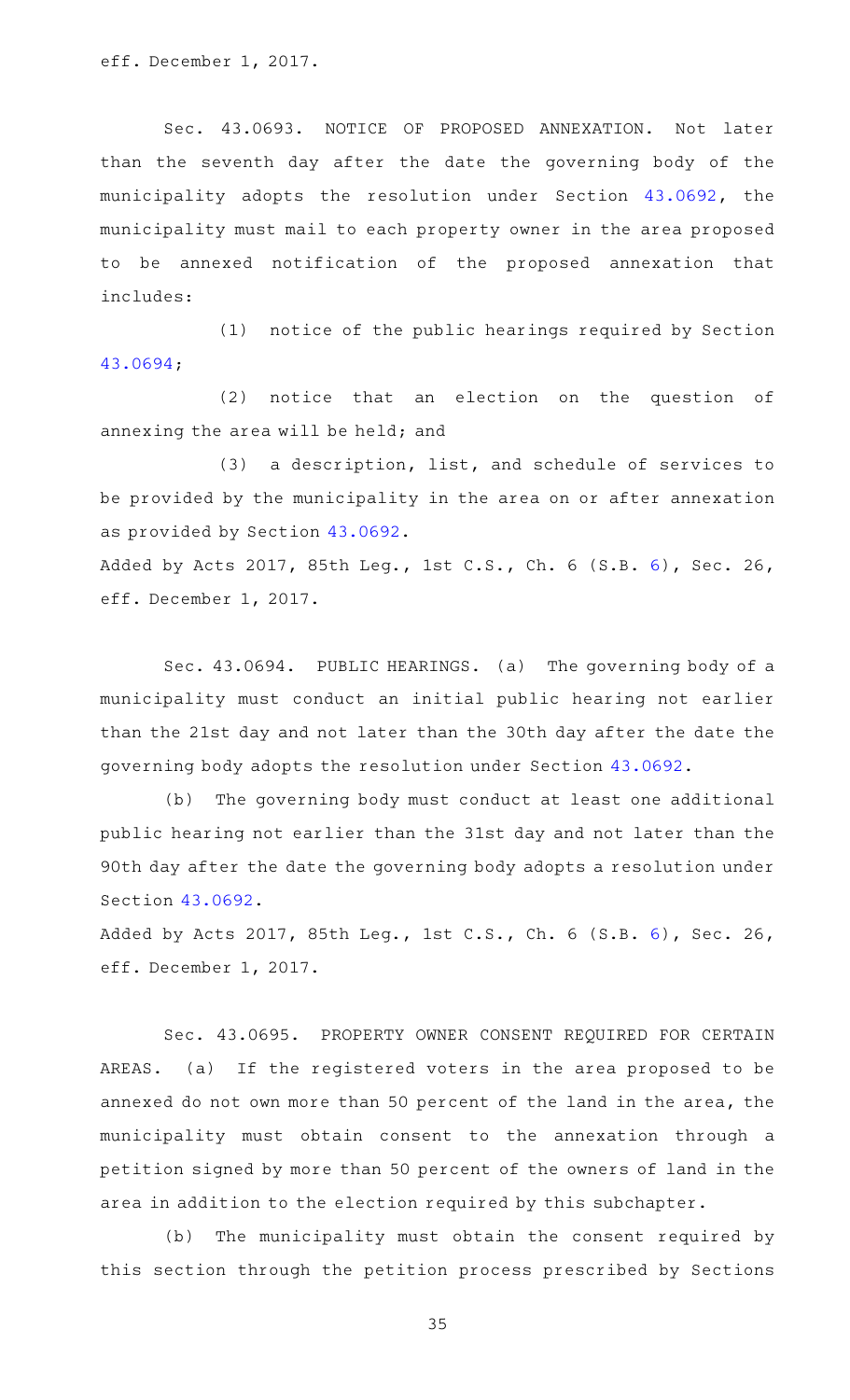[43.0685\(](http://www.statutes.legis.state.tx.us/GetStatute.aspx?Code=LG&Value=43.0685)b)-(e), and the petition must be verified in the manner provided by Section [43.0686](http://www.statutes.legis.state.tx.us/GetStatute.aspx?Code=LG&Value=43.0686)(a).

(c) Notwithstanding Section [43.0685](http://www.statutes.legis.state.tx.us/GetStatute.aspx?Code=LG&Value=43.0685)(e), the municipality may provide for an owner of land in the area that is not a resident of the area to sign the petition electronically. Added by Acts 2017, 85th Leg., 1st C.S., Ch. 6 (S.B. [6\)](http://www.legis.state.tx.us/tlodocs/851/billtext/html/SB00006F.HTM), Sec. 26, eff. December 1, 2017.

Sec. 43.0696. ELECTION. (a) A municipality shall order an election on the question of annexing an area to be held on the first uniform election date that falls on or after:

(1) the 90th day after the date the governing body of the municipality adopts the resolution under Section [43.0692](http://www.statutes.legis.state.tx.us/GetStatute.aspx?Code=LG&Value=43.0692); or

 $(2)$  if the consent of the owners of land in the area is required under Section [43.0695,](http://www.statutes.legis.state.tx.us/GetStatute.aspx?Code=LG&Value=43.0695) the 78th day after the date the petition period to obtain that consent ends.

(b) An election under this section shall be held in the same manner as general elections of the municipality. The municipality shall pay for the costs of holding the election.

(c) A municipality that holds an election under this section may not hold another election on the question of annexation before the corresponding uniform election date of the following year. Added by Acts 2017, 85th Leg., 1st C.S., Ch. 6 (S.B. [6\)](http://www.legis.state.tx.us/tlodocs/851/billtext/html/SB00006F.HTM), Sec. 26, eff. December 1, 2017.

Sec. 43.0697. RESULTS OF ELECTION AND PETITION. (a) Following an election held under this subchapter, the municipality must notify the residents of the area proposed to be annexed of the results of the election and, if applicable, of the petition required by Section [43.0695.](http://www.statutes.legis.state.tx.us/GetStatute.aspx?Code=LG&Value=43.0695)

(b) If at the election held under this subchapter a majority of qualified voters do not approve the proposed annexation, or if the municipality is required to petition owners of land in the area under Section [43.0695](http://www.statutes.legis.state.tx.us/GetStatute.aspx?Code=LG&Value=43.0695) and does not obtain the required number of signatures, the municipality may not annex the area and may not adopt another resolution under Section [43.0692](http://www.statutes.legis.state.tx.us/GetStatute.aspx?Code=LG&Value=43.0692) to annex the area until the first anniversary of the date of the adoption of the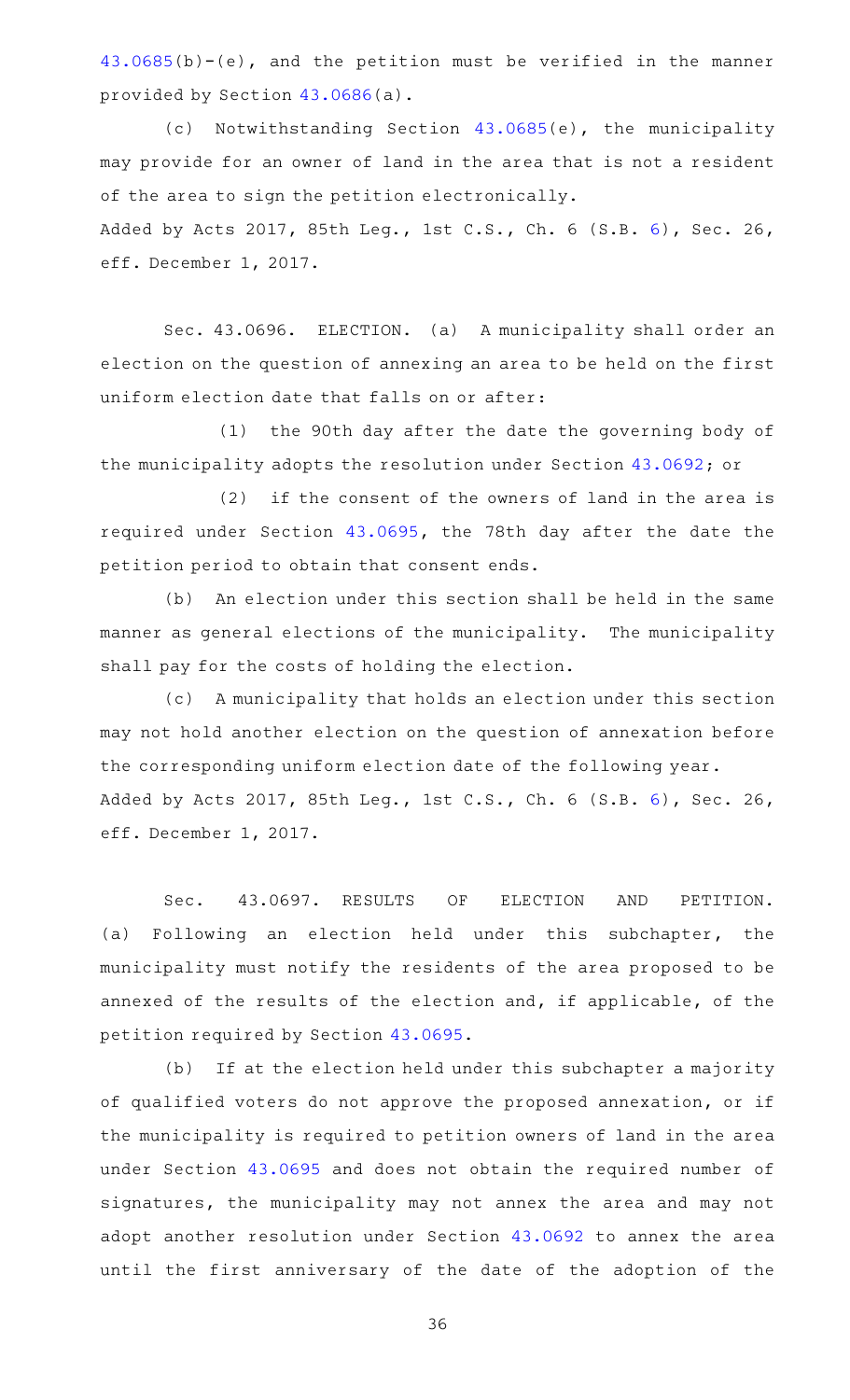resolution.

(c) If at the election held under this subchapter a majority of qualified voters approve the proposed annexation, and if the municipality, as applicable, obtains the required number of petition signatures under Section [43.0695](http://www.statutes.legis.state.tx.us/GetStatute.aspx?Code=LG&Value=43.0695), the municipality may annex the area after:

(1) providing notice under Subsection (a);

(2) holding a public hearing at which members of the public are given an opportunity to be heard; and

(3) holding a final public hearing not earlier than the 10th day after the date of the public hearing under Subdivision (2) at which the ordinance annexing the area may be adopted. Added by Acts 2017, 85th Leg., 1st C.S., Ch. 6 (S.B. [6\)](http://www.legis.state.tx.us/tlodocs/851/billtext/html/SB00006F.HTM), Sec. 26, eff. December 1, 2017.

Sec. 43.0698. VOTER APPROVAL BY MUNICIPAL RESIDENTS ON PETITION. If a petition protesting the annexation of an area under this subchapter is signed by a number of registered voters of the municipality proposing the annexation equal to at least 50 percent of the number of voters who voted in the most recent municipal election and is received by the secretary of the municipality before the date the election required by this subchapter is held, the municipality may not complete the annexation of the area without approval of a majority of the voters of the municipality voting at a separate election called and held for that purpose. Added by Acts 2017, 85th Leg., 1st C.S., Ch. 6 (S.B. [6\)](http://www.legis.state.tx.us/tlodocs/851/billtext/html/SB00006F.HTM), Sec. 26, eff. December 1, 2017.

Sec. 43.0699. RETALIATION FOR ANNEXATION DISAPPROVAL PROHIBITED. (a) The disapproval of the proposed annexation of an area under this subchapter does not affect any existing legal obligation of the municipality proposing the annexation to continue to provide governmental services in the area, including water or wastewater services, regardless of whether the municipality holds a certificate of convenience and necessity to serve the area.

(b) The municipality may not initiate a rate proceeding solely because of the disapproval of a proposed annexation of an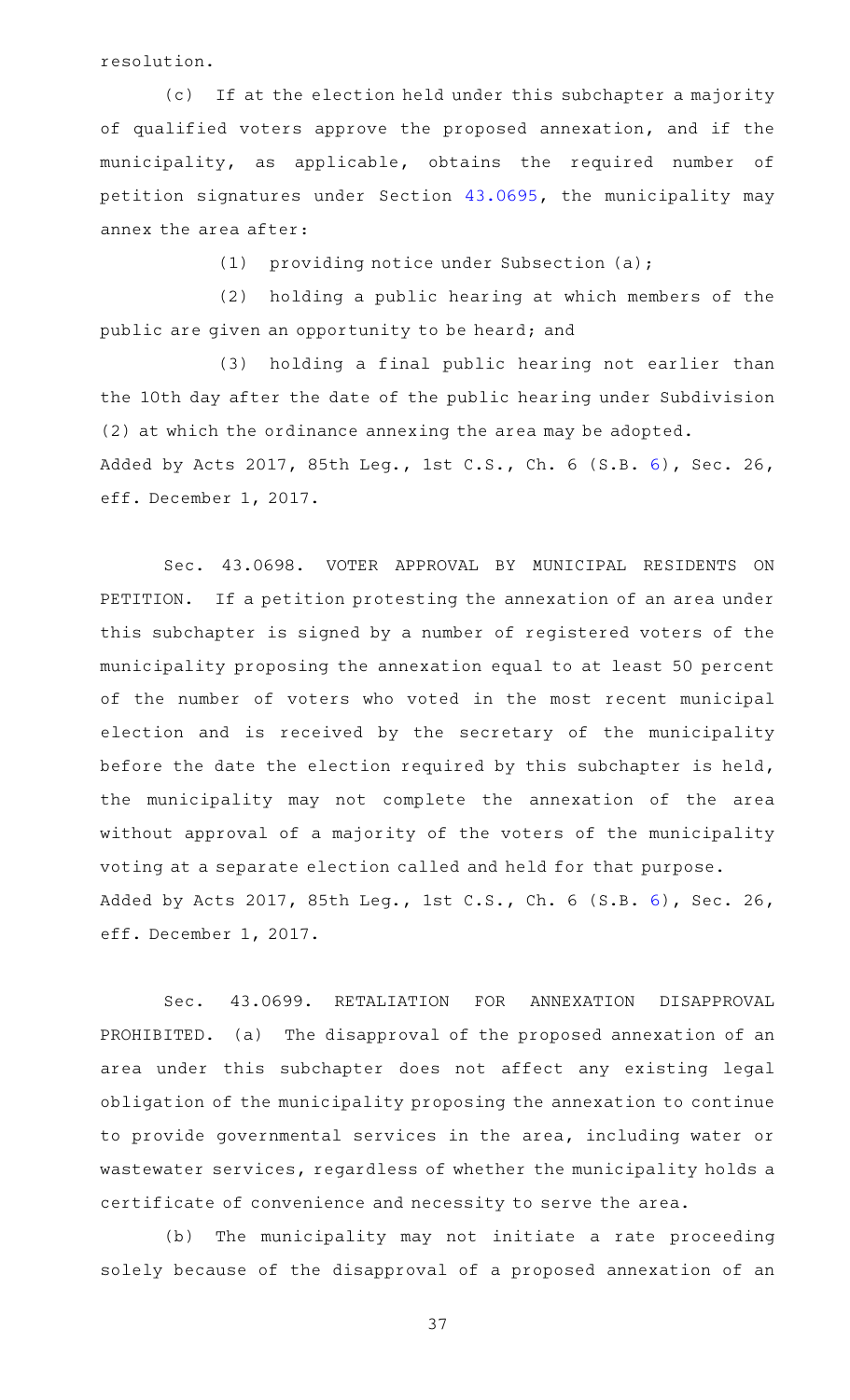area under this subchapter.

(c) A municipality that makes a wholesale sale of water to a special district operating under Chapter [36](http://www.statutes.legis.state.tx.us/GetStatute.aspx?Code=WA&Value=36) or Title 4, Water Code, may not charge rates for the water that are higher than rates charged in other similarly situated areas solely because the district is wholly or partly located in an area that disapproved of a proposed annexation under this subchapter.

Added by Acts 2017, 85th Leg., 1st C.S., Ch. 6 (S.B. [6\)](http://www.legis.state.tx.us/tlodocs/851/billtext/html/SB00006F.HTM), Sec. 26, eff. December 1, 2017.

## Amended by:

Acts 2019, 86th Leg., R.S., Ch. 922 (H.B. [4257](http://www.legis.state.tx.us/tlodocs/86R/billtext/html/HB04257F.HTM)), Sec. 2, eff. June 10, 2019.

## SUBCHAPTER D. ANNEXATION PROVISIONS RELATING TO SPECIAL DISTRICTS

Sec. 43.071. AUTHORITY TO ANNEX WATER OR SEWER DISTRICT. (a) In this section, "water or sewer district" means a district or authority created under Article III, Section 52, Subsections (b)(1) and (2), or under Article XVI, Section [59](http://www.statutes.legis.state.tx.us/GetStatute.aspx?Code=CN&Value=16.59), of the Texas Constitution that provides or proposes to provide, as its principal function, water services or sewer services or both to household users. The term does not include a district or authority the primary function of which is the wholesale distribution of water.

(b) A municipality may not annex area in a water or sewer district unless it annexes the entire part of the district that is outside the municipality 's boundaries. This restriction does not apply to the annexation of area in a water or sewer district if the district is wholly or partly in the extraterritorial jurisdiction of more than one municipality.

(c) An annexation subject to Subsection (b) is exempt from the provisions of this chapter that limit annexation authority to a municipality 's extraterritorial jurisdiction if:

(1) immediately before the annexation, at least one-half of the area of the water or sewer district is in the municipality or its extraterritorial jurisdiction; and

(2) the municipality does not annex in the annexation proceeding any area outside its extraterritorial jurisdiction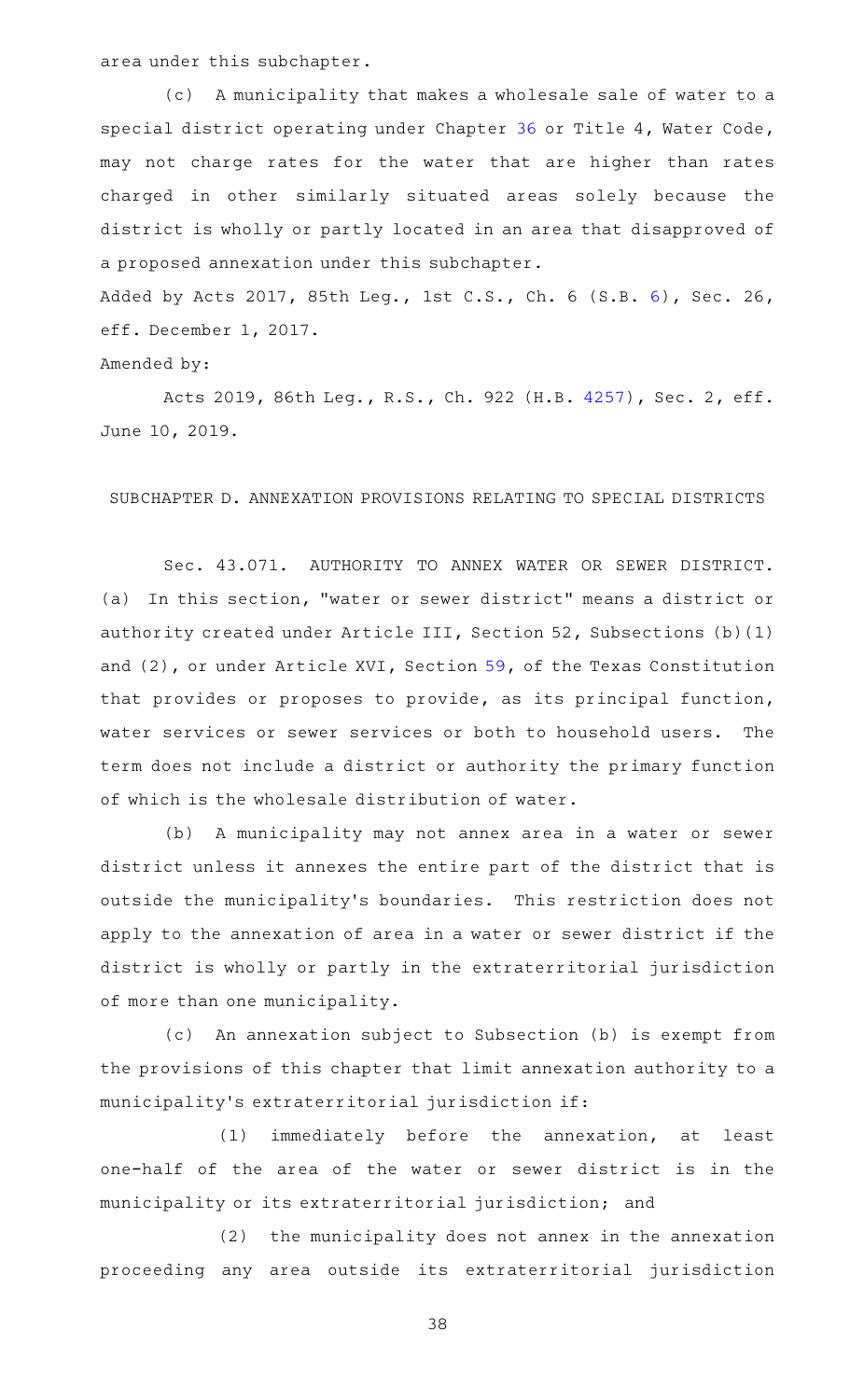except the part of the district that is outside its extraterritorial jurisdiction.

(d) Area annexed under Subsection (b) is included in computing the amount of area that a municipality may annex under Section [43.055](http://www.statutes.legis.state.tx.us/GetStatute.aspx?Code=LG&Value=43.055) in a calendar year. If the area to be annexed exceeds the amount of area the municipality would otherwise be able to annex, the municipality may annex the area but may not annex additional area during the remainder of that calendar year, except area subject to Subsection (b) and area that is excluded from the computation under Section [43.055](http://www.statutes.legis.state.tx.us/GetStatute.aspx?Code=LG&Value=43.055).

(e) Subsections  $(b)-(d)$  do not apply to the annexation of:

 $(1)$  an area within a water or sewer district if:

(A) the governing body of the district consents to the annexation;

(B) the owners in fee simple of the area to be annexed consent to the annexation; and

(C) the annexed area does not exceed 525 feet in width at its widest point;

 $(2)$  a water or sewer district that has a noncontiguous part that is not within the extraterritorial jurisdiction of the municipality; or

(3) a part of a special utility district created or operating under Chapter [65,](http://www.statutes.legis.state.tx.us/GetStatute.aspx?Code=WA&Value=65) Water Code.

(f) To annex the entire part of a water or sewer district that is outside the municipality's boundaries, a general-law municipality incorporated after 1983 that is, after incorporation of the district, incorporated over all or any part of the district may annex territory by ordinance without the consent of the inhabitants or property owners of the territory.

(g) For an annexation of an area in a water or sewer district that is wholly or partly in the overlapping extraterritorial jurisdiction of two or more municipalities, any one of those municipalities is not required to obtain under Section [42.023](http://www.statutes.legis.state.tx.us/GetStatute.aspx?Code=LG&Value=42.023) the written consent of any of the other municipalities in order to annex the area if:

 $(1)$  the area contains less than 100 acres;

(2) the annexing municipality, before June  $1$ , 2005,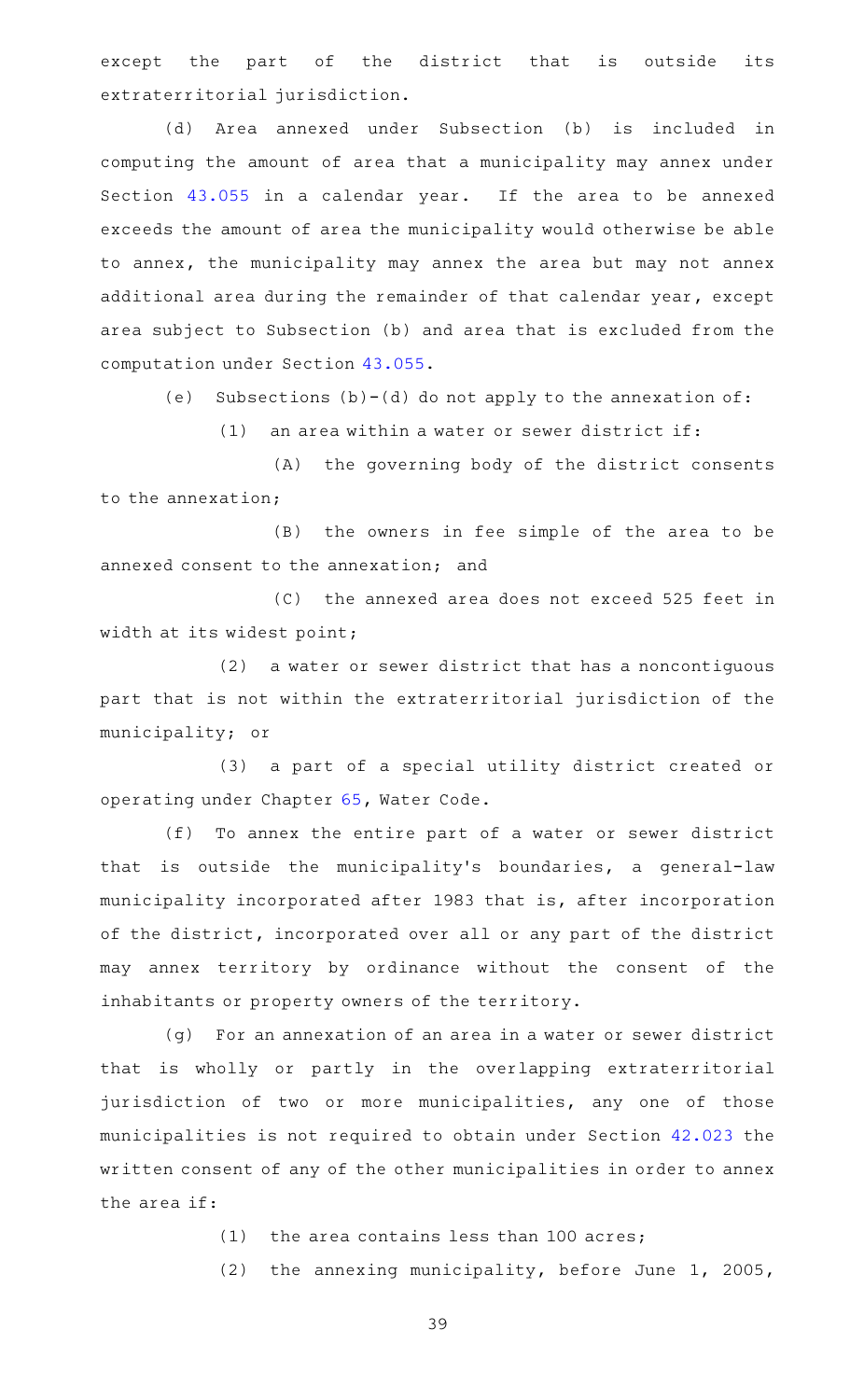annexed more than 50 percent of the territory of the water or sewer district, as the district existed on the date of its creation; and

(3) the entire water or sewer district would be contained in the annexing municipality after completion of the annexation.

Acts 1987, 70th Leg., ch. 149, Sec. 1, eff. Sept. 1, 1987. Amended by Acts 1989, 71st Leg., ch. 1, Sec. 4(a), eff. Aug. 28, 1989; Acts 1989, 71st Leg., ch. 1058, Sec. 3, eff. Sept. 1, 1989. Amended by:

Acts 2007, 80th Leg., R.S., Ch. 1178 (H.B. [536](http://www.legis.state.tx.us/tlodocs/80R/billtext/html/HB00536F.HTM)), Sec. 1, eff. September 1, 2007.

Sec. 43.0712. INVALIDATION OF ANNEXATION OF SPECIAL DISTRICT; REIMBURSEMENT OF DEVELOPER. (a) If a municipality enacts an ordinance to annex a special district and assumes control and operation of utilities within the district, and the annexation is invalidated by a final judgment of a court after all appeals have been exhausted, the municipality is deemed, by enactment of its annexation ordinance, to have acquired title to utilities owned by a developer within the special district and is obligated to pay the developer all amounts related to the utilities as provided in Section [43.0715.](http://www.statutes.legis.state.tx.us/GetStatute.aspx?Code=LG&Value=43.0715)

(b) Upon resumption of the functions of the special district:

(1) the municipality shall succeed to the contractual rights of the developer to be reimbursed by the special district for the utilities the municipality acquires from the developer; and

(2) the special district shall resume the use of the utilities acquired and paid for by the municipality and shall thereafter acquire the utilities from the municipality and reimburse the municipality for amounts the municipality paid the developer. The payment to the municipality shall be governed by the requirements of the Texas Natural Resource Conservation Commission.

Added by Acts 1999, 76th Leg., ch. 1167, Sec. 10, eff. Sept. 1, 1999.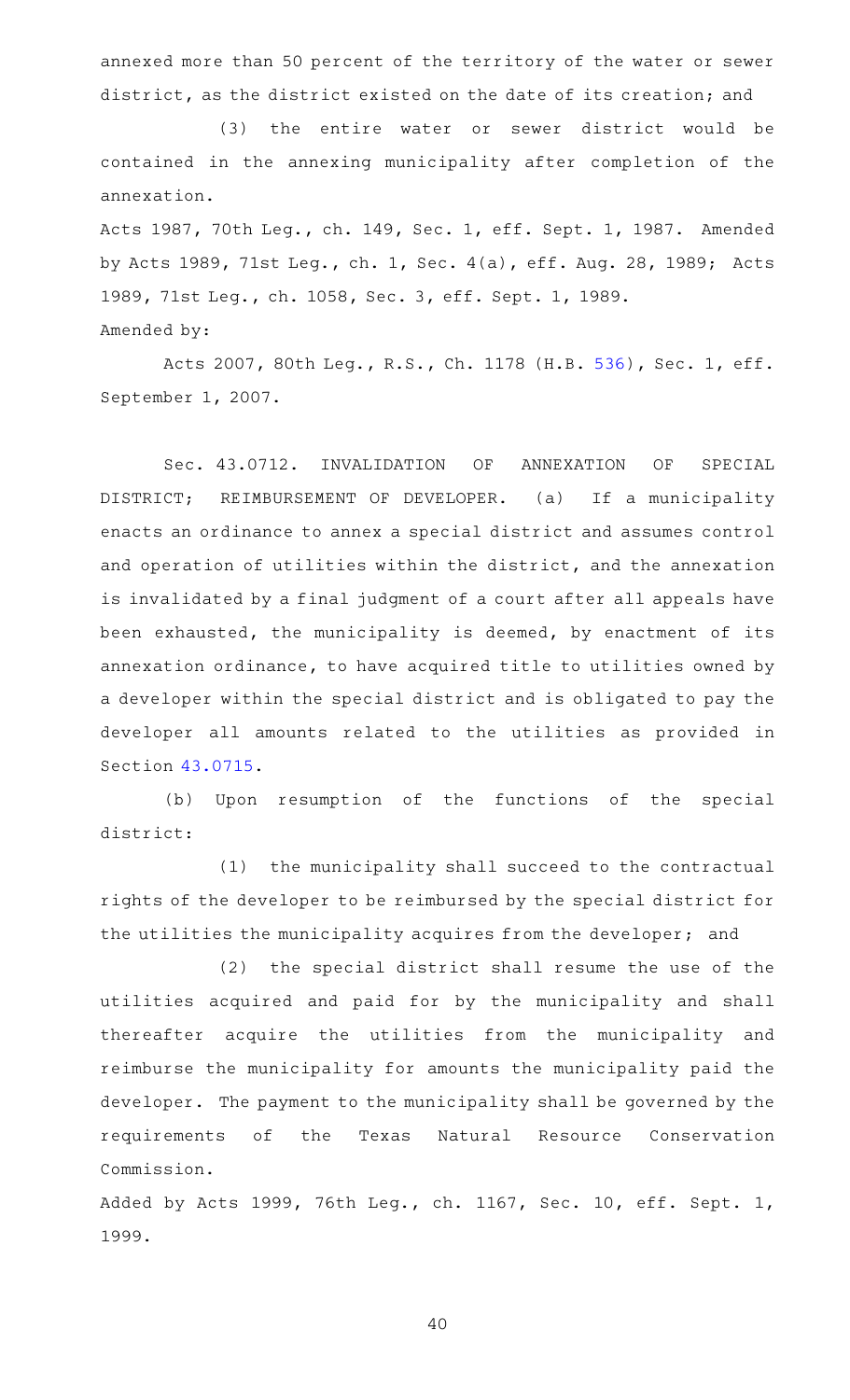Sec. 43.0715. ANNEXATION OF WATER-RELATED SPECIAL DISTRICT: REIMBURSEMENT OF LANDOWNER OR DEVELOPER; CONTINUATION OF DISTRICT AND TAXING AUTHORITY. (a) In this section:

(1) "Special district" means a political subdivision one purpose of which is to supply fresh water for domestic or commercial use or to furnish sanitary sewer services or drainage.

(2) "Delinquent sum" means the sum a municipality has failed to timely pay to a landowner or developer under Subsection (b).

(b) If a municipality with a population of less than 1.5 million annexes a special district for full or limited purposes and the annexation precludes or impairs the ability of the district to issue bonds, the municipality shall, prior to the effective date of the annexation, pay in cash to the landowner or developer of the district a sum equal to all actual costs and expenses incurred by the landowner or developer in connection with the district that the district has, in writing, agreed to pay and that would otherwise have been eligible for reimbursement from bond proceeds under the rules and requirements of the Texas Commission on Environmental Quality as such rules and requirements exist on the date of annexation.

(c) At the time notice of the municipality's intent to annex the land within the district is first given in accordance with Section [43.0683](http://www.statutes.legis.state.tx.us/GetStatute.aspx?Code=LG&Value=43.0683) or [43.0693,](http://www.statutes.legis.state.tx.us/GetStatute.aspx?Code=LG&Value=43.0693) as applicable, the municipality shall proceed to initiate and complete a report for each developer conducted in accordance with the format approved by the Texas Commission on Environmental Quality for audits. In the event the municipality is unable to complete the report prior to the effective date of the annexation as a result of the developer 's failure to provide information to the municipality which cannot be obtained from other sources, the municipality shall obtain from the district the estimated costs of each project previously undertaken by a developer which are eligible for reimbursement. The amount of such costs, as estimated by the district, shall be escrowed by the municipality for the benefit of the persons entitled to receive payment in an insured interest-bearing account with a financial institution authorized to do business in the state. To compensate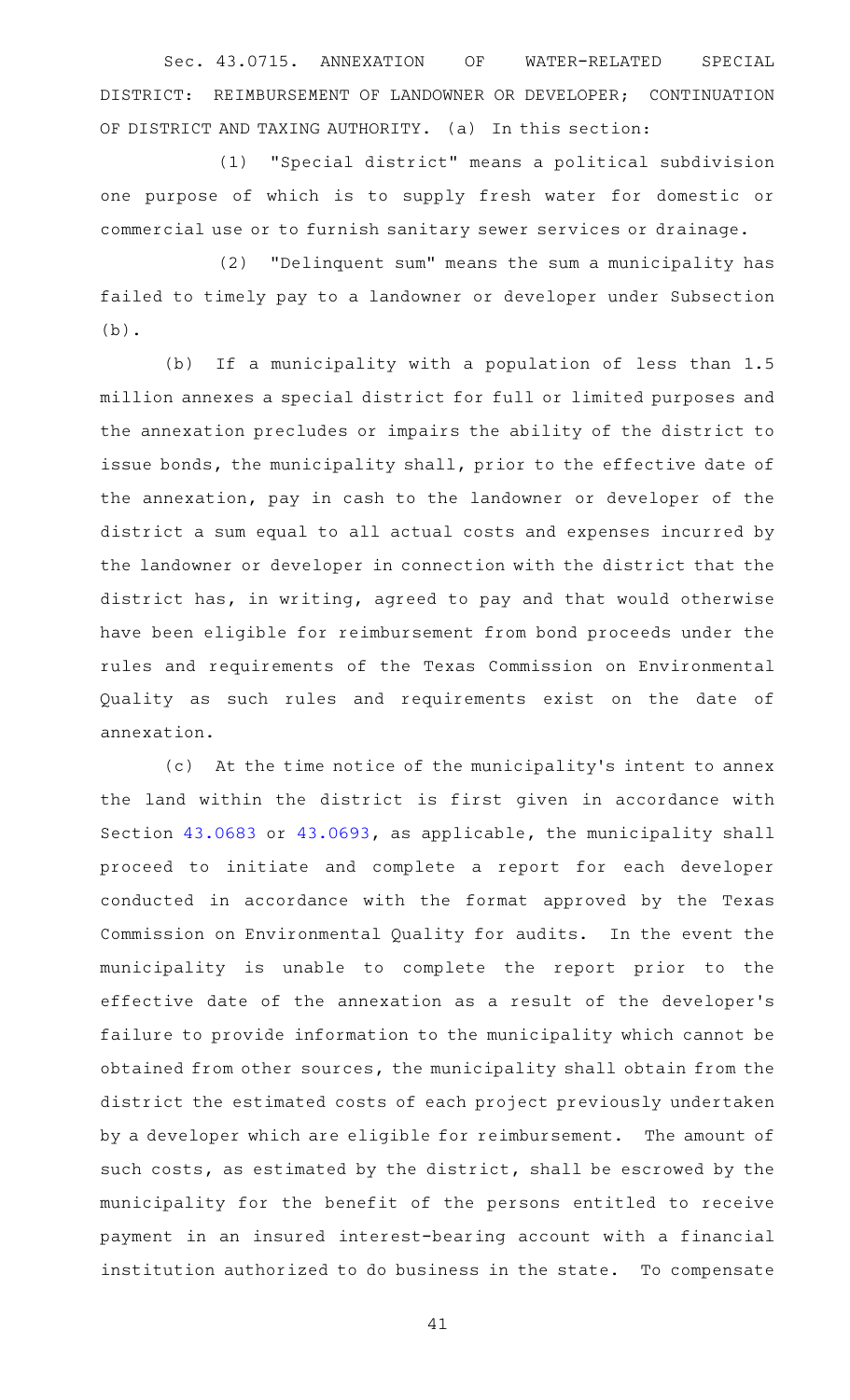the developer for the municipality's use of the infrastructure facilities pending the determination of the reimbursement amount, all interest accrued on the escrowed funds shall be paid to the developer whether or not the annexation is valid. Upon placement of the funds in the escrow account, the annexation may become effective. In the event a municipality timely escrows all estimated reimbursable amounts as required by this subsection and all such amounts, determined to be owed, including interest, are subsequently disbursed to the developer within five days of final determination in immediately available funds as required by this section, no penalties or interest shall accrue during the pendency of the escrow. Either the municipality or developer may, by written notice to the other party, require disputes regarding the amount owed under this section to be subject to nonbinding arbitration in accordance with the rules of the American Arbitration Association.

(d) A delinquent sum incurs a penalty of six percent of the amount of the sum for the first calendar month it is delinquent plus one percent for each additional month or portion of a month the sum remains unpaid. For an annexation occurring prior to the effective date of the changes in law made by this Act in amending Subsection (b), a delinquent sum begins incurring a penalty on the first day of the eighth month following the month in which the municipality enacted its annexation ordinance. For an annexation occurring after the effective date of this Act, a delinquent sum begins incurring a penalty on the first day after the date the municipality enacts its annexation ordinance.

Added by Acts 1989, 71st Leg., ch. 1, Sec. 3(g), eff. Aug. 28, 1989. Amended by Acts 1989, 71st Leg., ch. 17, Sec. 1(2), eff. Sept. 1, 1989; Acts 1989, 71st Leg., ch. 1058, Sec. 2, eff. Sept. 1, 1989; Acts 1991, 72nd Leg., ch. 597, Sec. 81, eff. Sept. 1, 1991; Acts 1995, 74th Leg., ch. 76, Sec. 11.255, eff. Sept. 1, 1995; Acts 1999, 76th Leg., ch. 544, Sec. 1, eff. June 18, 1999. Amended by:

Acts 2017, 85th Leg., 1st C.S., Ch. 6 (S.B. [6](http://www.legis.state.tx.us/tlodocs/851/billtext/html/SB00006F.HTM)), Sec. 27, eff. December 1, 2017.

Acts 2019, 86th Leg., R.S., Ch. 155 (H.B. [347](http://www.legis.state.tx.us/tlodocs/86R/billtext/html/HB00347F.HTM)), Sec. 2.09,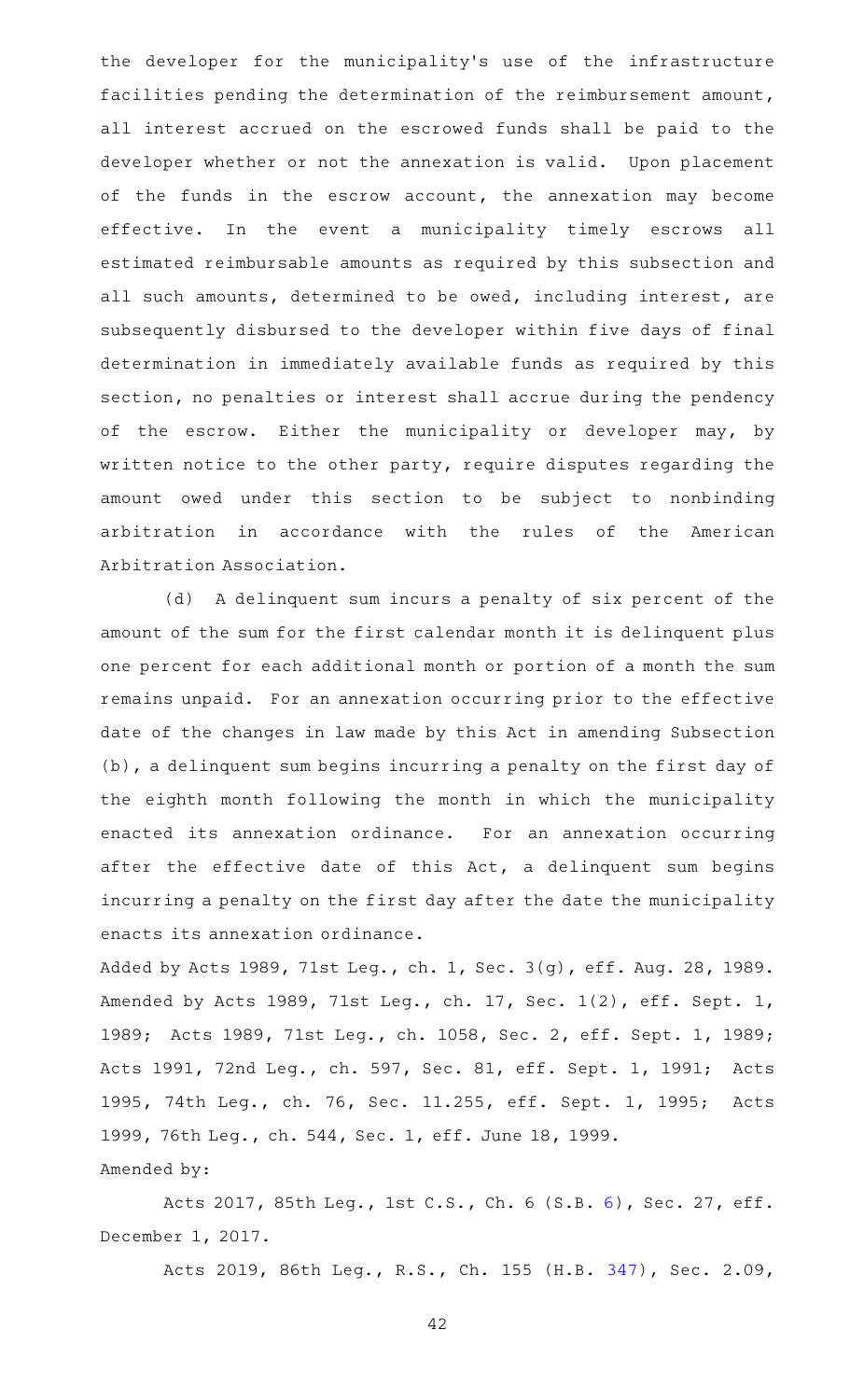Sec. 43.072. AUTHORITY TO ANNEX MUNICIPAL UTILITY DISTRICT BY HOME-RULE MUNICIPALITY. (a) This section applies to a municipal utility district that is located entirely in the extraterritorial jurisdiction of a single general-law municipality and that has a common boundary with at least one home-rule municipality.

(b) A home-rule municipality having a common boundary with a district subject to this section may annex the area of the district if:

 $(1)$  the annexation is approved by a majority of the qualified voters who vote on the question at an election held under this section;

(2) the annexation is completed before the date that is one year after the date of the election; and

 $(3)$  all the area of the district is annexed.

(c) Area annexed under Subsection (b) is included in computing the amount of area that a municipality may annex under Section [43.055](http://www.statutes.legis.state.tx.us/GetStatute.aspx?Code=LG&Value=43.055) in a calendar year. If the area to be annexed exceeds the amount of area the municipality would otherwise be able to annex, the municipality may annex the area but may not annex additional area during the remainder of that calendar year, except area subject to Subsection (b) and area that is excluded from the computation under Section [43.055](http://www.statutes.legis.state.tx.us/GetStatute.aspx?Code=LG&Value=43.055).

(d) Annexation of area under this section is exempt from the provisions of this chapter that prohibit:

(1) a municipality from annexing area outside its extraterritorial jurisdiction;

 $(2)$  annexation of area narrower than the minimum width prescribed by Section [43.054;](http://www.statutes.legis.state.tx.us/GetStatute.aspx?Code=LG&Value=43.054) or

(3) reduction of the extraterritorial jurisdiction of a municipality without the written consent of the municipality 's governing body.

(e) If the district is composed of two or more tracts, at least one of which is not contiguous to the home-rule municipality, the fact that the annexation will result in one or more parts of the home-rule municipality being not contiguous to the rest of the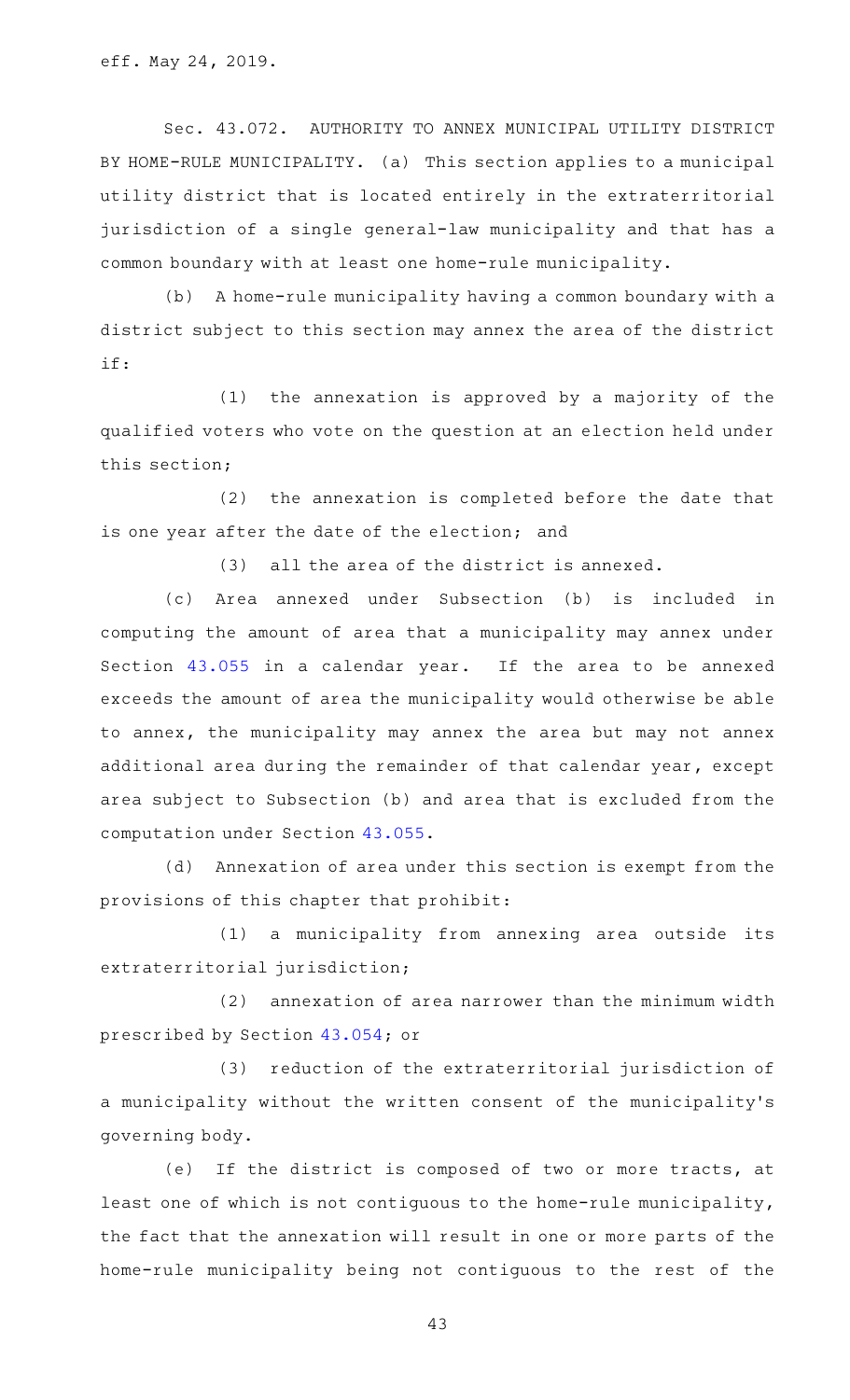municipality does not affect the municipality 's authority to annex the district.

(f) The extraterritorial jurisdiction of a home-rule municipality is not expanded by the annexation of area under this section.

(g) The board of directors of the district may order an election under this section. The board shall conduct the election in the area composed of the district and the general-law municipality. A person who is qualified to vote in the general-law municipality or the district is eligible to vote in the election.

(h) The board of directors shall set the date of the election for the first uniform election date that falls on or after the 30th day after the date of the order. If a state law prescribing uniform election dates is not in effect on the date of the order, the board shall set the election for a date that falls on or after the 30th day but before the 60th day after the date of the order.

(i) The board of directors shall give notice of the election in the manner provided for an election of the members of the board. The ballot for the election shall be printed to provide for voting for or against the proposition: "Authorizing the municipality of (name of the home-rule municipality) to annex the unincorporated area of the (name of the district)."

(j) Promptly after the board of directors declares the result of the election:

(1) the board shall mail or deliver a certified copy of the resolution declaring the result of the election to the mayor and the secretary of each of the two affected municipalities; and

(2) if the election authorizes annexation of the district by the home-rule municipality, the board shall file a certified copy of the resolution in the deed records of each county in which the district is located.

 $(k)$  During the time that an election under this section is pending, the general-law municipality may not annex area in the district. For the purposes of this requirement, an election is pending during the period that begins on the date the board of directors adopts the election order and ends on the date the board declares the result of the election. If, on the date the election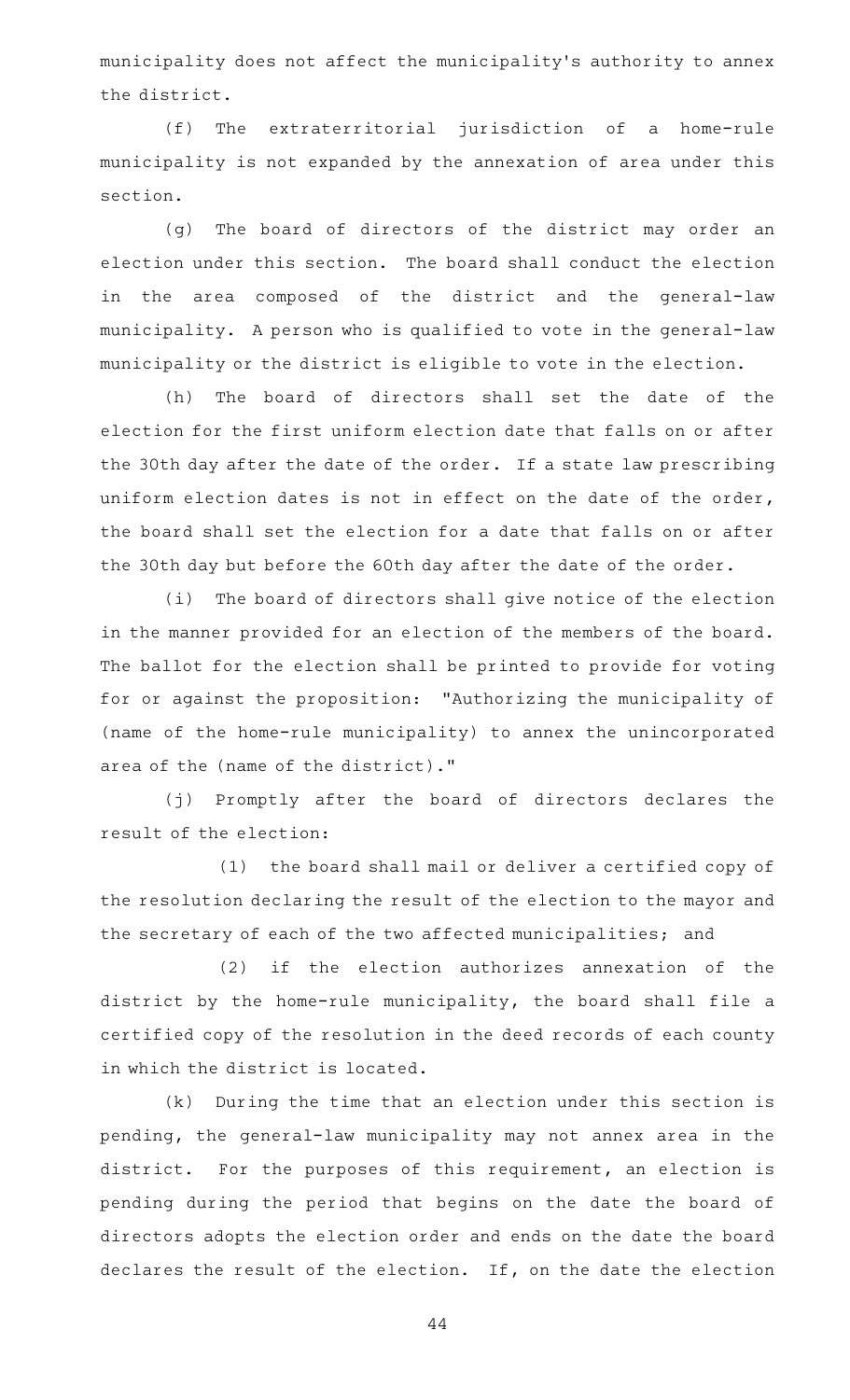order is adopted, the general-law municipality has instituted but not completed proceedings to annex area in the district, the general-law municipality may complete the annexation while the election is pending. If proceedings are completed while the election is pending, the annexation, to the extent that it includes area in the district, takes effect only if the election results in the defeat of the question and, in that case, it takes effect on the date the result of the election is officially declared.

 $(1)$  If the question is approved, the period during which the general-law municipality is prohibited from annexing area in the district is extended to the date that is one year after the date of the election.

(m) If a district holds an election under this section, the district may not hold another election under this section before the date that is one year after the date of the earlier election, except that if an election is held on a uniform election date prescribed by law, the subsequent election may be held on the corresponding uniform election date of the following year. Acts 1987, 70th Leg., ch. 149, Sec. 1, eff. Sept. 1, 1987. Amended by Acts 1989, 71st Leg., ch. 1, Sec. 3(h), eff. Aug. 28, 1989.

Sec. 43.073. ABOLITION OF, OR DIVISION OF FUNCTIONS OF, LEVEE IMPROVEMENT DISTRICT ANNEXED BY MUNICIPALITY WITH POPULATION OF MORE THAN 500,000. (a) This section applies to a municipality with a population of more than 500,000 that annexes all or part of the area in a levee improvement district organized under the laws of this state.

(b) If the municipality annexes all the area in the district, the municipality:

(1) shall take over the property and other assets of the district;

(2) assumes all the debts, liabilities, and obligations of the district; and

(3) shall perform all the functions of the district, including the provision of services.

(c) The district is abolished on the annexation of all of its area by the municipality. The abolition of the district does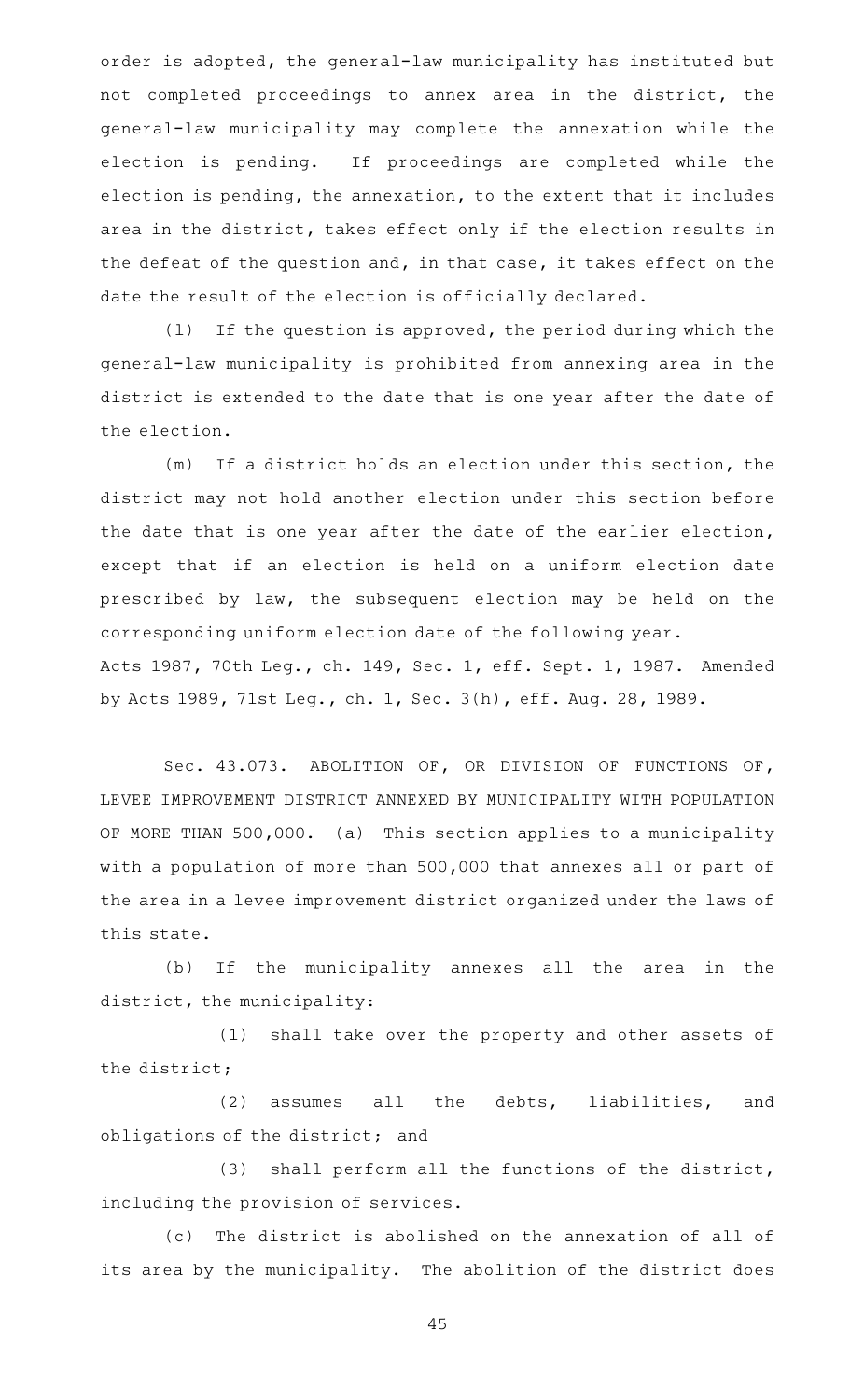not impair or otherwise affect a contract between the district and a flood control district or other governmental agency for the operation or maintenance of levees or other flood control works, but the municipality assumes the rights and obligations of the district under the contract. On the annexation of all of the area of the district, the municipality may refund, in whole or in part, any outstanding bonded indebtedness and may provide for a sufficient sinking fund to meet any refunding bonds issued.

(d) If the municipality annexes only part of the area in the district, the governing bodies of the municipality and the district may make contracts relating to the division and allocation between themselves of their duplicate and overlapping powers, duties, and other functions and relating to the use, management, control, purchase, conveyance, assumption, and disposition of the property and other assets, debts, liabilities, and obligations of the district. The amount of taxes levied by the district against a parcel of real estate subsequently annexed by the municipality shall be credited against any property taxes levied against the parcel by the municipality.

(e) If the municipality annexes only part of the area in the district, the district may contract with the municipality for the municipal operation of the district 's utility systems and other property and for the transfer, conveyance, or sale of those systems and that property, regardless of kind or location inside or outside municipal boundaries, to the municipality on terms to which the governing bodies of the district and municipality agree. That operating contract may extend for a period, not to exceed 30 years, stipulated in the contract and is subject to amendment, renewal, or termination by the mutual consent of the governing bodies. The contract may not impair the obligation of another contract of the municipality or district. In the absence of such a contract, the district may continue to exercise, unaffected by the annexation, the powers, duties, and other functions granted or imposed on the district by law. The municipality may not be required to perform any drainage functions in the district. The municipality may, with the consent of the district, construct and maintain drainage facilities in the district that are consistent with the reclamation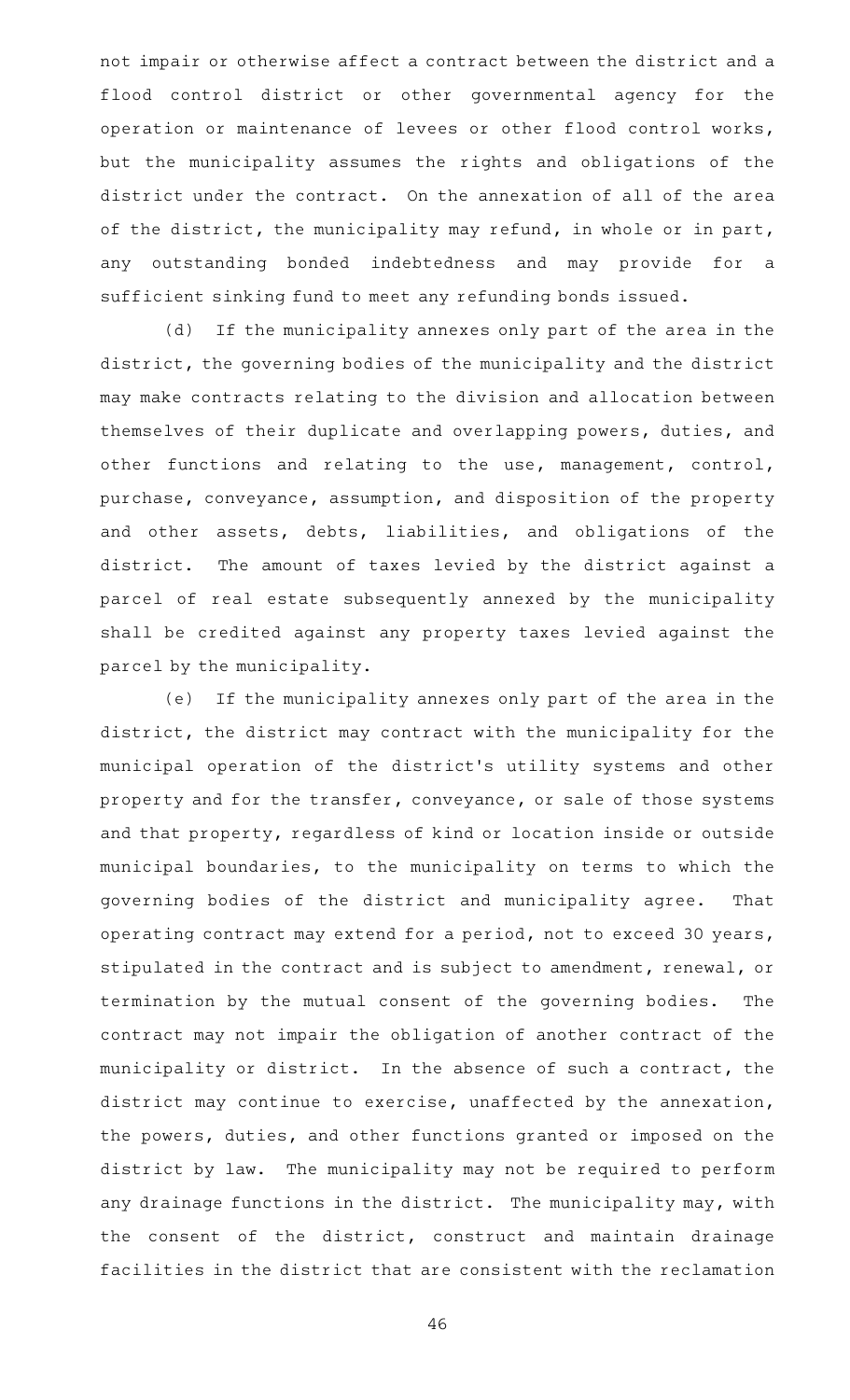plan of the district. The municipality may perform all other municipal functions that the municipality is authorized to perform and that the district is not engaged in performing nor authorized to perform.

Acts 1987, 70th Leg., ch. 149, Sec. 1, eff. Sept. 1, 1987. Amended by Acts 1991, 72nd Leg., ch. 597, Sec. 82, eff. Sept. 1, 1991.

Sec. 43.074. ABOLITION OF WATER-RELATED SPECIAL DISTRICT CREATED WHOLLY IN MUNICIPALITY. (a) A water control and improvement district, fresh water supply district, or municipal utility district created from area that, at the time of the district 's creation, is located wholly in a municipality may be abolished as provided by this section.

(b) On a vote of at least two-thirds of the entire membership of the governing body of the municipality, the governing body may adopt an ordinance abolishing the district if the governing body finds:

 $(1)$  that:

 $(A)$  the district is no longer needed; or

(B) the services furnished and functions performed by the district can be furnished and performed by the municipality; and

 $(2)$  that the abolition of the district is in the best interests of the residents and property in the municipality and the district.

(c) If before the effective date of the ordinance or if within 30 days after the effective date or the date of the publication of the ordinance, a petition that is signed and verified by a number of qualified voters of the municipality equal to at least 10 percent of the total votes cast at the most recent election for municipal officers is filed with the secretary of the municipality protesting the enactment or enforcement of the ordinance, the ordinance is suspended and any action taken under the ordinance is void. Immediately after the filing of the petition, the secretary shall present it to the governing body. Immediately after the presentation of the petition, the governing body shall reconsider the ordinance. If the governing body does not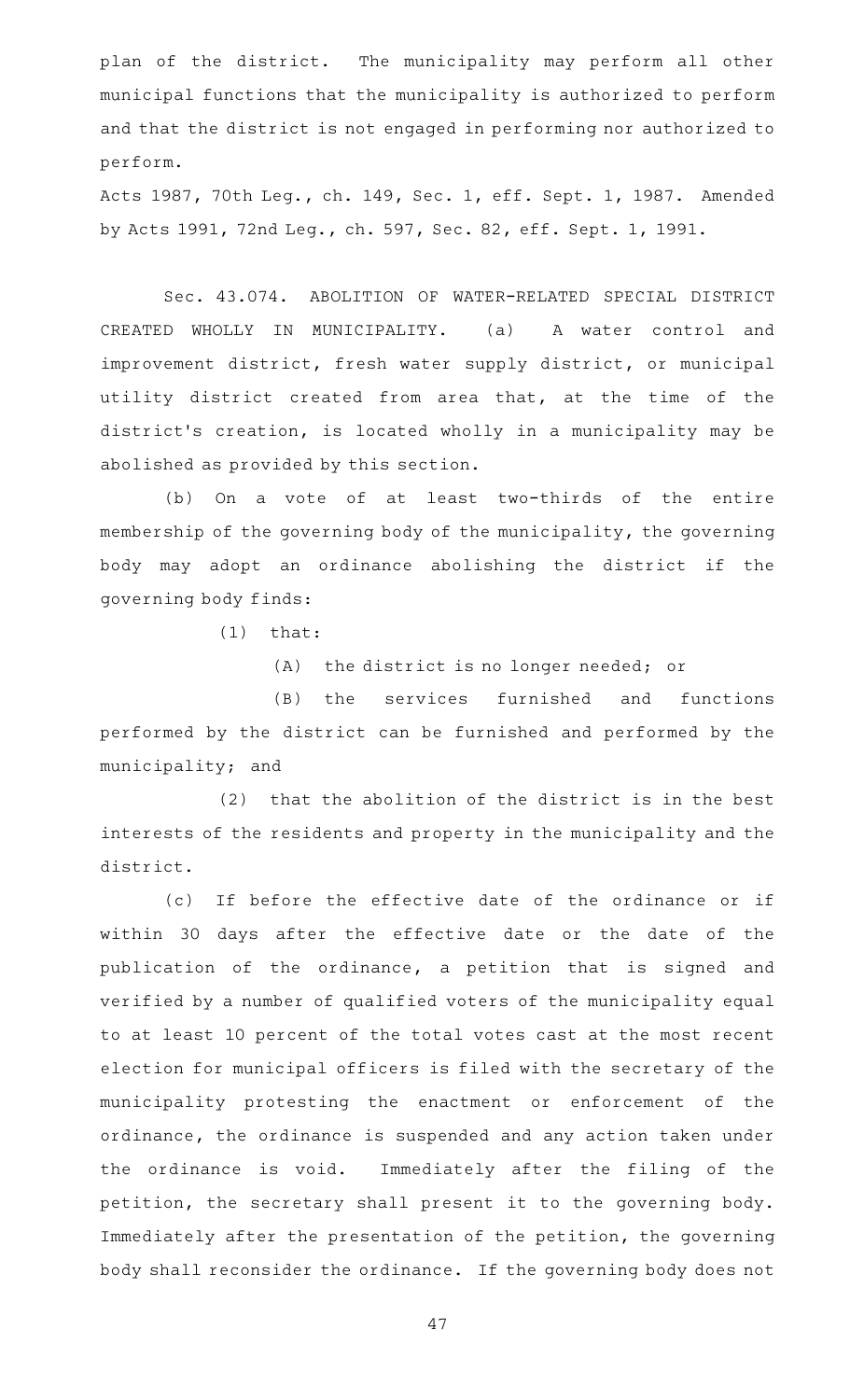repeal the ordinance, the governing body shall submit it to a popular vote at the next municipal election or at a special election the governing body may order for that purpose. The ordinance does not take effect unless a majority of the votes received in the election favor the ordinance.

(d) On the adoption of the ordinance, the district is abolished, the property and other assets of the district vest in the municipality, and the municipality assumes and becomes liable for the bonds and other obligations of the district. The municipality shall perform the services and other functions that were performed by the district.

(e) If a district bond, warrant, or other obligation payable in whole or in part from property taxes is assumed by the municipality, the governing body shall levy and collect taxes on all taxable property in the municipality in an amount sufficient to pay the principal of and interest on the bond, warrant, or other obligation as it becomes due and payable.

(f) The municipality may issue refunding bonds in its own name to refund bonds, warrants, or other obligations, including unpaid accrued interest on an obligation, that is assumed by the municipality. The refunding bonds must be issued in the manner provided by Chapter [1207,](http://www.statutes.legis.state.tx.us/GetStatute.aspx?Code=GV&Value=1207) Government Code.

Acts 1987, 70th Leg., ch. 149, Sec. 1, eff. Sept. 1, 1987. Amended by Acts 1999, 76th Leg., ch. 1064, Sec. 35, eff. Sept. 1, 1999.

Sec. 43.075. ABOLITION OF, OR DIVISION OF FUNCTIONS OF, WATER-RELATED SPECIAL DISTRICT THAT BECOMES PART OF NOT MORE THAN ONE MUNICIPALITY. (a) This section applies to:

(1) a municipality that annexes all or part of the area in a water control and improvement district, fresh water supply district, or municipal utility district organized for the primary purpose of providing municipal functions such as the supplying of fresh water for domestic or commercial uses or the furnishing of sanitary sewer service or drainage service; or

 $(2)$  a municipality:

 $(A)$  that, by incorporation of the municipality, includes in the municipality all or part of the area in a district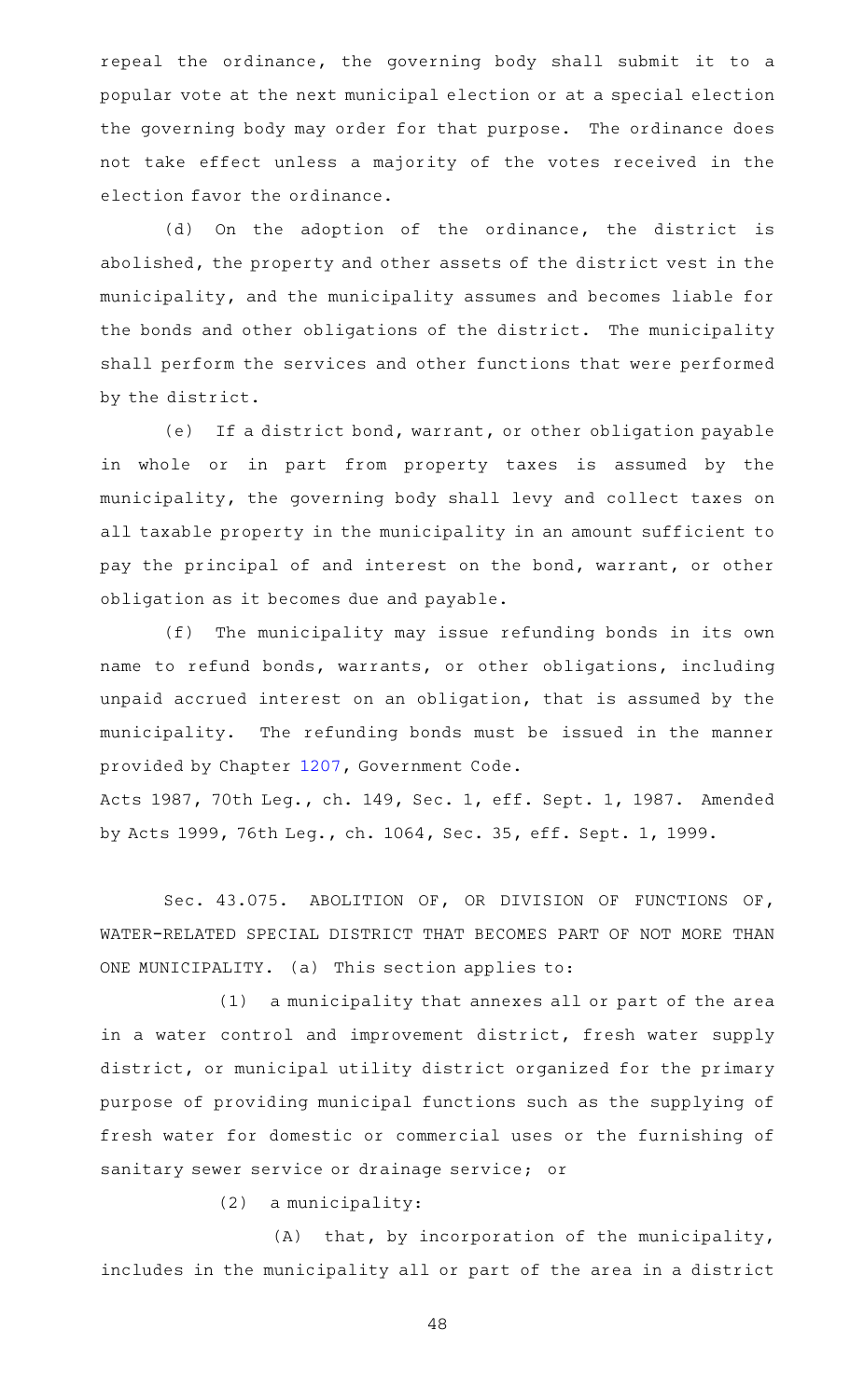described by Subdivision (1); and

 $(B)$  the governing body of which adopts, by a vote of at least two-thirds of its entire membership, an ordinance making this section applicable to the municipality.

(b) This section does not apply if the district includes area located in more than one municipality.

(c) The municipality succeeds to the powers, duties, assets, and obligations of the district as provided by this section. This section does not prohibit the municipality from continuing to operate utility facilities in the district that are owned and operated by the municipality on the date the area becomes a part of the municipality.

(d) If all the area in the district becomes a part of the municipality, the municipality:

(1) shall take over all the property and other assets of the district;

(2) assumes all the debts, liabilities, and obligations of the district; and

(3) shall perform all the functions of the district, including the provision of services.

(e) The governing body of the municipality by ordinance shall designate the date on which the duties and the assumption under Subsection (d) take effect. The date must be set for a day within 90 days after the date the area becomes a part of the municipality. If the governing body fails to adopt the ordinance, the duties and the assumption automatically take effect on the 91st day after the date the area becomes a part of the municipality. The district is abolished on the date the duties and assumption take effect.

(f) If only part of the area in the district becomes a part of the municipality, the governing bodies of the municipality and the district may make contracts relating to the division and allocation between themselves of their duplicate and overlapping powers, duties, and other functions and relating to the use, management, control, purchase, conveyance, assumption, and disposition of the property and other assets, debts, liabilities, and obligations of the district.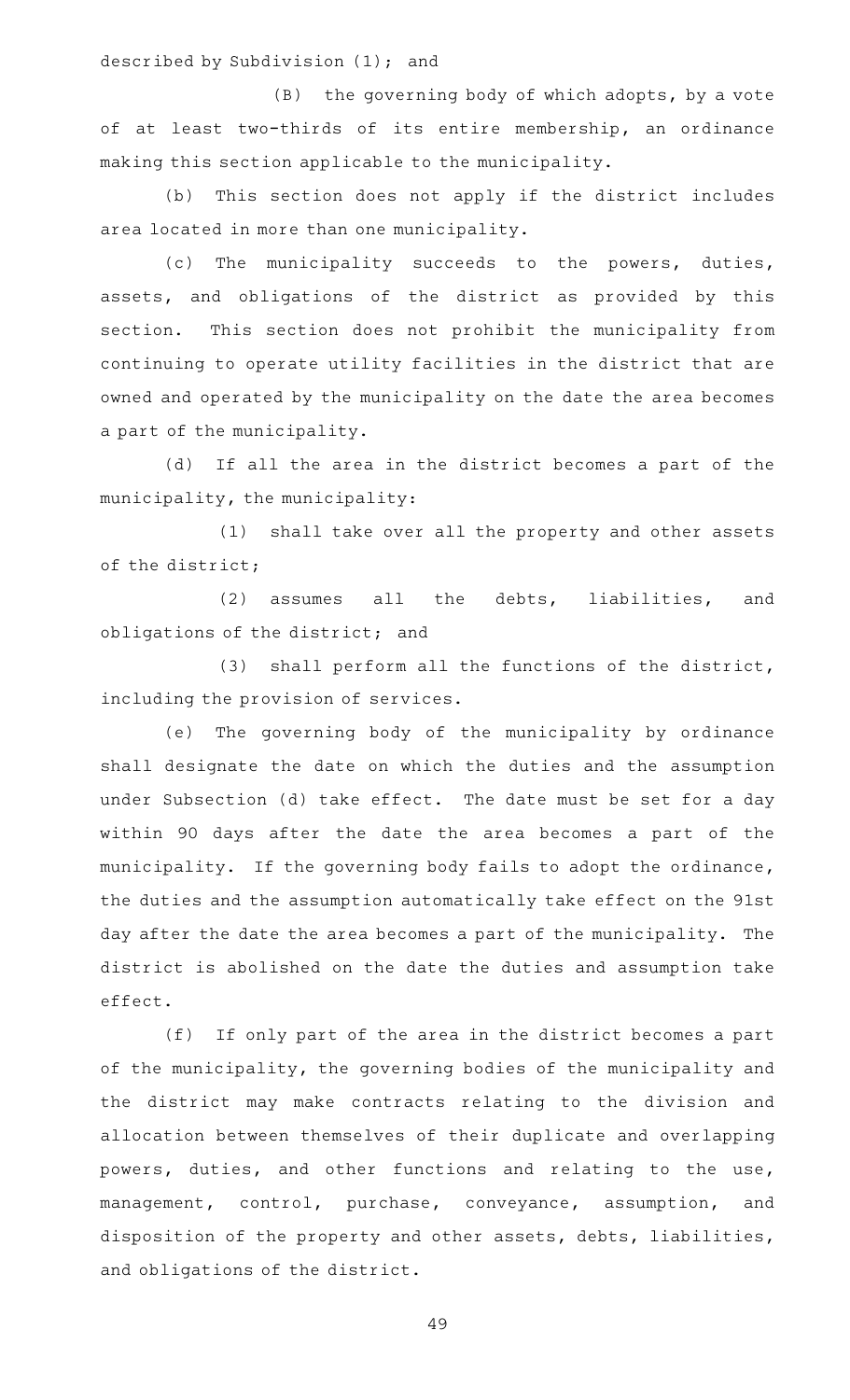(g) If only part of the area in the district becomes a part of the municipality, the district may contract with the municipality for the municipal operation of the district 's utility systems and other property and for the transfer, conveyance, or sale of those systems and that property, regardless of kind or location inside or outside municipal boundaries, to the municipality on terms to which the governing bodies of the district and municipality agree. That operating contract may extend for a period, not to exceed 30 years, stipulated in the contract and is subject to amendment, renewal, or termination by the mutual consent of the governing bodies. The contract may not impair the obligation of another contract of the municipality or district. In the absence of such a contract, the district may continue to exercise the powers and other functions that it was authorized to exercise before the area became a part of the municipality, and the municipality may not, without the district 's consent, duplicate the services rendered by the district in the district. However, the municipality may perform in the district all other municipal functions in which the district is not engaged.

(h) If a district bond, warrant, or other obligation payable in whole or in part from property taxes is assumed under this section by the municipality, the governing body shall levy and collect taxes on all taxable property in the municipality in an amount sufficient to pay the principal of and interest on the bond, warrant, or other obligation as it becomes due and payable. The municipality may issue refunding bonds or warrants to refund bonds, warrants, or other obligations, including unpaid earned interest on them, that is assumed by the municipality. The refunding bonds or warrants must be issued in the manner provided by Chapter [1207](http://www.statutes.legis.state.tx.us/GetStatute.aspx?Code=GV&Value=1207), Government Code. A refunding bond must bear interest at the same rate or at a lower rate than that borne by the refunded obligation unless it is shown mathematically that a different rate results in a savings in the total amount of interest to be paid.

(i) If all the area in the district becomes a part of the municipality and if the district has outstanding bonds, warrants, or other obligations payable solely from the net revenues from the operation of any utility system or property, the municipality shall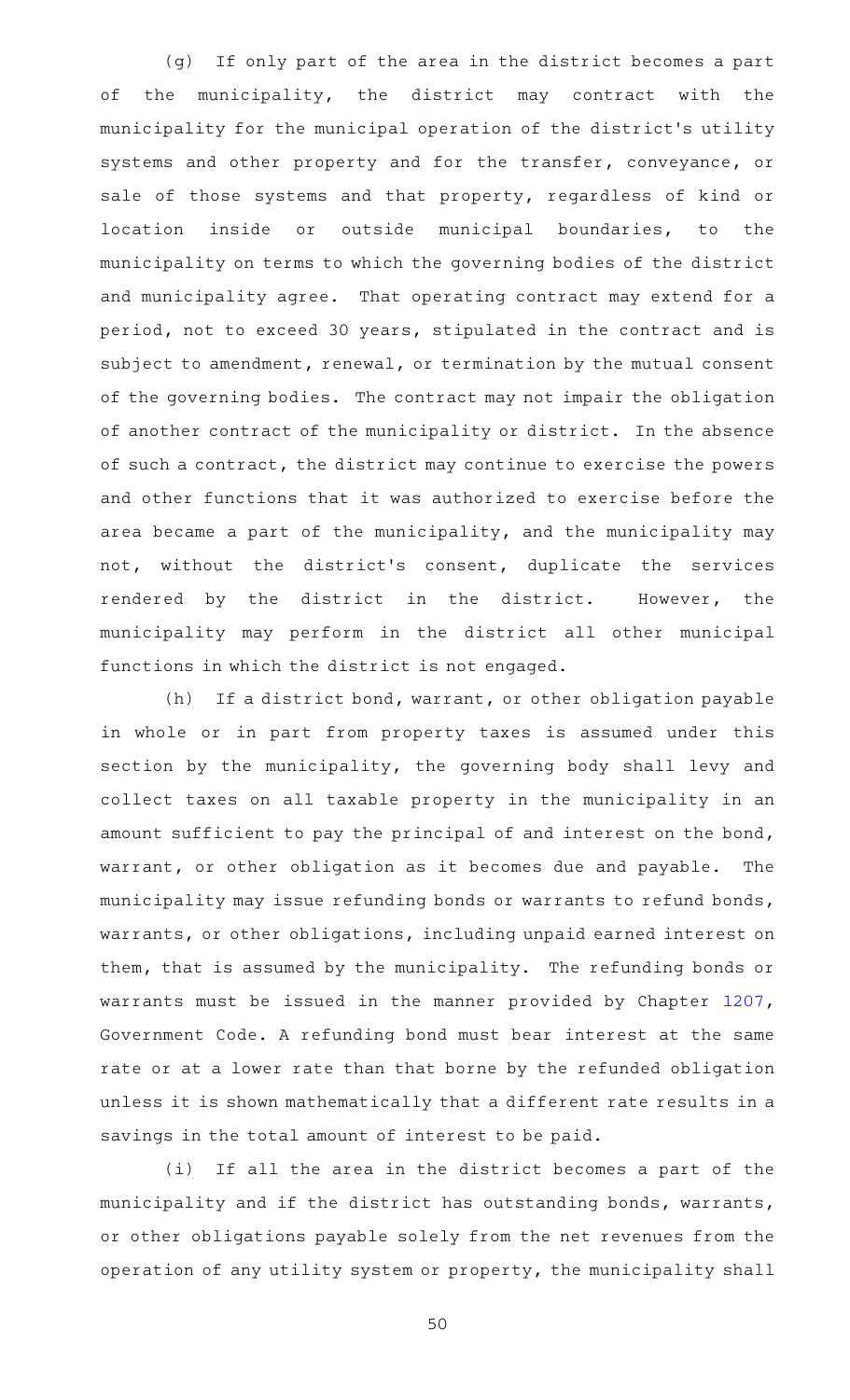take over and operate the system or property and shall apply the net revenues from the operation to the payment of the outstanding revenue bonds, warrants, or other obligations as if the district had not been abolished. The municipality may combine the district system or property with the municipality's similar system or property if:

(1) the municipality has no outstanding revenue bonds, warrants, or other obligations payable from and secured by a pledge of the net revenue of its own utility system or property; or

 $(2)$  the municipality:

(A) has outstanding obligations payable from and secured by a pledge of net revenues sufficient to meet the outstanding obligations; and

(B) those revenues have produced, during the five-year period before May 30, 1959, an annual surplus in an amount sufficient to meet the annual obligations for which the district revenues are pledged.

(j) If the municipality combines the systems or property as provided by Subsection (i), it shall levy on all property subject to taxation by the municipality an annual property tax at a rate that, when combined with other available municipal funds and revenues, is sufficient to pay the principal of and interest on the outstanding obligations.

 $(k)$  If all the area in the district becomes a part of the municipality, the municipality, unless the refunding authorized by Subsection (l) has been accomplished, shall separately operate the district and municipal systems and property and may not commingle revenue if the municipality has outstanding bonds, warrants, or other bonded obligations payable from and secured by a pledge of the net revenue of its own utility system or property and does not have an amount annually accruing to its surplus revenue fund that exceeds the amount of the fund pledged to the payment of outstanding municipal obligations and that is sufficient to meet the annual obligations for which the district revenues are pledged. The municipality shall perform the duties and other functions imposed by law or contract on the governing body of the district relating to the district's outstanding bonds, warrants, or other obligations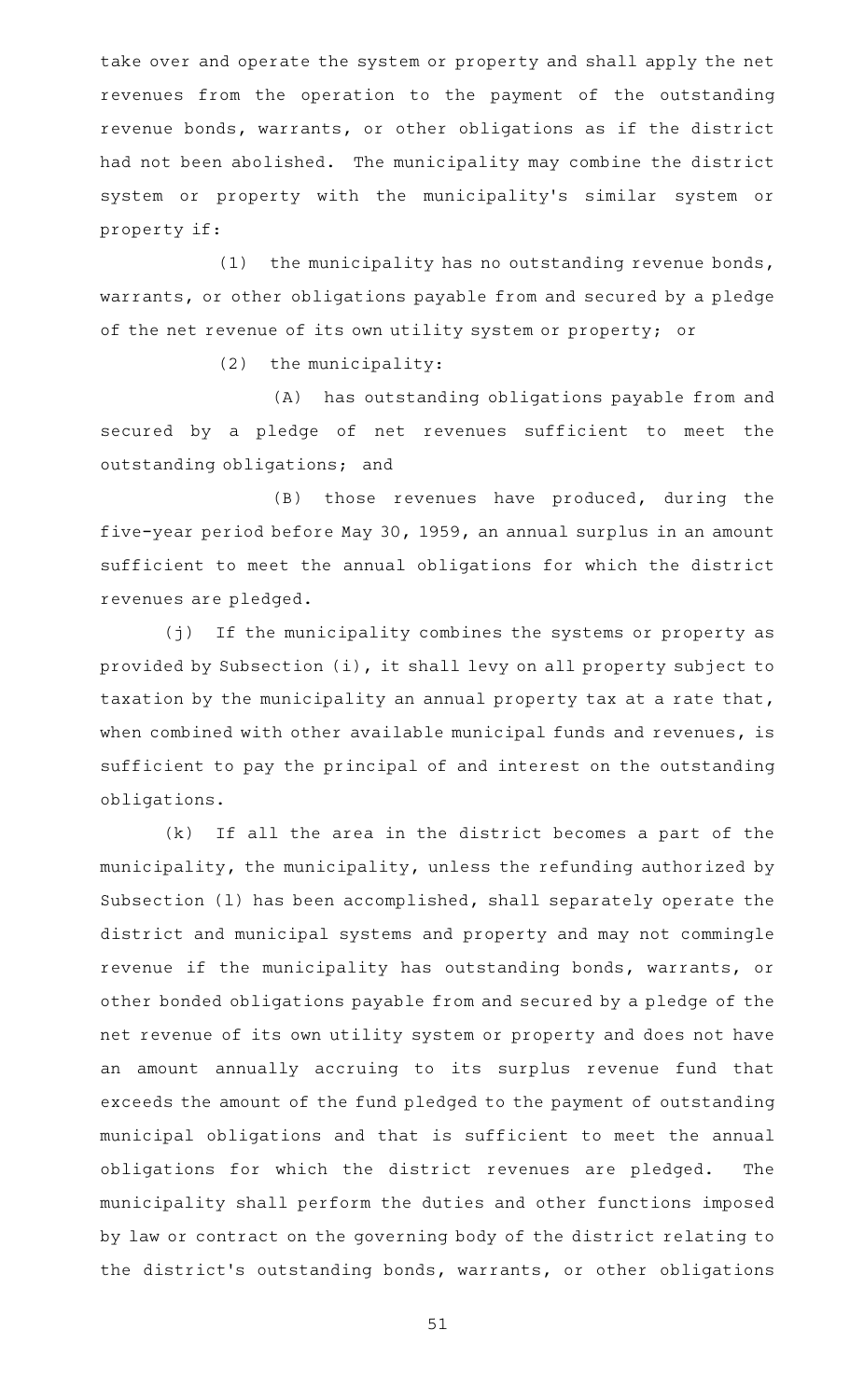and shall separately perform the duties and other functions relating to the bonds, warrants, and other obligations of the municipal system. The municipality may allocate overhead expenses between any two or more systems in direct proportion to the gross income of each system.

(1) The municipality may issue revenue refunding bonds in its own name for the purpose of refunding outstanding district revenue bonds, warrants, or other obligations, including unpaid accrued interest on them, that are assumed by the municipality under this section. The municipality may combine different issues of district and municipal revenue bonds, warrants, or other obligations into one series of revenue refunding bonds and may pledge the net revenues of the utility systems or property to the payment of the refunding bonds as the governing body considers proper. Except as otherwise provided by this section, Chapter [1502](http://www.statutes.legis.state.tx.us/GetStatute.aspx?Code=GV&Value=1502), Government Code, applies to the revenue refunding bonds, but an election for the issuance of the bonds is not required. Refunding bonds must bear interest at the same rate or at a lower rate than that borne by the refunded obligations unless it is shown mathematically that a different rate results in a savings in the total amount of interest to be paid.

Acts 1987, 70th Leg., ch. 149, Sec. 1, eff. Sept. 1, 1987. Amended by Acts 1999, 76th Leg., ch. 1064, Sec. 36, eff. Sept. 1, 1999; Acts 2001, 77th Leg., ch. 1420, Sec. 8.285, eff. Sept. 1, 2001.

Sec. 43.0751. STRATEGIC PARTNERSHIPS FOR CONTINUATION OF CERTAIN DISTRICTS. (a) In this section:

(1) "District" means a conservation and reclamation district operating under Chapter [49,](http://www.statutes.legis.state.tx.us/GetStatute.aspx?Code=WA&Value=49) Water Code. The term does not include a groundwater conservation district operating under Chapter [36,](http://www.statutes.legis.state.tx.us/GetStatute.aspx?Code=WA&Value=36) Water Code, or a special utility district operating under Chapter [65,](http://www.statutes.legis.state.tx.us/GetStatute.aspx?Code=WA&Value=65) Water Code.

(2) "Limited district" means a district that, pursuant to a strategic partnership agreement, continues to exist after full-purpose annexation by a municipality in accordance with the terms of a strategic partnership agreement.

(3) "Strategic partnership agreement" means a written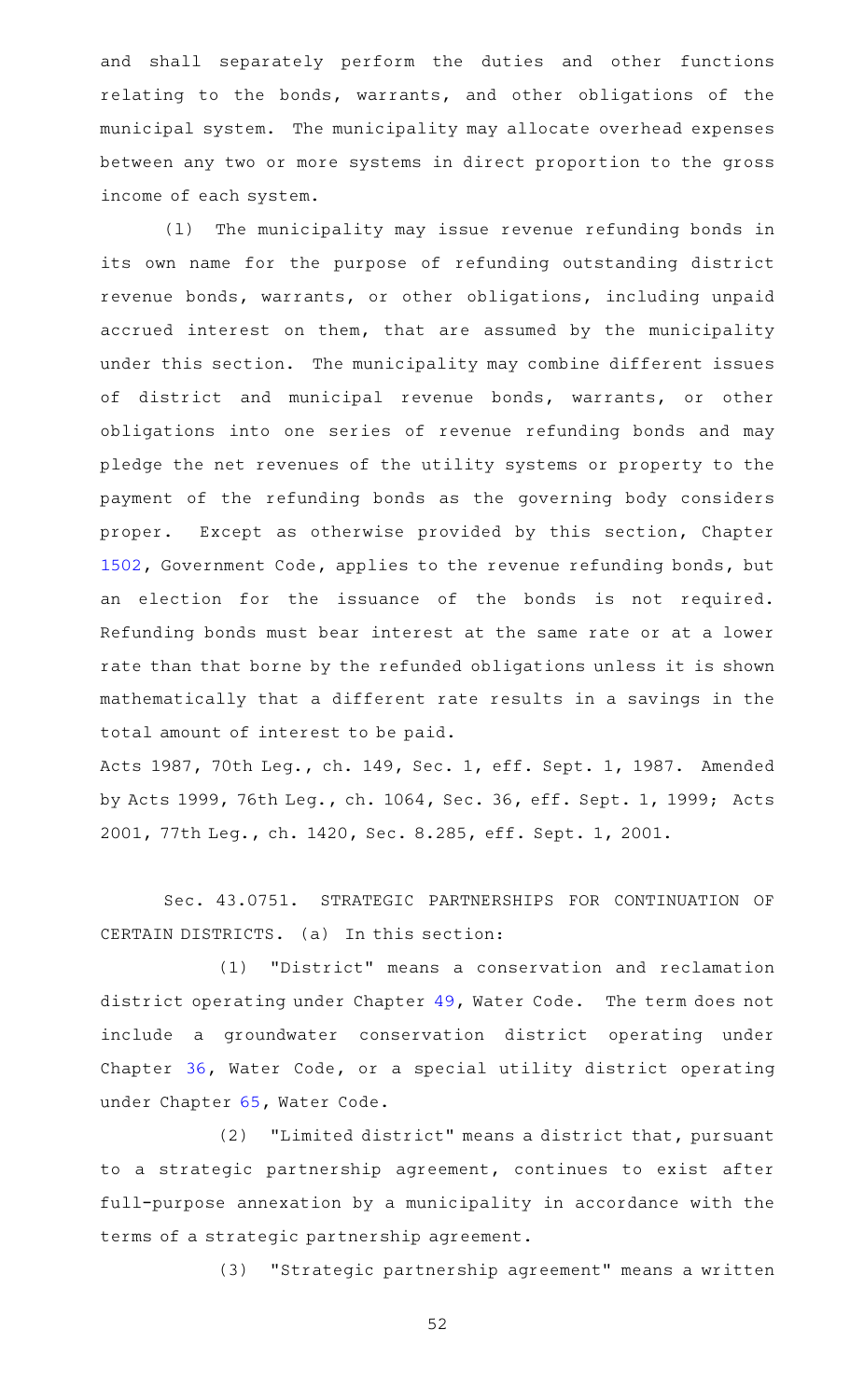agreement described by this section between a municipality and a district.

(b) The governing bodies of a municipality and a district may negotiate and enter into a written strategic partnership agreement for the district by mutual consent.

(c)AAA strategic partnership agreement shall not be effective until adopted by the governing bodies of the municipality and the district. The agreement shall be recorded in the deed records of the county or counties in which the land included within the district is located and shall bind each owner and each future owner of land included within the district 's boundaries on the date the agreement becomes effective.

(d) Before the governing body of a municipality or a district adopts a strategic partnership agreement, it shall conduct two public hearings at which members of the public who wish to present testimony or evidence regarding the proposed agreement shall be given the opportunity to do so. Notice of public hearings conducted by the governing body of a municipality under this subsection shall be published in a newspaper of general circulation in the municipality and in the district. The notice must be in the format prescribed by Section [43.123\(](http://www.statutes.legis.state.tx.us/GetStatute.aspx?Code=LG&Value=43.123)b) and must be published at least once on or after the 20th day before each date. Notice of public hearings conducted by the governing body of a district under this subsection shall be given in accordance with the district 's notification procedures for other matters of public importance. Any notice of a public hearing conducted under this subsection shall contain a statement of the purpose of the hearing, the date, time, and place of the hearing, and the location where copies of the proposed agreement may be obtained prior to the hearing. The governing bodies of a municipality and a district may conduct joint public hearings under this subsection, provided that at least one public hearing is conducted within the district.

(e) The governing body of a municipality may not annex a district for limited purposes under this section or under the provisions of Subchapter F until it has adopted a strategic partnership agreement with the district. The governing body of a municipality may not adopt a strategic partnership agreement before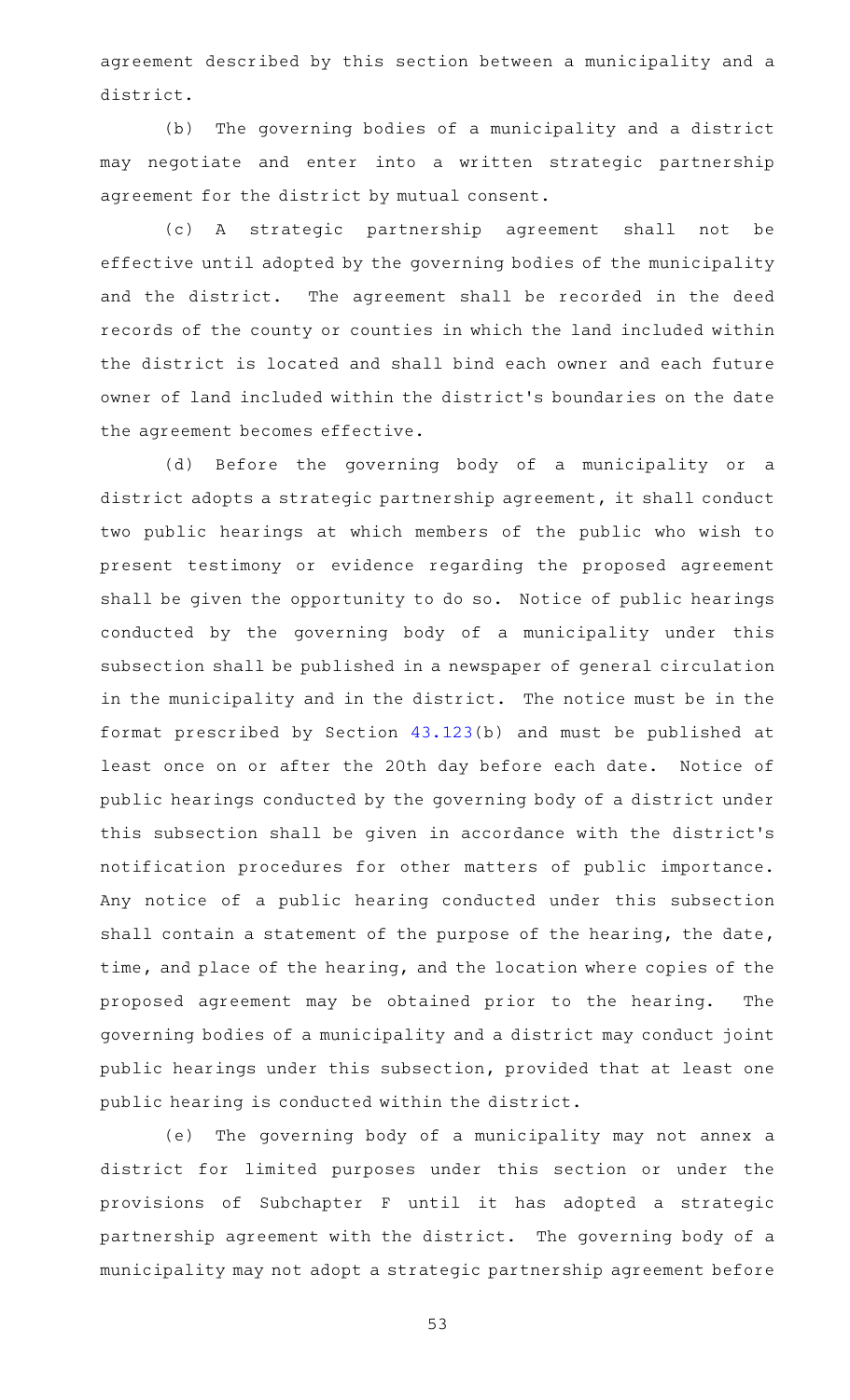the agreement has been adopted by the governing body of the affected district.

(f) A strategic partnership agreement may provide for the following:

(1) limited-purpose annexation of the district on terms acceptable to the municipality and the district provided that the district shall continue in existence during the period of limited-purpose annexation;

(2) limited-purpose annexation of a district located in a county with a population of more than 3.3 million:

(A) only if the municipality does not require services, permits, or inspections or impose fees for services, permits, or inspections within the district; and

(B) provided that this subsection does not prevent the municipality from providing services within the district if:

(i) the provision of services is specified and agreed to in the agreement;

(ii) the provision of services is not solely the result of a regulatory plan adopted by the municipality in connection with the limited-purpose annexation of the district; and

(iii) the district has obtained the authorization of the governmental entity currently providing the service;

(3) payments by the municipality to the district for services provided by the district;

(4) annexation of any commercial property in a district for full purposes by the municipality, notwithstanding any other provision of this code or the Water Code, except for the obligation of the municipality to provide, directly or through agreement with other units of government, full provision of municipal services to annexed territory, in lieu of any annexation of residential property or payment of any fee on residential property in lieu of annexation of residential property in the district authorized by this subsection;

(5) a full-purpose annexation provision on terms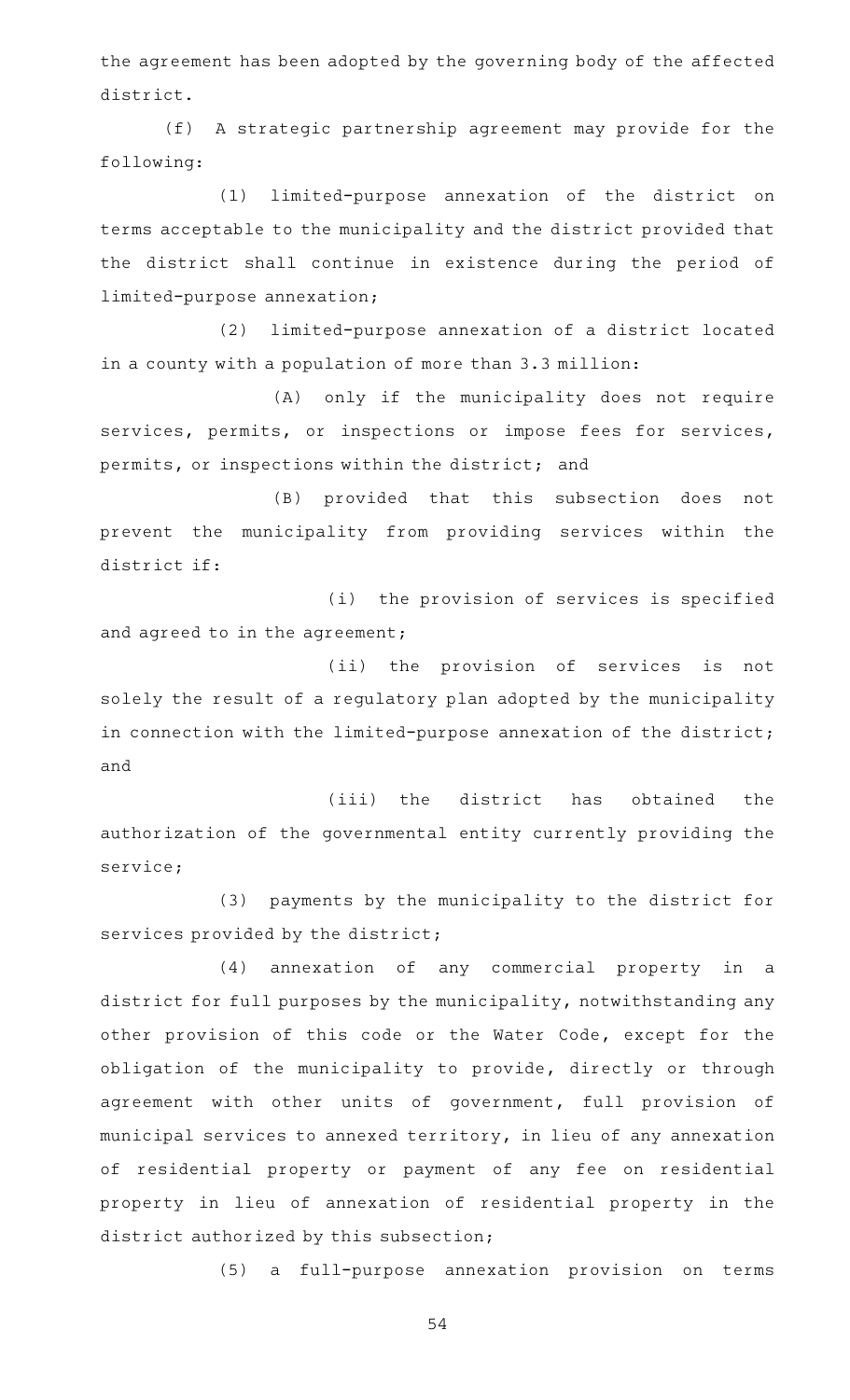acceptable to the municipality and the district;

(6) conversion of the district to a limited district including some or all of the land included within the boundaries of the district, which conversion shall be effective on the full-purpose annexation conversion date established under Subdivision (5);

(7) agreements existing between districts and governmental bodies and private providers of municipal services in existence on the date a municipality evidences its intention by adopting a resolution to negotiate for a strategic partnership agreement with the district shall be continued and provision made for modifications to such existing agreements; and

(8) such other lawful terms that the parties consider appropriate.

(g) A strategic partnership agreement that provides for the creation of a limited district under Subsection (f)(6) shall include provisions setting forth the following:

(1) the boundaries of the limited district;

(2) the functions of the limited district and the term during which the limited district shall exist after full-purpose annexation, which term may be renewed successively by the governing body of the municipality, provided that no such original or renewed term shall exceed 10 years;

(3) the name by which the limited district shall be known; and

(4) the procedure by which the limited district may be dissolved prior to the expiration of any term established under Subdivision (2).

(h) On the full-purpose annexation conversion date set forth in the strategic partnership agreement pursuant to Subsection (f)(5), the land included within the boundaries of the district shall be deemed to be within the full-purpose boundary limits of the municipality without the need for further action by the governing body of the municipality. The full-purpose annexation conversion date established by a strategic partnership agreement may be altered only by mutual agreement of the district and the municipality. However, nothing herein shall prevent the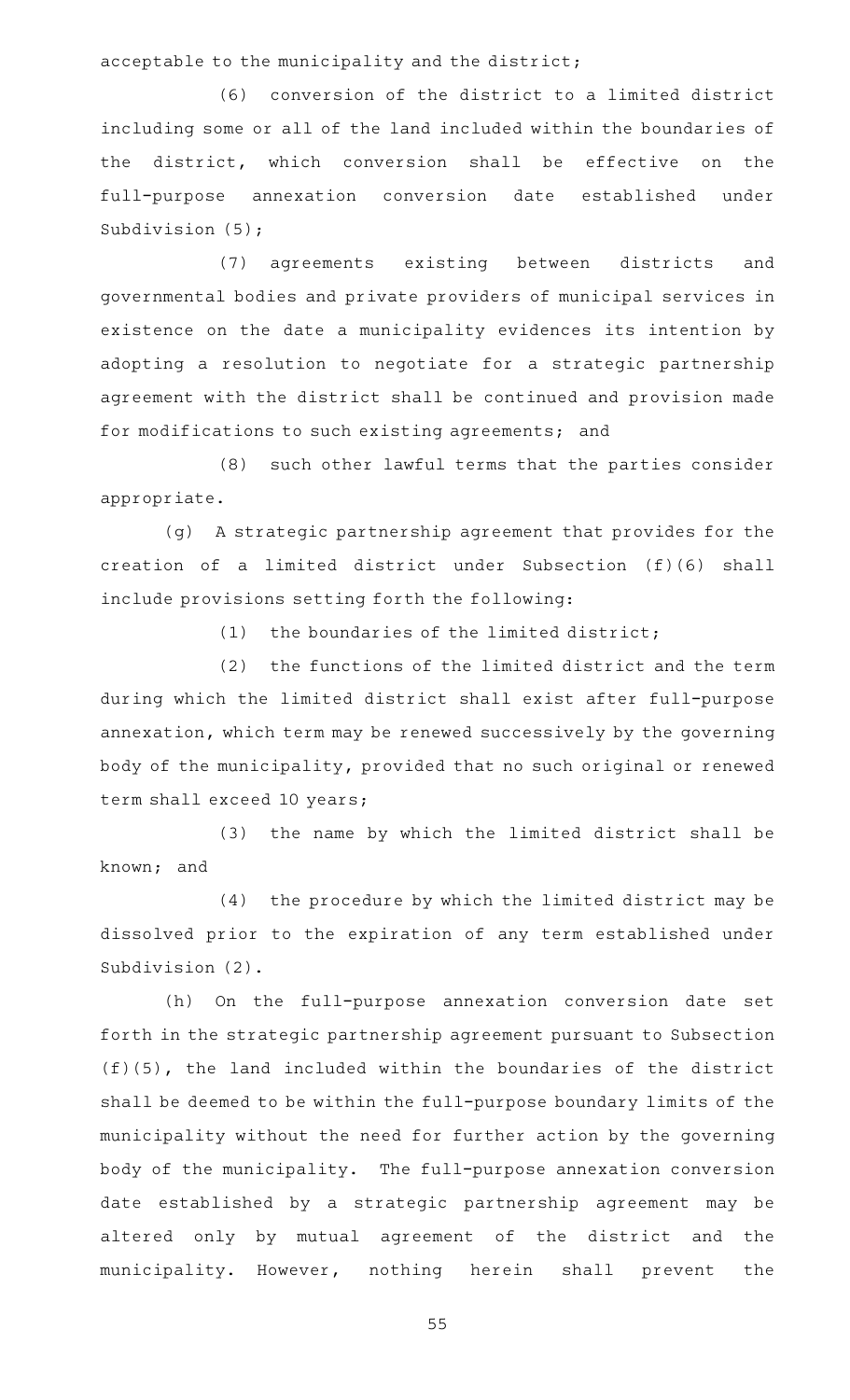municipality from terminating the agreement and instituting proceedings to annex the district, on request by the governing body of the district, on any date prior to the full-purpose annexation conversion date established by the strategic partnership agreement under the procedures prescribed by Subchapter C-1. Land annexed for limited or full purposes under this section shall not be included in calculations prescribed by Section [43.055\(](http://www.statutes.legis.state.tx.us/GetStatute.aspx?Code=LG&Value=43.055)a).

(i) A strategic partnership agreement may provide that the district shall not incur additional debt, liabilities, or obligations, to construct additional utility facilities, or sell or otherwise transfer property without prior approval of the municipality.

(j) Except as limited by this section or the terms of a strategic partnership agreement, a district that has been annexed for limited purposes by a municipality and a limited district shall have and may exercise all functions, powers, and authority otherwise vested in a district.

(k) A municipality that has annexed all or part of a district for limited purposes under this section may impose a sales and use tax within the boundaries of the part of the district that is annexed for limited purposes. Except to the extent it is inconsistent with this section, Chapter [321,](http://www.statutes.legis.state.tx.us/GetStatute.aspx?Code=TX&Value=321) Tax Code, governs the imposition, computation, administration, governance, and abolition of the sales and use tax.

(1) An agreement or a decision made under this section and an action taken under the agreement by the parties to the agreement are not subject to approval or an appeal brought under the Water Code unless it is an appeal of a utility rate charged by a municipality to customers outside the corporate boundaries of the municipality.

(m) A municipality that may annex a district for limited purposes to implement a strategic partnership agreement under this section shall not annex for full purposes any territory within a district created pursuant to a consent agreement with that municipality executed before August 27, 1979. The prohibition on annexation established by this subsection shall expire on September 1, 1997, or on the date on or before which the municipality and any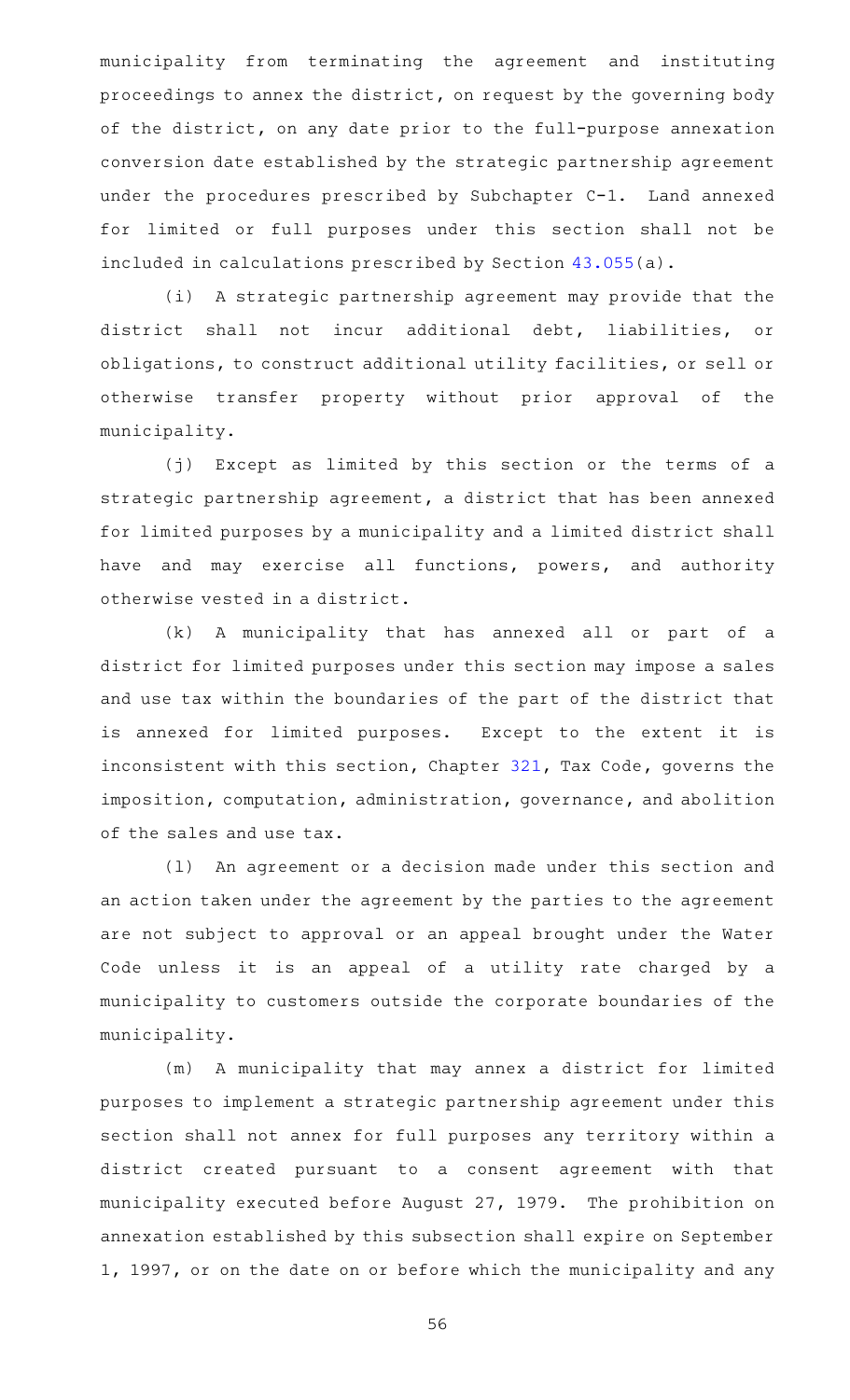district may have separately agreed that annexation would not take place whichever is later.

(n) This subsection applies only to a municipality any portion of which is located in a county that has a population of not less than 285,000 and not more than 300,000 and that borders the Gulf of Mexico and is adjacent to a county with a population of more than 3.3 million. A municipality may impose within the boundaries of a district a municipal sales and use tax authorized by Chapter [321,](http://www.statutes.legis.state.tx.us/GetStatute.aspx?Code=TX&Value=321) Tax Code, or a municipal hotel occupancy tax authorized by Chapter [351,](http://www.statutes.legis.state.tx.us/GetStatute.aspx?Code=TX&Value=351) Tax Code, that is imposed in the municipality if:

(1) the municipality has annexed the district for limited purposes under this section; or

(2) following two public hearings on the matter, the municipality and the district enter a written agreement providing for the imposition of the tax or taxes.

 $(n-1)$  At the conclusion of the term of an agreement between a municipality and a district under Subsection (n), the district and the municipality may extend the agreement for a period not to exceed 10 years. An agreement may be extended only once under this subsection.

(o) Repealed by Acts 2019, 86th Leg., R.S., Ch. 155 (H.B. [347\)](http://www.legis.state.tx.us/tlodocs/86R/billtext/html/HB00347F.HTM), Sec. 1.01(17), eff. May 24, 2019.

(p) An agreement under this section:

(1) may not require the district to provide revenue to the municipality solely for the purpose of obtaining an agreement with the municipality to forgo annexation of the district; and

 $(2)$  must provide benefits to each party, including revenue, services, and regulatory benefits, that must be reasonable and equitable with regard to the benefits provided by the other party.

(q) Except for Sections  $43.130(a)$  $43.130(a)$  and (b), Subchapter F does not apply to a limited-purpose annexation under a strategic partnership agreement.

(r) A district or the area of a district annexed for limited purposes under this section must be:

(1) in the municipality's extraterritorial jurisdiction; and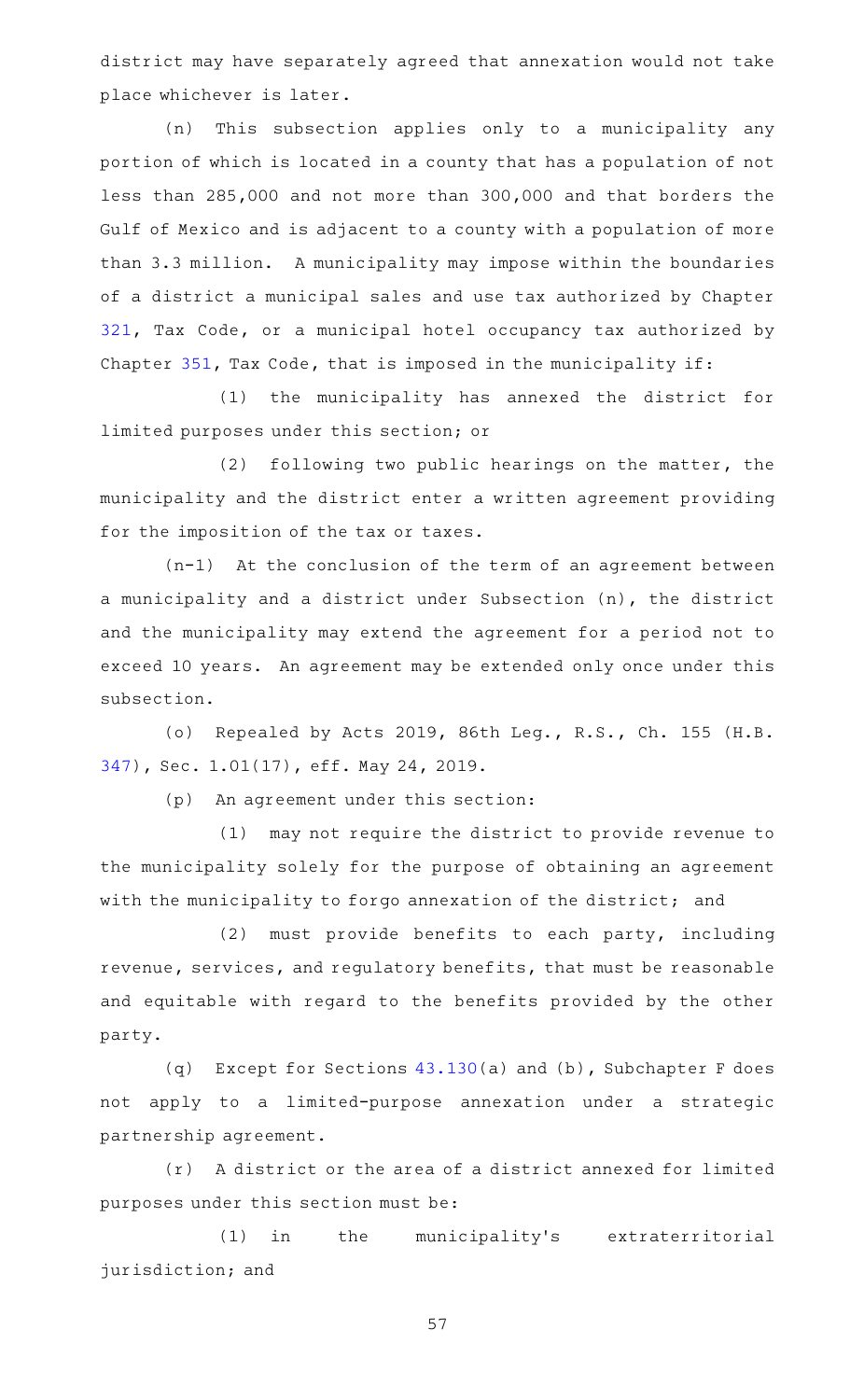(2) contiguous to the corporate boundaries of the municipality or an area annexed by the municipality for limited purposes, unless the district consents to noncontiguous annexation under a strategic partnership agreement with the municipality.

(s) Notwithstanding any other law other than Section [43.083](http://www.statutes.legis.state.tx.us/GetStatute.aspx?Code=LG&Value=43.083), the procedures prescribed by Subchapters C-3, C-4, and C-5 do not apply to the annexation of an area under this section. Except as provided by Subsection (h), a municipality shall follow the procedures established under the strategic partnership agreement for full-purpose annexation of an area under this section.

Added by Acts 1995, 74th Leg., ch. 787, Sec. 1, eff. Sept. 1, 1995. Amended by Acts 1997, 75th Leg., ch. 29, Sec. 1, eff. May 1, 1997; Acts 1999, 76th Leg., ch. 62, Sec. 13.12, eff. Sept. 1, 1999; Acts 1999, 76th Leg., ch. 1167, Sec. 11, eff. Sept. 1, 1999; Acts 2001, 77th Leg., ch. 669, Sec. 44, eff. Sept. 1, 2001; Acts 2001, 77th Leg., ch. 1263, Sec. 1, eff. Sept. 1, 2001; Acts 2003, 78th Leg., ch. 248, Sec. 2, 3, eff. June 18, 2003; Acts 2003, 78th Leg., ch. 297, Sec. 1, eff. June 18, 2003.

Amended by:

Acts 2007, 80th Leg., R.S., Ch. 774 (H.B. [3723](http://www.legis.state.tx.us/tlodocs/80R/billtext/html/HB03723F.HTM)), Sec. 1, eff. June 15, 2007.

Acts 2011, 82nd Leg., R.S., Ch. 1076 (S.B. [1082](http://www.legis.state.tx.us/tlodocs/82R/billtext/html/SB01082F.HTM)), Sec. 1, eff. September 1, 2011.

Acts 2011, 82nd Leg., R.S., Ch. 1076 (S.B. [1082](http://www.legis.state.tx.us/tlodocs/82R/billtext/html/SB01082F.HTM)), Sec. 2, eff. September 1, 2011.

Acts 2011, 82nd Leg., R.S., Ch. 1163 (H.B. [2702](http://www.legis.state.tx.us/tlodocs/82R/billtext/html/HB02702F.HTM)), Sec. 62, eff. September 1, 2011.

Acts 2017, 85th Leg., 1st C.S., Ch. 6 (S.B. [6](http://www.legis.state.tx.us/tlodocs/851/billtext/html/SB00006F.HTM)), Sec. 28, eff. December 1, 2017.

Acts 2019, 86th Leg., R.S., Ch. 155 (H.B. [347\)](http://www.legis.state.tx.us/tlodocs/86R/billtext/html/HB00347F.HTM), Sec. 1.01(17), eff. May 24, 2019.

Acts 2019, 86th Leg., R.S., Ch. 155 (H.B. [347](http://www.legis.state.tx.us/tlodocs/86R/billtext/html/HB00347F.HTM)), Sec. 2.10, eff. May 24, 2019.

Acts 2019, 86th Leg., R.S., Ch. 632 (S.B. [1468](http://www.legis.state.tx.us/tlodocs/86R/billtext/html/SB01468F.HTM)), Sec. 1, eff. June 10, 2019.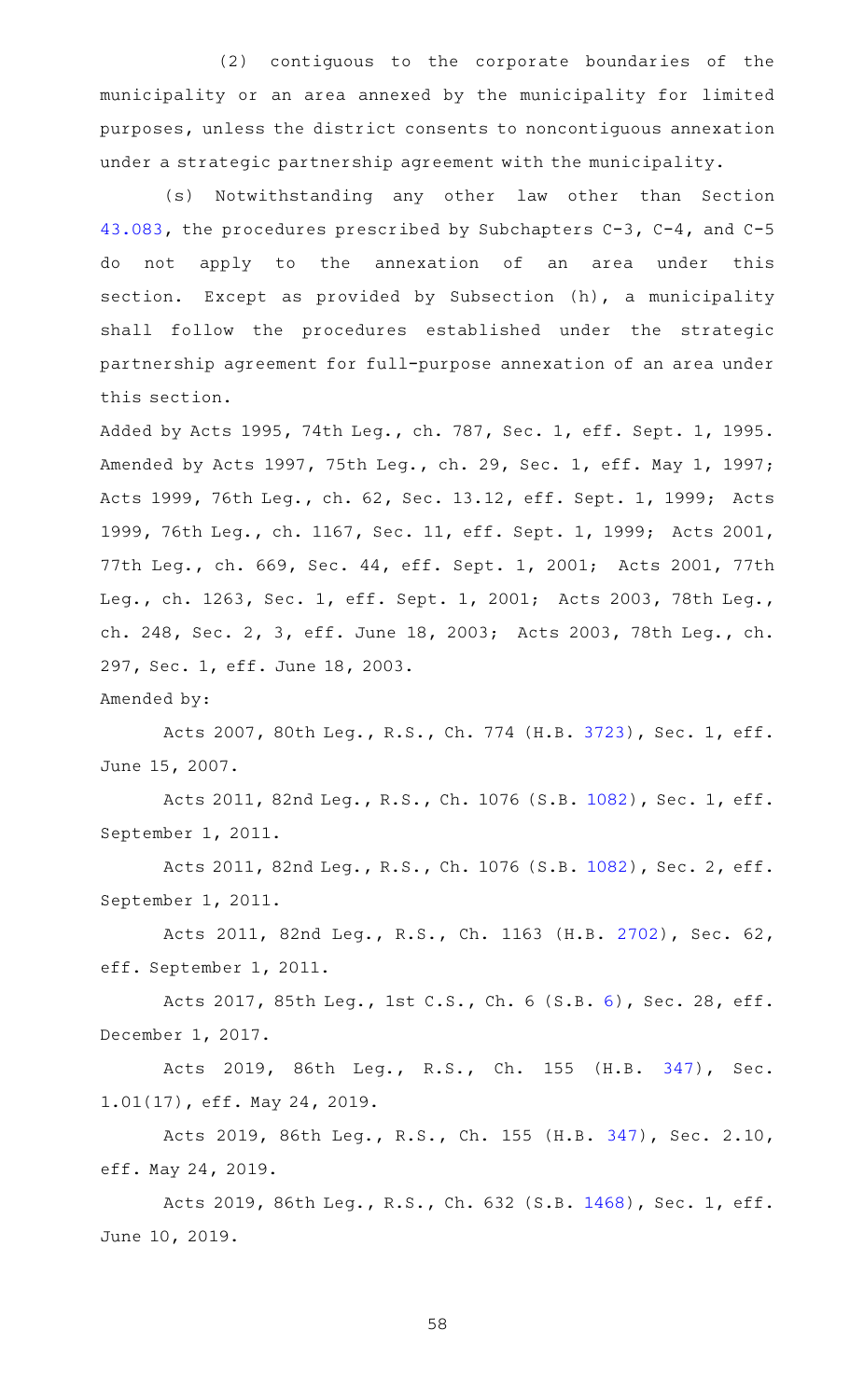Sec. 43.07515. REGULATION OF FIREWORKS UNDER STRATEGIC PARTNERSHIP AGREEMENT LAW. (a) A municipality may not regulate under Section [43.0751](http://www.statutes.legis.state.tx.us/GetStatute.aspx?Code=LG&Value=43.0751) the sale, use, storage, or transportation of fireworks outside of the municipality 's boundaries.

 $(b)$  To the extent of a conflict with any other law, this section controls.

Added by Acts 2011, 82nd Leg., R.S., Ch. 1076 (S.B. [1082\)](http://www.legis.state.tx.us/tlodocs/82R/billtext/html/SB01082F.HTM), Sec. 3, eff. September 1, 2011.

Amended by:

Acts 2019, 86th Leg., R.S., Ch. 155 (H.B. [347](http://www.legis.state.tx.us/tlodocs/86R/billtext/html/HB00347F.HTM)), Sec. 2.11, eff. May 24, 2019.

Sec. 43.0753. REGIONAL DEVELOPMENT AGREEMENTS. (a) In this section:

(1) "District" means a conservation and reclamation district that is created or operating under Chapters [49](http://www.statutes.legis.state.tx.us/GetStatute.aspx?Code=WA&Value=49) and [54](http://www.statutes.legis.state.tx.us/GetStatute.aspx?Code=WA&Value=54), Water Code, and that is located entirely within the boundaries of a planned community and entirely within the extraterritorial jurisdiction of a municipality.

(2) "Municipality" means a municipality with a population of 1.6 million or more.

(3) "Planned community" means a planned community of 10,000 acres or more that is subject in whole or in part to a restrictive covenant that contains an ad valorem-based assessment on real property used or to be used, in any part, to fund governmental or quasi-governmental services and facilities within and for the planned community.

(4) "Regional development agreement" means a contract or agreement entered into under this section or in anticipation of the enactment of this section and any amendment, modification, supplement, addition, renewal, or extension to or of the contract or agreement or any proceeding relating to the contract or agreement.

(b) Notwithstanding any contrary law or municipal charter provision, the governing body of a municipality and the governing body of one or more districts may enter into a regional development agreement to further regional cooperation between the municipality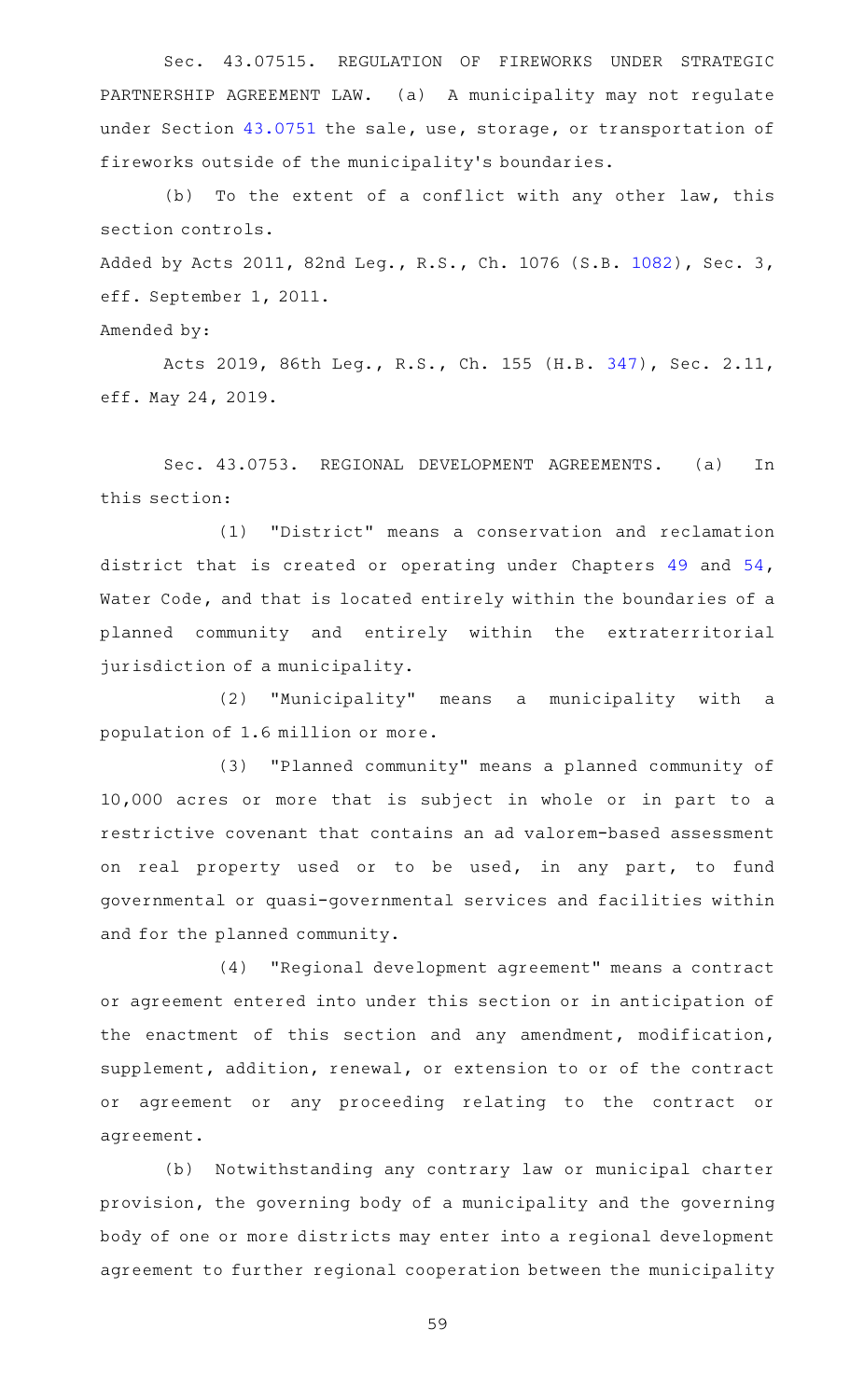and the district.

(c) A regional development agreement may allow:

(1) any type of annexation of any part of the land in the district to be deferred for a mutually agreeable period of time;

(2) facilities or services to be provided to the land within the district by any party to the agreement or by any other person, including optional, backup, emergency, mutual aid, or supplementary facilities or services;

(3) payments to be made by the municipality to the district or another person or by the district or another person to the municipality for services provided to the district or municipality;

(4) standards for requesting and receiving any form of required consent or approval from the municipality;

 $(5)$  a district to issue bonds, notes, refunding bonds, or other forms of indebtedness;

(6) the coordination of local, regional, and areawide planning;

(7) remedies for breach of the agreement;

 $(8)$  the modification, amendment, renewal, extension, or termination of the agreement;

(9) any other district to join the agreement at any time;

(10) third-party beneficiaries to be specifically designated and conferred rights or remedies under the agreement; and

 $(11)$  any other term to which the parties agree.

(d) A regional development agreement must be:

 $(1)$  in writing;

(2) approved by the governing body of the municipality and the district; and

(3) recorded:

(A) in the real property records of any county in which any part of a district that is party to the agreement is located; and

(B) in any manner that complies with Subchapter [J,](http://www.statutes.legis.state.tx.us/GetStatute.aspx?Code=WA&Value=49.301) Chapter [49](http://www.statutes.legis.state.tx.us/GetStatute.aspx?Code=WA&Value=49), Water Code.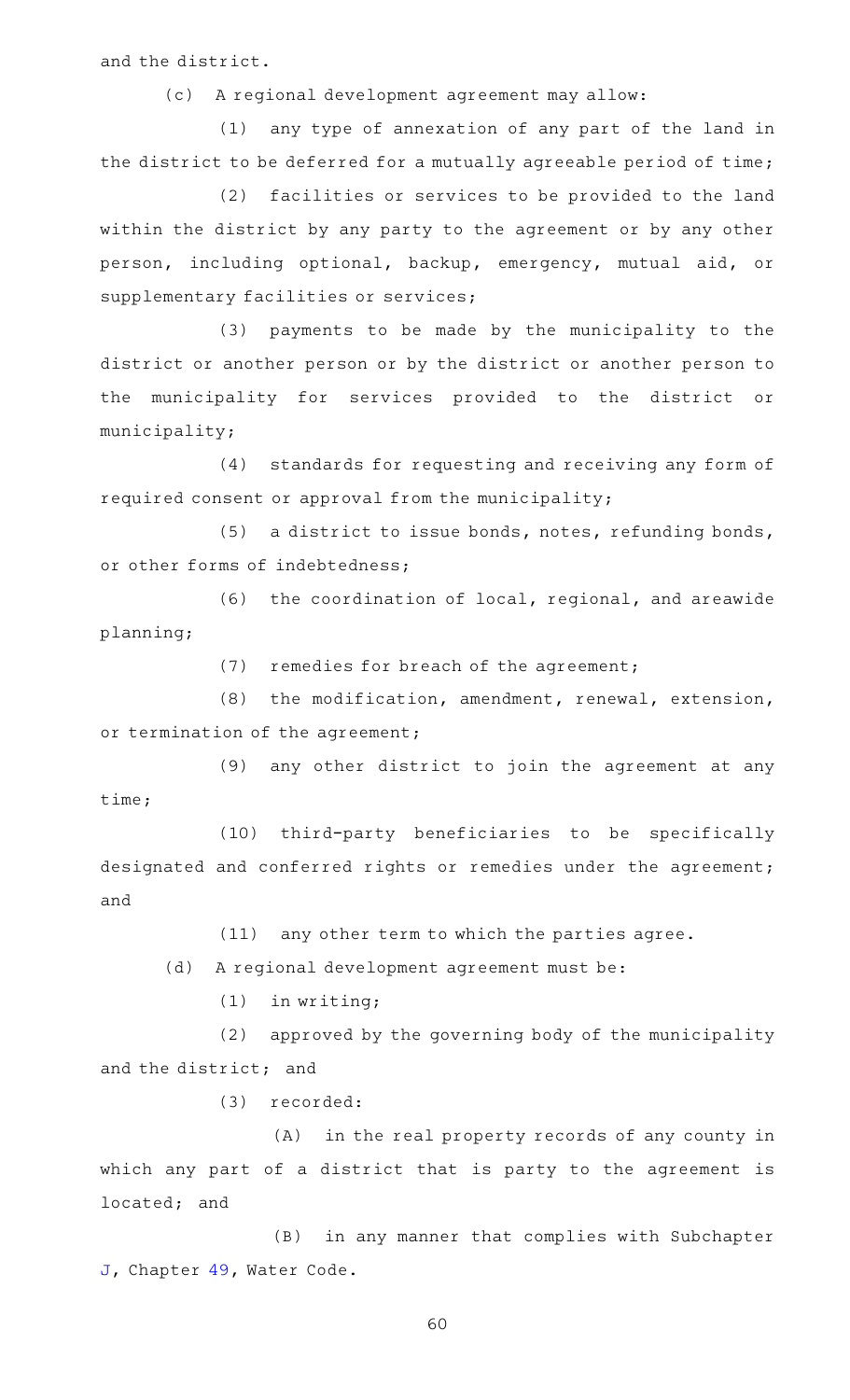(e) Subject to compliance with Subsection  $(d)(1)$  and  $(3)$ , another district may join or become a party to a regional development agreement in the manner authorized in the agreement.

(f)AAA regional development agreement does not need to describe the land contained within the boundaries of a district that is a party to the agreement. The agreement must be recorded in the deed records of any county in which any land in the district is located.

(g) A regional development agreement binds each party to the agreement and each owner and future owner of land that is subject to the agreement. If a party or landowner is excluded or removed from an agreement, the removal or exclusion is effective on the recordation requirement of Subsection (d)(3).

(h) A regional development agreement may not require a district to provide public services and facilities to a person to whom the district is not otherwise authorized to provide services or facilities or to make payments from any source from which the district is not otherwise authorized to make payments.

(i) A district may contract with any person for services or facilities to be provided at no cost to the district or for the payment of funds by the person in support of a regional development agreement.

(j) A regional development agreement and any action taken under the agreement is not subject to any method of approval under the Water Code or any method of appeal under the Water Code.

 $(k)$  Notwithstanding any defect, ambiguity, discrepancy, invalidity, or unenforceability of a regional development agreement that has been voluntarily entered into and fully executed by the parties thereto, or any contrary law, common law doctrine, or municipal charter provision, and for the duration of any annexation deferral period established in the regional development agreement during which a district continues to perform its obligations under the regional development agreement:

(1) Sections  $42.023$  and  $42.041(b)-(e)$  $42.041(b)-(e)$  do not apply to any land or owner of land within a district that is a party to the regional development agreement; and

(2) the governing body of the municipality may not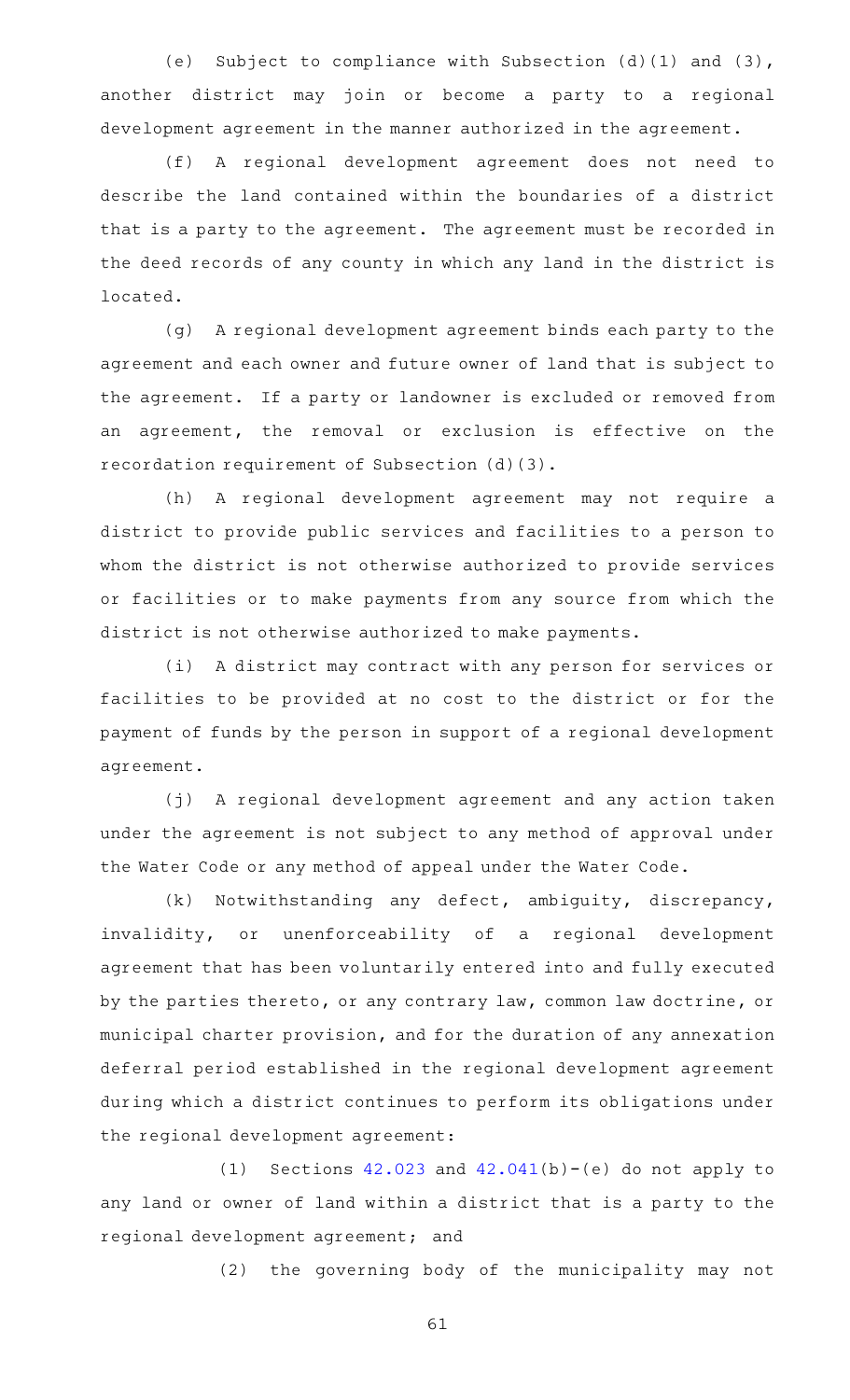include the area covered by the regional development agreement in a municipal annexation plan and may not initiate or continue an annexation proceeding relating to that area after the effective date of this section.

(1) This section shall be liberally construed so as to give effect to its legislative purposes and to sustain the validity of a regional development agreement if the agreement was entered into under or in anticipation of this section.

Added by Acts 1999, 76th Leg., ch. 293, Sec. 2, eff. May 29, 1999. Renumbered from Sec. 43.0752 by Acts 2001, 77th Leg., ch. 1420, Sec. 21.001(83), eff. Sept. 1, 2001.

Sec. 43.0754. REGIONAL PARTICIPATION AGREEMENTS. (a) In this section:

(1) "District" means a political subdivision created by general or special law that has the powers of a municipal management district under Chapter [375](http://www.statutes.legis.state.tx.us/GetStatute.aspx?Code=LG&Value=375) and a conservation and reclamation district under Chapters [49](http://www.statutes.legis.state.tx.us/GetStatute.aspx?Code=WA&Value=49) and [54,](http://www.statutes.legis.state.tx.us/GetStatute.aspx?Code=WA&Value=54) Water Code, a majority by area of the territory of which is located within a planned community and within the extraterritorial jurisdiction of one or more municipalities.

(2) "Eligible municipality" means a municipality:

 $(A)$  that has a population of 1.5 million or more and that includes in its extraterritorial jurisdiction at least 90 percent by area of the territory of a district;

(B) that includes in its extraterritorial jurisdiction not more than 10 percent of the territory of a district that has entered into a regional participation agreement under this section with another eligible municipality described by Paragraph (A); or

(C) with corporate boundaries contiguous to the boundaries of a district that has entered into a regional participation agreement under this section with another eligible municipality described by Paragraph (A).

(3) "Party" means a district, eligible municipality, or person that is a party to a regional participation agreement approved and entered into under this section.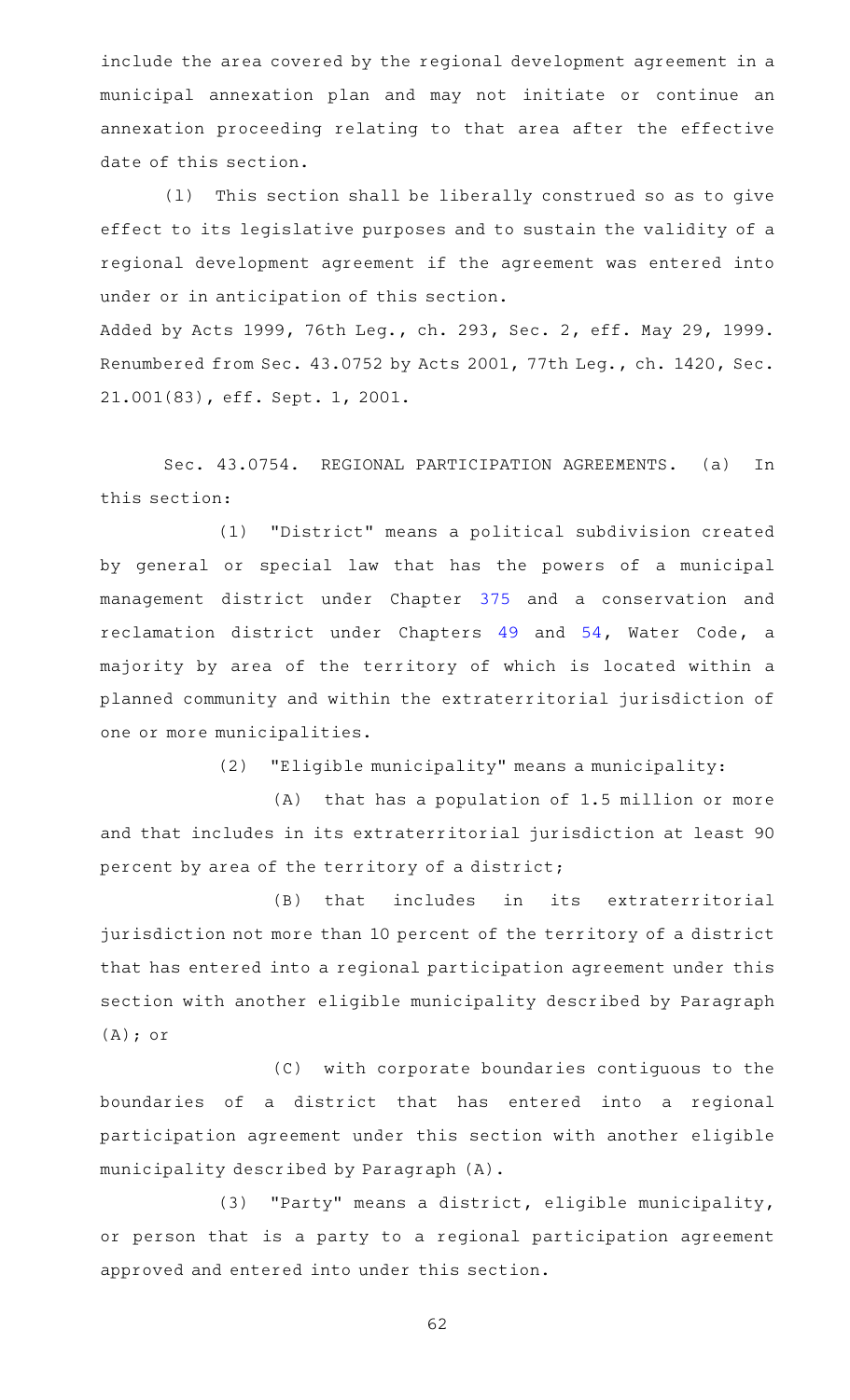(4) "Planned community" means a planned community of 20 square miles or more with a population of 50,000 or more that is subject in whole or in part to a restrictive covenant that contains an ad valorem-based assessment on real property used or to be used, in any part, to fund governmental or quasi-governmental services and facilities within and for the planned community.

(5) "Regional participation agreement" means a contract or agreement entered into under this section or in anticipation of the enactment of this section and any amendment, modification, supplement, addition, renewal, or extension to or of the contract or agreement or any proceeding relating to the contract or agreement.

(b) Notwithstanding any contrary law or municipal charter provision, the governing body of an eligible municipality, the governing body of a district, and, if applicable, a person may approve and authorize execution and performance of a regional participation agreement to further regional participation in the funding of eligible programs or projects. A regional participation agreement must include as parties at least one eligible municipality and one district and may include as parties other eligible municipalities, districts, or persons.

(c) A regional participation agreement may provide or allow for:

(1) the establishment, administration, use, investment, and application of a regional participation fund, which shall be a special fund or escrow account to be used solely for funding the costs and expenses of eligible programs or projects;

(2) payments to be made by a party into the regional participation fund for application, currently or in the future, toward eligible programs or projects;

(3) the methods and procedures by which eligible programs or projects are prioritized, identified, and selected for implementation and are planned, designed, bid, constructed, administered, inspected, and completed;

(4) the methods and procedures for accounting for amounts on deposit in, to the credit of, or expended from the regional participation fund, as well as any related investment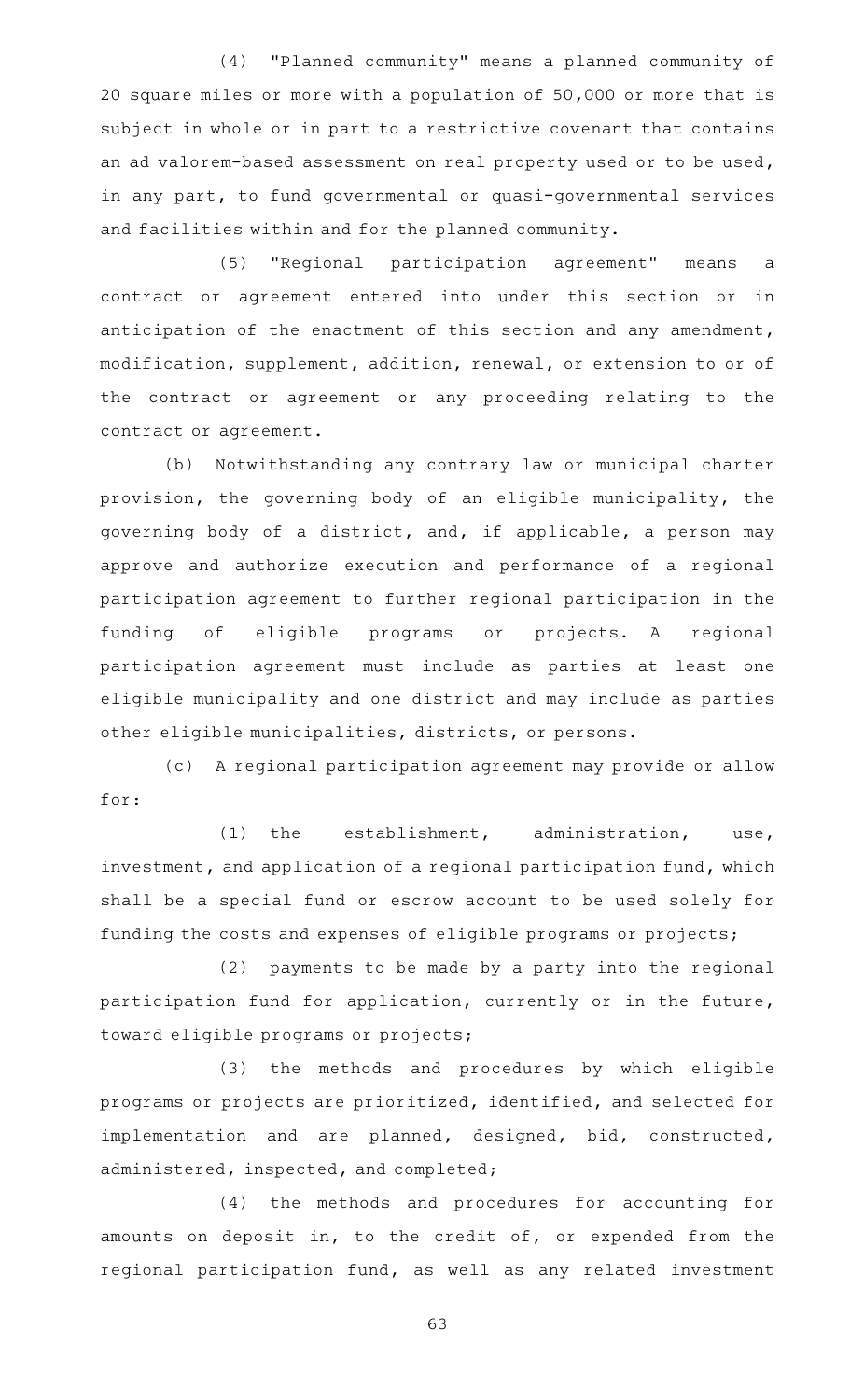income or amounts due and owing to or from any party to the fund;

(5) credits against payments otherwise due by any party under the agreement resulting from taxes, charges, fees, assessments, tolls, or other payments in support of or related to the usage or costs of eligible programs or projects that are levied or imposed upon, assessed against, or made applicable to a party or its citizens, ratepayers, taxpayers, or constituents after the effective date of the agreement;

(6) any type of annexation of any part of the territory of a district to be deferred by an eligible municipality that is a party for a mutually agreeable period;

(7) the release of territory from the extraterritorial jurisdiction of an eligible municipality that is a party at a specified time or upon the occurrence of specified events;

 $(8)$  the consent of an eligible municipality that is a party to the incorporation of, or the adoption of an alternate form of government by, all or part of the territory of a district at a specified time or upon the occurrence of specified events;

(9) remedies for breach of the agreement;

(10) the modification, amendment, renewal, extension, or termination of the agreement;

(11) other districts, eligible municipalities, or persons to join the agreement as a party at any time;

(12) third-party beneficiaries to be specifically designated and conferred rights or remedies under the agreement;

 $(13)$  the duration of the agreement, including an unlimited term;

(14) the creation and administration of a nonprofit corporation, joint powers agency, local government corporation, or other agency for the purpose of administration and management of a regional participation fund, program, or project under the agreement; and

(15) any other provision or term to which the parties agree.

(d) A regional participation agreement may provide for the funding of any program or project, whether individual, intermittent, or continuing and whether located or conducted within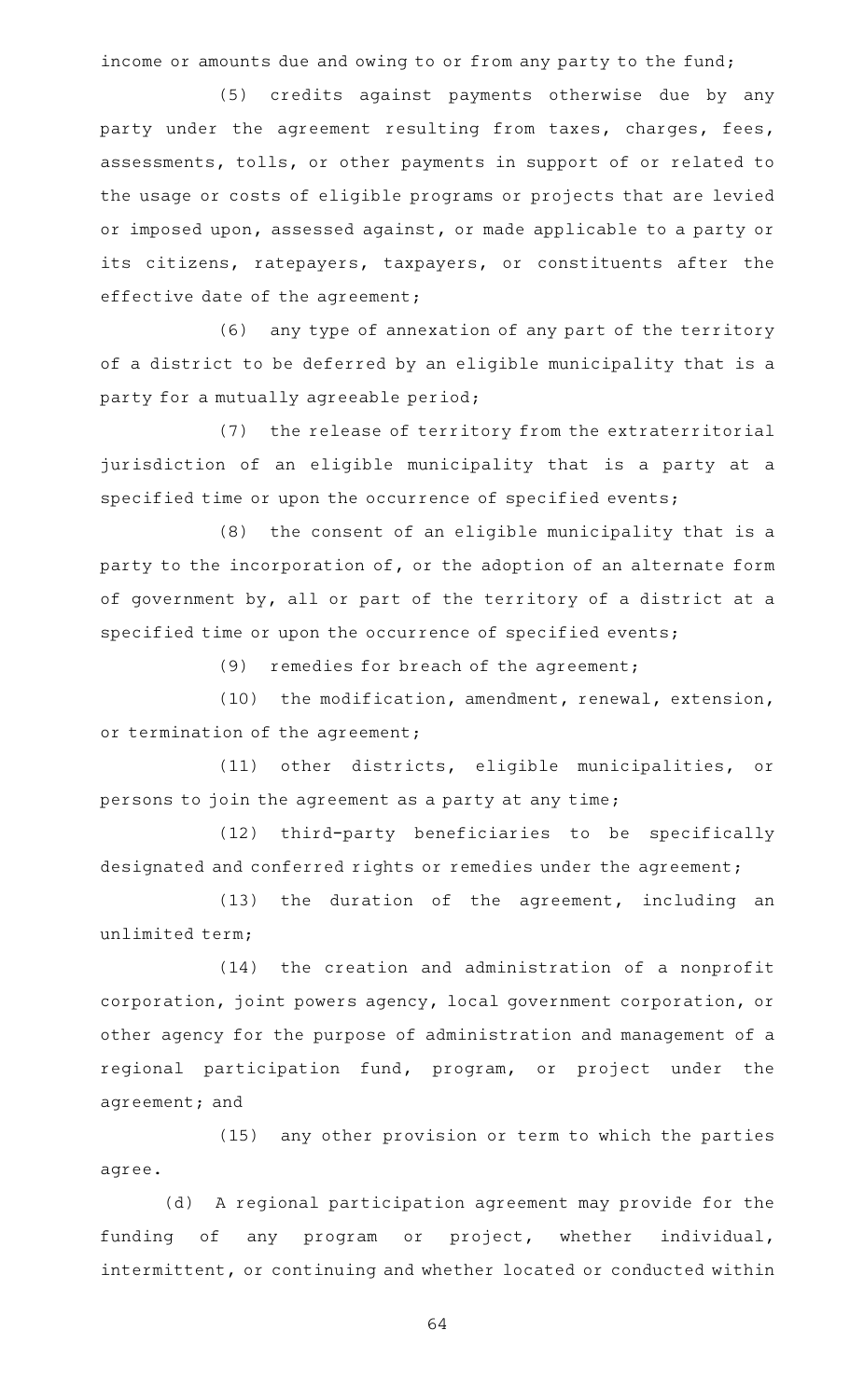or outside the boundaries of a party, for the planning, design, construction, acquisition, lease, rental, installment purchase, improvement, provision of furnishings or equipment, rehabilitation, repair, reconstruction, relocation, preservation, beautification, use, execution, administration, management, operation, or maintenance of any works, improvements, or facilities, or for providing any functions or services, whether provided to, for, by, or on behalf of a party, that provide a material benefit to each party in the accomplishment of the purposes of each party, related to:

(1) mobility or transportation, including mass transportation, traffic circulation, or ground, air, rail, water, or other means of transportation or movement of people, freight, goods, or materials;

(2) health care treatment, research, teaching, or education facilities or infrastructure;

(3) parks or recreation, open space, and scenic, wildlife, wetlands, or wilderness areas;

(4) public assembly or shelter, including halls, arenas, stadiums or similar facilities for sporting events, exhibitions, conventions, or other mass assembly purposes;

(5) environmental preservation or enhancement, including air or water quality protection, improvement, preservation, or enhancement, and noise abatement;

 $(6)$  the supply, conservation, transportation, treatment, disposal, or reuse of water or wastewater;

(7) drainage, stormwater management or detention, and flood control or prevention;

(8) solid waste collection, transfer, processing, reuse, resale, disposal, and management; or

(9) public safety and security, including law enforcement, firefighting and fire prevention, emergency services and facilities, and homeland security.

(e) A regional participation agreement must be:

 $(1)$  in writing;

(2) approved by the governing body of each eligible municipality or district that is or that becomes a party to the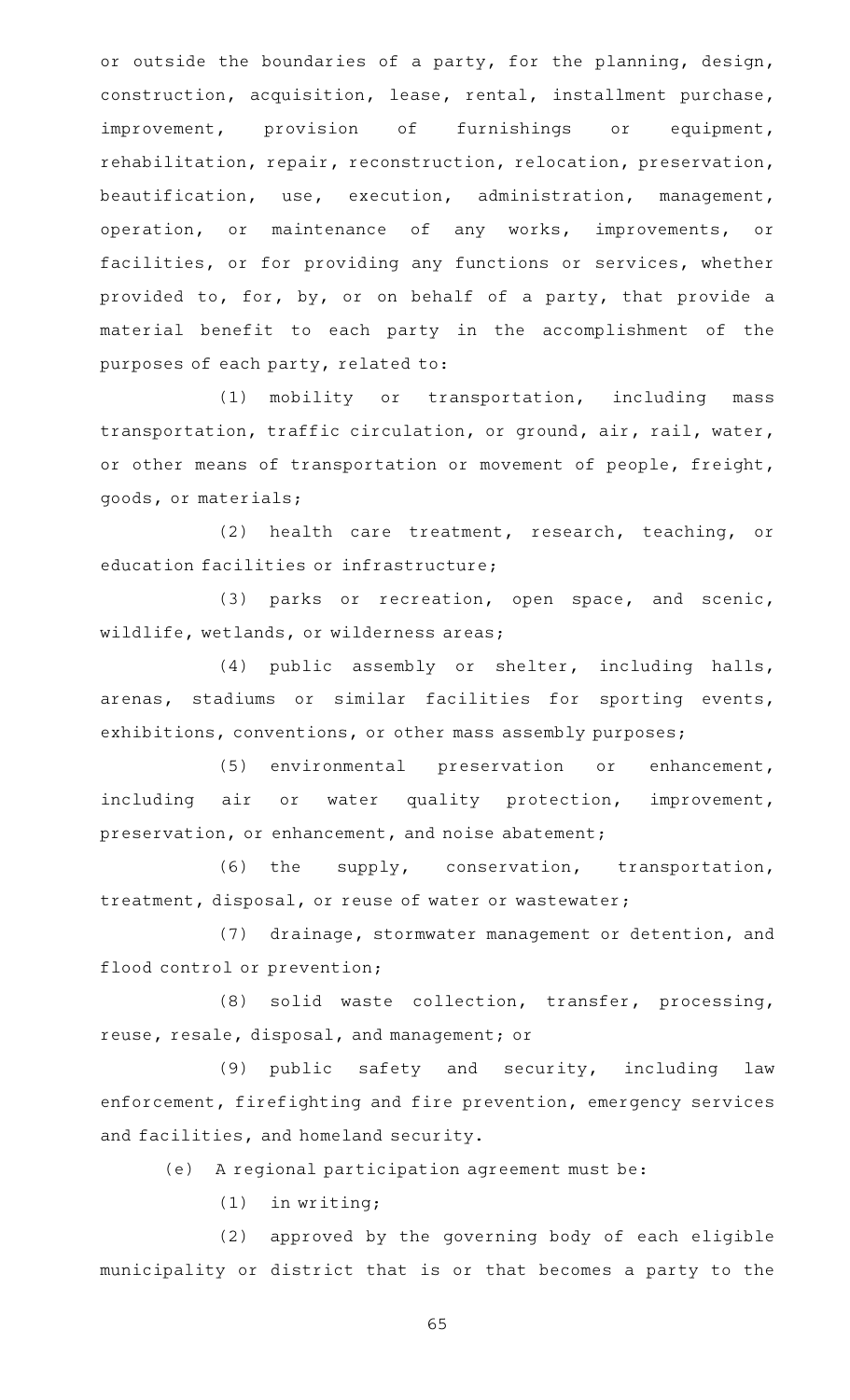agreement; and

(3) must be recorded in the deed records of any county in which is located any territory of a district that is or that becomes a party to the agreement.

(f) A district, eligible municipality, or person may join or become a party to a regional participation agreement in the manner authorized in the agreement.

(g)AAA regional participation agreement is not required to describe the land contained within the boundaries of a party to the agreement, but any territory to be released from the extraterritorial jurisdiction of an eligible municipality that is a party under an agreement must be described in sufficient detail to convey title to land and the description must be made a part of the agreement.

(h) A regional participation agreement binds each party and its legal successor, including a municipality or other form of local government, to the agreement for the term specified in the agreement and each owner and future owner of land that is subject to the agreement during any annexation deferral period established in the agreement. If a party, land, or landowner is excluded or removed from an agreement, the removal or exclusion is effective on the recordation of the amendment, supplement, modification, or restatement of the agreement implementing the removal or exclusion.

(i) A regional participation agreement may not require a party to make payments from any funds that are restricted, encumbered, or pledged for the payment of contractual obligations or indebtedness of the party. Otherwise, any party may commit or pledge or may issue bonds payable from or secured by a pledge of any available source of funds, including unencumbered sales and use taxes, to make payments due or to become due under an agreement.

(j) Notwithstanding any other law, a program or project to be funded and any bonds to be issued by a district to make payments under a regional participation agreement are not subject to review or approval by the Texas Commission on Environmental Quality.

(k) A regional participation agreement and any action taken under the agreement are not subject to any method of approval or appeal under the Water Code.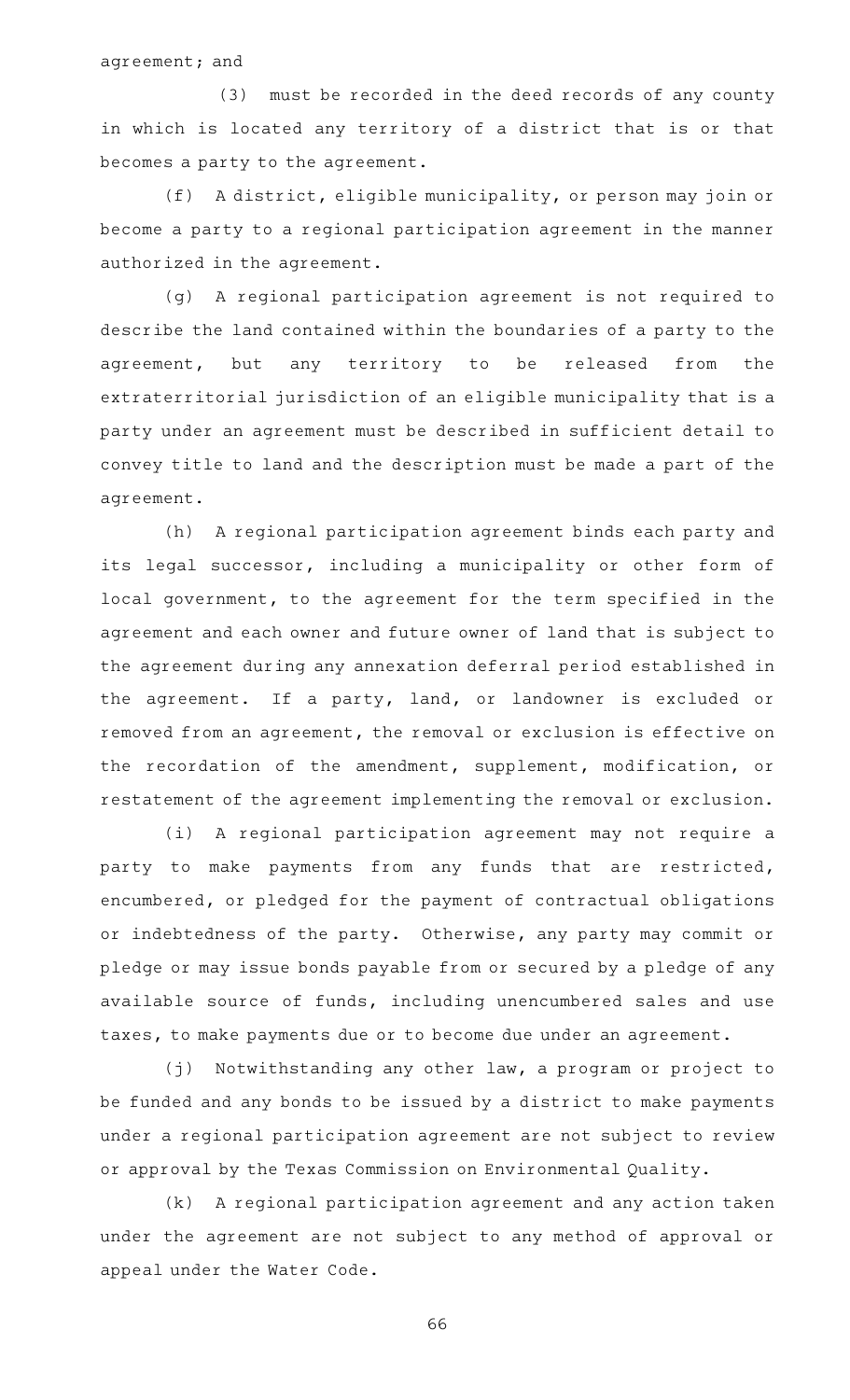(1) After due authorization, execution, delivery, and recordation as provided by this section, a regional participation agreement, including any related amendment, supplement, modification, or restatement, and a pledge of funds to make payments under an agreement shall be final and incontestable in any court of this state.

(m) Notwithstanding any defect, ambiguity, discrepancy, invalidity, or unenforceability of a regional participation agreement that has been voluntarily entered into and fully executed by the parties, or any contrary law, common law doctrine, or municipal charter provision, and for the duration of any annexation deferral period established in the agreement during which a district continues to perform its obligations under the agreement:

(1) Section [42.023](http://www.statutes.legis.state.tx.us/GetStatute.aspx?Code=LG&Value=42.023) and any other law or municipal charter provision relating to the reduction of the extraterritorial jurisdiction of an eligible municipality that is a party do not apply, and Sections  $42.041(b)-(e)$  $42.041(b)-(e)$  do not apply to any land or owner of land within a district that is a party;

(2) the governing body of an eligible municipality that is a party may not initiate or continue an annexation proceeding relating to that area but may include the area covered by the agreement in a municipal annexation plan; and

(3) any area that is to be released from the extraterritorial jurisdiction of an eligible municipality that is a party under an agreement, or that is to be incorporated or included within an alternate form of government with the consent of a municipality that is a party under an agreement, shall, by operation of law and without further action by a party or its governing body, be released from the extraterritorial jurisdiction, or consent of the municipality to the incorporation or adoption of an alternate form of government by the district shall be deemed to have been given, as appropriate under the agreement, at the time or upon the occurrence of the events specified in the agreement.

(n) Notwithstanding the provisions of any municipal charter or other law, a district or an eligible municipality is not required to hold an election to authorize a regional participation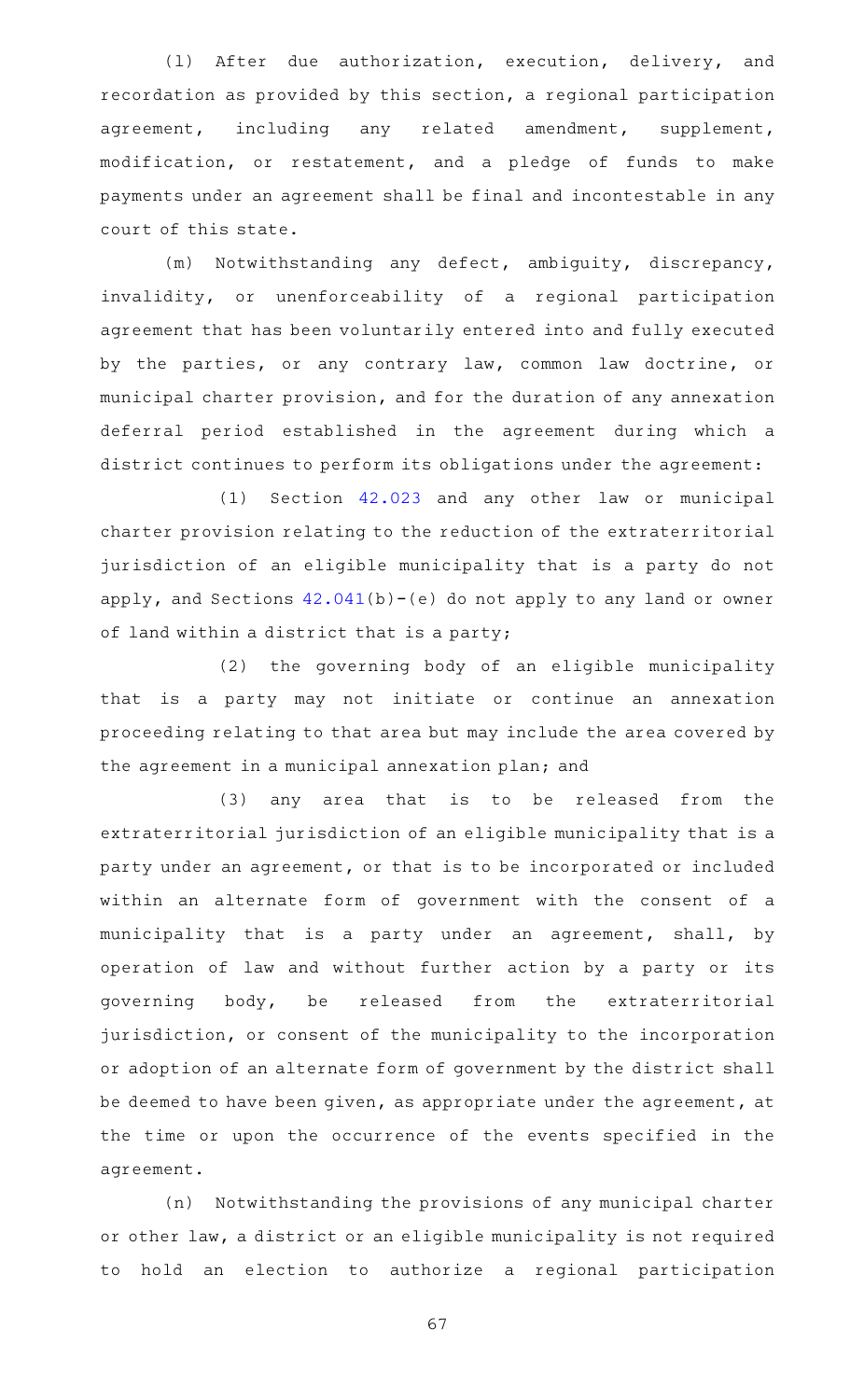agreement. As long as such funds remain restricted for use under an agreement, payments to or income from a regional participation fund shall not be deemed revenues to an eligible municipality for purposes of any law or municipal charter provision relating to revenue or property tax caps or limits.

(o) This section is cumulative of all other authority to make, enter into, and perform a regional participation agreement. In case of any conflict or ambiguity between this section and any other law or municipal charter provision, this section shall prevail and control.

(p) This section shall be liberally construed so as to give effect to its legislative purposes and to sustain the validity of a regional participation agreement if the agreement was entered into under or in anticipation of enactment of this section.

(q) For purposes of Subchapter [I](http://www.statutes.legis.state.tx.us/GetStatute.aspx?Code=LG&Value=271.151), Chapter [271:](http://www.statutes.legis.state.tx.us/GetStatute.aspx?Code=LG&Value=271)

(1) a district or eligible municipality is a "local governmental entity" within the meaning of Section [271.151](http://www.statutes.legis.state.tx.us/GetStatute.aspx?Code=LG&Value=271.151)(3); and

(2) a regional participation agreement is a "contract subject to this subchapter" within the meaning of Section [271.151\(](http://www.statutes.legis.state.tx.us/GetStatute.aspx?Code=LG&Value=271.151)2), without regard to whether the agreement is for providing goods or services.

Added by Acts 2007, 80th Leg., R.S., Ch. 88 (S.B. [1012](http://www.legis.state.tx.us/tlodocs/80R/billtext/html/SB01012F.HTM)), Sec. 1, eff. May 14, 2007.

## Amended by:

Acts 2009, 81st Leg., R.S., Ch. 692 (H.B. [2726](http://www.legis.state.tx.us/tlodocs/81R/billtext/html/HB02726F.HTM)), Sec. 1, eff. September 1, 2009.

Acts 2009, 81st Leg., R.S., Ch. 692 (H.B. [2726](http://www.legis.state.tx.us/tlodocs/81R/billtext/html/HB02726F.HTM)), Sec. 2, eff. September 1, 2009.

Sec. 43.0755. PROCEDURES FOR INCORPORATION OR ESTABLISHMENT OF ANOTHER FORM OF LOCAL GOVERNMENT FOR CERTAIN AREAS SUBJECT TO REGIONAL PARTICIPATION AGREEMENT. (a) In this section, "district," "eligible municipality," and "regional participation agreement" have the meanings assigned by Section [43.0754](http://www.statutes.legis.state.tx.us/GetStatute.aspx?Code=LG&Value=43.0754).

(b) This section applies only to a district and an eligible municipality that have entered into a regional participation agreement under Section [43.0754](http://www.statutes.legis.state.tx.us/GetStatute.aspx?Code=LG&Value=43.0754) that authorizes any of the actions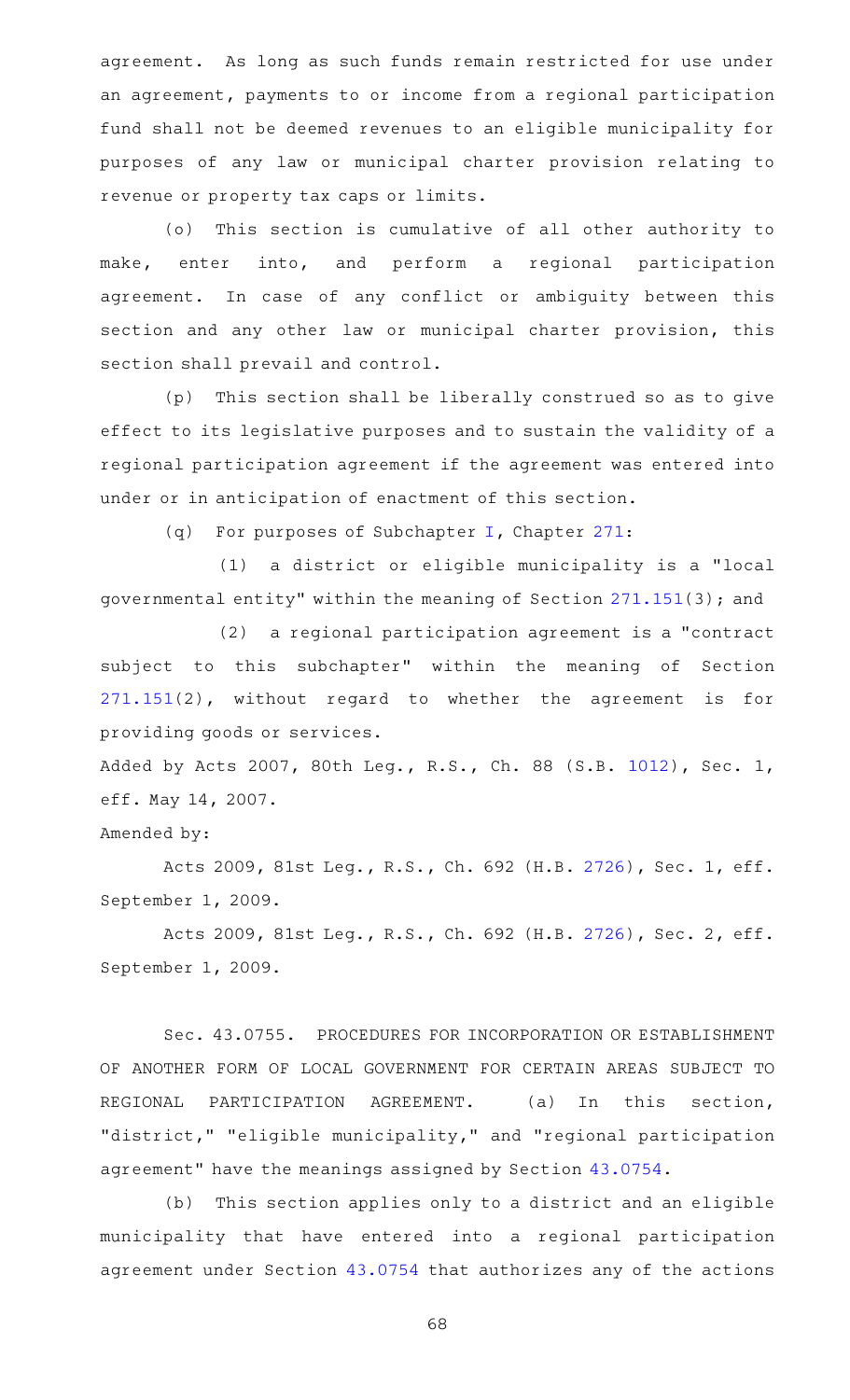described by Section  $43.0754(c)(6)$  $43.0754(c)(6)$ ,  $(7)$ , or  $(8)$ .

(c) Notwithstanding any other law, including laws prescribing population or territorial requirements for incorporation under Section [5.901,](http://www.statutes.legis.state.tx.us/GetStatute.aspx?Code=LG&Value=5.901) [6.001,](http://www.statutes.legis.state.tx.us/GetStatute.aspx?Code=LG&Value=6.001) [7.001,](http://www.statutes.legis.state.tx.us/GetStatute.aspx?Code=LG&Value=7.001) or [8.001,](http://www.statutes.legis.state.tx.us/GetStatute.aspx?Code=LG&Value=8.001) the governing body of a district may order an election as provided by this subsection to be held on a uniform election date prescribed by Section [41.001](http://www.statutes.legis.state.tx.us/GetStatute.aspx?Code=EL&Value=41.001), Election Code. An election under this subsection may, consistent with the regional participation agreement, be ordered for the purpose of:

(1) submitting to the qualified voters of the district the question of whether the territory of the district should be incorporated as a municipality;

(2) submitting to the qualified voters of a designated area of the district the question of whether that designated area should be incorporated as a municipality;

(3) submitting to the qualified voters of the district the question of whether the territory of the district should adopt a specific alternate form of local government other than a municipality; or

(4) submitting to the qualified voters of a designated area of the district the question of whether that designated area should adopt a specific alternate form of local government other than a municipality.

(d) Notwithstanding any other law:

(1) the authority of the governing body of a district to order an election under Subsection (c) is separate and independent and is the exclusive means of ordering any such election;

 $(2)$  all or any part of the territory of a district may be incorporated as a Type A, Type B, or Type C municipality, as determined by the governing body of the district ordering the incorporation election under Subsection (c)(1) or (2); and

(3) the requirements of Sections [7.002](http://www.statutes.legis.state.tx.us/GetStatute.aspx?Code=LG&Value=7.002) and [8.002](http://www.statutes.legis.state.tx.us/GetStatute.aspx?Code=LG&Value=8.002) do not apply to an election ordered under Subsection (c)(1) or (2).

(e) In an election ordered under Subsection (c)(2) or  $(4)$ , the governing body of the district may order elections in multiple designated areas on the same date or order elections in designated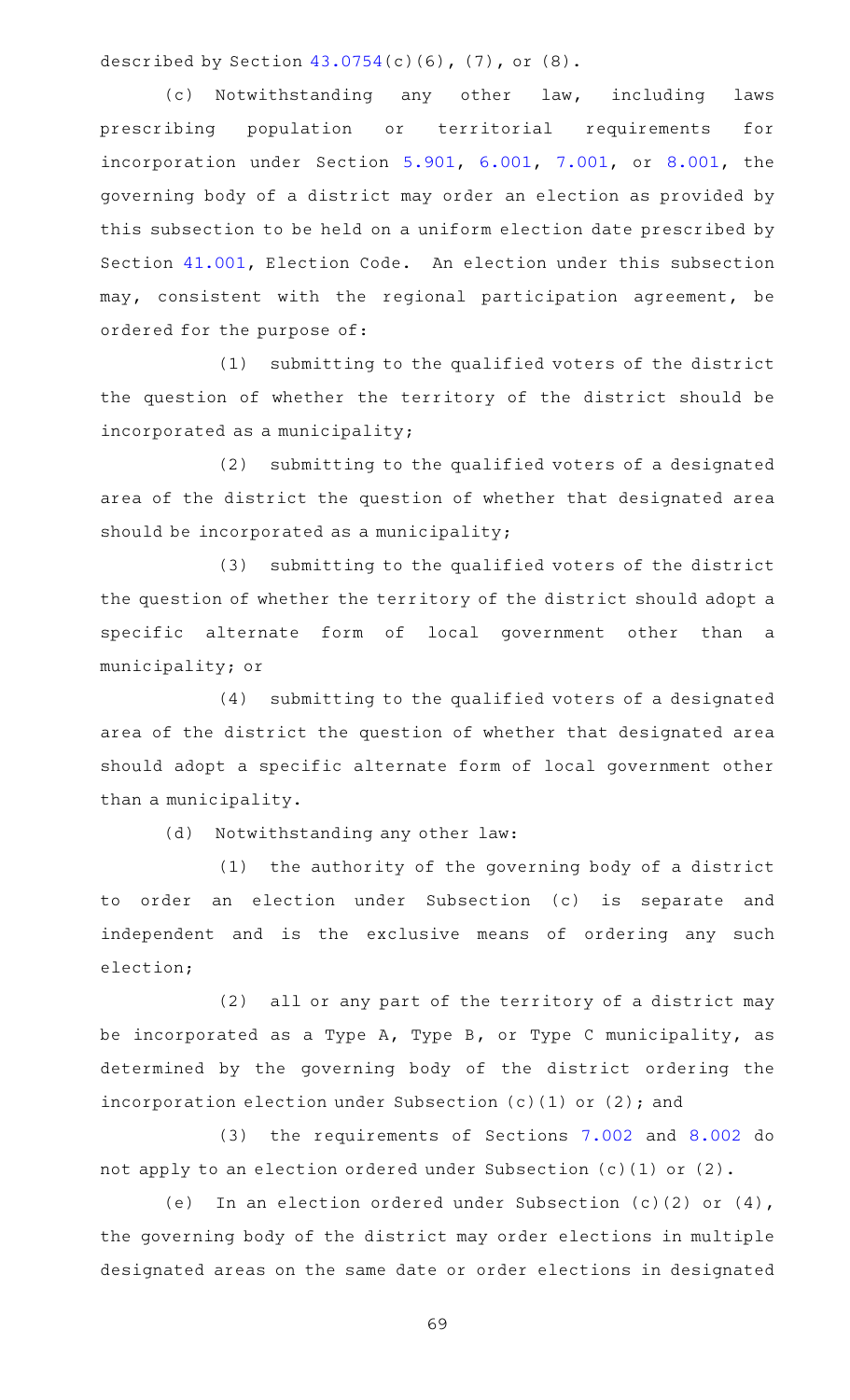areas periodically on a uniform election date.

 $(f)$  In any election ordered under Subsection (c), the governing body of the district shall also submit for confirmation to the voters voting in the election the proposed initial property tax rate determined for the municipality or alternate form of government, as applicable, which may not exceed the maximum rate authorized by law. The ballot in an election held under Subsection (c) shall be printed to permit voting for or against the proposition: "Authorizing the (specify the incorporation of or the adoption of an alternate form of local government for) (insert name of local government) and the adoption of an initial property tax rate of not more than (specify the maximum rate determined)."

(g) In any election ordered under Subsection (c), the governing body of the district may also submit to the voters voting in the election any other measure the governing body considers necessary and convenient to effectuate the transition to a municipal or alternate form of local government, including a measure on the question of whether, on incorporation as a municipality or establishment of an alternate form of local government, any rights, powers, privileges, duties, purposes, functions, or responsibilities of the district or the district 's authority to issue bonds and impose a tax is transferred to the municipality or alternate form of local government.

(h) If a majority of the voters voting in an election under Subsection (c)(2) or (4) approve the proposition submitted on the form of local government, the county judge of the county in which the municipality or alternate form of local government is located shall order an election for the governing body of the municipality or alternate form of local government to be held on a date that complies with the provisions of the Election Code, except that Section  $41.001(a)$  $41.001(a)$ , Election Code, does not apply. A municipality or alternate form of local government resulting from an election described by this subsection is incorporated or established on the date a majority of the members of the governing body qualify and take office.

(i) If a majority of the voters voting in an election under Subsection (c)(1) or (3) approve the proposition submitted on the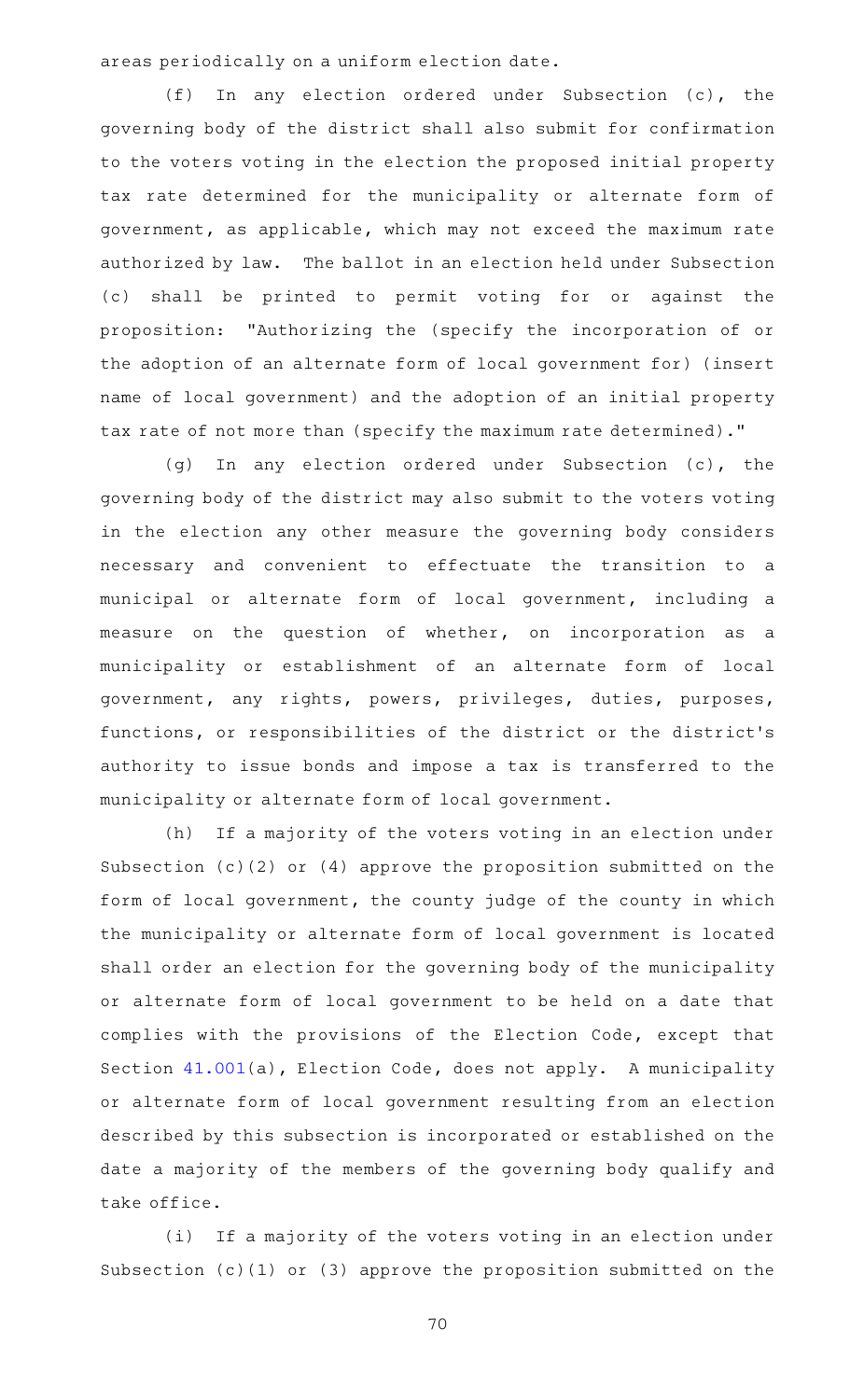form of local government, the district is dissolved and the governing body of the district will serve as the temporary governing body of the municipality or alternate form of local government until a permanent governing body is elected as provided by Subsection (j).

(j) The temporary governing body under Subsection (i) shall order an election to elect the permanent governing body of the municipality or alternate form of local government to occur on a date that complies with the provisions of the Election Code, except that Section [41.001](http://www.statutes.legis.state.tx.us/GetStatute.aspx?Code=EL&Value=41.001)(a), Election Code, does not apply.

 $(k)$  An election ordered under Subsection (h) or (j) to elect members of the governing body of a municipality must be held under the applicable provisions of Chapter [22](http://www.statutes.legis.state.tx.us/GetStatute.aspx?Code=LG&Value=22), [23](http://www.statutes.legis.state.tx.us/GetStatute.aspx?Code=LG&Value=23), or [24](http://www.statutes.legis.state.tx.us/GetStatute.aspx?Code=LG&Value=24), to the extent consistent with this section. An election for members of the governing body of an alternate form of government must be held under the law applicable to that form of government, to the extent consistent with this section.

(1) If a majority of the voters voting in an election under Subsection (c)(1) or (3) approve the proposition submitted on the form of local government for the territory of the district, the assets, liabilities, and obligations of the district are transferred to the form of government approved at the election.

(m) If a majority of the voters voting in an election under Subsection (c)(2) or (4) approve the proposition submitted on the form of local government in a designated area of the district and if, on the date of the election approving the form of local government, the district owes any debts, by bond or otherwise, the designated area is not released from its pro rata share of the indebtedness.

(n) For purposes of determining the initial tax rate of a municipality or an alternate form of local government, the tax rate of the district when the territory incorporated or established as an alternate form of government was part of the district is not considered for purposes of the calculations required by Section [26.04\(](http://www.statutes.legis.state.tx.us/GetStatute.aspx?Code=TX&Value=26.04)c), Tax Code.

Added by Acts 2017, 85th Leg., R.S., Ch. 593 (S.B. [1015](http://www.legis.state.tx.us/tlodocs/85R/billtext/html/SB01015F.HTM)), Sec. 1, eff. June 9, 2017.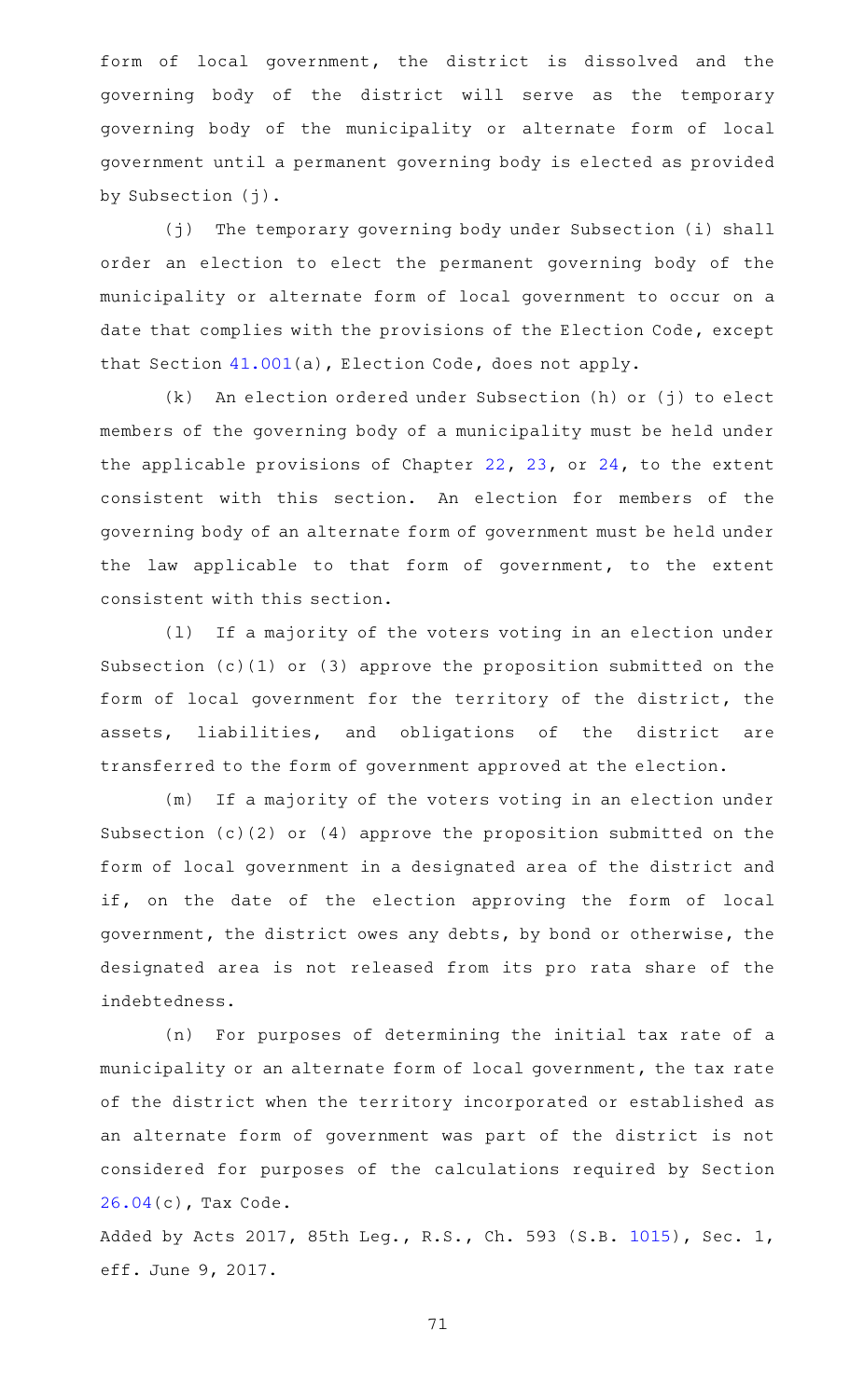Sec. 43.076. ABOLITION OF WATER-RELATED SPECIAL DISTRICT THAT BECOMES PART OF MORE THAN ONE MUNICIPALITY. (a) This section applies to a municipality that contains, as a result of the annexation by or the incorporation of the municipality, any part of the area in a water control and improvement district, fresh water supply district, or municipal utility district organized for the primary purpose of providing municipal functions such as the supplying of fresh water for domestic or commercial uses or the furnishing of sanitary sewer service, if:

 $(1)$  the balance of the area in the district is located in one or more other municipalities;

 $(2)$  the district is not created by a special act of the legislature and the balance of the area is located in one or more other municipalities and in an unincorporated area; or

(3) the district is a conservation and reclamation district of more than 10,000 acres which provides water and sanitary sewer service to households and parts of which are located in two or more municipalities, one of which has a population of more than 1.6 million.

(b) The municipality succeeds to the powers, duties, assets, and obligations of the district as provided by this section. This section does not prohibit the municipality from continuing to operate utility facilities in the district that are owned and operated by the municipality on the date the part of the district area becomes a part of the municipality.

(c) If the district is located wholly in two or more municipalities, the district may be abolished by agreement among the district and the municipalities in which the district is located. Subject to Subsection (f), the agreement must provide for the distribution among the municipalities of the property and other assets of the district and for the pro rata assumption by the municipalities of all the debts, liabilities, and obligations of the district. The assumption by each municipality must be based on the ratio that the value of the property and other assets distributed to that municipality bears to the total value of all the property and other assets of the district. The determination of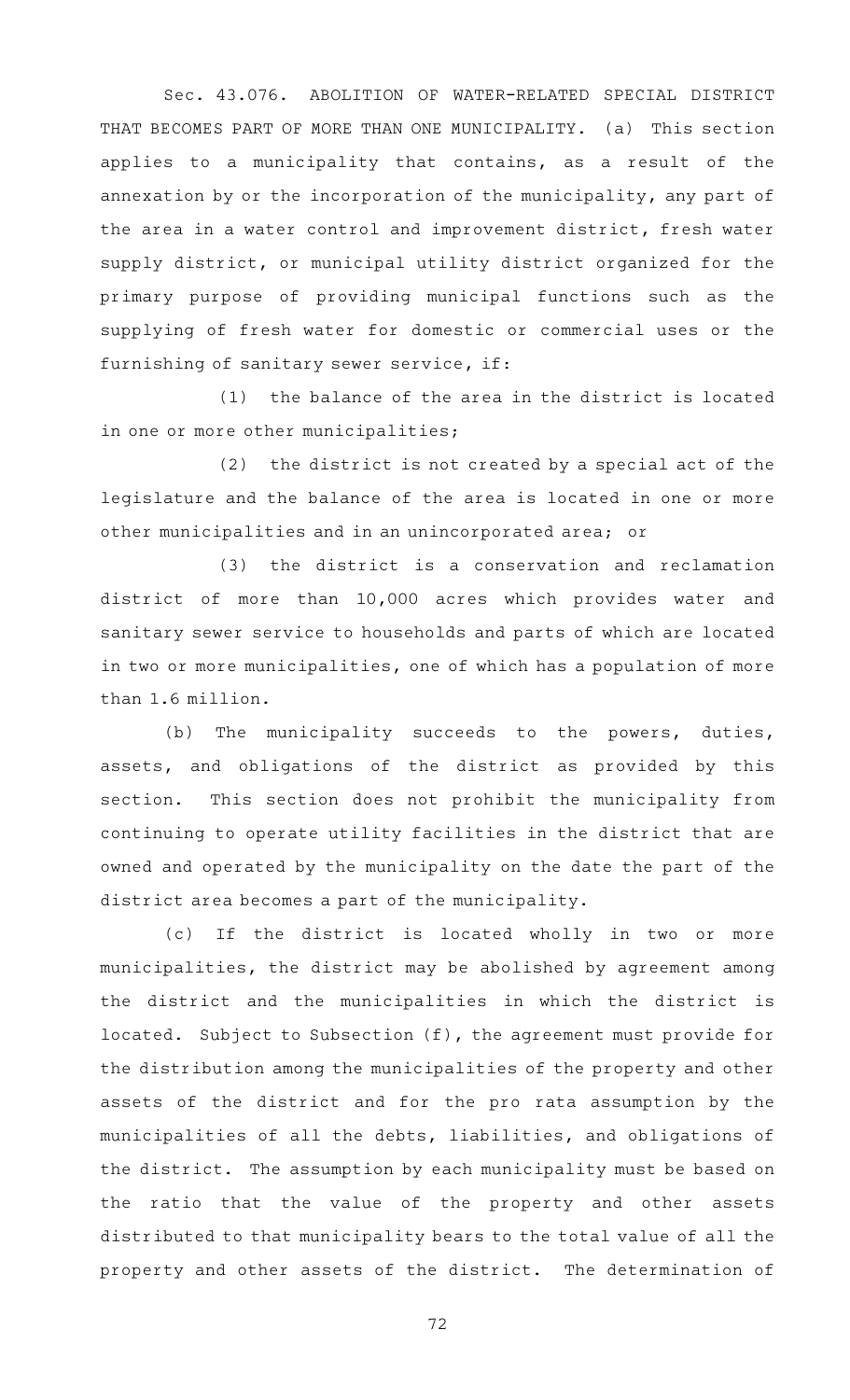value may be made on an original cost basis, a reproduction cost basis, a fair market value basis, or by any other valuation method agreed on by the parties that reasonably reflects the value of the property and other assets, debts, liabilities, and obligations of the district. The agreement must specify the date on which the district is abolished.

(d) If the district is located wholly in two or more municipalities and in unincorporated area, the district may be abolished by agreement among the district and all of the municipalities in which parts of the district are located. The abolition agreement must provide for the distribution of assets and liabilities as provided by Subsection (c). The agreement must also provide for the distribution among one or more of the municipalities of the pro rata assets and liabilities located in the unincorporated area and must provide for service to customers in unincorporated areas in the service area of the abolished district. The municipality that provides the service in the unincorporated area may charge its usual and customary fees and assessments to the customers in that area.

(e) An agreement made under Subsection (c) or (d) must be approved by an ordinance adopted by the governing body of each municipality and by an order or resolution adopted by the governing board of the district before the date specified in the agreement for the abolition, distribution, and assumption.

(f) If the abolished district has outstanding bonds, warrants, or other obligations payable in whole or in part from the net revenue from the operation of the district utility system or property, the affected municipalities shall take over and operate the system or property through a board of trustees as provided by this section. The municipalities shall apply the net revenue from the operation of the system or property to the payment of outstanding revenue bonds, warrants, or other obligations as if the district had not been abolished. The system or property shall be operated in that manner until all the revenue bonds, warrants, or obligations are retired in full by payment or by the refunding of the bonds, warrants, or other obligations into municipal obligations. The board of trustees must be composed of not more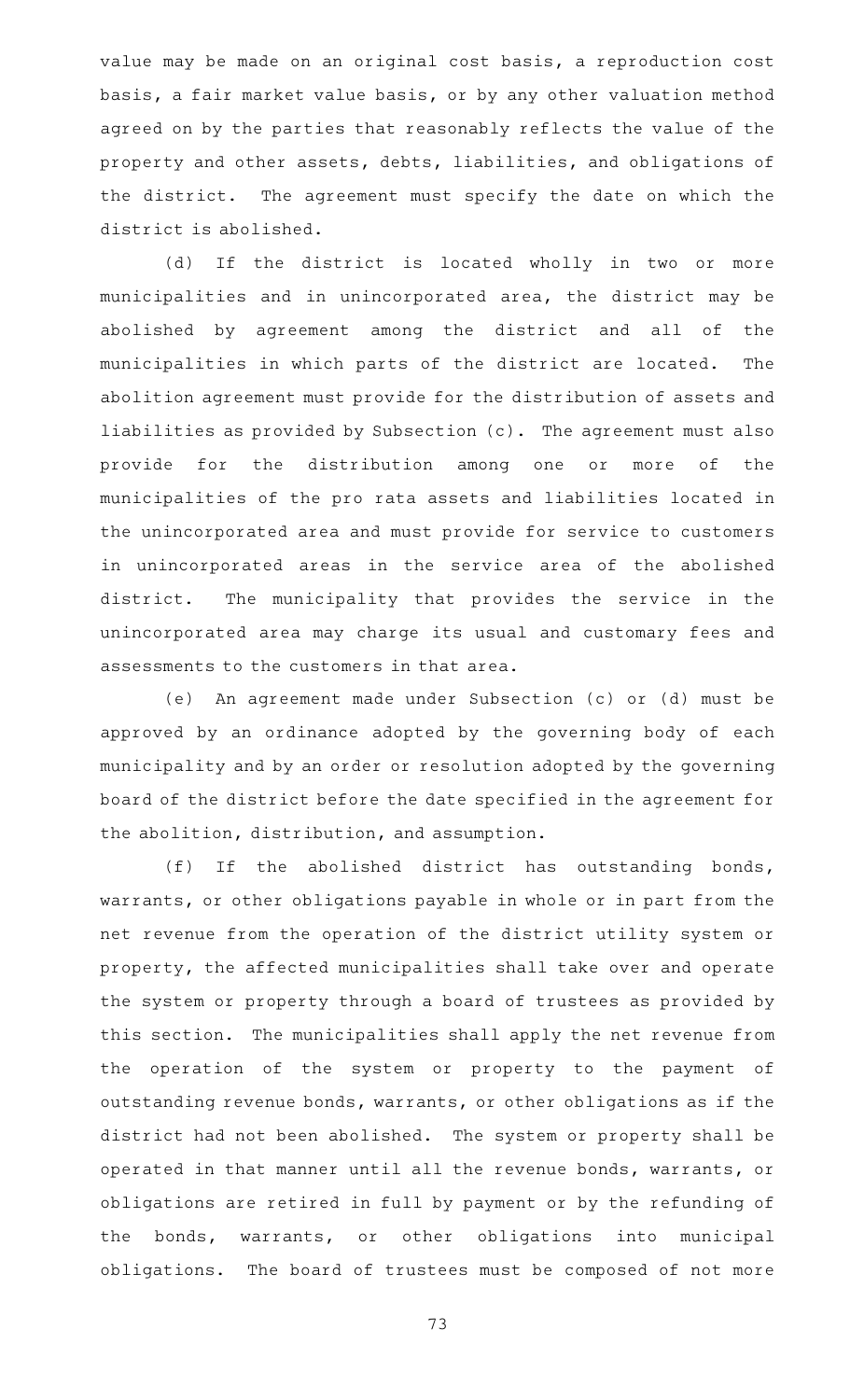than five members appointed by the governing bodies of the municipalities. The trustees are appointed for the terms and shall perform the duties as provided by the agreement made under Subsection (c) or (d). The board also shall perform the duties and other functions that are imposed by law or by contract on the abolished district and its governing board and that relate to the outstanding revenue bonds. The board shall charge and collect sufficient rates for the services of the system or property and shall apply the revenue to comply with each covenant or agreement contained in the proceedings relating to the revenue bonds, warrants, or other obligations with respect to the payment of principal and interest and the maintenance of reserves and other funds. When all the revenue bonds, warrants, and other obligations are retired in full, the property and other assets of the district shall be distributed among the municipalities as provided by Subsection (c) or (d). On the distribution, the board is abolished.

(g) When the pro rata share of any district bonds, warrants, or other obligations payable in whole or in part from property taxes has been assumed by the municipality, the governing body of the municipality shall levy and collect taxes on all taxable property in the municipality to pay the principal of and interest on its share as the principal and interest become due and payable.

(h) The municipality may issue general obligation refunding bonds in its own name to refund in whole or in part its pro rata share of any outstanding district bonds, warrants, or other obligations, including unpaid earned interest on them, that are assumed by the municipality and that are payable in whole or in part from property taxes. The refunding bonds must be issued in the manner provided by Chapter [1207,](http://www.statutes.legis.state.tx.us/GetStatute.aspx?Code=GV&Value=1207) Government Code. Refunding bonds must bear interest at the same rate or at a lower rate than that borne by the refunded obligations unless it is shown mathematically that a different rate results in a savings in the total amount of interest to be paid.

(i) The municipality may issue revenue refunding bonds or general obligation refunding bonds in its own name to refund in whole or in part its pro rata share of any outstanding district bonds, warrants, or other obligations, including unpaid earned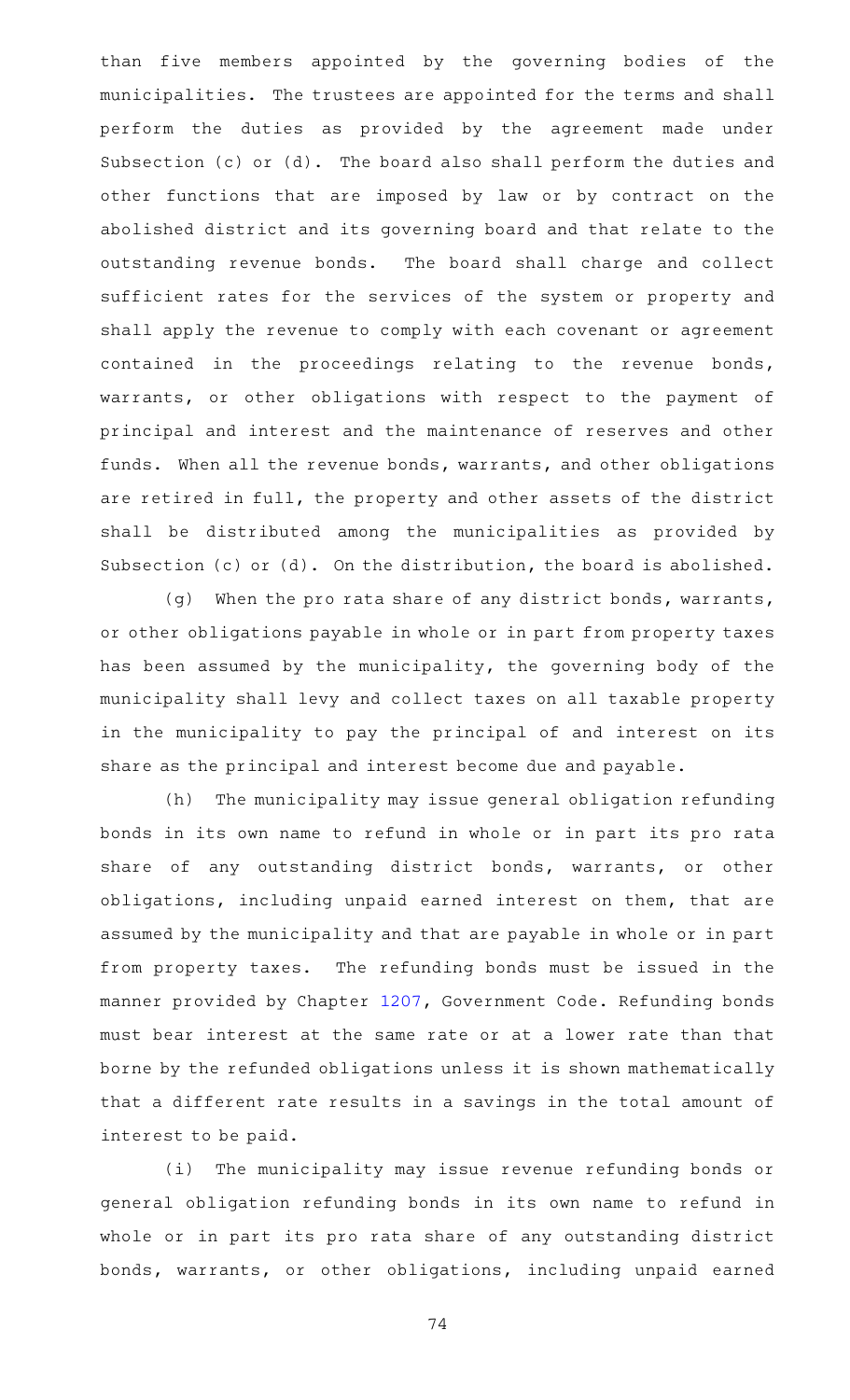interest on them, that are assumed by the municipality and that are payable solely from net revenues. The municipality may combine the different issues or the bonds of different issues of both district and municipal revenue bonds, warrants, or other obligations into one or more series of revenue refunding bonds. The municipality may pledge the net revenues of the district utility system or property to the payment of those bonds, warrants, or other obligations. The municipality may also combine the different issues or the bonds of the different issues into one or more series of general obligation refunding bonds. An originally issued municipal revenue bond may not be refunded into municipal general obligation refunding bonds. Except as otherwise provided by this section, Subchapter [B](http://www.statutes.legis.state.tx.us/GetStatute.aspx?Code=GV&Value=1502.051), Chapter [1502](http://www.statutes.legis.state.tx.us/GetStatute.aspx?Code=GV&Value=1502), Government Code, applies to the revenue refunding bonds, but an election for the issuance of the bonds is not required. Revenue refunding bonds or general obligation refunding bonds must be issued in the manner provided by Chapter [1207,](http://www.statutes.legis.state.tx.us/GetStatute.aspx?Code=GV&Value=1207) Government Code. The revenue refunding bonds and the general obligation refunding bonds must bear interest at the same rate or at a lower rate than that borne by the refunded obligations unless it is shown mathematically that a different rate results in a savings in the total amount of interest to be paid.

Acts 1987, 70th Leg., ch. 149, Sec. 1, eff. Sept. 1, 1987. Amended by Acts 1997, 75th Leg., ch. 1339, Sec. 1, eff. Sept. 1, 1997; Acts 1999, 76th Leg., ch. 1064, Sec. 37, eff. Sept. 1, 1999.

Sec. 43.0761. PROVISION OF WATER AND SANITARY SEWER UTILITY SERVICE. (a) A district existing on September 1, 1997, that, within 10 years after the date of its creation, has not provided water and sanitary sewer utility service from its facilities to all household users in its territory shall:

(1) provide water and sanitary sewer utility service from its facilities to all household users in its territory not later than September 1, 1998; or

(2) for that part of the district for which the district does not provide water and sanitary sewer utility service, and for which a municipality does provide those services, provide for periodic payments, as described by Subsection (b), by the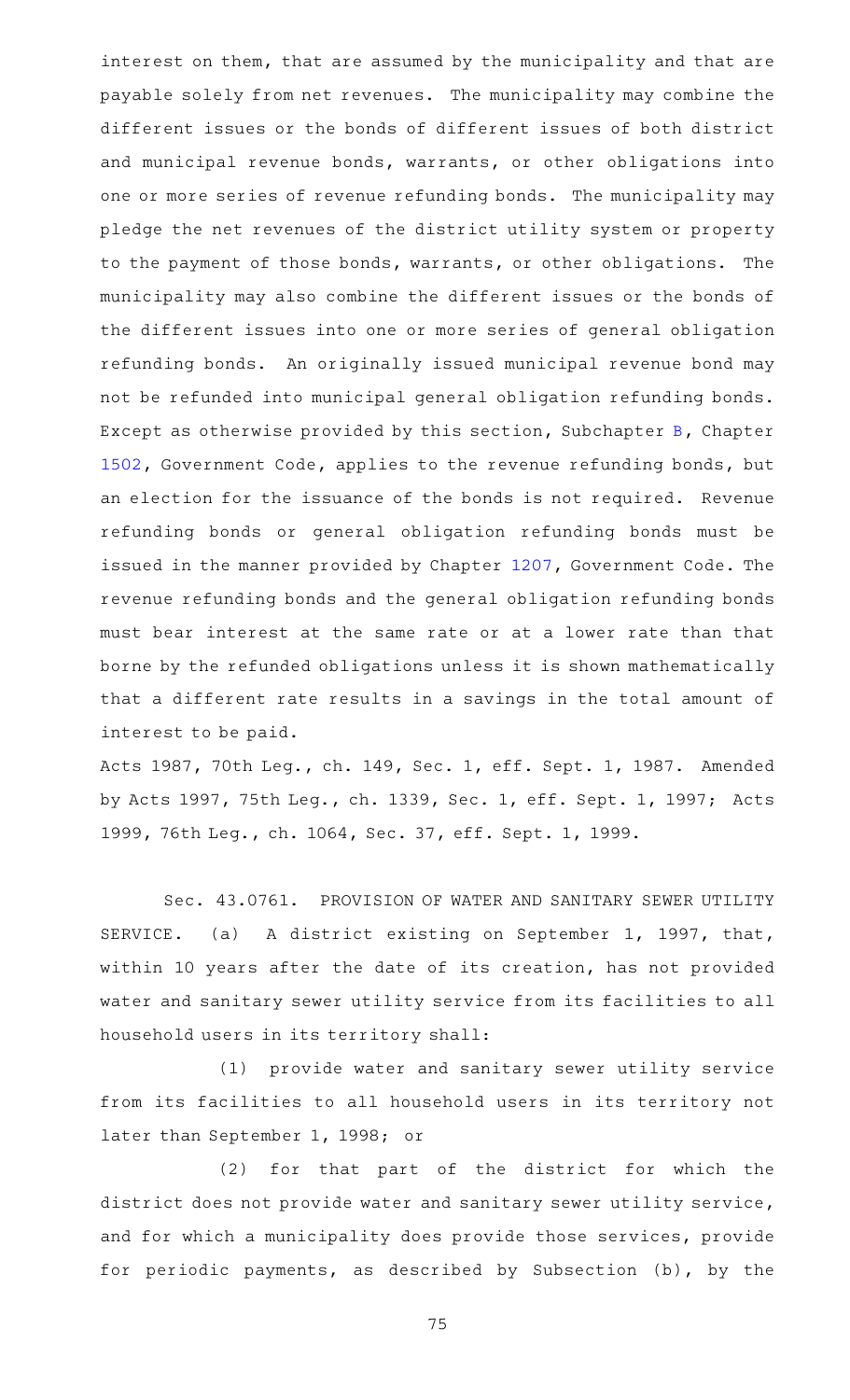district to the municipality that provides the services.

(b) Payments made under Subsection  $(a)(2)$  are operation and maintenance expenses of the district and shall be made at least every three months. The total annual amount of the payments may not exceed the lesser of:

(1) the total annual cost to the municipality of providing the water and sanitary sewer utility service, including both capital and operation and maintenance costs and expenses; or

(2) the total annual amount of maintenance and operation taxes and debt service or bond taxes paid to the district by the owners of taxable property within the district that receives water and sanitary sewer utility service from the municipality.

(c) For purposes of Subsection  $(b)(2)$ , the value of taxable property that receives the utility service shall be determined by the most recent certified tax roll provided by the central appraisal district in which the property is located. The amount of the taxes shall be determined using rates from the district 's most recent tax levies.

(d) A district that on January 1, 1997, was providing water and sanitary sewer utility service to households outside the territory of the district may not discontinue that service and shall continue to provide that service on the basis of rates established by the district in accordance with Chapter [13,](http://www.statutes.legis.state.tx.us/GetStatute.aspx?Code=WA&Value=13) Water Code.

(e) In this section, "district" means a conservation and reclamation district of more than 10,000 acres that provides water and sanitary sewer utility service to households and parts of which are located in two or more municipalities, one of which has a population of more than 1.6 million.

Added by Acts 1997, 75th Leg., ch. 1339, Sec. 2, eff. Sept. 1, 1997.

Sec. 43.079. CONSENT REQUIREMENT FOR ANNEXATION OF AREA IN CERTAIN CONSERVATION AND RECLAMATION DISTRICTS. (a) This section applies only to a conservation and reclamation district, including a municipal utility district, that:

 $(1)$  is located wholly in more than one municipality, but on April 1, 1971, was not wholly in more than one municipality;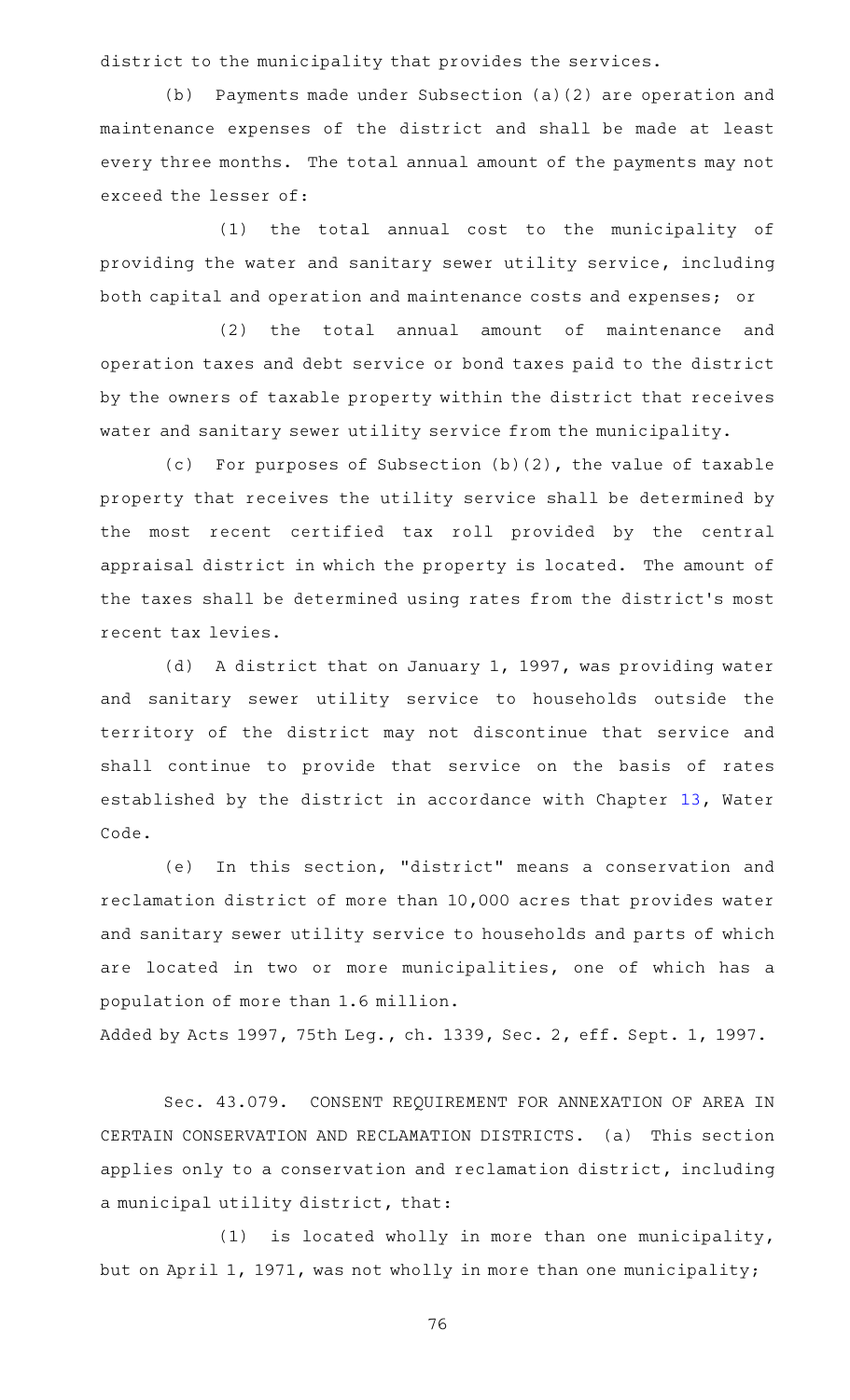(2) was created or exists under Section [59,](http://www.statutes.legis.state.tx.us/GetStatute.aspx?Code=CN&Value=16.59) Article XVI, Texas Constitution;

(3) provides or has provided a fresh water supply, sanitary sewer services, and drainage services; and

(4) was not, on April 1, 1971, a party to a contract providing for a federal grant for research and development under 33 U.S.C. Sections 1155(a)(2) and (d).

(b) A municipality that has annexed area in the district is not required to obtain the consent of any municipality to annex additional area located wholly in the district other than the consent of the other municipalities that have annexed area in the district and have extraterritorial jurisdiction over the area proposed to be annexed.

Acts 1987, 70th Leg., ch. 149, Sec. 1, eff. Sept. 1, 1987. Amended by Acts 2001, 77th Leg., ch. 1420, Sec. 12.102, eff. Sept. 1, 2001.

Sec. 43.080. MUNICIPAL BONDS USED TO CARRY OUT PURPOSES OF ABOLISHED CONSERVATION AND RECLAMATION DISTRICT. (a) This section applies only to each municipality that under any other law, including Section [43.075,](http://www.statutes.legis.state.tx.us/GetStatute.aspx?Code=LG&Value=43.075) abolishes a conservation and reclamation district created under Article XVI, Section [59](http://www.statutes.legis.state.tx.us/GetStatute.aspx?Code=CN&Value=16.59), of the Texas Constitution, including a water control and improvement district, fresh water supply district, or municipal utility district.

(b) If, before its abolition, the district voted to issue bonds to provide waterworks, sanitary sewer facilities, or drainage facilities and if some or all of the bonds were not issued, sold, and delivered before the abolition, the governing body of the municipality may issue and sell municipal bonds in an amount not to exceed the amount of the unissued district bonds to carry out the purposes for which the district bonds were voted.

(c) The bonds must be authorized by ordinance of the governing body of the municipality. The ordinance must provide for the levy of taxes on all taxable property in the municipality to pay the principal of and interest on the bonds when due. The bonds must be sold at not less than par value and accrued interest, and must mature, bear interest, and be subject to approval by the attorney general and to registration by the comptroller of public accounts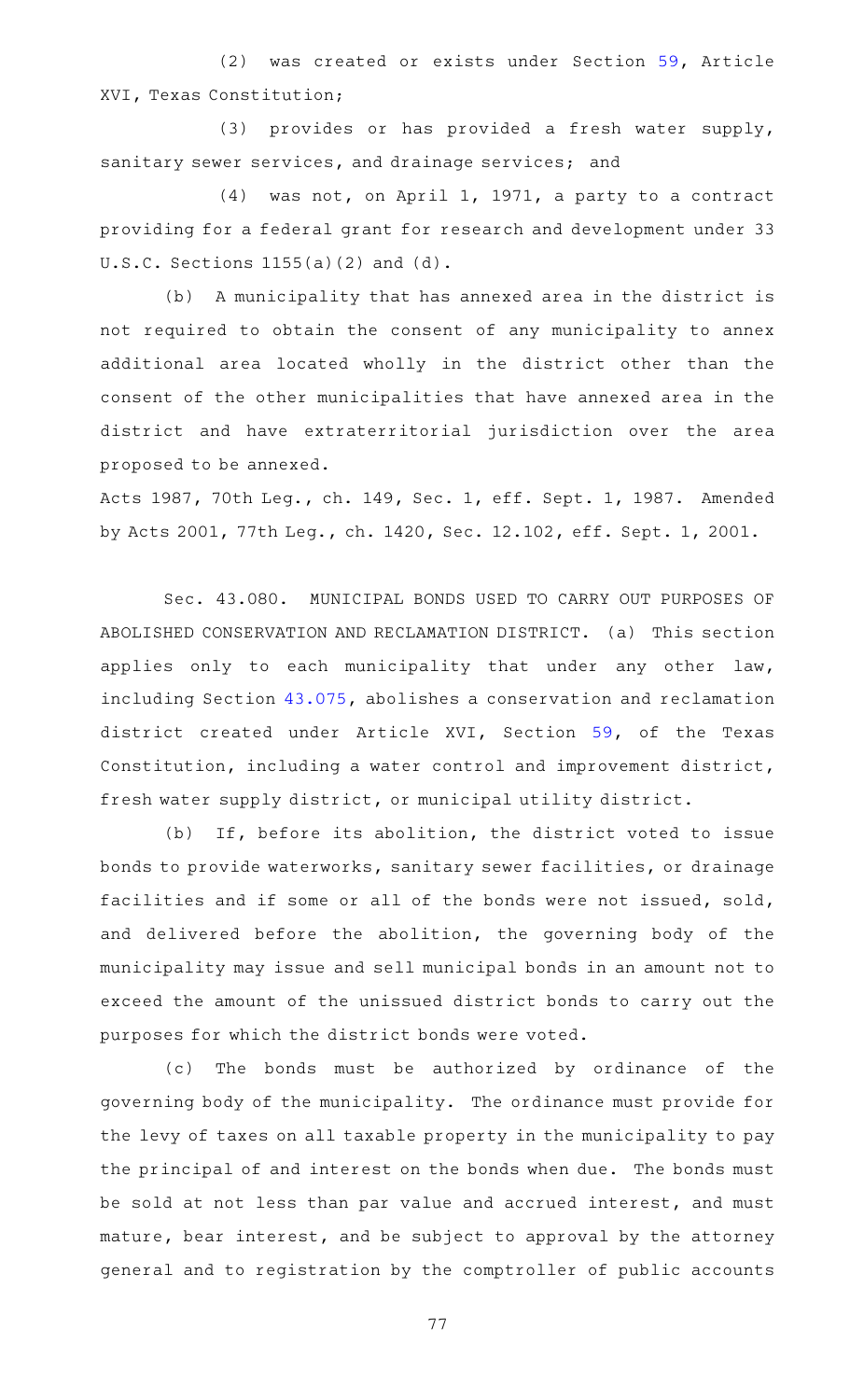as provided by law for other general obligation bonds of the municipality.

(d)AAA bond that is approved, registered, and sold as provided by this section is incontestable.

(e) This section repeals a municipal charter provision to the extent of a conflict with this section. This section does not affect the authority of a municipality to issue bonds for other purposes.

Acts 1987, 70th Leg., ch. 149, Sec. 1, eff. Sept. 1, 1987.

Sec. 43.081. CONTINUATION OF CERTAIN MUNICIPAL WATER BOARDS ON ANNEXATION OF WATER CONTROL AND IMPROVEMENT DISTRICT. (a) A municipal water board that was created by Section 6, Chapter [134](http://www.statutes.legis.state.tx.us/GetStatute.aspx?Code=LG&Value=134), Acts of the 52nd Legislature, Regular Session, 1951, and that continues to exist to preserve a vested right created under that law, remains in existence with full power after the municipality annexes all the area of the water control and improvement district whose functions the municipality assumed and delegated to the water board, so long as the land located in the board's jurisdiction is used for farming, ranching, or orchard purposes.

(b) The municipal water board shall select and designate one or more depositories for the proceeds of the maintenance and water charges and other charges levied by the water control and improvement district and for any other income or other funds of the district. The water board may select a depository regardless of the fact that one or more members of the board are members of the board of directors or are stockholders of the depository.

(c) The funds of the water control and improvement district may be kept in one or more separate accounts in the depository if the funds deposited in each separate account are to be used for a different designated purpose from the funds deposited in any other separate account. The funds deposited in the depository must be insured by an official agency of the United States and must be at least as well insured and protected as funds deposited in the official municipal depository of the municipality. Acts 1987, 70th Leg., ch. 149, Sec. 1, eff. Sept. 1, 1987.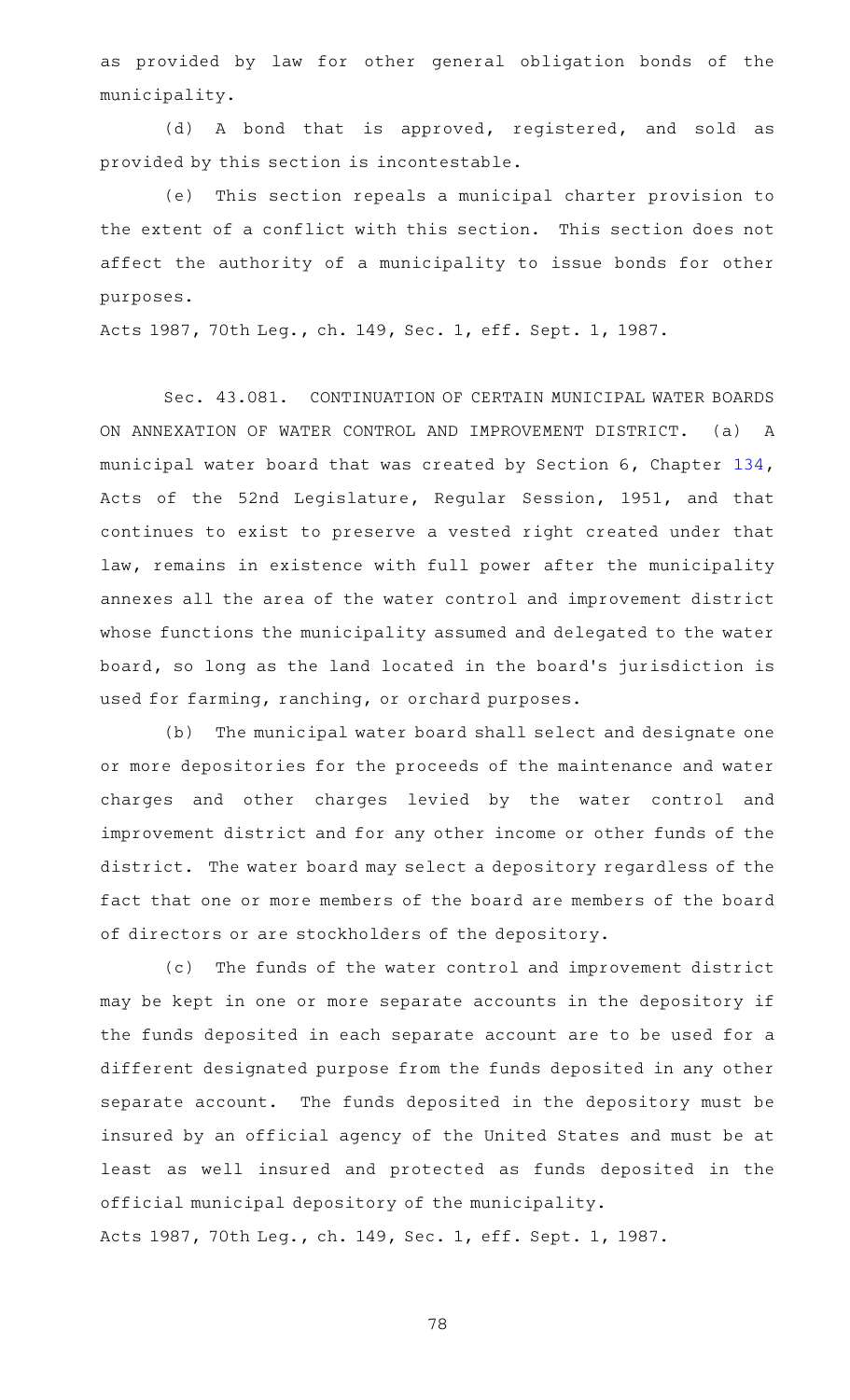Sec. 43.082. ANNEXATION BY CERTAIN MUNICIPALITIES OF LAND OWNED BY NAVIGATION DISTRICT. A municipality with a population of less than 30,000, that is in a county that borders the Gulf of Mexico and that is adjacent to a county with a population of one million or more, and that seeks to annex land owned by a navigation district operating under Section [59,](http://www.statutes.legis.state.tx.us/GetStatute.aspx?Code=CN&Value=16.59) Article XVI, Texas Constitution, must have the consent of the district to annex the land.

Added by Acts 2007, 80th Leg., R.S., Ch. 175 (H.B. [1312](http://www.legis.state.tx.us/tlodocs/80R/billtext/html/HB01312F.HTM)), Sec. 1, eff. May 23, 2007.

Sec. 43.083. ANNEXATION BY CERTAIN MUNICIPALITIES THAT OPERATE MUNICIPALLY OWNED WATER UTILITY. (a) This section applies only to a municipality that:

 $(1)$  operates a municipally owned water utility; and

- $(2)$  is a party to a strategic partnership agreement:
	- (A) with a municipal utility district; and

(B) under which the municipality contemplates annexing 400 or more water or wastewater connections that are not located in the district.

(b) A municipality authorized or required to annex a district for full purposes under a strategic partnership agreement under Section [43.0751](http://www.statutes.legis.state.tx.us/GetStatute.aspx?Code=LG&Value=43.0751):

 $(1)$  may not annex the district without also annexing all of the unincorporated area served by the district that is located in the municipality 's extraterritorial jurisdiction; and

(2) must receive approval for the annexations under the agreement and Subdivision (1) as required by Subchapter C-3, C-4, or C-5, as applicable, before annexation.

Added by Acts 2019, 86th Leg., R.S., Ch. 632 (S.B. [1468](http://www.legis.state.tx.us/tlodocs/86R/billtext/html/SB01468F.HTM)), Sec. 2, eff. June 10, 2019.

## SUBCHAPTER E. ANNEXATION PROVISIONS RELATING TO RESERVOIRS, AIRPORTS, STREETS, AND CERTAIN OTHER AREAS

Sec. 43.101. ANNEXATION OF MUNICIPALLY OWNED RESERVOIR. (a) A general-law municipality may annex: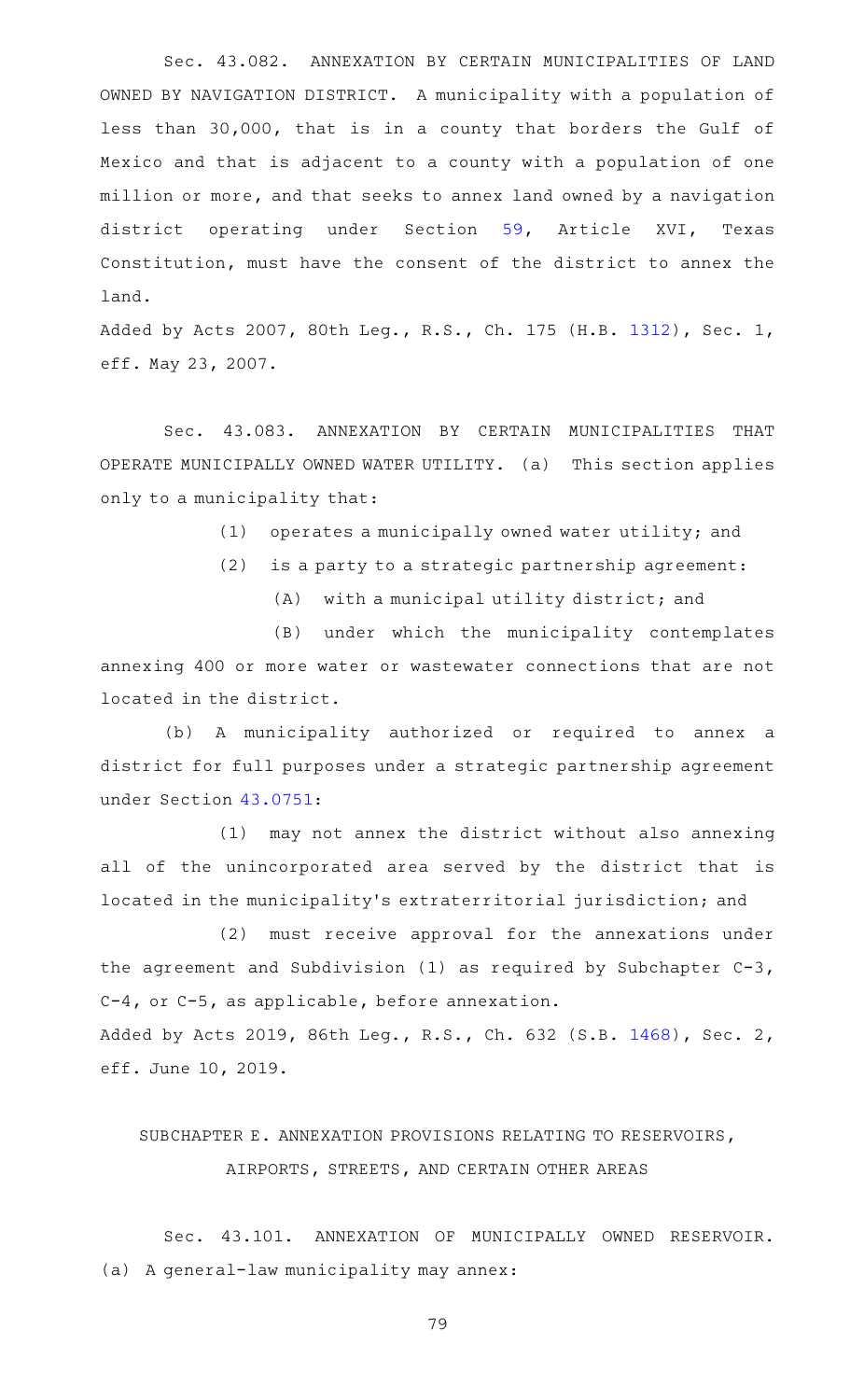(1) a reservoir owned by the municipality and used to supply water to the municipality;

(2) any land contiguous to the reservoir and subject to an easement for flood control purposes in favor of the municipality; and

(3) the right-of-way of any public road or highway connecting the reservoir to the municipality by the most direct route.

 $(b)$  The municipality may annex the area if:

 $(1)$  none of the area is more than five miles from the municipality 's boundaries;

(2) none of the area is in another municipality's extraterritorial jurisdiction; and

(3) the area, excluding road or highway right-of-way, is less than 600 acres.

(c)AAA municipality may annex the area described by this section without the consent of any owners or residents of the area under the procedures prescribed by Subchapter C-1 if there are no owners other than the municipality or residents of the area.

(d) The municipality may annex the area even if part of the area is outside the municipality 's extraterritorial jurisdiction or is narrower than the minimum width prescribed by Section [43.054](http://www.statutes.legis.state.tx.us/GetStatute.aspx?Code=LG&Value=43.054). Section [43.055](http://www.statutes.legis.state.tx.us/GetStatute.aspx?Code=LG&Value=43.055), which relates to the amount of area a municipality may annex in a calendar year, does not apply to the annexation. Acts 1987, 70th Leg., ch. 149, Sec. 1, eff. Sept. 1, 1987. Amended by Acts 1989, 71st Leg., ch. 1, Sec. 3(i), eff. Aug. 28, 1989. Amended by:

Acts 2017, 85th Leg., 1st C.S., Ch. 6 (S.B. [6](http://www.legis.state.tx.us/tlodocs/851/billtext/html/SB00006F.HTM)), Sec. 29, eff. December 1, 2017.

Acts 2017, 85th Leg., 1st C.S., Ch. 6 (S.B. [6](http://www.legis.state.tx.us/tlodocs/851/billtext/html/SB00006F.HTM)), Sec. 30, eff. December 1, 2017.

Acts 2019, 86th Leg., R.S., Ch. 155 (H.B. [347](http://www.legis.state.tx.us/tlodocs/86R/billtext/html/HB00347F.HTM)), Sec. 2.12, eff. May 24, 2019.

Sec. 43.102. ANNEXATION OF MUNICIPALLY OWNED AIRPORT. (a) A municipality may annex:

 $(1)$  an airport owned by the municipality; and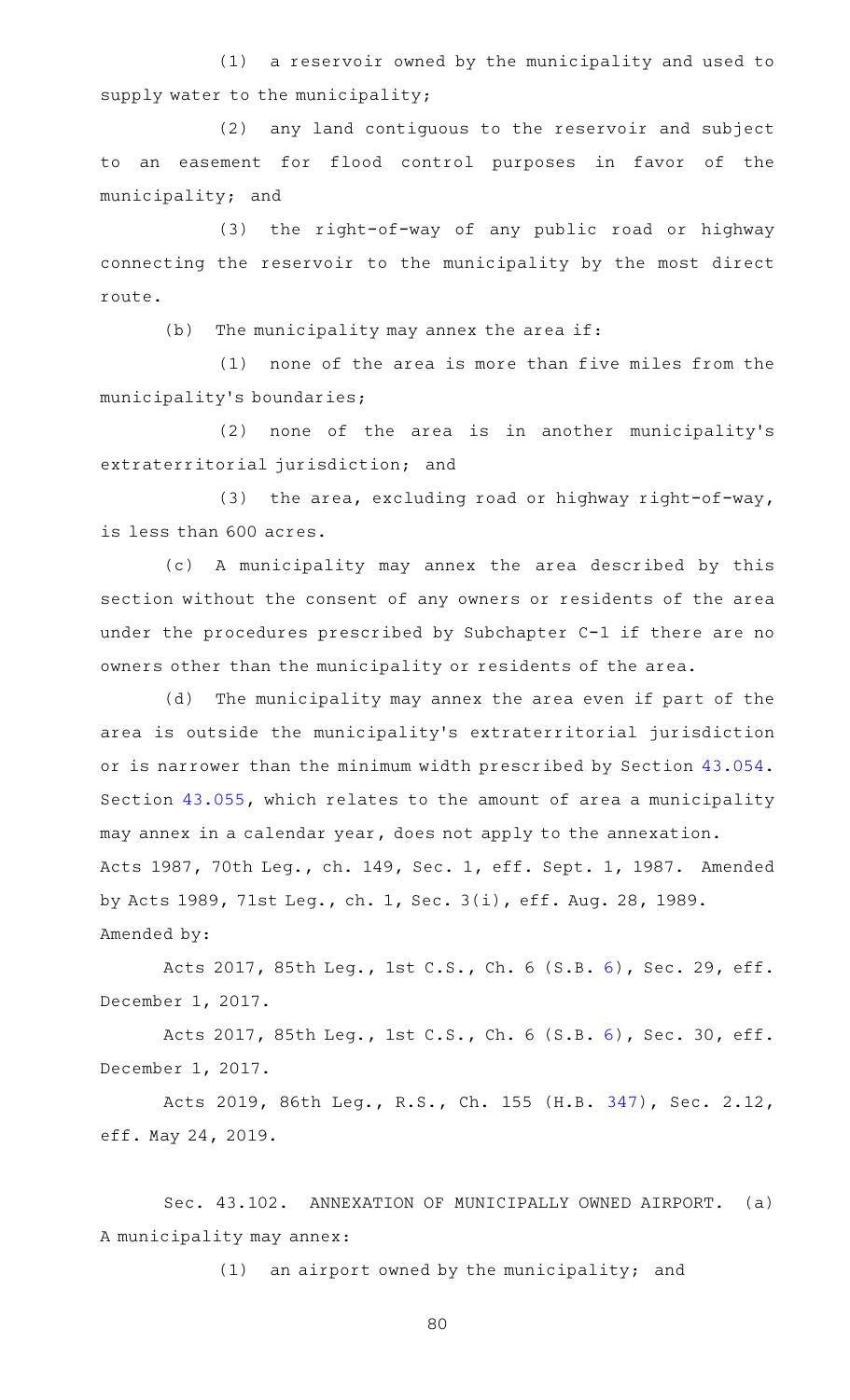(2) the right-of-way of any public road or highway connecting the airport to the municipality by the most direct route.

 $(b)$  The municipality may annex the area if:

 $(1)$  none of the area is more than eight miles from the municipality 's boundaries; and

(2) each municipality in whose extraterritorial jurisdiction the airport is located agrees to the annexation.

(c) A municipality may annex the area described by this section without the consent of any owners or residents of the area under the procedures prescribed by Subchapter C-1 if there are no owners other than the municipality or residents of the area.

(d) The municipality may annex the area even if the area is outside the municipality's extraterritorial jurisdiction, is in another municipality's extraterritorial jurisdiction, or is narrower than the minimum width prescribed by Section [43.054](http://www.statutes.legis.state.tx.us/GetStatute.aspx?Code=LG&Value=43.054). Section [43.055](http://www.statutes.legis.state.tx.us/GetStatute.aspx?Code=LG&Value=43.055), which relates to the amount of area a municipality may annex in a calendar year, does not apply to the annexation.

(e) The annexation under this section of area outside the extraterritorial jurisdiction of the annexing municipality does not expand the extraterritorial jurisdiction of the municipality. Acts 1987, 70th Leg., ch. 149, Sec. 1, eff. Sept. 1, 1987. Amended by Acts 1989, 71st Leg., ch. 1, Sec. 3(j), eff. Aug. 28, 1989. Amended by:

Acts 2017, 85th Leg., 1st C.S., Ch. 6 (S.B. [6](http://www.legis.state.tx.us/tlodocs/851/billtext/html/SB00006F.HTM)), Sec. 31, eff. December 1, 2017.

Acts 2019, 86th Leg., R.S., Ch. 155 (H.B. [347](http://www.legis.state.tx.us/tlodocs/86R/billtext/html/HB00347F.HTM)), Sec. 2.13, eff. May 24, 2019.

Sec. 43.1025. ANNEXATION OF NONCONTIGUOUS MUNICIPALLY OWNED AIRPORT BY CERTAIN MUNICIPALITIES. (a) This section applies only to a home-rule municipality that has a population of less than 11,000 and is located primarily in a county with a population of more than 3.3 million.

(b) The municipality may annex the unincorporated area of an airport owned by the municipality that is noncontiguous to the boundaries of the municipality regardless of whether the airport is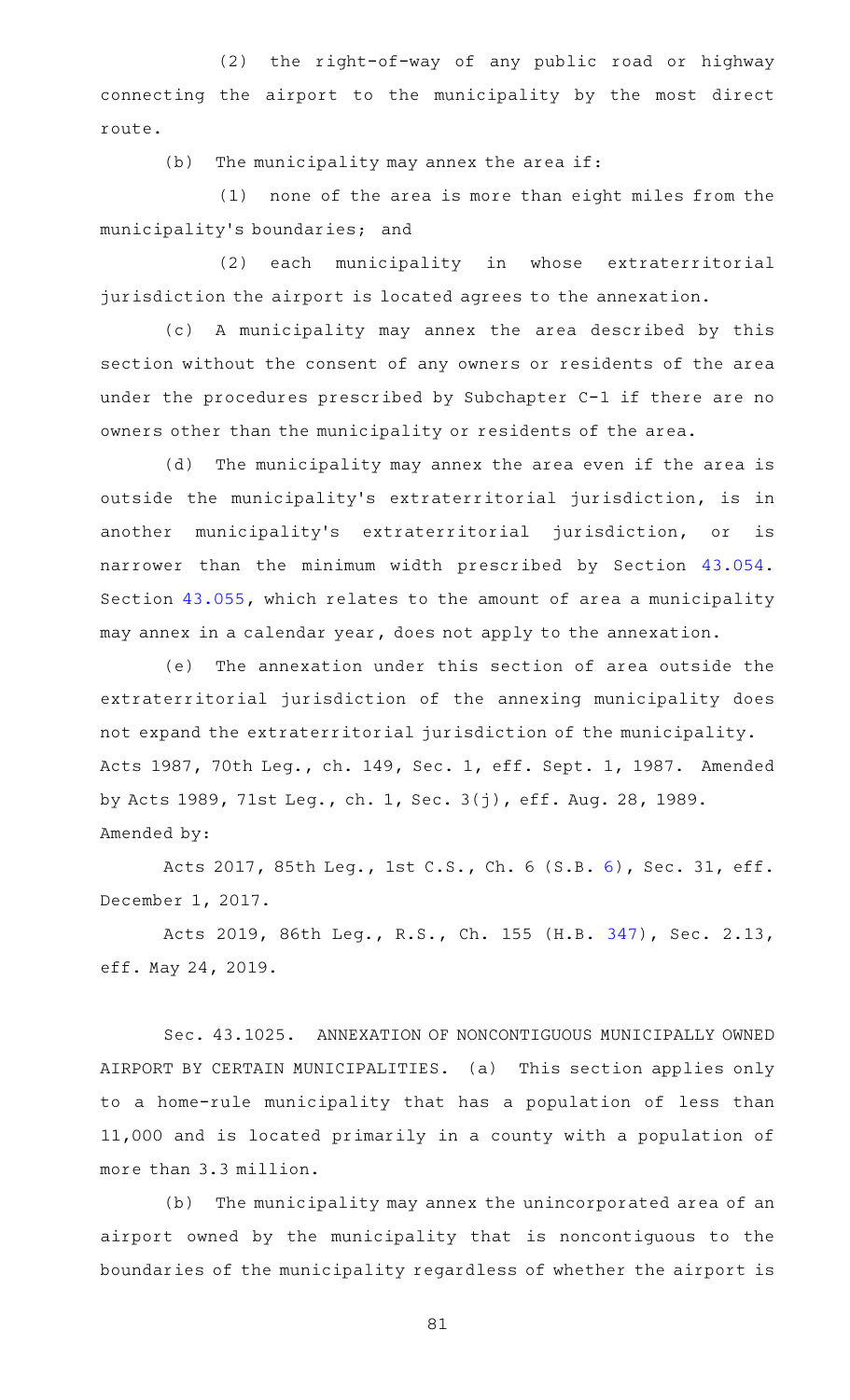located in the municipality's extraterritorial jurisdiction. The annexation may include any unincorporated area located in the proximity of the airport.

(c) The area described by Subsection (b) may be annexed under the requirements prescribed by Subchapter C-3, C-4, or C-5, as applicable, but the annexation may not occur unless each municipality in whose extraterritorial jurisdiction the area may be located:

 $(1)$  consents to the annexation; and

(2) reduces its extraterritorial jurisdiction over the area as provided by Section [42.023.](http://www.statutes.legis.state.tx.us/GetStatute.aspx?Code=LG&Value=42.023)

(d) If the area proposed for annexation is completely surrounded by territory under the jurisdiction of another municipality, regardless of whether that jurisdiction is full-purpose, limited-purpose, or extraterritorial, that municipality must find that the annexation is in the public interest.

(e) Repealed by Acts 2017, 85th Leg., 1st C.S., Ch. 6 (S.B. [6\)](http://www.legis.state.tx.us/tlodocs/851/billtext/html/SB00006F.HTM), Sec. 55(a), eff. December 1, 2017.

 $(f)$  The annexation of area under this section outside the extraterritorial jurisdiction of the annexing municipality does not expand the extraterritorial jurisdiction of the municipality.

(g) Repealed by Acts 2017, 85th Leg., 1st C.S., Ch. 6 (S.B. [6\)](http://www.legis.state.tx.us/tlodocs/851/billtext/html/SB00006F.HTM), Sec. 55(a), eff. December 1, 2017.

Added by Acts 2007, 80th Leg., R.S., Ch. 423 (S.B. [1349](http://www.legis.state.tx.us/tlodocs/80R/billtext/html/SB01349F.HTM)), Sec. 1, eff. June 15, 2007.

Amended by:

Acts 2011, 82nd Leg., R.S., Ch. 1163 (H.B. [2702](http://www.legis.state.tx.us/tlodocs/82R/billtext/html/HB02702F.HTM)), Sec. 63, eff. September 1, 2011.

Acts 2017, 85th Leg., 1st C.S., Ch. 6 (S.B. [6](http://www.legis.state.tx.us/tlodocs/851/billtext/html/SB00006F.HTM)), Sec. 32, eff. December 1, 2017.

Acts 2017, 85th Leg., 1st C.S., Ch. 6 (S.B. [6](http://www.legis.state.tx.us/tlodocs/851/billtext/html/SB00006F.HTM)), Sec. 55(a), eff. December 1, 2017.

Acts 2019, 86th Leg., R.S., Ch. 155 (H.B. [347](http://www.legis.state.tx.us/tlodocs/86R/billtext/html/HB00347F.HTM)), Sec. 1.06, eff. May 24, 2019.

Sec. 43.1055. ANNEXATION OF ROAD RIGHTS-OF-WAY ON REQUEST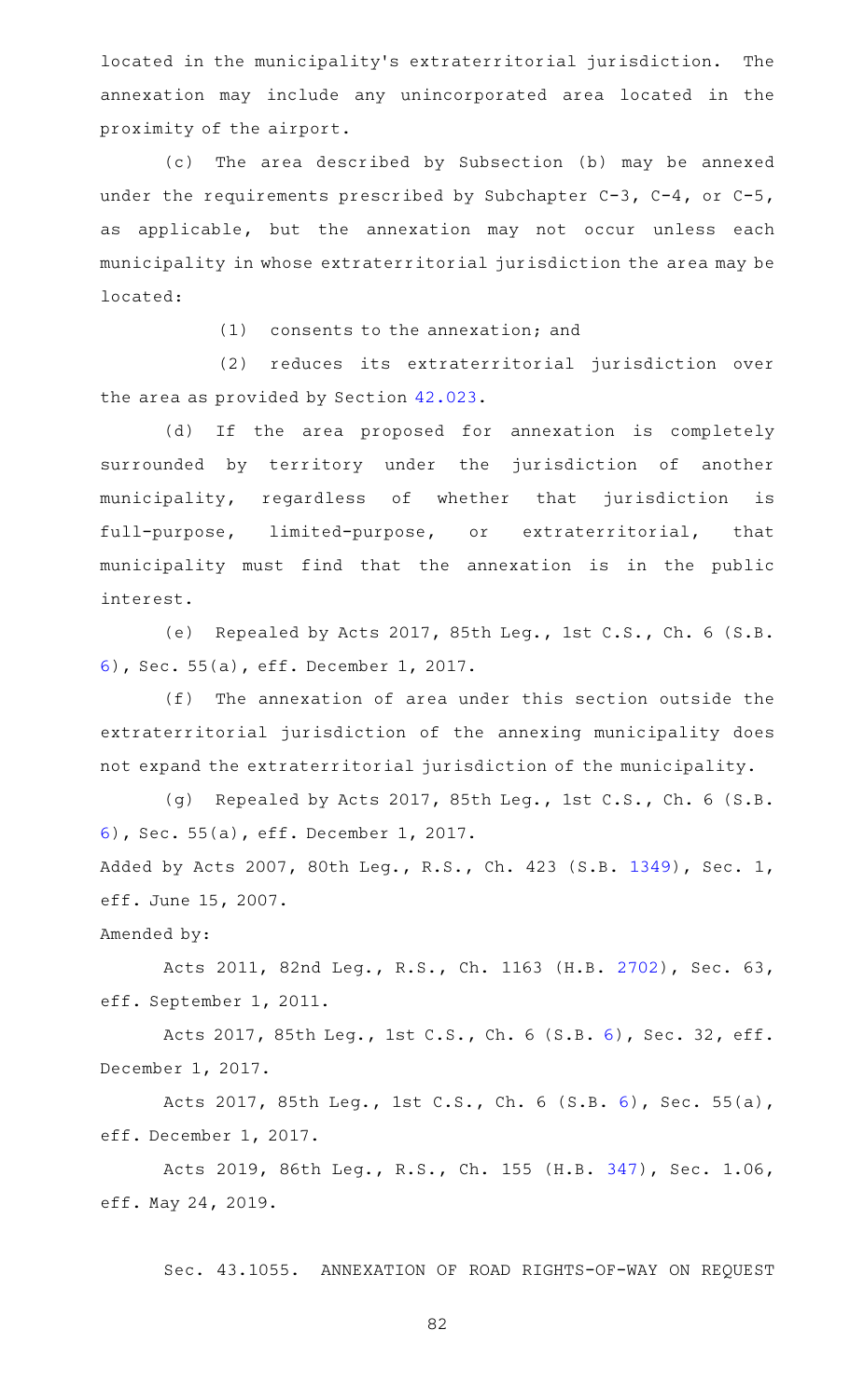OF OWNER OR MAINTAINING POLITICAL SUBDIVISION. Notwithstanding any other law, a municipality may by ordinance annex a road right-of-way on request of the owner of the right-of-way or the governing body of the political subdivision that maintains the right-of-way under the procedures prescribed by Subchapter C-1. Added by Acts 2017, 85th Leg., 1st C.S., Ch. 6 (S.B. [6\)](http://www.legis.state.tx.us/tlodocs/851/billtext/html/SB00006F.HTM), Sec. 36, eff. December 1, 2017.

Amended by:

Acts 2019, 86th Leg., R.S., Ch. 155 (H.B. [347](http://www.legis.state.tx.us/tlodocs/86R/billtext/html/HB00347F.HTM)), Sec. 2.14, eff. May 24, 2019.

Acts 2021, 87th Leg., R.S., Ch. 560 (S.B. [374](http://www.legis.state.tx.us/tlodocs/87R/billtext/html/SB00374F.HTM)), Sec. 1, eff. June 14, 2021.

Sec. 43.1056. ANNEXATION OF CONTIGUOUS OR CONNECTING RIGHTS-OF-WAY. (a) Notwithstanding any other law, a municipality that is annexing an area under Subchapter C-3, C-4, C-5, or D may also annex with the area the right-of-way of a street, highway, alley, or other public way or of a railway line, spur, or roadbed, that is:

 $(1)$  contiguous and runs parallel to the municipality's boundaries; and

(2) contiguous to the area being annexed under Subchapter C-3, C-4, C-5, or D.

(b) A municipality may annex a right-of-way under this section only if:

(1) the municipality provides written notice of the annexation to the owner of the right-of-way, through the owner 's registered agent, if applicable, not later than the 61st day before the date of the proposed annexation; and

 $(2)$  the owner of the right-of-way does not submit a written objection to the municipality before the date of the proposed annexation.

(c) If the owner of a right-of-way proposed to be annexed under this section is a governmental entity, the entity may specify the location at which a municipality must deliver notice under Subsection (b).

(d) Section [43.054](http://www.statutes.legis.state.tx.us/GetStatute.aspx?Code=LG&Value=43.054) does not apply to the annexation of a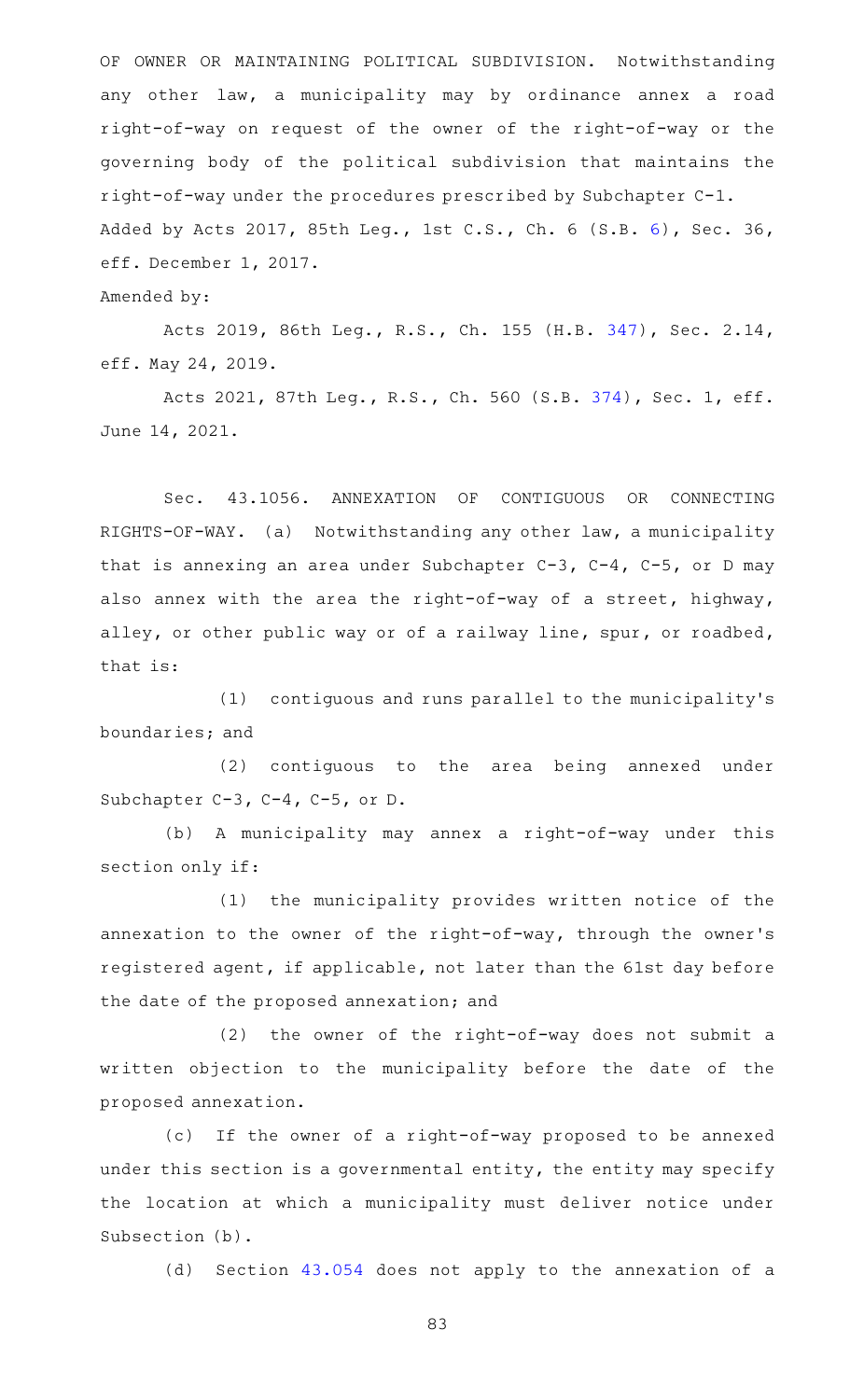right-of-way under this section.

Added by Acts 2021, 87th Leg., R.S., Ch. 560 (S.B. [374](http://www.legis.state.tx.us/tlodocs/87R/billtext/html/SB00374F.HTM)), Sec. 2, eff. June 14, 2021.

Sec. 43.106. ANNEXATION OF COUNTY ROADS REQUIRED IN CERTAIN CIRCUMSTANCES. (a) A municipality that proposes to annex any portion of a county road or territory that abuts a county road must also annex the entire width of the county road and the adjacent right-of-way on both sides of the county road.

(b) If a road annexed under Subsection (a) is a gravel road, the county retains control of granting access to the road and its right-of-way from property that:

(1) is not located in the boundaries of the annexing municipality; and

 $(2)$  is adjacent to the road and right-of-way. Added by Acts 2001, 77th Leg., ch. 393, Sec. 1, eff. Sept. 1, 2001. Amended by:

Acts 2015, 84th Leg., R.S., Ch. 1052 (H.B. [1949](http://www.legis.state.tx.us/tlodocs/84R/billtext/html/HB01949F.HTM)), Sec. 2, eff. September 1, 2015.

## SUBCHAPTER F. LIMITED PURPOSE ANNEXATION

Sec. 43.121. AUTHORITY OF POPULOUS HOME-RULE MUNICIPALITIES TO ANNEX FOR LIMITED PURPOSES; OTHER AUTHORITY NOT AFFECTED. (a) Subject to Section  $43.1211$ , the governing body of a home-rule municipality with more than 225,000 inhabitants by ordinance may annex an area for the limited purposes of applying its planning, zoning, health, and safety ordinances in the area.

 $(b)$  To be annexed for limited purposes, an area must be:

(1) within the municipality's extraterritorial jurisdiction; and

(2) contiguous to the corporate boundaries of the municipality, unless the owner of the area consents to noncontiguous annexation.

(c) The provisions of this subchapter, other than Sections [43.1211](http://www.statutes.legis.state.tx.us/GetStatute.aspx?Code=LG&Value=43.1211) and [43.136,](http://www.statutes.legis.state.tx.us/GetStatute.aspx?Code=LG&Value=43.136) do not affect the authority of a municipality to annex an area for limited purposes under Section [43.136](http://www.statutes.legis.state.tx.us/GetStatute.aspx?Code=LG&Value=43.136) or any other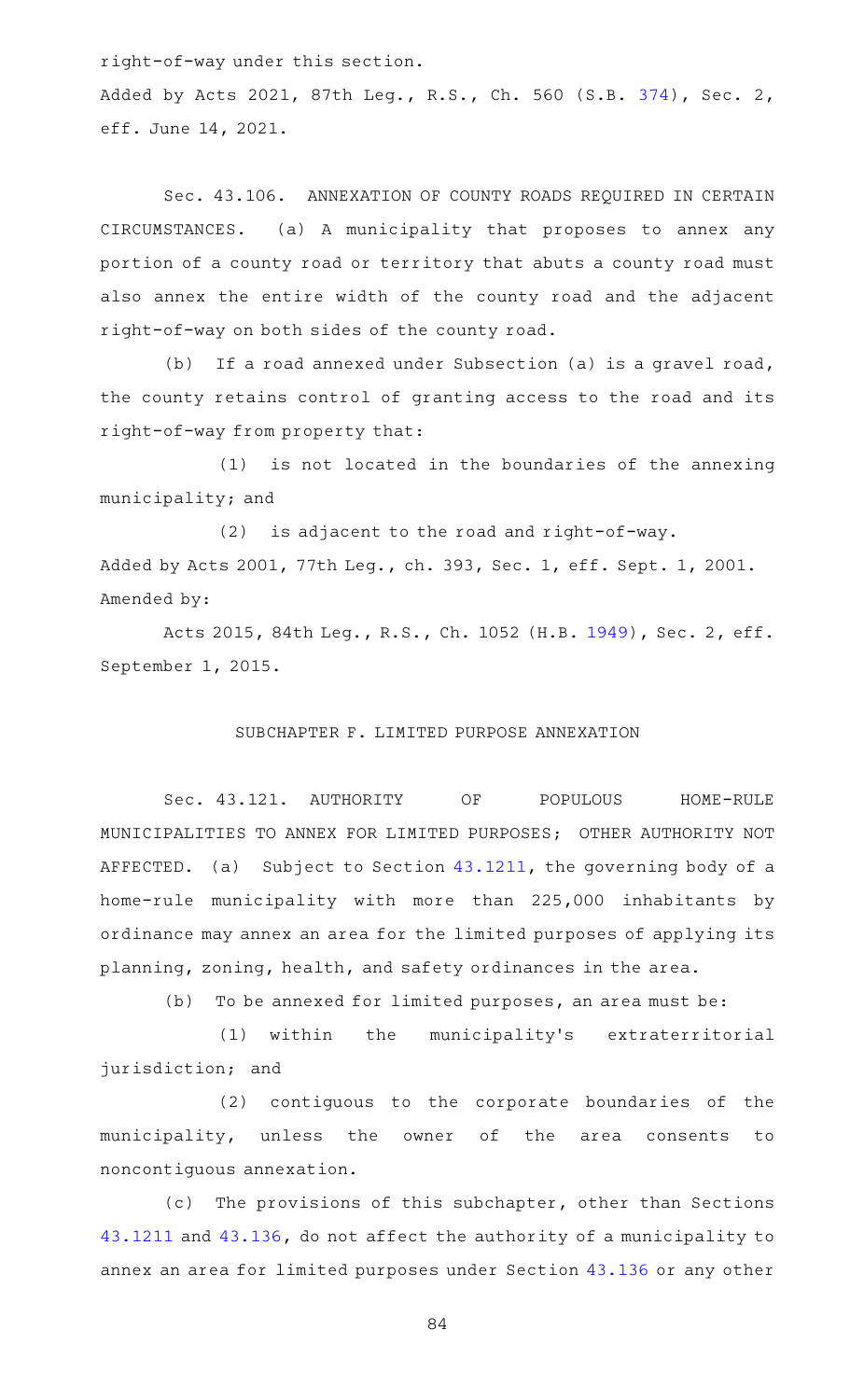statute granting the authority to annex for limited purposes. Added by Acts 1989, 71st Leg., ch. 1, Sec. 3(k), eff. Aug. 28, 1989. Amended by Acts 1989, 71st Leg., ch. 822, Sec. 2, eff. Sept. 1, 1989; Acts 1999, 76th Leg., ch. 1167, Sec. 13, eff. Sept. 1, 1999. Amended by:

Acts 2017, 85th Leg., 1st C.S., Ch. 6 (S.B. [6](http://www.legis.state.tx.us/tlodocs/851/billtext/html/SB00006F.HTM)), Sec. 37, eff. December 1, 2017.

Sec. 43.1211. USE OF CONSENT PROCEDURES TO ANNEX FOR LIMITED PURPOSES. Except as provided by Section [43.0751](http://www.statutes.legis.state.tx.us/GetStatute.aspx?Code=LG&Value=43.0751), beginning December 1, 2017, a municipality described by Section [43.121](http://www.statutes.legis.state.tx.us/GetStatute.aspx?Code=LG&Value=43.121)(a) may annex an area for the limited purposes of applying its planning, zoning, health, and safety ordinances in the area using the procedures under Subchapter C-3, C-4, or C-5, as applicable. Added by Acts 2017, 85th Leg., 1st C.S., Ch. 6 (S.B. [6\)](http://www.legis.state.tx.us/tlodocs/851/billtext/html/SB00006F.HTM), Sec. 38, eff. December 1, 2017.

Amended by:

Acts 2019, 86th Leg., R.S., Ch. 155 (H.B. [347](http://www.legis.state.tx.us/tlodocs/86R/billtext/html/HB00347F.HTM)), Sec. 1.07, eff. May 24, 2019.

Sec. 43.122. CERTAIN STRIP ANNEXATIONS PROHIBITED. A municipality may not annex for limited purposes any strip of territory, including a strip following the course of a road, highway, river, stream, or creek, that is, at its narrowest point, less than 1,000 feet in width and is located farther than three miles from the preexisting boundaries of the municipality, unless the area is annexed under Section [43.129.](http://www.statutes.legis.state.tx.us/GetStatute.aspx?Code=LG&Value=43.129)

Added by Acts 1989, 71st Leg., ch. 1, Sec. 3(k), eff. Aug. 28, 1989. Amended by Acts 1989, 71st Leg., ch. 822, Sec. 2, eff. Sept. 1, 1989.

Sec. 43.123. REPORT REGARDING PLANNING STUDY AND REGULATORY PLAN. (a) Before the 10th day before the date the first hearing required by Section [43.124](http://www.statutes.legis.state.tx.us/GetStatute.aspx?Code=LG&Value=43.124) is held, the municipality must prepare a report regarding the proposed annexation of an area for limited purposes and make the report available to the public. The report must contain the results of the planning study conducted for the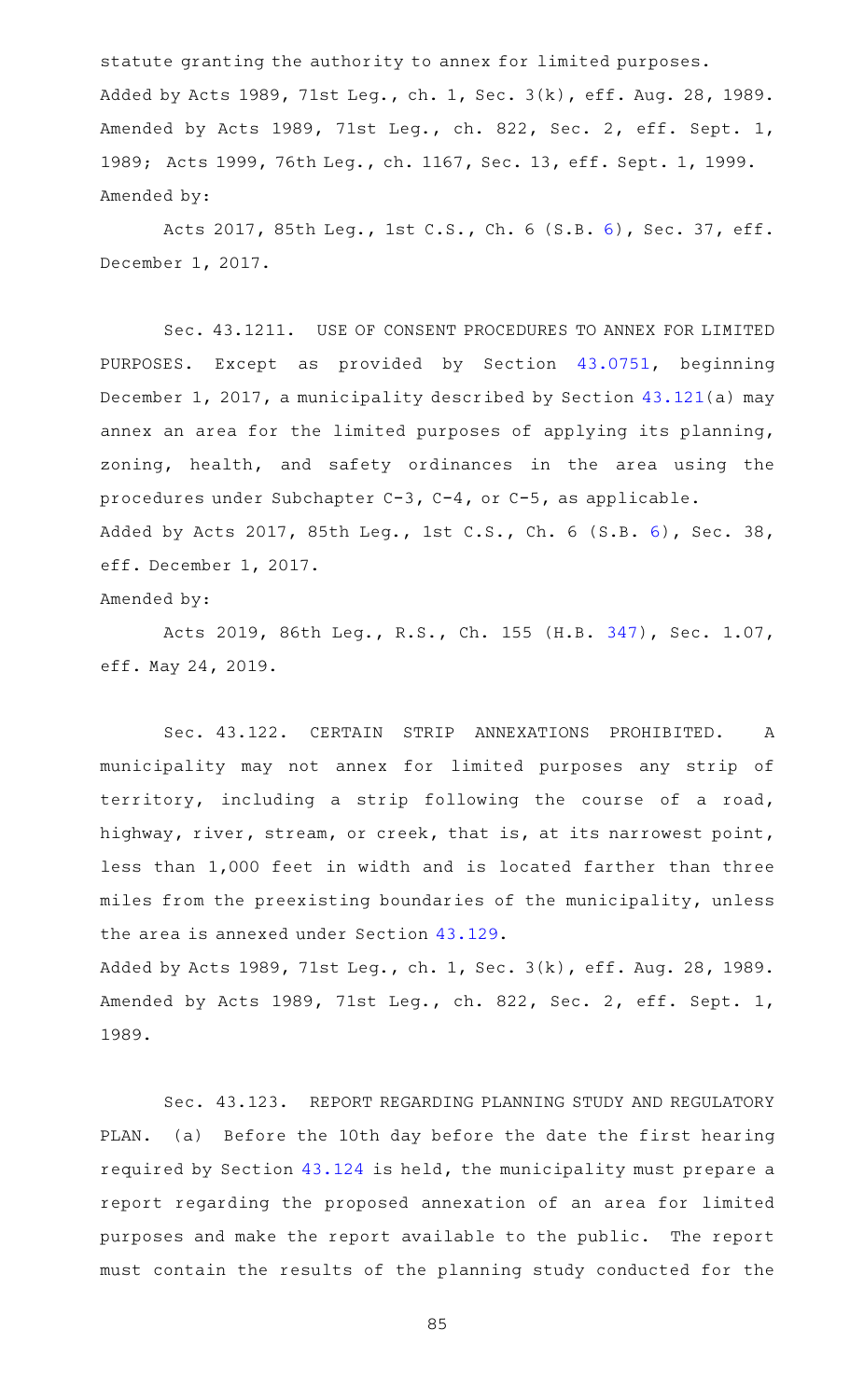area in accordance with Subsection (c) and must contain the regulatory plan prepared for the area in accordance with Subsection (d).

(b) Notice of the availability of the report shall be published at least twice in a newspaper of general circulation in the area proposed to be annexed. The notice may not be smaller than one-quarter page of a standard-size or tabloid-size newspaper, and the headline on the notice must be in 18-point or larger type.

(c) The planning study must:

(1) project the kinds and levels of development that will occur in the area in the next 10 years if the area is not annexed for limited purposes and also if the area is annexed for limited purposes;

(2) describe the issues the municipality considers to give rise to the need for the annexation of the area for limited purposes and the public benefits to result from the limited-purpose annexation;

 $(3)$  analyze the economic, environmental, and other impacts the annexation of the area for limited purposes will have on the residents, landowners, and businesses in the area; and

(4) identify the proposed zoning of the area on annexation and inform the public that any comments regarding the proposed zoning will be considered at the public hearings for the proposed limited-purpose annexation.

(d) The regulatory plan must:

(1) identify the kinds of land use and other regulations that will be imposed in the area if it is annexed for limited purposes; and

(2) state the date on or before which the municipality shall annex the area for full purposes, which date must be within three years after the date the area is annexed for limited purposes.

(e) The deadline imposed by Subsection (d)(2) does not apply to an area that:

 $(1)$  is owned by the United States, this state, or a political subdivision of this state;

 $(2)$  is located outside the boundaries of a water control and improvement district or a municipal utility district;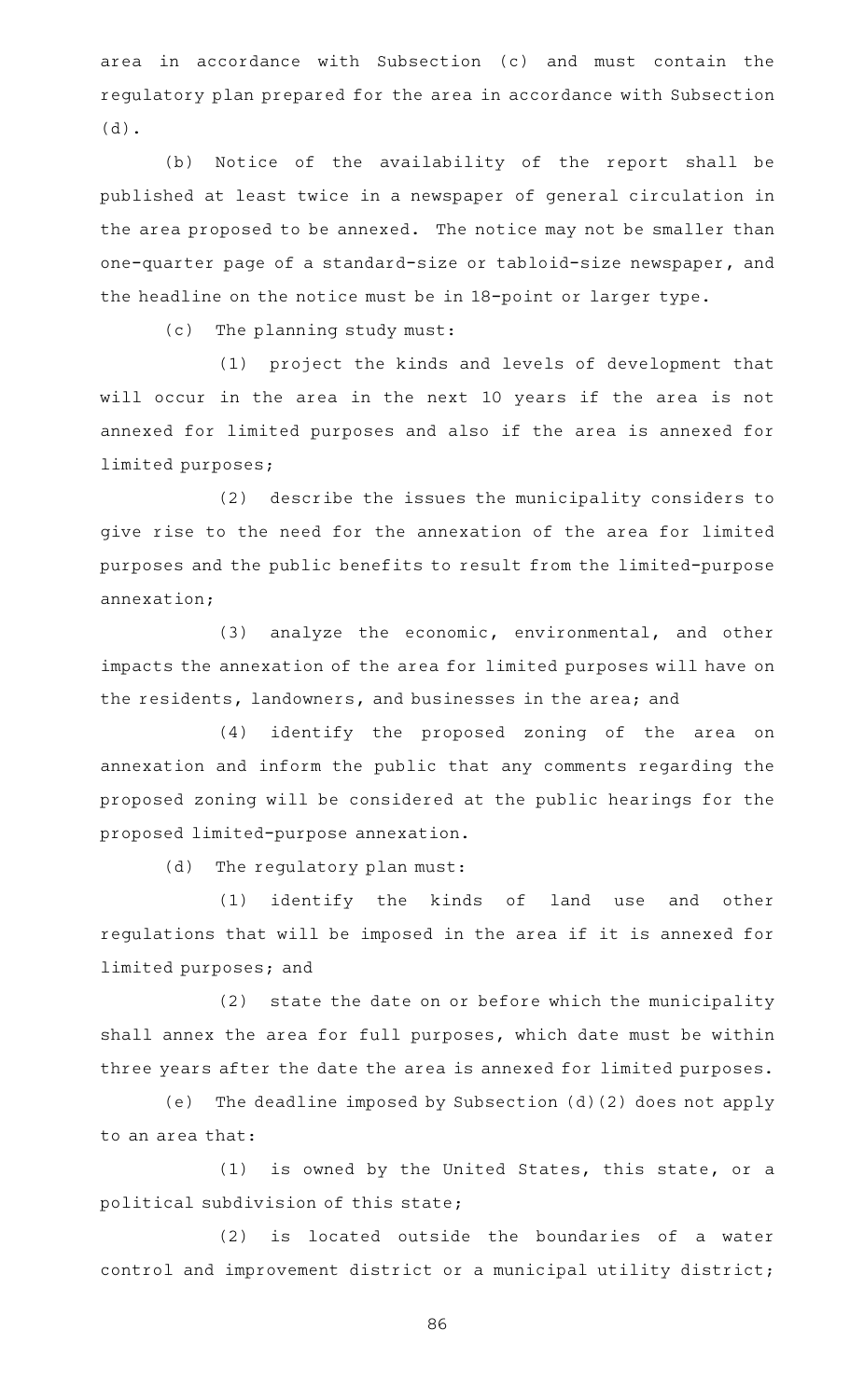(3) is annexed for limited purposes in connection with a strategic partnership agreement under Section [43.0751](http://www.statutes.legis.state.tx.us/GetStatute.aspx?Code=LG&Value=43.0751). Added by Acts 1989, 71st Leg., ch. 1, Sec. 3(k), eff. Aug. 28, 1989. Amended by Acts 2003, 78th Leg., ch. 248, Sec. 4, eff. June 18, 2003.

Sec. 43.124. PUBLIC HEARINGS. (a) Before instituting proceedings for annexing an area for limited purposes, the governing body of the municipality must hold two public hearings on the proposed annexation. Each member of the public who wishes to present testimony or evidence regarding the proposed limited-purpose annexation must be given the opportunity to do so. At the hearing, the municipality shall hear and consider the appropriateness of the application of rural and urban ordinances in the area to be annexed for limited purposes.

(b) The hearings must be held on or after the 40th day but before the 20th day before the date the annexation proceedings are instituted. A notice of the hearings must be published in a newspaper of general circulation in the municipality and in the area proposed for annexation. The notice must be in the format prescribed by Section [43.123\(](http://www.statutes.legis.state.tx.us/GetStatute.aspx?Code=LG&Value=43.123)b). Before the date of each hearing, the notice must be published at least once on or after the 20th day before the hearing date and must contain:

 $(1)$  a statement of the purpose of the hearing;

 $(2)$  a statement of the date, time, and place of the hearing; and

(3) a general description of the location of the area proposed to be annexed for limited purposes. Added by Acts 1989, 71st Leg., ch. 1, Sec. 3(k), eff. Aug. 28, 1989.

Sec. 43.125. ADOPTION OF REGULATORY PLAN. (a) At the time the governing body of the municipality adopts an ordinance annexing an area for limited purposes, the governing body must also adopt by ordinance a regulatory plan for the area.

(b) The adopted regulatory plan must be the same as the regulatory plan prepared under Section [43.123](http://www.statutes.legis.state.tx.us/GetStatute.aspx?Code=LG&Value=43.123) unless the governing

87

and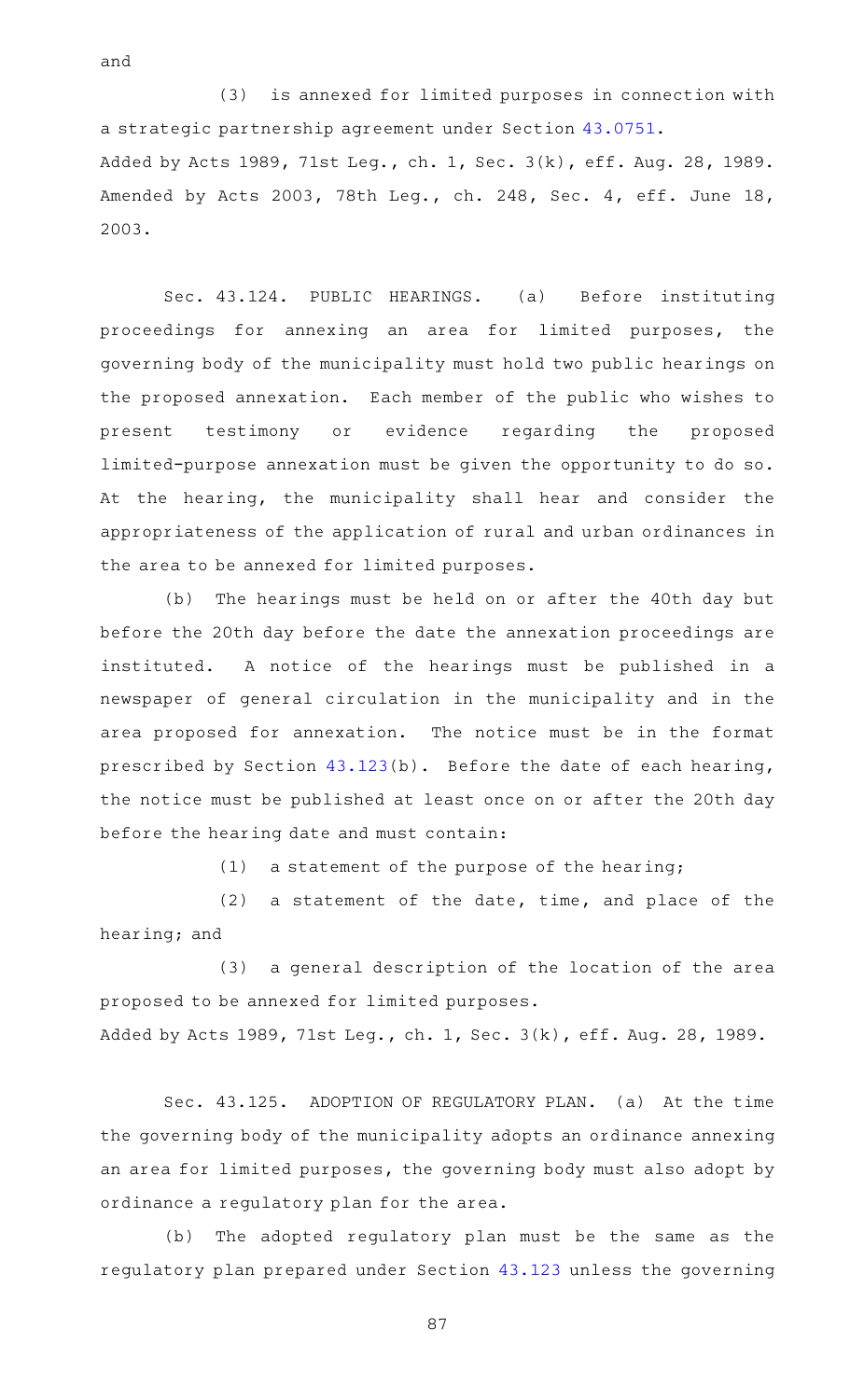body finds and states in the ordinance the reasons for the adoption of a different regulatory plan.

(c) The governing body by ordinance may change a regulatory plan adopted under Subsection (b) if, in the ordinance making the change, the governing body finds and states the reasons for the adoption of the change.

Added by Acts 1989, 71st Leg., ch. 1, Sec. 3(k), eff. Aug. 28, 1989.

Sec. 43.126. PERIOD FOR COMPLETION OF ANNEXATION. The annexation of an area for limited purposes must be completed within 90 days after the date the governing body institutes the annexation proceedings.

Added by Acts 1989, 71st Leg., ch. 1, Sec. 3(k), eff. Aug. 28, 1989.

Sec. 43.127. ANNEXATION FOR FULL PURPOSES. (a) Except as provided by Section [43.123\(](http://www.statutes.legis.state.tx.us/GetStatute.aspx?Code=LG&Value=43.123)e), on or before the date prescribed by the regulatory plan under Section [43.123\(](http://www.statutes.legis.state.tx.us/GetStatute.aspx?Code=LG&Value=43.123)d)(2), the municipality must annex the area for full purposes. This requirement may be waived and the date for full-purpose annexation postponed by written agreement between the municipality and a majority of the affected landowners. A written agreement to waive the municipality 's obligation to annex the area for full purposes binds all future owners of land annexed for limited purposes pursuant to that waiver.

(b) In each of the three years for which an area may be annexed for limited purposes, the municipality must take the steps prescribed by this subsection toward the full-purpose annexation of the area. By the end of the first year after the date an area is annexed for limited purposes, the municipality must develop a land use and intensity plan as a basis for services and capital improvements projects planning. By the end of the second year after that date, the municipality must include the area in the municipality 's long-range financial forecast and in the municipality 's program to identify future capital improvements projects. By the end of the third year after that date, the municipality must include in its adopted capital improvements program the projects intended to serve the area and must identify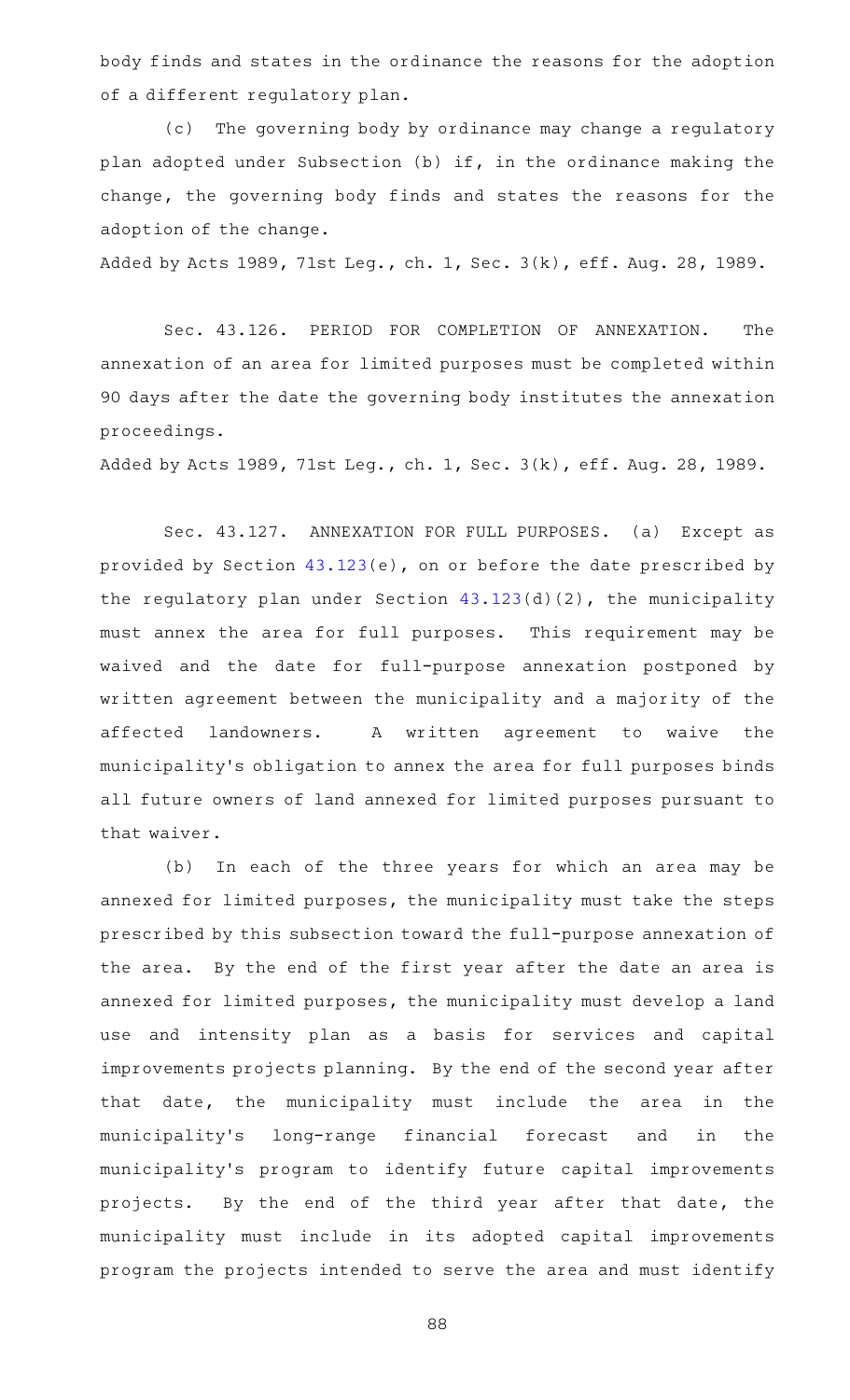potential sources of funding for capital improvements.

Added by Acts 1989, 71st Leg., ch. 1, Sec. 3(k), eff. Aug. 28, 1989. Amended by Acts 1989, 71st Leg., ch. 822, Sec. 2, eff. Sept. 1, 1989; Acts 2003, 78th Leg., ch. 248, Sec. 5, eff. June 18, 2003.

Sec. 43.128. JUDICIAL REMEDIES: FORCED ANNEXATION OR DISANNEXATION. (a) If the municipality fails to annex the area for full purposes as required by Section [43.127](http://www.statutes.legis.state.tx.us/GetStatute.aspx?Code=LG&Value=43.127)(a), any affected person may petition the district court to compel the annexation of the area for full purposes or the disannexation of the area. On finding that the municipality has failed to annex the area as required by Section [43.127](http://www.statutes.legis.state.tx.us/GetStatute.aspx?Code=LG&Value=43.127)(a), the court shall enter an order requiring the municipality to annex the area for full purposes or to disannex the area. If an area is disannexed, the area may not be annexed again by the municipality for five years.

(b) If the municipality fails to take the steps required by Section [43.127](http://www.statutes.legis.state.tx.us/GetStatute.aspx?Code=LG&Value=43.127)(b), any affected person may petition the district court to compel the annexation of a particular area for full purposes or the disannexation of the area. On finding that the municipality has failed to take the steps required by Section [43.127](http://www.statutes.legis.state.tx.us/GetStatute.aspx?Code=LG&Value=43.127)(b), the court shall enter an order requiring the municipality to annex the area for full purposes or to disannex the area.

Added by Acts 1989, 71st Leg., ch. 1, Sec. 3(k), eff. Aug. 28, 1989.

Sec. 43.129. CONSENSUAL ANNEXATION. The municipality may annex for limited purposes any land for which the landowner requests annexation and provides to the municipality before the effective date of the annexation the landowner 's written consent to annexation for limited purposes. With respect to any larger parcels of property, consent of the owners of at least 51 percent of the total affected territory must be evidenced by appropriate signatures on the limited-purpose annexation request. A landowner's written consent to limited-purpose annexation is binding on all future owners of land in the area annexed for limited purposes pursuant to the consent.

Added by Acts 1989, 71st Leg., ch. 1, Sec. 3(k), eff. Aug. 28, 1989.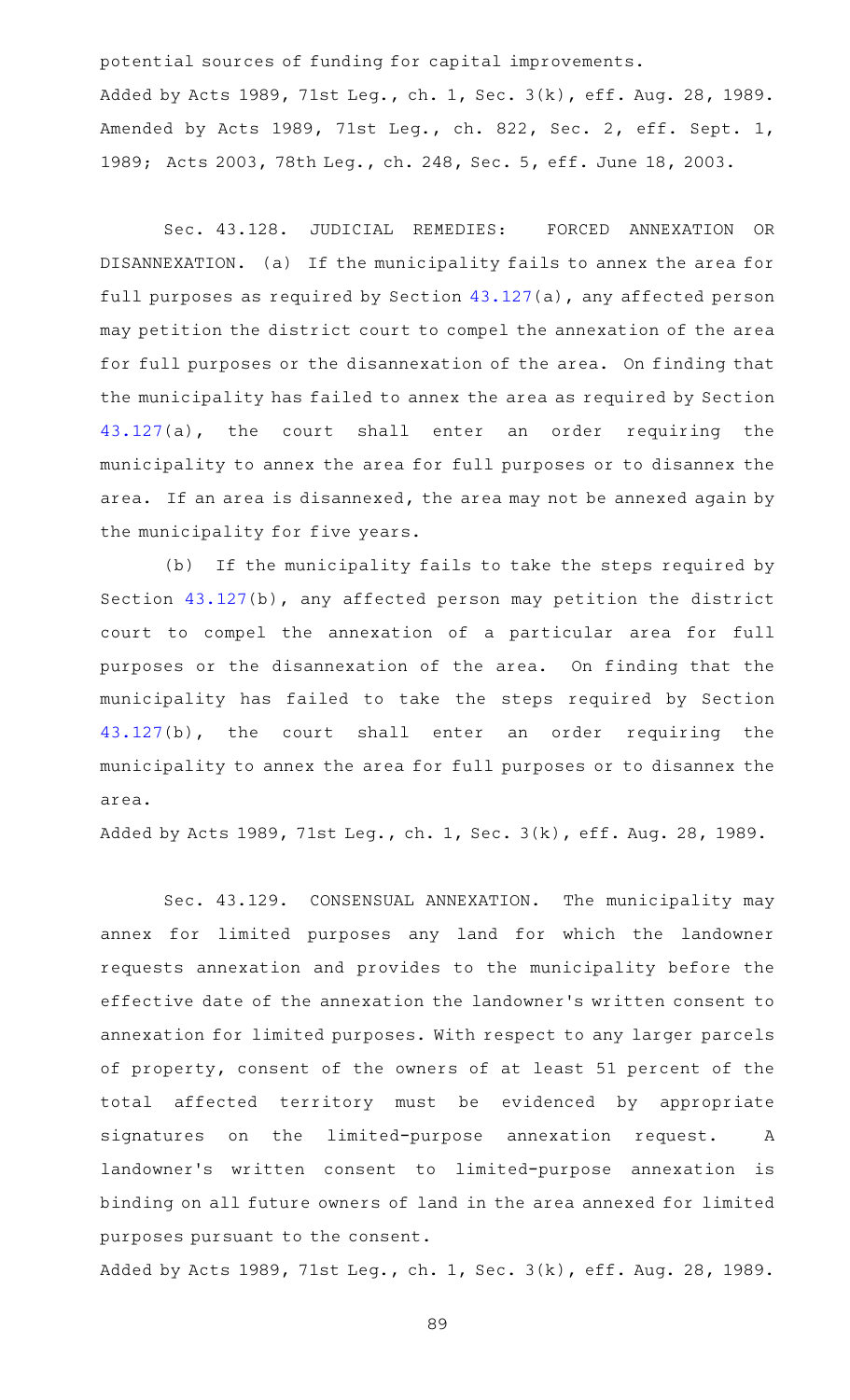Amended by Acts 1989, 71st Leg., ch. 822, Sec. 2, eff. Sept. 1, 1989.

Sec. 43.130. EFFECT OF ANNEXATION ON VOTING RIGHTS, ELIGIBILITY FOR OFFICE, AND TAXING AUTHORITY. (a) The qualified voters of an area annexed for limited purposes are entitled to vote in municipal elections regarding the election or recall of members of the governing body of the municipality, the election or recall of the controller, if the office of controller is an elective position of the municipality, and the amendment of the municipal charter. The voters may not vote in any bond election. On or after the 15th day but before the fifth day before the date of the first election held in which the residents of an area annexed for limited purposes are entitled to vote, the municipality shall publish notice in the form of a quarter-page advertisement in a newspaper of general circulation in the municipality notifying the residents that they are eligible to vote in the election and stating the location of all polling places for the residents.

(b) A resident of an area annexed for limited purposes is not eligible to be a candidate for or to be elected to a municipal office.

(c) The municipality may not impose a tax on any property in an area annexed for limited purposes or on any resident of the area for an activity occurring in the area. The municipality may impose reasonable charges, such as building inspection and permit fees, on residents or landowners for actions or procedures performed by the municipality in connection with the limited purposes for which the area is annexed.

Added by Acts 1989, 71st Leg., ch. 1, Sec. 3(k), eff. Aug. 28, 1989. Amended by Acts 2003, 78th Leg., ch. 664, Sec. 1, eff. Sept. 1, 2003.

Sec. 43.131. EFFECT OF ANNEXATION ON EXTRATERRITORIAL JURISDICTION. The annexation of an area for limited purposes does not extend the municipality 's extraterritorial jurisdiction. Added by Acts 1989, 71st Leg., ch. 1, Sec. 3(k), eff. Aug. 28, 1989.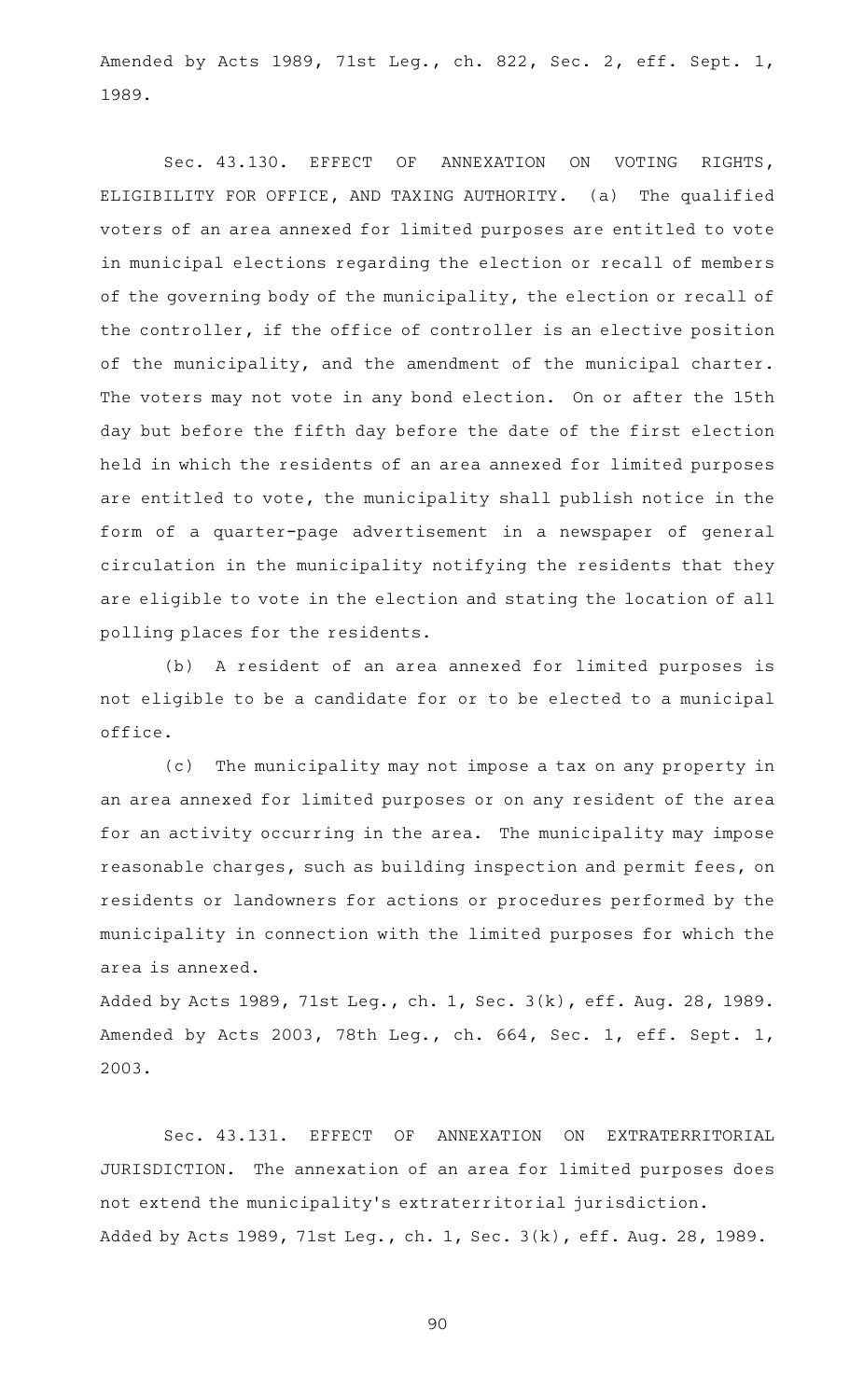Sec. 43.132. MUNICIPAL INCORPORATION IN ANNEXED AREA. A municipality may not be incorporated in an area annexed for limited purposes unless the annexing municipality gives its consent. Added by Acts 1989, 71st Leg., ch. 1, Sec. 3(k), eff. Aug. 28, 1989.

Sec. 43.136. AUTHORITY OF SPECIAL-LAW MUNICIPALITY TO ANNEX FOR LIMITED PURPOSES ALONG NAVIGABLE STREAM. (a) The governing body of a special-law municipality located along or on a navigable stream may extend the boundaries of the municipality to include the area designated by Subsection (b) only to:

(1) improve navigation on the stream by the United States, the municipality, or a navigation or other improvement district; and

(2) establish and maintain wharves, docks, railway terminals, side tracks, warehouses, or other facilities or aids relating to navigation or wharves.

(b) The municipality by ordinance may extend the boundaries to include an area composed of the navigable stream and the land on each side of the stream. The area may not exceed 2,500 feet in width on either side of the stream as measured from the thread of the stream and may not exceed 20 miles in length as measured in a direct line from the ordinary municipal boundaries, either above or below the boundaries, or both. Consequently, the area subject to the boundary extension is a strip 5,000 feet wide and 20 miles in length, or as much of that strip as the governing body considers advisable to add to the municipality. The boundaries are extended on the adoption of the ordinance.

(c) The governing body may acquire land in the added area by purchase, condemnation, or gift. If condemnation is used, the municipality shall follow the condemnation procedure applying to the condemnation of land by the municipality for the purchase of streets.

(d) This section does not authorize the municipality to extend its boundaries to include area that is part of or belongs to another municipality.

(e) A municipality may not tax the property over which the boundaries are extended under this section unless the property is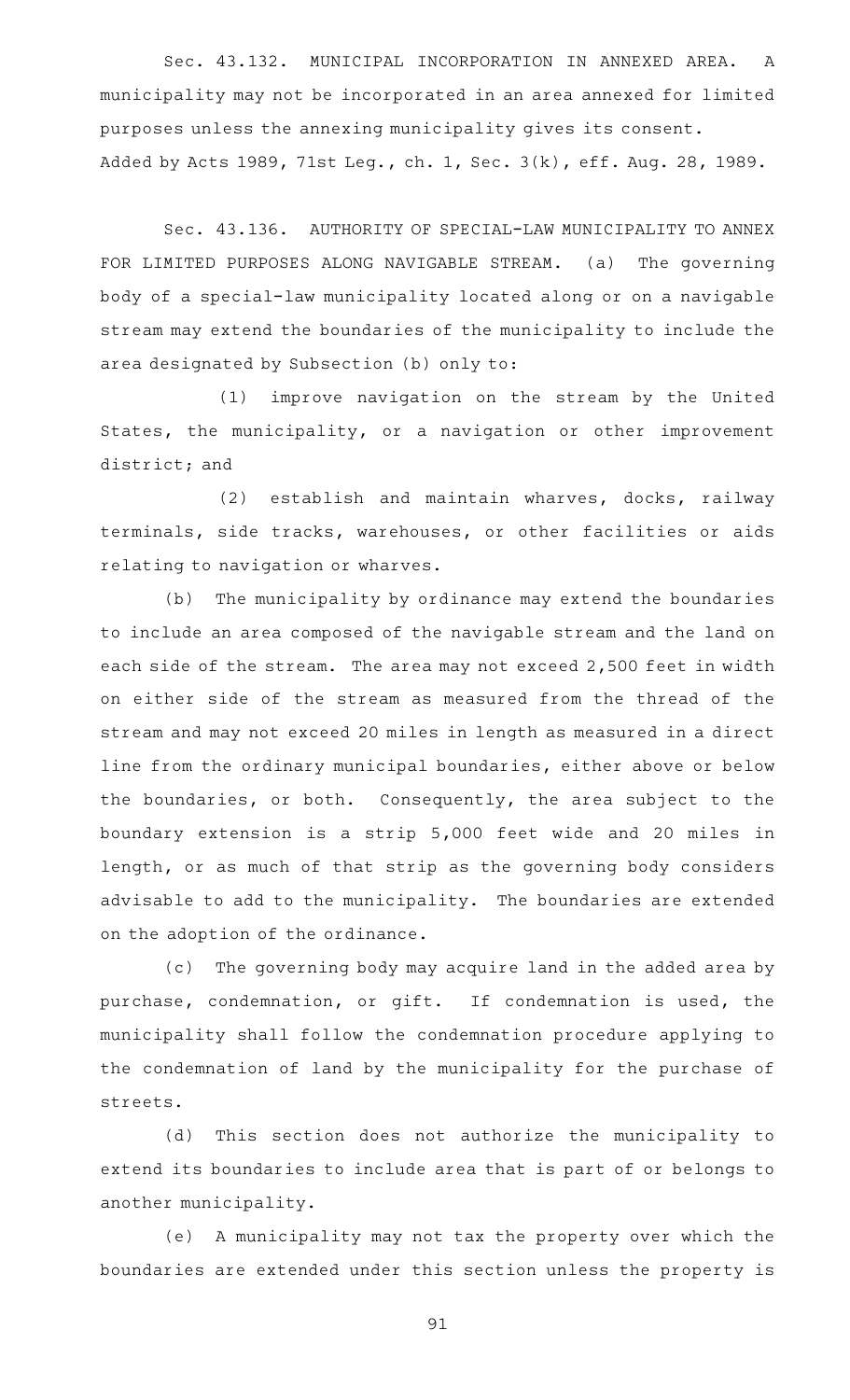within the general municipal boundaries.

(f) After the adoption of the ordinance extending the municipal boundaries, the municipality may fully regulate navigation, wharfage, including wharfage rates, and all facilities, conveniences, and aids to navigation or wharfage. The municipality may adopt ordinances, including those imposing criminal penalties, and may otherwise police navigation on the stream and the use of the wharves or other facilities and aids to navigation or wharfage.

(g) The municipality may designate all or part of the added area as an industrial district, as the term is customarily used, and may treat the designated area in a manner considered by the governing body to be in the best interest of the municipality. The governing body may make written contracts or agreements with the owners of land in the industrial district, to guarantee the continuation of the limited purpose annexation status of the district and its immunity from general purpose annexation for a period not to exceed 10 years. The contract or agreement may contain other terms considered appropriate by the parties. The governing body and landowners may renew or extend the contract for successive periods not to exceed 10 years each.

(h) Notwithstanding any other law, including a municipal ordinance or charter provision, the governing body by ordinance may change the status of an area previously annexed for general purposes to limited purpose annexation status governed by this section if:

(1) the area previously annexed at any time was eligible to be included within the municipal boundaries under Subsection (b);

(2) the owners of the area petition the governing body for the change in status; and

(3) the governing body includes the area in an industrial district designated as provided by Subsection (g) or any other law.

Added by Acts 1989, 71st Leg., ch. 1, Sec. 3(k), eff. Aug. 28, 1989. Amended by Acts 1997, 75th Leg., ch. 816, Sec. 1, eff. June 17, 1997.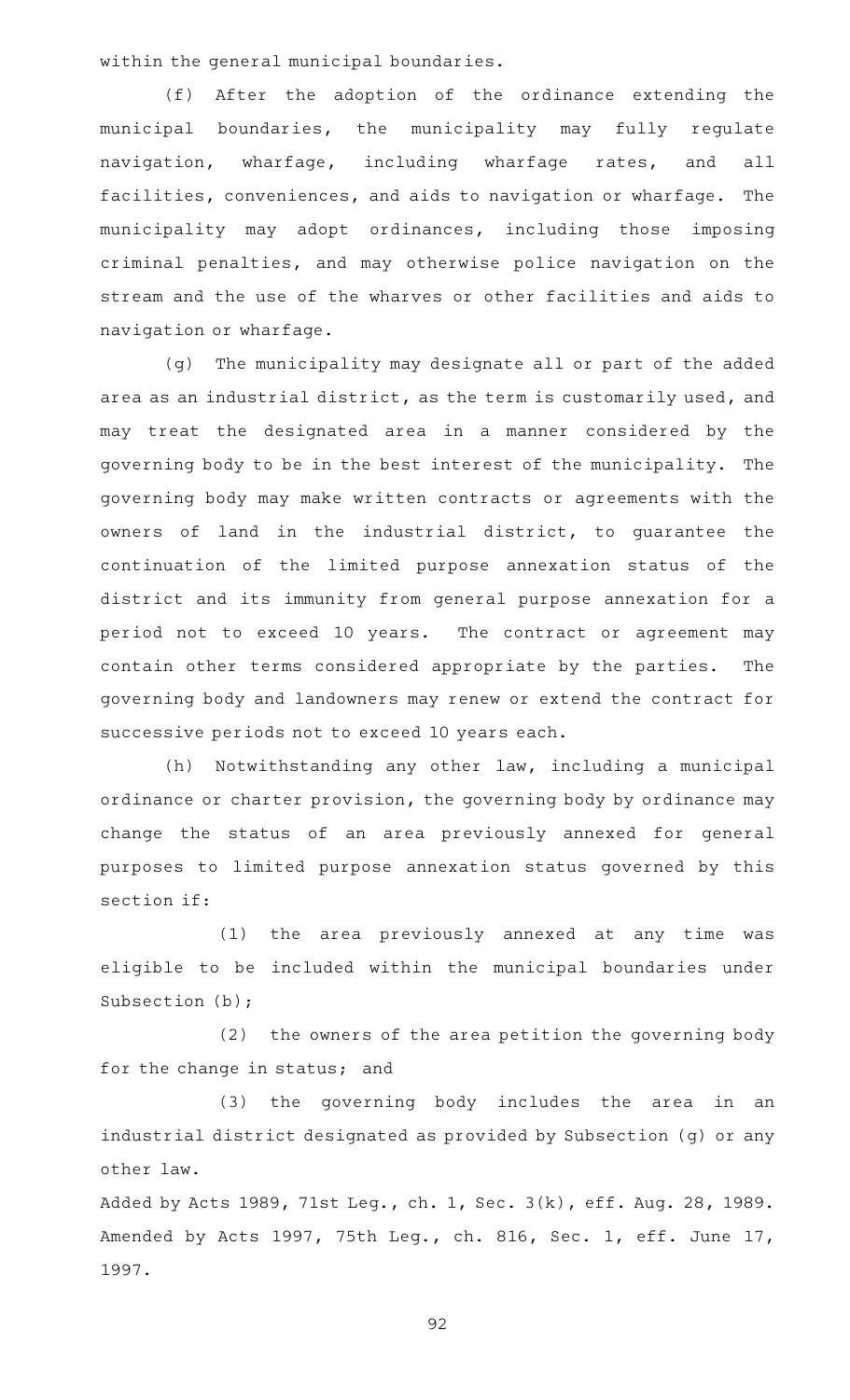Sec. 43.141. DISANNEXATION FOR FAILURE TO PROVIDE SERVICES. (a) A majority of the qualified voters of an annexed area may petition the governing body of the municipality to disannex the area if the municipality fails or refuses to provide services or to cause services to be provided to the area:

(1) if the area was annexed under Subchapter  $C-1$ , within the period specified by Section [43.056](http://www.statutes.legis.state.tx.us/GetStatute.aspx?Code=LG&Value=43.056) or by the service plan prepared for the area under that section; or

(2) if the area was annexed under Subchapter  $C-3$ ,  $C-4$ , or C-5, within the period specified by the written agreement under Section [43.0672](http://www.statutes.legis.state.tx.us/GetStatute.aspx?Code=LG&Value=43.0672) or the resolution under Section [43.0682](http://www.statutes.legis.state.tx.us/GetStatute.aspx?Code=LG&Value=43.0682) or [43.0692](http://www.statutes.legis.state.tx.us/GetStatute.aspx?Code=LG&Value=43.0692), as applicable.

(b) If the governing body fails or refuses to disannex the area within 60 days after the date of the receipt of the petition, any one or more of the signers of the petition may bring a cause of action in a district court of the county in which the area is principally located to request that the area be disannexed. On the filing of an answer by the governing body, and on application of either party, the case shall be advanced and heard without further delay in accordance with the Texas Rules of Civil Procedure. The district court shall enter an order disannexing the area if the court finds that a valid petition was filed with the municipality and that the municipality failed to:

 $(1)$  perform its obligations in accordance with:

(A) the service plan under Section  $43.056$ ;

(B) the written agreement entered into under Section [43.0672;](http://www.statutes.legis.state.tx.us/GetStatute.aspx?Code=LG&Value=43.0672) or

 $(C)$  the resolution adopted under Section [43.0682](http://www.statutes.legis.state.tx.us/GetStatute.aspx?Code=LG&Value=43.0682) or [43.0692,](http://www.statutes.legis.state.tx.us/GetStatute.aspx?Code=LG&Value=43.0692) as applicable; or

(2) perform in good faith.

(c) If the area is disannexed under this section, it may not be annexed again within 10 years after the date of the disannexation.

(d) The petition for disannexation must: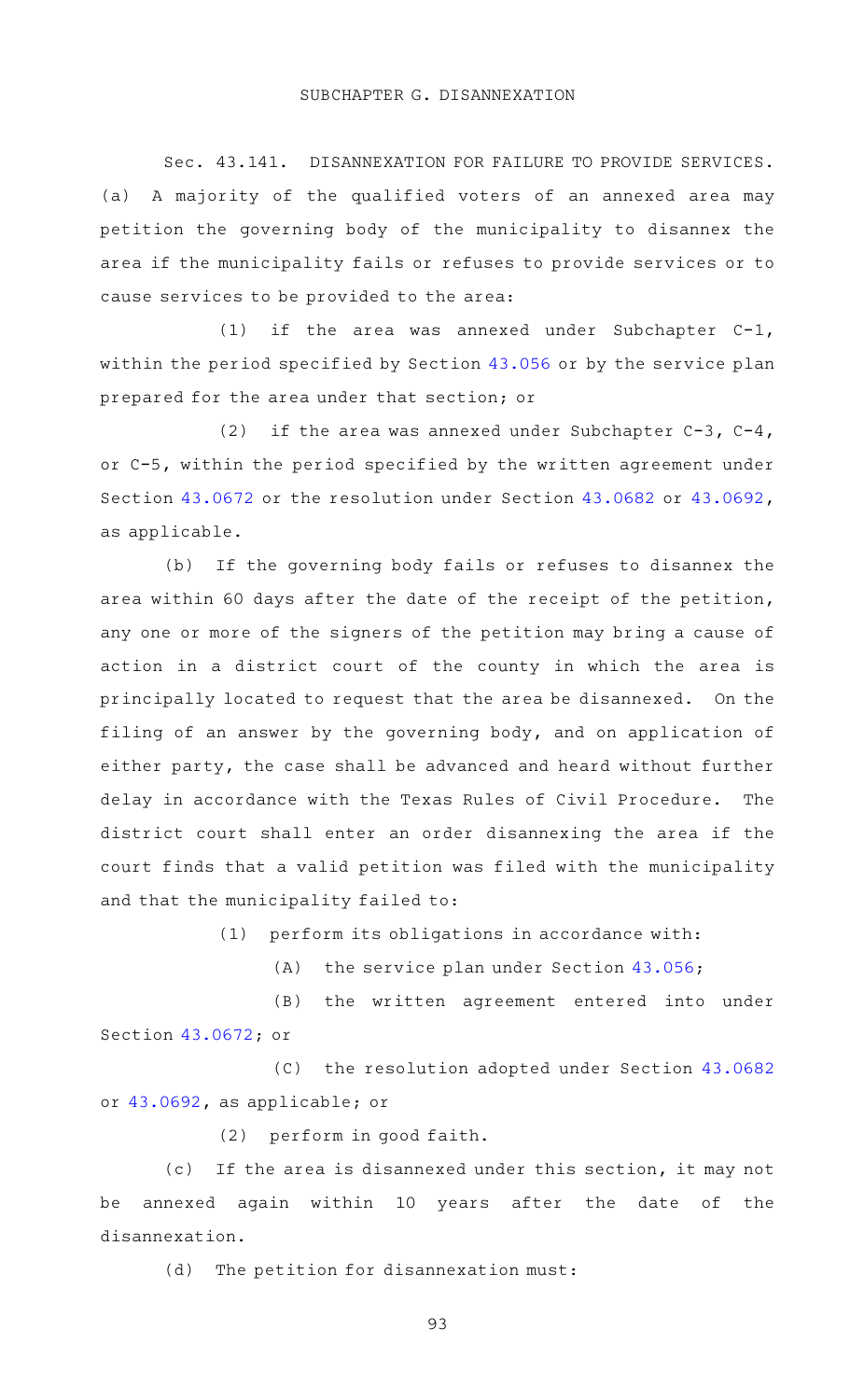$(1)$  be written;

 $(2)$  request the disannexation;

(3) be signed in ink or indelible pencil by the appropriate voters;

(4) be signed by each voter as that person's name appears on the most recent official list of registered voters;

(5) contain a note made by each voter stating the person 's residence address and the precinct number and voter registration number that appear on the person 's voter registration certificate;

(6) describe the area to be disannexed and have a plat or other likeness of the area attached; and

(7) be presented to the secretary of the municipality.

(e) The signatures to the petition need not be appended to one paper.

(f) Before the petition is circulated among the voters, notice of the petition must be given by posting a copy of the petition for 10 days in three public places in the annexed area and by publishing a copy of the petition once in a newspaper of general circulation serving the area before the 15th day before the date the petition is first circulated. Proof of the posting and publication must be made by attaching to the petition presented to the secretary:

(1) the sworn affidavit of any voter who signed the petition, stating the places and dates of the posting; and

(2) the sworn affidavit of the publisher of the newspaper in which the notice was published, stating the name of the newspaper and the issue and date of publication.

Acts 1987, 70th Leg., ch. 149, Sec. 1, eff. Sept. 1, 1987. Amended by Acts 1999, 76th Leg., ch. 1167, Sec. 14, eff. Sept. 1, 1999. Amended by:

Acts 2017, 85th Leg., 1st C.S., Ch. 6 (S.B. [6](http://www.legis.state.tx.us/tlodocs/851/billtext/html/SB00006F.HTM)), Sec. 39, eff. December 1, 2017.

Acts 2019, 86th Leg., R.S., Ch. 155 (H.B. [347](http://www.legis.state.tx.us/tlodocs/86R/billtext/html/HB00347F.HTM)), Sec. 2.15, eff. May 24, 2019.

Sec. 43.142. DISANNEXATION ACCORDING TO MUNICIPAL CHARTER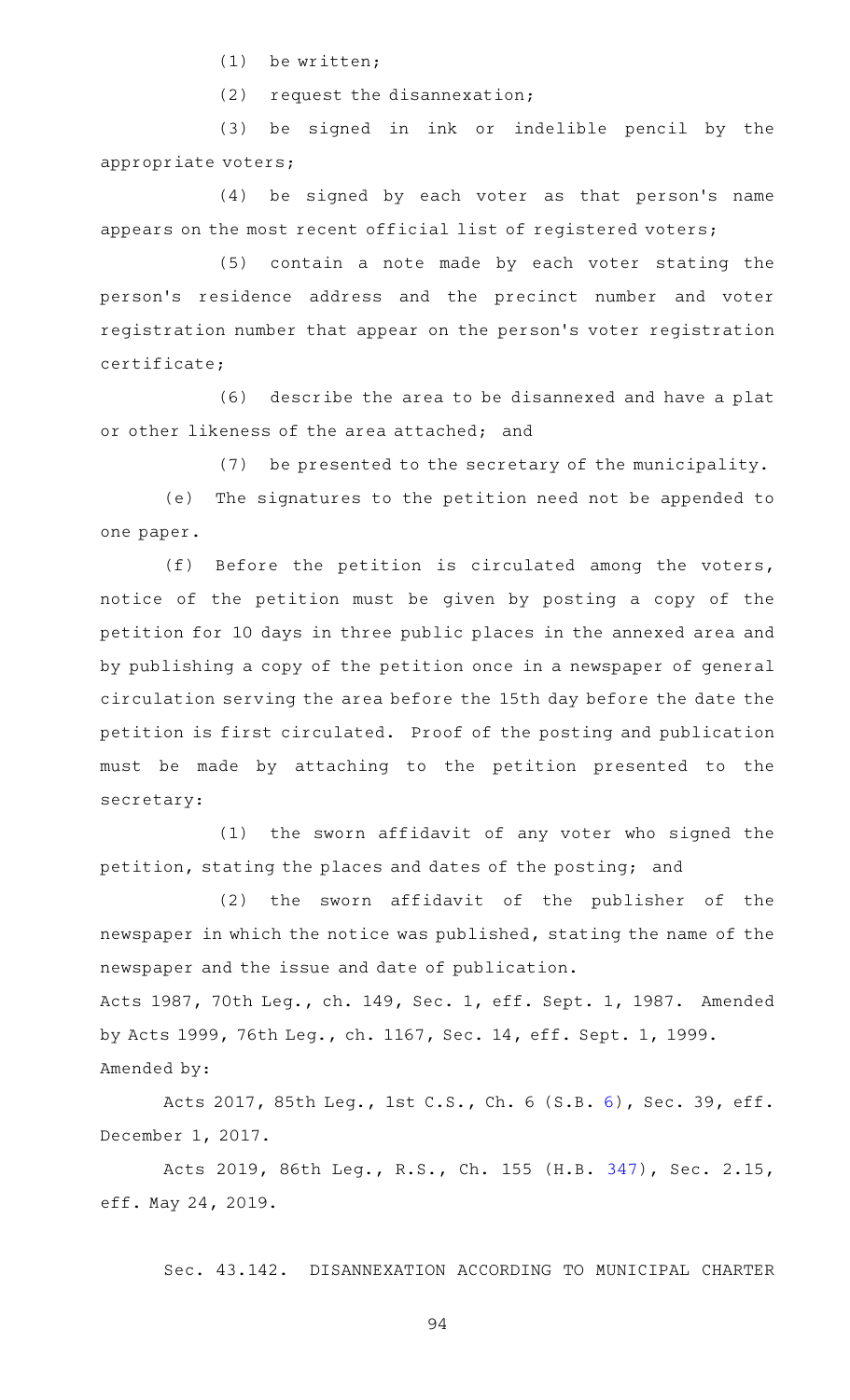IN HOME-RULE MUNICIPALITY. A home-rule municipality may disannex an area in the municipality according to rules as may be provided by the charter of the municipality and not inconsistent with the procedural rules prescribed by this chapter.

Acts 1987, 70th Leg., ch. 149, Sec. 1, eff. Sept. 1, 1987.

Sec. 43.143. DISANNEXATION BY PETITION AND ELECTION IN GENERAL-LAW MUNICIPALITY. (a) When at least 50 qualified voters of an area located in a general-law municipality sign and present a petition to the mayor of the municipality that describes the area by metes and bounds and requests that the area be declared no longer part of the municipality, the mayor shall order an election on the question in the municipality. The election shall be held on the first uniform election date prescribed by Chapter [41](http://www.statutes.legis.state.tx.us/GetStatute.aspx?Code=EL&Value=41), Election Code, that occurs after the date on which the petition is filed and that affords enough time to hold the election in the manner required by law.

(b) When a majority of the votes received in the election favor discontinuing the area as part of the municipality, the mayor shall declare that the area is no longer a part of the municipality and shall enter an order to that effect in the minutes or records of the governing body of the municipality. The area ceases to be a part of the municipality on the date of the order. However, the area may not be discontinued as part of the municipality if the discontinuation would result in the municipality having less area than one square mile or one mile in diameter around the center of the original municipal boundaries.

(c) If the area withdraws from a municipality as provided by this section and if, at the time of the withdrawal, the municipality owes any debts, by bond or otherwise, the area is not released from its pro rata share of that indebtedness. The governing body shall continue to levy a property tax each year on the property in the area at the same rate that is levied on other property in the municipality until the taxes collected from the area equal its pro rata share of the indebtedness. Those taxes may be charged only with the cost of levying and collecting the taxes, and the taxes shall be applied exclusively to the payment of the pro rata share of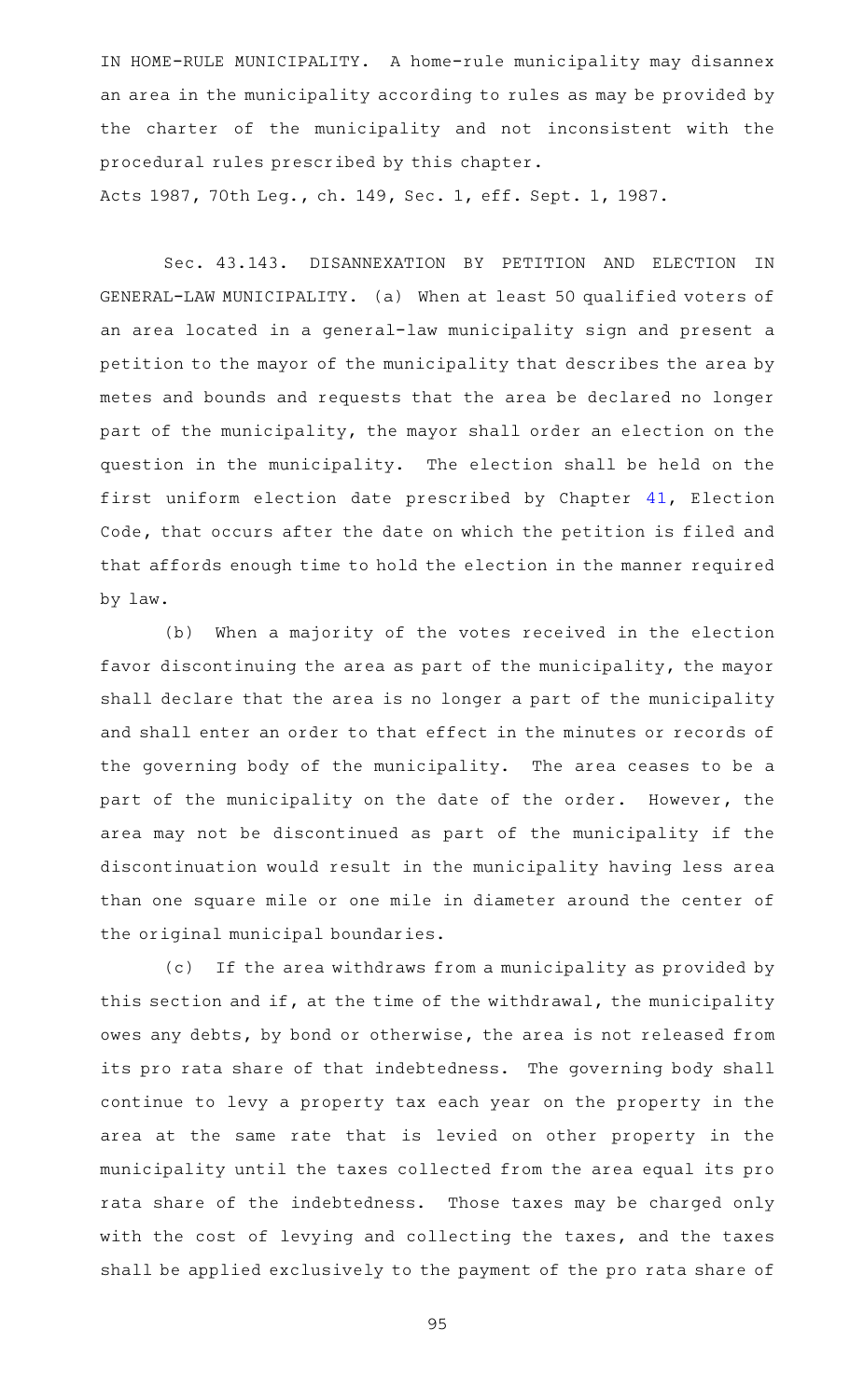the indebtedness. This subsection does not prevent the inhabitants of the area from paying in full at any time their pro rata share of the indebtedness.

Acts 1987, 70th Leg., ch. 149, Sec. 1, eff. Sept. 1, 1987.

Sec. 43.144. DISANNEXATION OF SPARSELY POPULATED AREA IN GENERAL-LAW MUNICIPALITY. (a) The mayor and governing body of a general-law municipality by ordinance may discontinue an area as a part of the municipality if:

 $(1)$  the area consists of at least 10 acres contiguous to the municipality; and

 $(2)$  the area:

 $(A)$  is uninhabited; or

(B) contains fewer than one occupied residence or business structure for every two acres and fewer than three occupied residences or business structures on any one acre.

(b) On adoption of the ordinance, the mayor shall enter in the minutes or records of the governing body an order discontinuing the area. The area ceases to be a part of the municipality on the date of the entry of the order.

Acts 1987, 70th Leg., ch. 149, Sec. 1, eff. Sept. 1, 1987.

Sec. 43.145. DISANNEXATION OF UNIMPROVED AREA OR NONTAXABLE AREA IN CERTAIN MUNICIPALITIES. (a) The governing body of a municipality by ordinance may discontinue an area as a part of the municipality if:

(1) the municipality has a population of  $4,000$  or more and is located in a county with a population of more than 205,000, and the area is composed of at least three contiguous acres that are unimproved and adjoining the municipal boundaries; or

 $(2)$  the municipality has a population of 596,000 or more, and the area is an improved area that is not taxable by the municipality and is contiguous to the municipal boundary.

(b) On adoption of the ordinance, the governing body shall enter in the minutes or records of the municipality an order discontinuing the area. The area ceases to be a part of the municipality on the date of the entry of the order.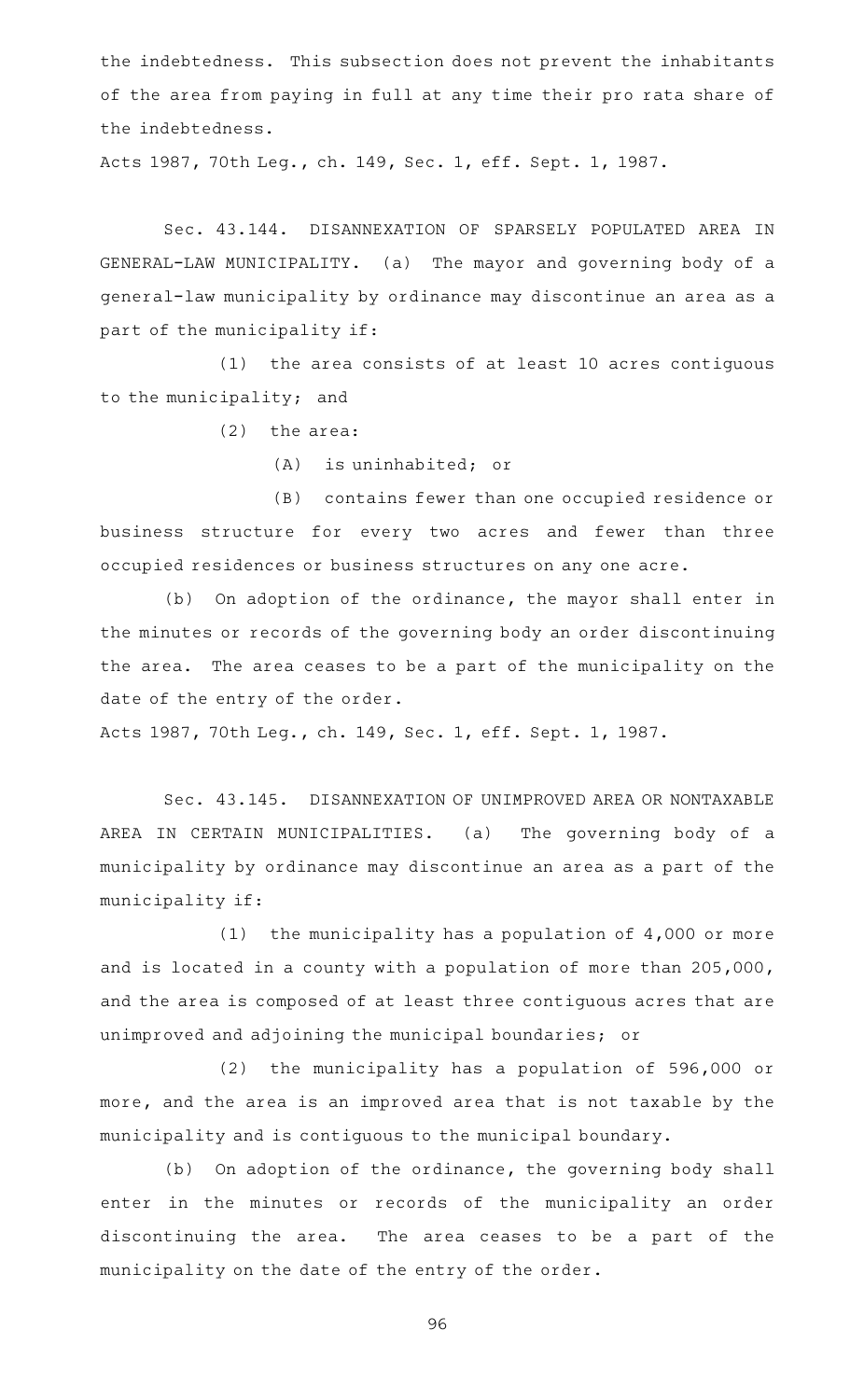Acts 1987, 70th Leg., ch. 149, Sec. 1, eff. Sept. 1, 1987.

Sec. 43.146. DISANNEXATION OF LAND IN A MUNICIPAL UTILITY DISTRICT. Notwithstanding any provision of any other law related to the annexation or disannexation of territory, including but not limited to the requirement that the minimum width of any territory annexed be at least 1,000 feet in width, a municipality that has exercised limited purpose annexation may disannex any land located within a municipal utility district. Such disannexation shall not affect the validity of the annexation of other territory. Such municipality may refund any taxes paid or waive any taxes due to the municipality by the owners of the property disannexed pursuant to the provisions of this section.

Added by Acts 1989, 71st Leg., ch. 1058, Sec. 5, eff. Sept. 1, 1989.

Sec. 43.1465. DISANNEXATION FROM DEFUNDING MUNICIPALITY. (a) In this section, "defunding municipality" means a home-rule municipality that is considered to be a defunding municipality under Chapter [109](http://www.statutes.legis.state.tx.us/GetStatute.aspx?Code=LG&Value=109).

(b) On the next uniform election date that occurs after the date on which the criminal justice division of the governor 's office issues a written determination that a municipality is a defunding municipality and the time required by Section [3.005](http://www.statutes.legis.state.tx.us/GetStatute.aspx?Code=EL&Value=3.005), Election Code, the defunding municipality shall hold a separate election in each area annexed in the preceding 30 years by the defunding municipality on the question of disannexing the area.

(c) The defunding municipality shall immediately by ordinance disannex an area for which a majority of the votes received in the election held under Subsection (b) favor disannexation.

(d) If an area is disannexed under Subsection  $(c)$ , the defunding municipality may not attempt to annex the area before the 10th anniversary of the date on which the criminal justice division of the governor 's office issues a written determination in accordance with Section [109.005](http://www.statutes.legis.state.tx.us/GetStatute.aspx?Code=LG&Value=109.005) finding that the defunding municipality has reversed the reduction described by Section [109.003\(](http://www.statutes.legis.state.tx.us/GetStatute.aspx?Code=LG&Value=109.003)1).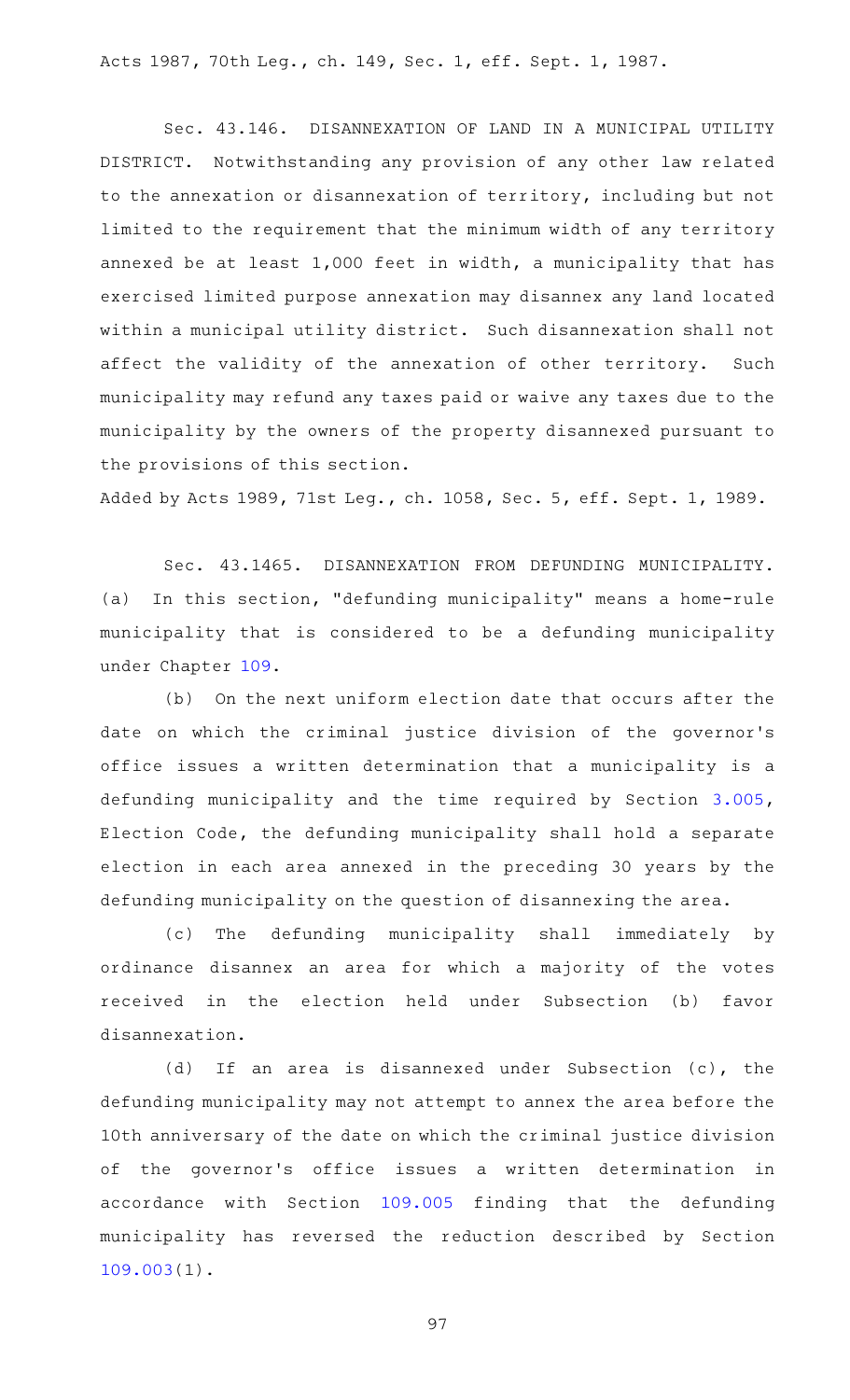(e)AAA defunding municipality holding an election under Subsection (b) may not use public funds on informational campaigns relating to the election.

Added by Acts 2021, 87th Leg., R.S., Ch. 199 (H.B. [1900](http://www.legis.state.tx.us/tlodocs/87R/billtext/html/HB01900F.HTM)), Sec. 2.02, eff. September 1, 2021.

Sec. 43.147. WIDTH REQUIREMENT FOR DISANNEXATION. (a) A municipality disannexing a road or highway shall also disannex a strip of area that is equal in size to the minimum area that the municipality is required to annex in order to comply with the width requirements of Section [43.054](http://www.statutes.legis.state.tx.us/GetStatute.aspx?Code=LG&Value=43.054) unless such disannexation is undertaken with the mutual agreement of the county government and the municipality.

 $(b)$  The strip of area to be disannexed must:

 $(1)$  be adjacent to either side of the road or highway; and

(2) follow the course of the road or highway. Added by Acts 1995, 74th Leg., ch. 513, Sec. 1, eff. Sept. 1, 1995.

Sec. 43.148. REFUND OF TAXES AND FEES. (a) If an area is disannexed, the municipality disannexing the area shall refund to the landowners of the area the amount of money collected by the municipality in property taxes and fees from those landowners during the period that the area was a part of the municipality less the amount of money that the municipality spent for the direct benefit of the area during that period.

(b) A municipality shall proportionately refund the amount under Subsection (a) to the landowners according to a method to be developed by the municipality that identifies each landowner 's approximate pro rata payment of the taxes and fees being refunded.

(c)AAA municipality required to refund money under this section shall refund the money to current landowners in the area not later than the 180th day after the date the area is disannexed. Money that is not refunded within the period prescribed by this subsection accrues interest at the rate of:

(1) six percent each year after the 180th day and until the 210th day after the date the area is disannexed; and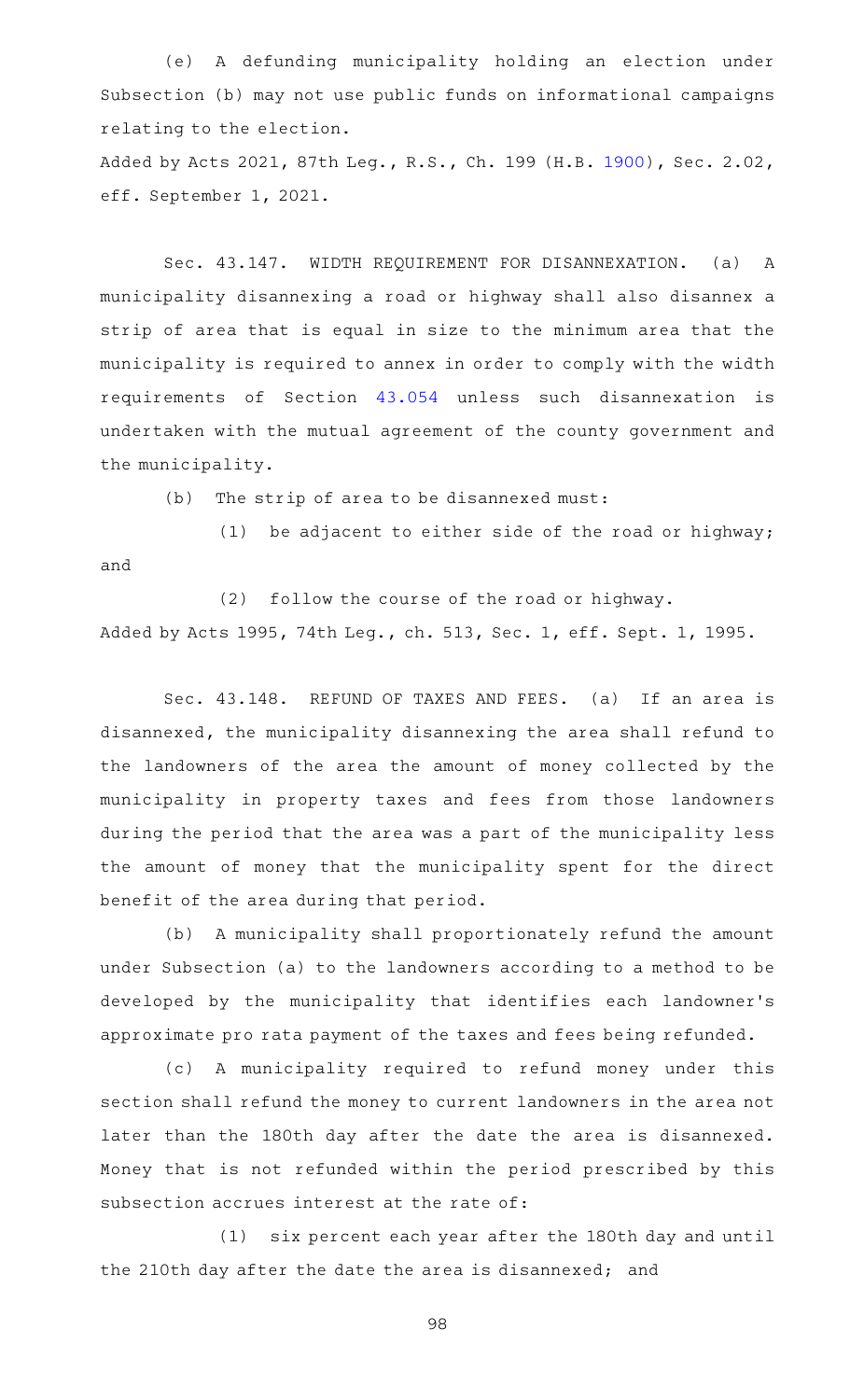(2) one percent each month after the 210th day after the date the area is disannexed. Added by Acts 1999, 76th Leg., ch. 1167, Sec. 15, eff. Sept. 1, 1999.

SUBCHAPTER H. ALTERATION OF ANNEXATION STATUS

Sec. 43.201. DEFINITIONS. In this subchapter:

(1) "Consent agreement" means an agreement between a district and a municipality under Section [42.042](http://www.statutes.legis.state.tx.us/GetStatute.aspx?Code=LG&Value=42.042).

(2) "Limited-purpose annexation" means annexation authorized under Section [43.121](http://www.statutes.legis.state.tx.us/GetStatute.aspx?Code=LG&Value=43.121).

Added by Acts 1995, 74th Leg., ch. 787, Sec. 2, eff. Sept. 1, 1995.

Sec. 43.202. APPLICABILITY. This subchapter applies to:

(1) a municipal utility district operating under Chapter [54,](http://www.statutes.legis.state.tx.us/GetStatute.aspx?Code=WA&Value=54) Water Code, that:

(A) was annexed for full purposes by a municipality as a condition of the municipality granting consent to the creation of the district;

(B) was annexed by the municipality on the same date as at least five other districts; and

(C) has not had on the eighth anniversary of the district 's annexation by the municipality more than 10 percent of the housing units or commercial square footage authorized in its consent agreement constructed; and

 $(2)$  a municipality that has:

(A) annexed territory for limited purposes;

(B) disannexed territory that previously was annexed for limited purposes; and

(C) previously disannexed territory in a municipal utility district originally annexed for full purposes on the same date as a district to which this section applies. Added by Acts 1995, 74th Leg., ch. 787, Sec. 2, eff. Sept. 1, 1995.

Sec. 43.203. ALTERATION OF ANNEXATION STATUS. (a) Notwithstanding any other law, the governing body of a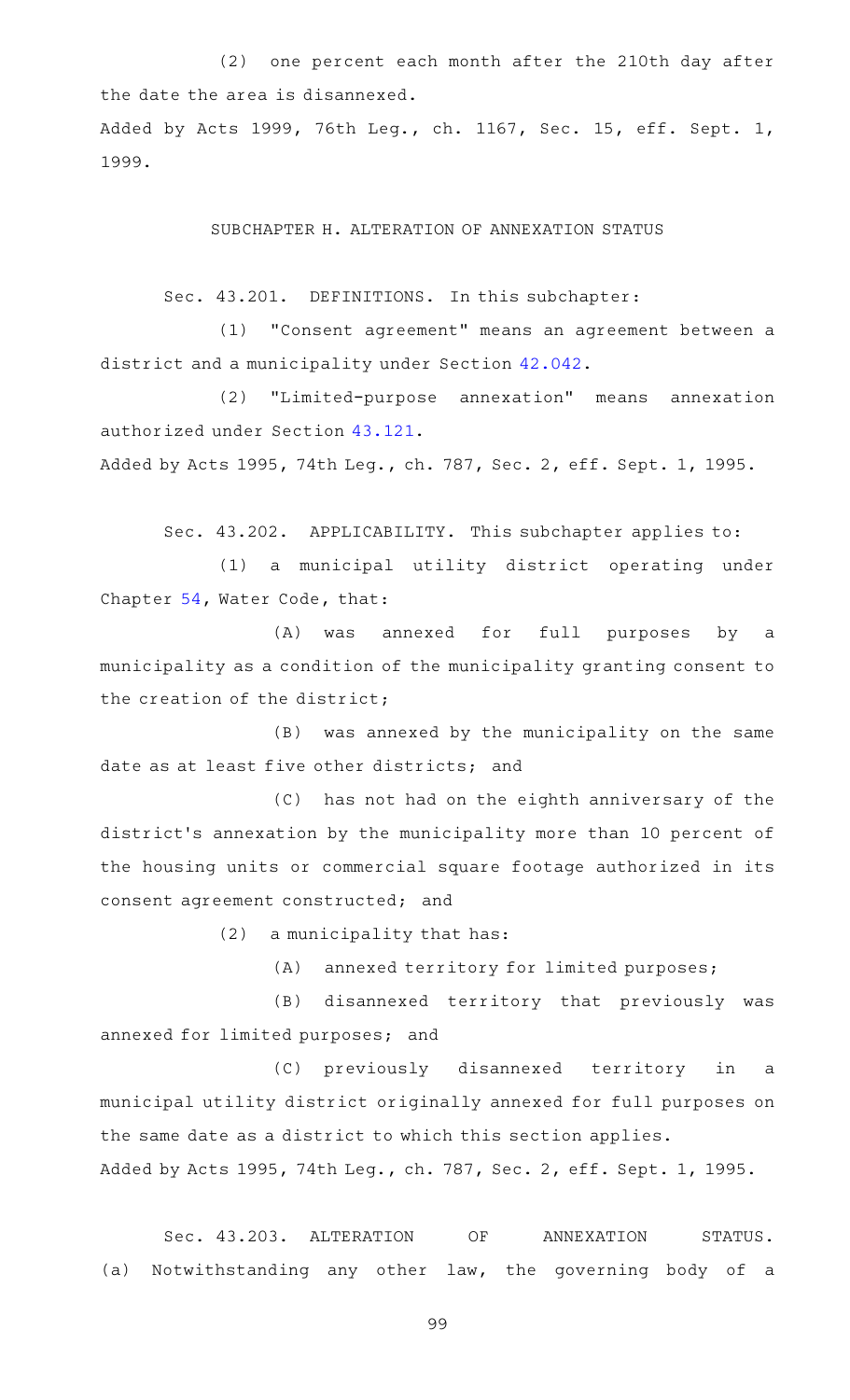district by resolution may petition a municipality to alter the annexation status of land in the district from full-purpose annexation to limited-purpose annexation.

(b) On receipt of the district's petition, the governing body of the municipality shall enter into negotiations with the district for an agreement to alter the status of annexation that must:

 $(1)$  specify the period, which may not be less than 10 years beginning on January 1 of the year following the date of the agreement, in which limited-purpose annexation is in effect;

(2) provide that, at the expiration of the period, the district 's annexation status will automatically revert to full-purpose annexation without following procedures provided by Section [43.014](http://www.statutes.legis.state.tx.us/GetStatute.aspx?Code=LG&Value=43.014) or any procedural requirement for annexation not in effect on January 1, 1995; and

(3) specify the financial obligations of the district during and after the period of limited-purpose annexation for:

(A) facilities constructed by the municipality that are in or that serve the district;

(B) debt incurred by the district for water and sewer infrastructure that will be assumed by the municipality at the end of the period of limited-purpose annexation; and

(C) use of the municipal sales taxes collected by the municipality for facilities or services in the district.

(c) If an agreement is not reached within 90 days after the date the municipality receives a petition submitted by a district:

(1) the district's status is automatically altered from full-purpose annexation to limited-purpose annexation for a period of not less than 10 years, beginning January 1 of the year following the date of the submission of a petition, unless the voters of the district have approved the dissolution of the district through an election authorized by this section; and

 $(2)$  on the expiration of the 10-year period of Subdivision (1), notwithstanding any other provision of law, the district may be restored to full-purpose annexation at the option of the municipality, provided that the municipality assumes all obligations otherwise assigned by law to a municipality that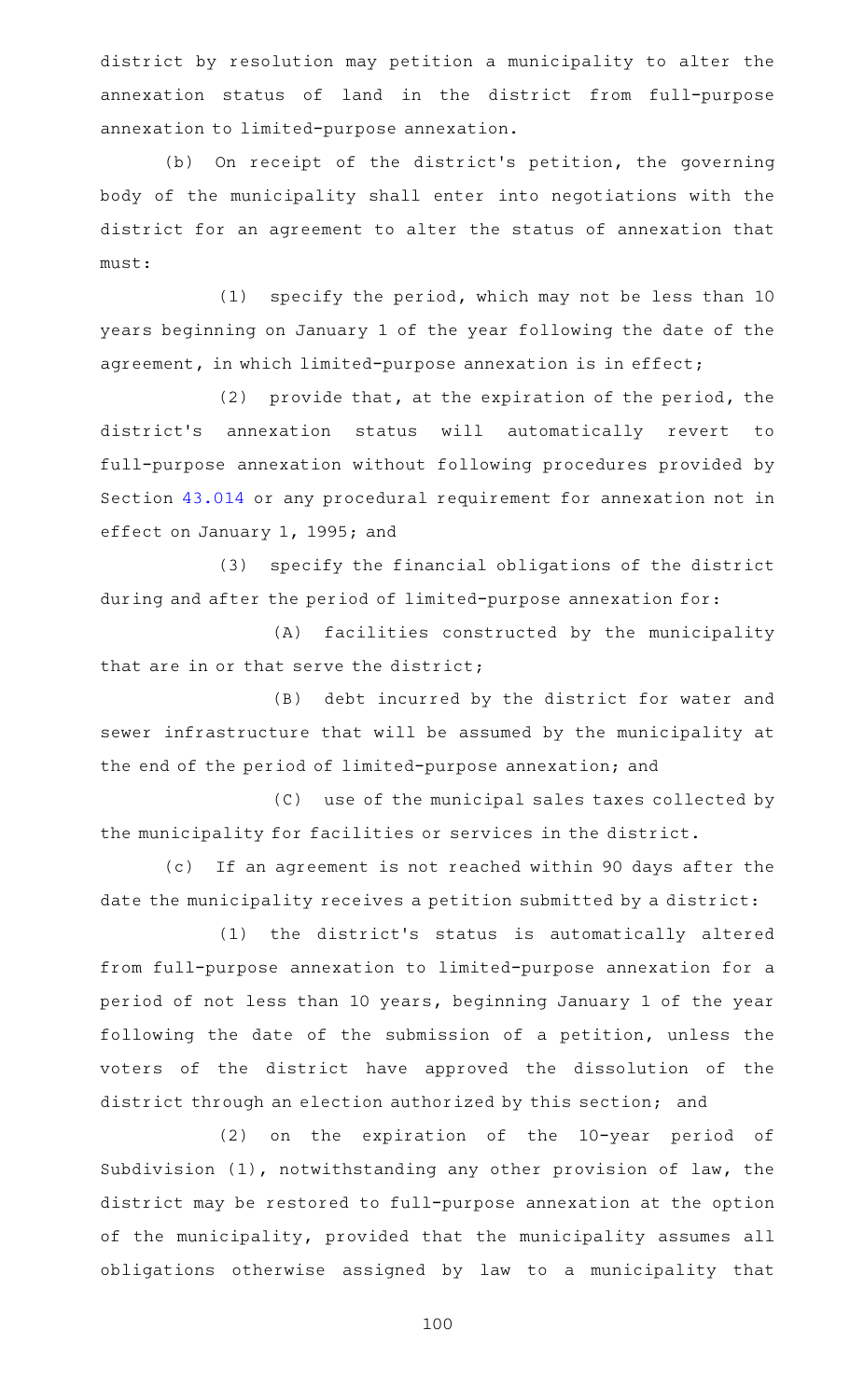annexes a district; and

(3) the municipality may collect a waste and wastewater surcharge for customers in the district after restoration of full-purpose annexation provided that:

(A) notice of such proposed surcharge is provided to the board of a district six months prior to restoration of full-purpose annexation;

(B) the surcharge does not exceed the cost of a post-annexation surcharge to any other district annexed by the municipality; and

(C) the surcharge is in effect only during the period in which bonds issued by the district or refunded by the municipality are not fully retired.

(d) Upon the request of any residents of a district subject to this section the municipality may conduct an election on a uniform election date at which election voters who are residents of the district may vote for or against a ballot proposal to dissolve the district. If more than one district was created on the same date and the districts are contiguous, the election shall be a combined election of all such districts, with a majority of votes cast by all residents of the districts combined required for dissolution of the districts. If a majority of votes are in favor of dissolution, the date of dissolution shall be December 31 of the same year in which the election is held. Upon dissolution of the district, all property and obligations of a dissolved district become the responsibility of the municipality.

(e) The municipality shall have no responsibility to reimburse the developer of the district or its successors for more than reasonable and actual engineering and construction costs to design and build internal water treatment and distribution facilities, wastewater treatment and collection facilities, or drainage facilities, whether temporary or permanent, installed after September 1, 1995. Any obligation to reimburse the developer may be paid in installments over a three-year period.

(f) During the period of limited-purpose annexation:

(1) the district may not use bond proceeds to pay for impact fees but must comply with other items in its consent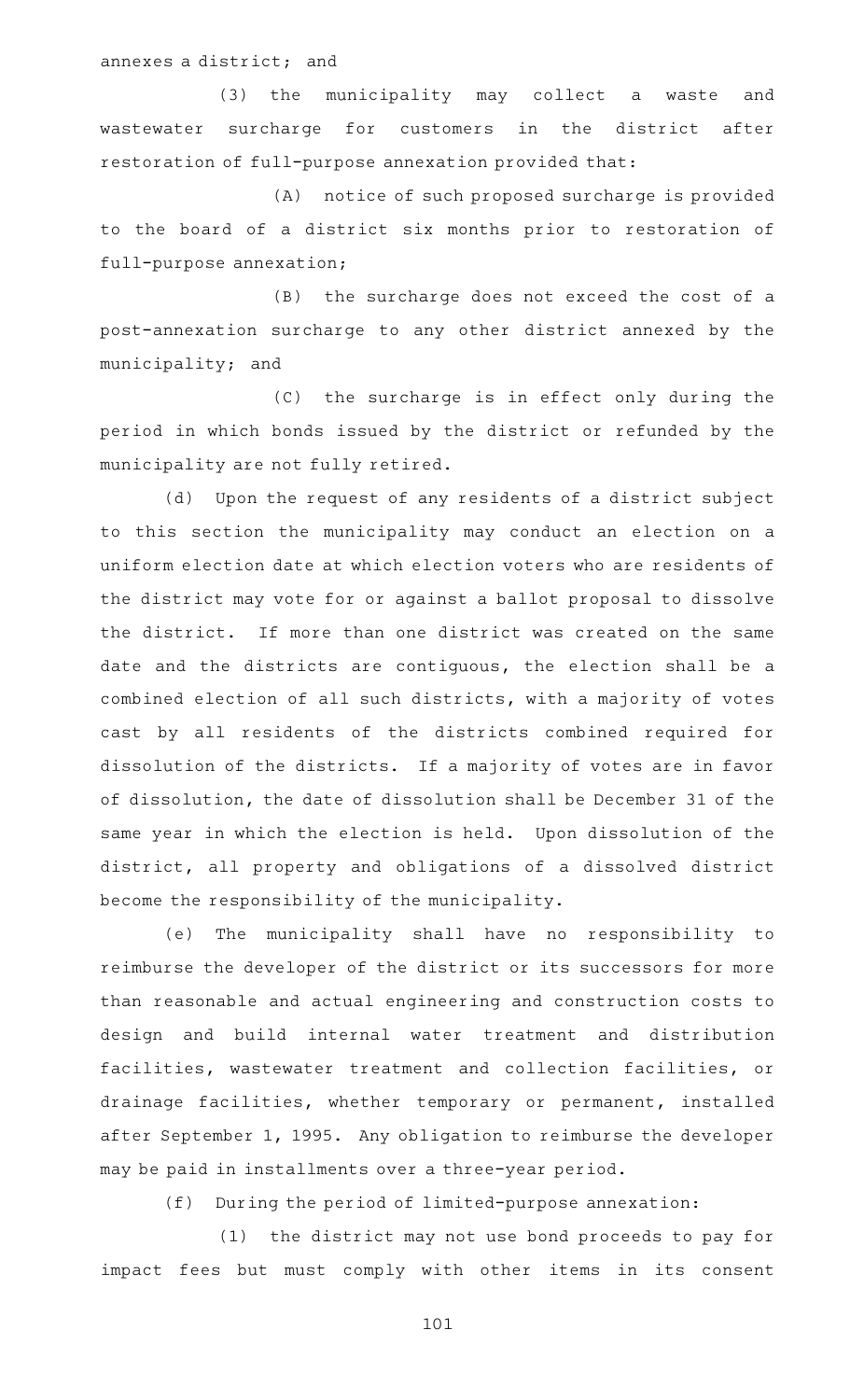agreement with the municipality;

 $(2)$  the municipality:

(A) must continue to provide wholesale water and sewer service as provided by the consent agreement; and

(B) is relieved of service obligations in the district that are not provided to other territory annexed for limited purposes or required by the annexation alteration agreement between the municipality and the district; and

(3) retail sales in the boundaries of the district will be treated for municipal sales tax purposes as if the district were annexed by the municipality for full purposes.

(g) This section does not allow a change in annexation status for land or facilities in a district to which the municipality granted a property tax abatement before September 1, 1995.

Added by Acts 1995, 74th Leg., ch. 787, Sec. 2, eff. Sept. 1, 1995. Amended by:

Acts 2017, 85th Leg., 1st C.S., Ch. 6 (S.B. [6](http://www.legis.state.tx.us/tlodocs/851/billtext/html/SB00006F.HTM)), Sec. 40, eff. December 1, 2017.

Acts 2019, 86th Leg., R.S., Ch. 155 (H.B. [347](http://www.legis.state.tx.us/tlodocs/86R/billtext/html/HB00347F.HTM)), Sec. 2.16, eff. May 24, 2019.

## SUBCHAPTER Z. MISCELLANEOUS PROVISIONS

Sec. 43.901. CIRCUMSTANCES IN WHICH CONSENT TO BOUNDARIES OR ANNEXATION IS PRESUMED. A municipal ordinance defining boundaries of or annexing area to a municipality is conclusively presumed to have been adopted with the consent of all appropriate persons, except another municipality, if:

(1) two years have expired after the date of the adoption of the ordinance; and

(2) an action to annul or review the adoption of the ordinance has not been initiated in that two-year period. Acts 1987, 70th Leg., ch. 149, Sec. 1, eff. Sept. 1, 1987. Amended by Acts 2001, 77th Leg., ch. 401, Sec. 1, eff. Sept. 1, 2001.

Sec. 43.902. ANNEXATION, EXTRATERRITORIAL JURISDICTION,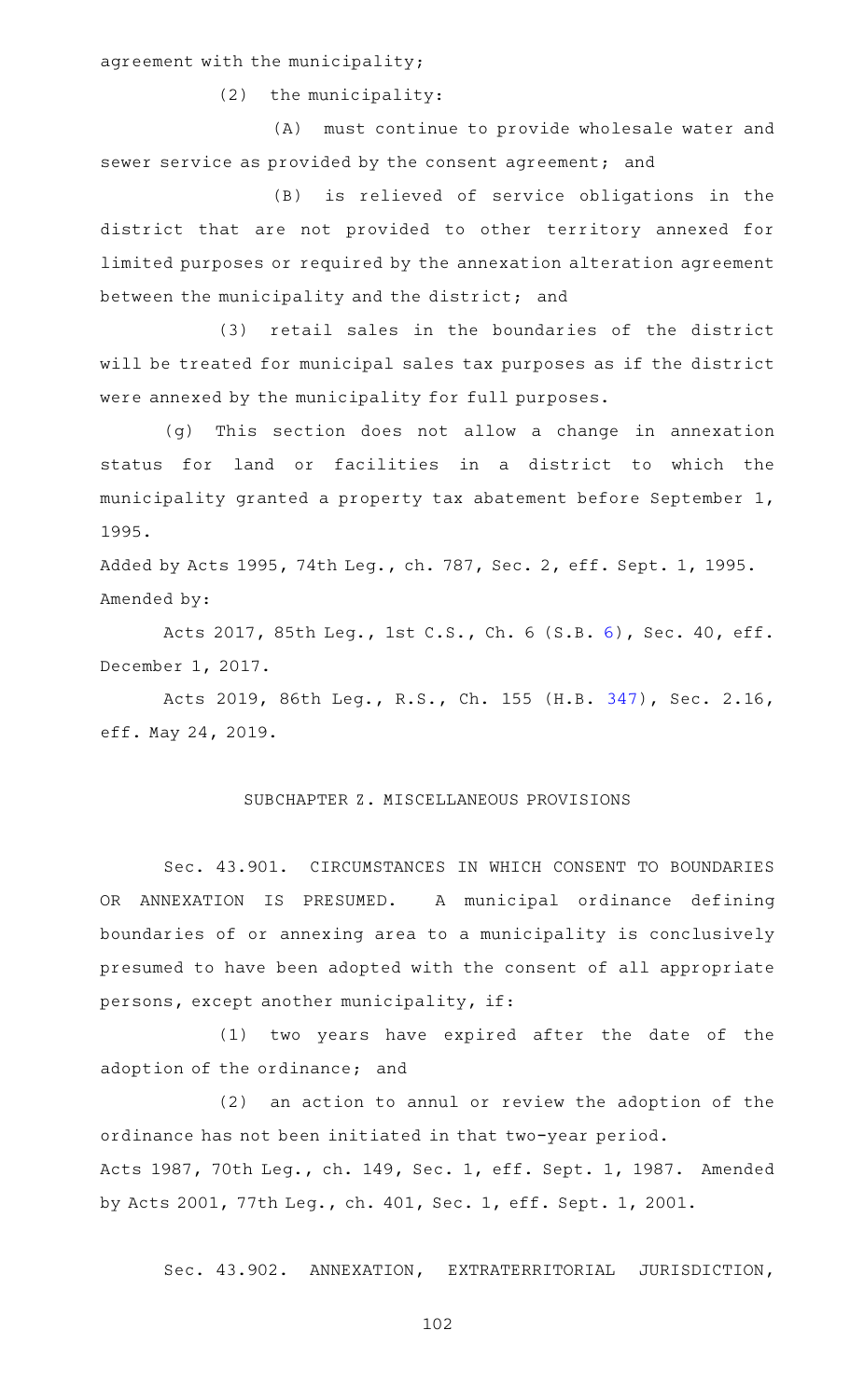AND EMINENT DOMAIN ON INACCESSIBLE GULF ISLAND. (a) Land on an island bordering the Gulf of Mexico that is not accessible by a public road or common carrier ferry facility may not be annexed by a municipality without the consent of the owners of the land.

(b) The extraterritorial jurisdiction of a municipality does not include land on the island unless the owners of the land consent.

(c)AAA municipality may not take property on the island through eminent domain.

Acts 1987, 70th Leg., ch. 149, Sec. 1, eff. Sept. 1, 1987.

Sec. 43.903. EFFECT OF ANNEXATION ON RAILROAD SWITCHING LIMITS OR RATES. An annexation by a municipality does not change or otherwise affect the switching limits of a railroad or any rates of a railroad.

Acts 1987, 70th Leg., ch. 149, Sec. 1, eff. Sept. 1, 1987.

Sec. 43.905. EFFECT OF ANNEXATION ON OPERATION OF SCHOOL DISTRICT. (a) A municipality that proposes to annex an area shall provide written notice of the proposed annexation to each public school district located in the area proposed for annexation within the period prescribed for providing the notice of, as applicable:

(1) the hearing under Section [43.0673](http://www.statutes.legis.state.tx.us/GetStatute.aspx?Code=LG&Value=43.0673); or

(2) the first hearing under Section  $43.063$ ,  $43.0683$ , or [43.0693.](http://www.statutes.legis.state.tx.us/GetStatute.aspx?Code=LG&Value=43.0693)

(b) A notice to a public school district shall contain a description of:

(1) the area within the district proposed for annexation;

(2) any financial impact on the district resulting from the annexation, including any changes in utility costs; and

(3) any proposal the municipality has to abate, reduce, or limit any financial impact on the district.

(c) The municipality may not proceed with the annexation unless the municipality provides the required notice.

(d) A municipality that has annexed any portion of an area after December 1, 1996, and before September 1, 1999, in which a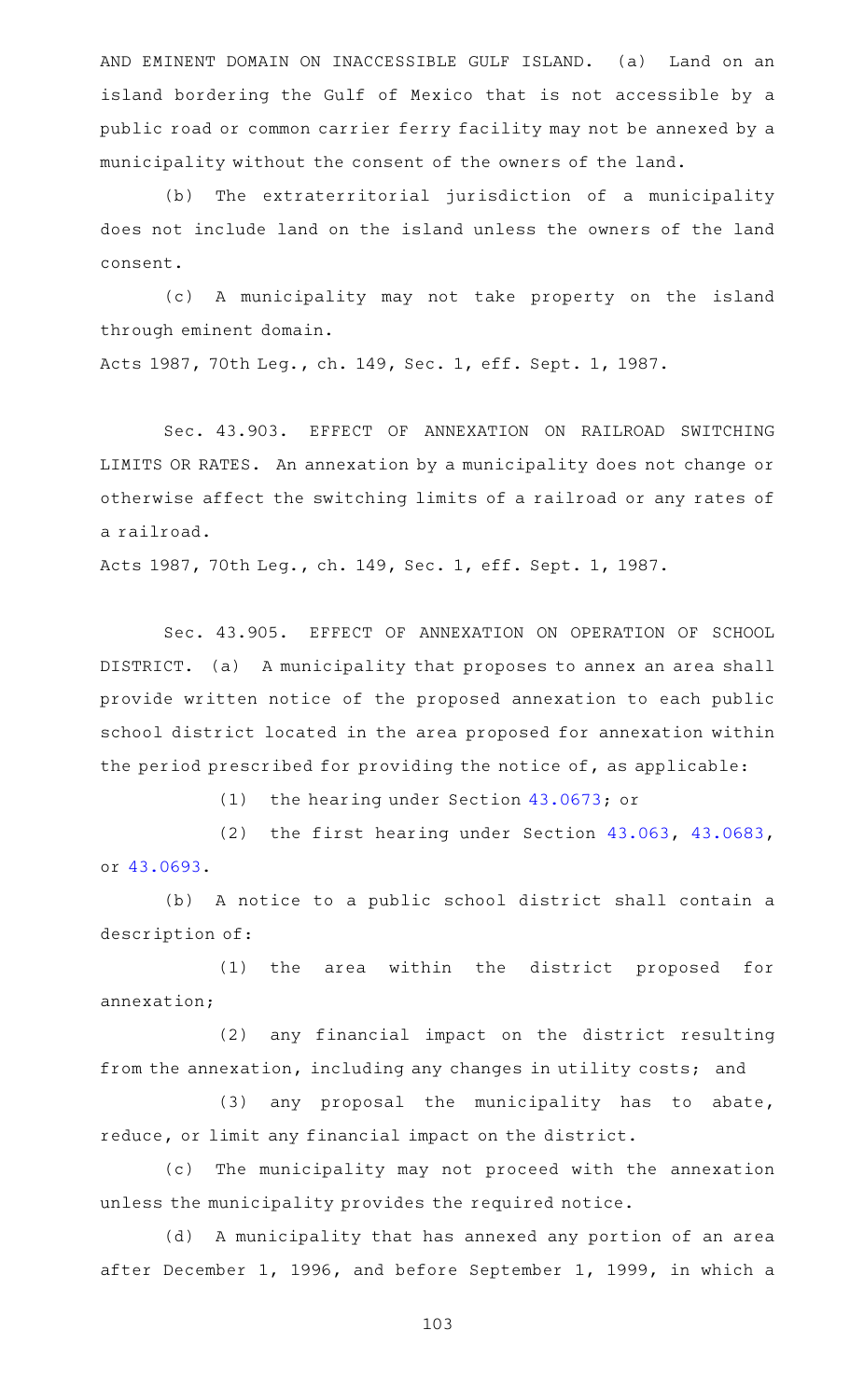school district has a facility shall grant a variance from the municipality 's building code for that facility if the facility does not comply with the code.

(e) A municipality that, as a result of the annexation, provides utility services to a school district facility may charge the district for utility services at:

 $(1)$  the same rate that the district was paying before the annexation; or

 $(2)$  a lower municipal rate.

(f) A rate set under Subsection (e) is effective until the first day of the school district 's fiscal year that begins after the 90th day after the effective date of the annexation.

Added by Acts 1999, 76th Leg., ch. 1167, Sec. 16, eff. Sept. 1, 1999.

Amended by:

Acts 2017, 85th Leg., 1st C.S., Ch. 6 (S.B. [6](http://www.legis.state.tx.us/tlodocs/851/billtext/html/SB00006F.HTM)), Sec. 41, eff. December 1, 2017.

Acts 2019, 86th Leg., R.S., Ch. 155 (H.B. [347](http://www.legis.state.tx.us/tlodocs/86R/billtext/html/HB00347F.HTM)), Sec. 2.17, eff. May 24, 2019.

Sec. 43.9051. EFFECT OF ANNEXATION ON PUBLIC ENTITIES OR POLITICAL SUBDIVISIONS. (a) In this section, "public entity" includes a county, fire protection service provider, including a volunteer fire department, emergency medical services provider, including a volunteer emergency medical services provider, or special district described by Section [43.062\(](http://www.statutes.legis.state.tx.us/GetStatute.aspx?Code=LG&Value=43.062)b)(2)(B).

(b) A municipality that proposes to annex an area shall provide to each public entity that is located in or provides services to the area proposed for annexation written notice of the proposed annexation within the period prescribed for providing the notice of, as applicable:

(1) the hearing under Section [43.0673](http://www.statutes.legis.state.tx.us/GetStatute.aspx?Code=LG&Value=43.0673); or

(2) the first hearing under Section  $43.063$ ,  $43.0683$ , or [43.0693.](http://www.statutes.legis.state.tx.us/GetStatute.aspx?Code=LG&Value=43.0693)

(c) A municipality that proposes to enter into a strategic partnership agreement under Section [43.0751](http://www.statutes.legis.state.tx.us/GetStatute.aspx?Code=LG&Value=43.0751) shall provide written notice of the proposed agreement within the period prescribed for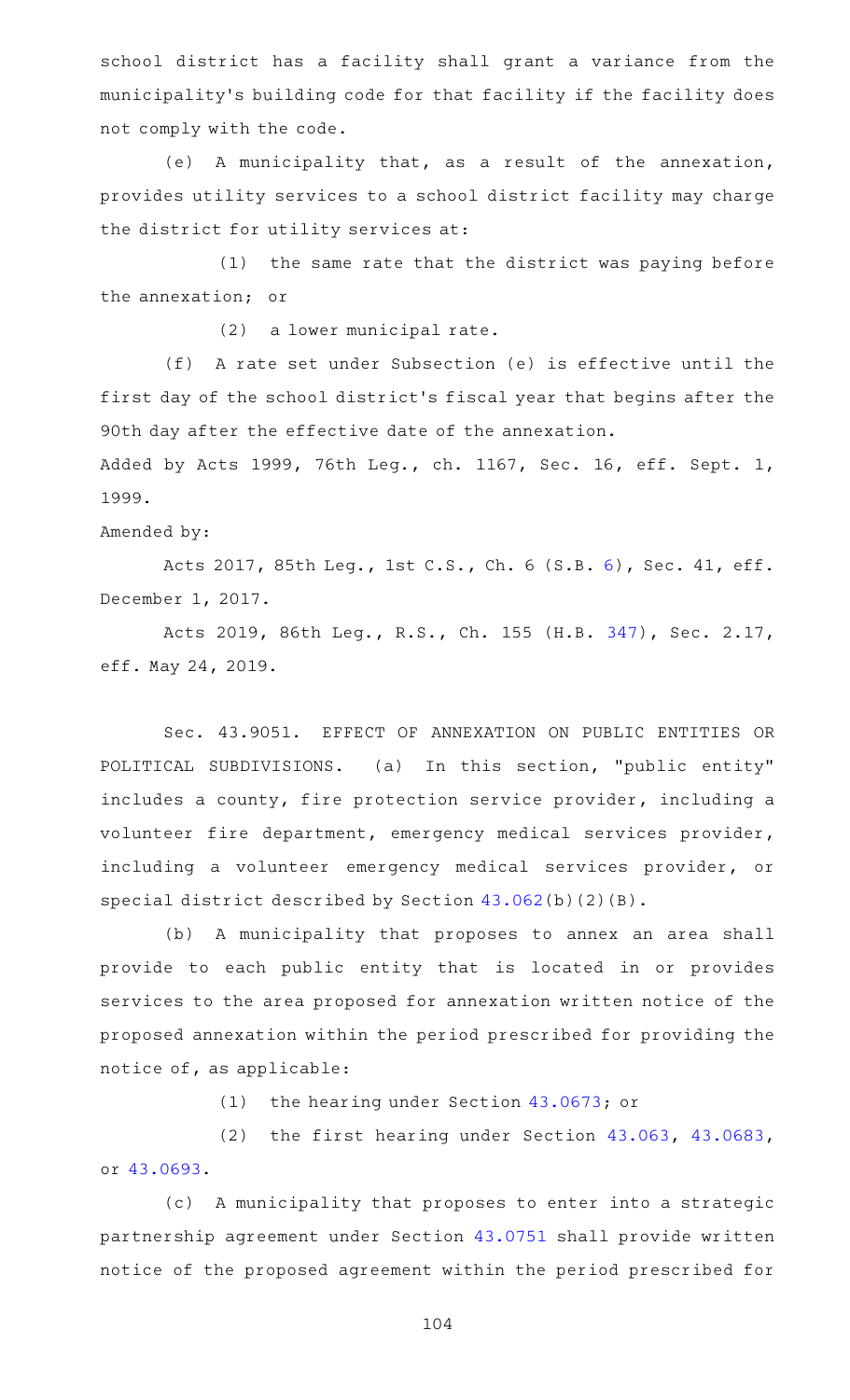providing the notice of the first hearing under Section [43.0751](http://www.statutes.legis.state.tx.us/GetStatute.aspx?Code=LG&Value=43.0751) to each political subdivision that is located in or provides services to the area subject to the proposed agreement.

(d) A notice to a public entity or political subdivision shall contain a description of:

 $(1)$  the area proposed for annexation;

(2) any financial impact on the public entity or political subdivision resulting from the annexation, including any changes in the public entity 's or political subdivision 's revenues or maintenance and operation costs; and

 $(3)$  any proposal the municipality has to abate, reduce, or limit any financial impact on the public entity or political subdivision.

(e) The municipality may not proceed with the annexation unless the municipality provides the required notice under this section.

Added by Acts 2017, 85th Leg., 1st C.S., Ch. 6 (S.B. [6\)](http://www.legis.state.tx.us/tlodocs/851/billtext/html/SB00006F.HTM), Sec. 42, eff. December 1, 2017.

Amended by:

Acts 2019, 86th Leg., R.S., Ch. 155 (H.B. [347](http://www.legis.state.tx.us/tlodocs/86R/billtext/html/HB00347F.HTM)), Sec. 2.18, eff. May 24, 2019.

Sec. 43.907. EFFECT OF ANNEXATION ON COLONIAS. (a) In this section, "colonia" means a geographic area that consists of 11 or more dwellings that are located in close proximity to each other in an area that may be described as a community or neighborhood and that:

(1) has a majority population composed of individuals and families of low income and very low income, as defined by Section [2306.004](http://www.statutes.legis.state.tx.us/GetStatute.aspx?Code=GV&Value=2306.004), Government Code, and based on the federal Office of Management and Budget poverty index, and that meets the qualifications of an economically distressed area under Section [17.921](http://www.statutes.legis.state.tx.us/GetStatute.aspx?Code=WA&Value=17.921), Water Code; or

(2) has the physical and economic characteristics of a colonia, as determined by the Texas Department of Housing and Community Affairs.

(b) A colonia that is annexed by a municipality remains